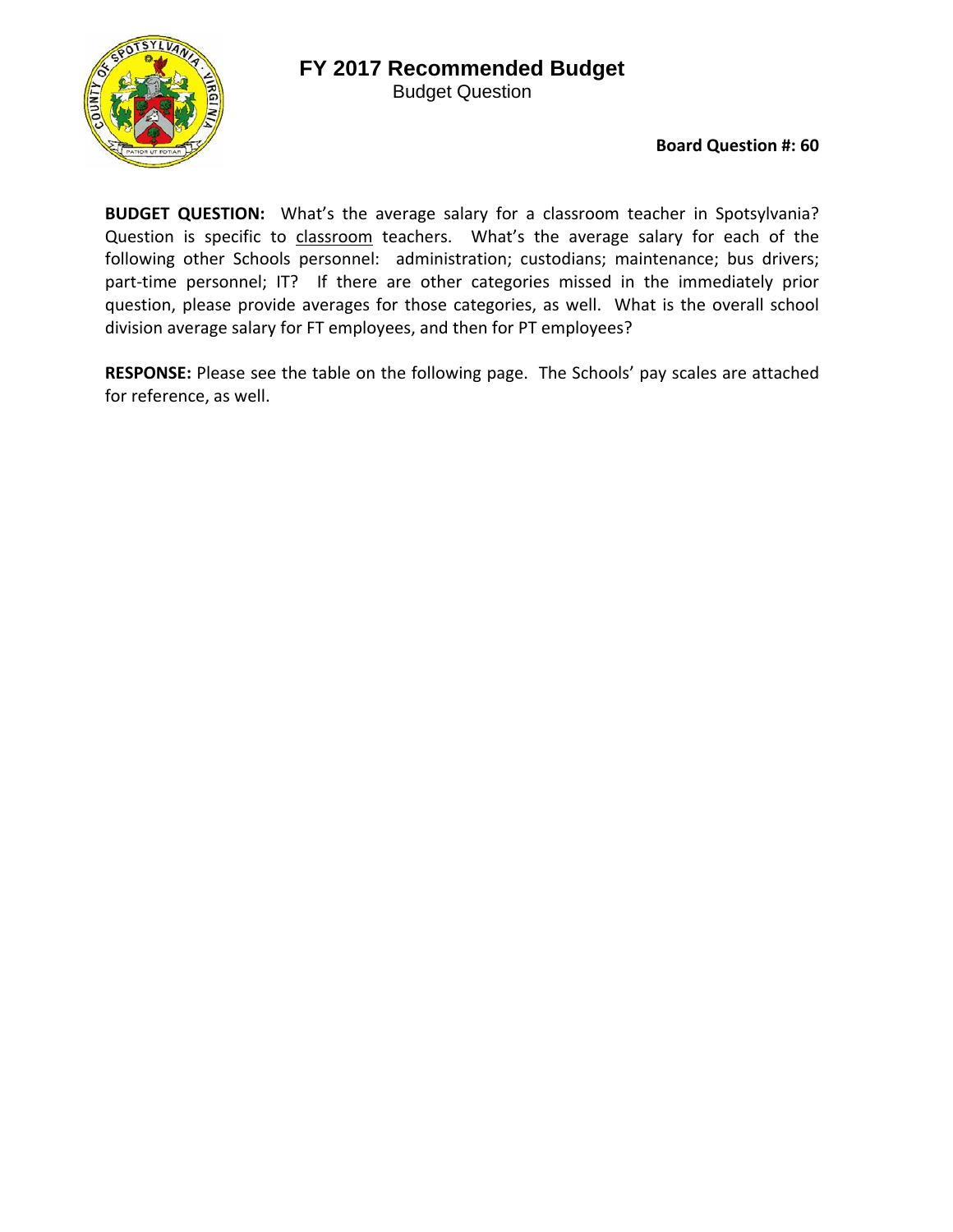# **FY 2017 Recommended Budget**

Budget Question

# **Average Salary by Object FY16**

| Object                           | Fte      | <b>Total Salary</b> | <b>Average Salary</b> |
|----------------------------------|----------|---------------------|-----------------------|
| 1110 COMP OF DIRECTORS           | 20.00    | 2,233,886.00        | 111,694.30            |
| 1111 COMP OF BOARD MEMBERS       | 7.00     | 84,000.00           | 12,000.00             |
| 1112 COMP OF SUPERINTENDENT      | 1.00     | 190,000.00          | 190,000.00            |
| 1113 COMP OF ASST SUPTS          | 2.00     | 282,038.00          | 141,019.00            |
| 1116 RECERTIFICATION SPCLST      | 1.00     | 90,878.00           | 90,878.00             |
| 1117 SPECIALISTS                 | 3.00     | 200,026.00          | 66,675.33             |
| 1121 COMP OF TEACHERS            | 1,742.25 | 92,426,337.64       | 53,049.99             |
| 1123 COORDINATOR                 | 15.00    | 1,087,011.00        | 72,467.40             |
| 1124 COMP OF INST SUPERVISORS    | 2.00     | 186,453.00          | 93,226.50             |
| 1126 COMP OF PRINCIPALS          | 32.00    | 3,588,82100         | 112,150.66            |
| 1127 COMP OF ASS'T PRINCIPALS    | 37.00    | 3,202,803.00        | 86,562.24             |
| 1130 COMP-PROF SUPV PERSONNEL    | 22.00    | 1,030,556.00        | 46,843.45             |
| 1131 COMP OF SCHOOL NURSES       | 30.00    | 1,324,716.00        | 44,157.20             |
| 1132 COMP OF PSYCHOLOGISTS       | 12.00    | 801,964.32          | 66,830.36             |
| 1134 COMP OF SOCIAL WORKERS      | 21.00    | 1,059,009.99        | 50,429.05             |
| 1135 SUP ER VISOR                | 2.00     | 147,376.00          | 73,688.00             |
| 1136 SUPERVISOR - MAINTENANCE    | 1.00     | 95,259.00           | 95,259.00             |
| 1139 COMP OF THERAPISTS          | 7.60     | 452,489.60          | 59,538.11             |
| 1140 COM P-TECHNICAL PERSONNEL   | 23.00    | 1,522,125.00        | 66,179.35             |
| 1141 COMP OF TEACHER ASS'TS      | 332.60   | 7,850,201.40        | 23,602.53             |
| 1142 COMP-HEALTH/SAFETY OFFICE   | 10.95    | 261,762.95          | 23,905.29             |
| 1145 COMP OF CAFETERIA WORKERS   | 39.00    | 580,244.00          | 14,878.05             |
| 1147 EDUCATIONAL DIA GNOSTICIA N | 1.00     | 64,393.00           | 64,393.00             |
| 1150 COMP OF CLERICAL STAFF      | 151.00   | 5,682,977.50        | 37,635.61             |
| 1161 COMP OF MAINT EMPLOYEES     | 6100     | 2,502,241.00        | 41,020.34             |
| 1165 COMP OF MECHANICS           | 14.00    | 634,827.00          | 45,344.79             |
| 1170 DRIVER PAY                  | 315.00   | 4,957,912.00        | 15,739.40             |
| 1191 COMP OF CUSTODIANS          | 67.73    | 2,217,158.00        | 32,733.74             |
| 1340 DRIVER AIDE                 | 67.00    | 580,032.00          | 8,657.19              |
| Sum:                             | 3,040.13 | 135,360,678.84      | 44,524.59             |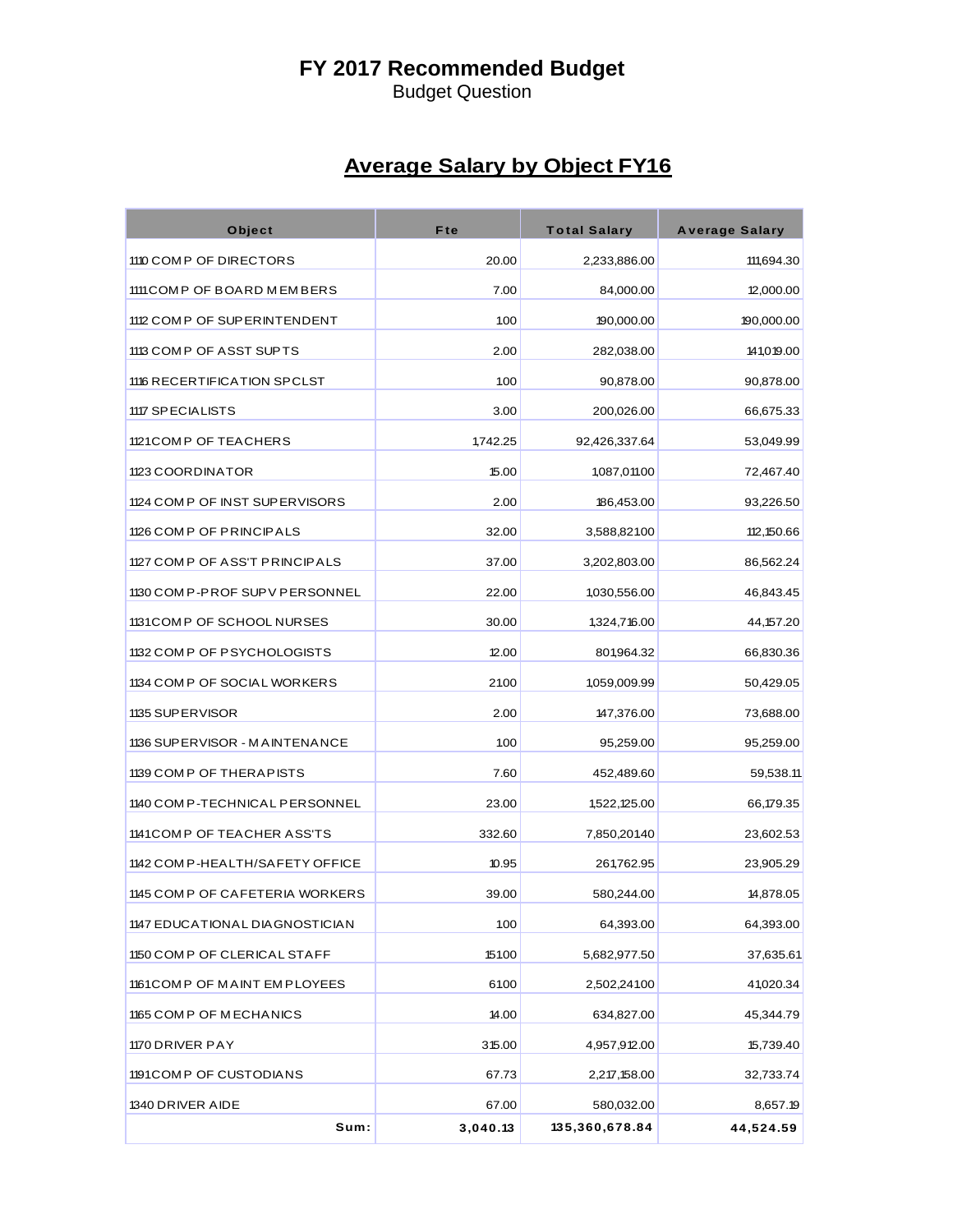# **ADMINISTRATION Administrative Assistant**

|                |              |              | Increase |
|----------------|--------------|--------------|----------|
| <b>Step</b>    | FY 16 Salary | FY 17 Salary | Amount   |
| 0              | \$35,250     | \$35,603     | \$353    |
| 1              | \$36,132     | \$36,494     | \$362    |
| $\overline{c}$ | \$36,999     | \$37,369     | \$370    |
| 3              | \$37,900     | \$38,279     | \$379    |
| 4              | \$38,823     | \$39,212     | \$389    |
| 5              | \$39,767     | \$40,165     | \$398    |
| 6              | \$40,742     | \$41,150     | \$408    |
| 7              | \$41,738     | \$42,156     | \$418    |
| 8              | \$42,760     | \$43,188     | \$428    |
| 9              | \$43,813     | \$44,252     | \$439    |
| 10             | \$44,885     | \$45,334     | \$449    |
| 11             | \$45,992     | \$46,452     | \$460    |
| 12             | \$47,126     | \$47,598     | \$472    |
| 13             | \$48,288     | \$48,771     | \$483    |
| 14             | \$49,482     | \$49,977     | \$495    |
| 15             | \$50,686     | \$51,193     | \$507    |
| 16             | \$51,967     | \$52,487     | \$520    |
| 17             | \$53,266     | \$53,799     | \$533    |
| 18             | \$55,032     | \$55,583     | \$551    |
| 19             | \$55,955     | \$56,515     | \$560    |
| 20             | \$58,417     | \$59,002     | \$585    |
| 21             | \$58,417     | \$59,592     | \$1,175  |
| 22             | \$58,417     | \$60,187     | \$1,770  |
| 23             | \$58,417     | \$60,789     | \$2,372  |
| 24             | \$58,417     | \$61,397     | \$2,980  |
| 25             | \$58,997     | \$62,011     | \$3,014  |
| 26             | \$58,997     | \$62,632     | \$3,635  |
| 27             | \$60,399     | \$63,258     | \$2,859  |
| 28             | \$60,399     | \$63,890     | \$3,491  |
| 29             | \$60,399     | \$64,529     | \$4,130  |
| 30             | \$61,608     | \$65,175     | \$3,567  |
| 31             | \$61,608     | \$65,826     | \$4,218  |
| 32             | \$61,608     | \$66,485     | \$4,877  |
| 33             | \$61,608     | \$67,149     | \$5,541  |
| 34             | \$61,608     | \$67,821     | \$6,213  |
| 35             | \$62,840     | \$68,499     | \$5,659  |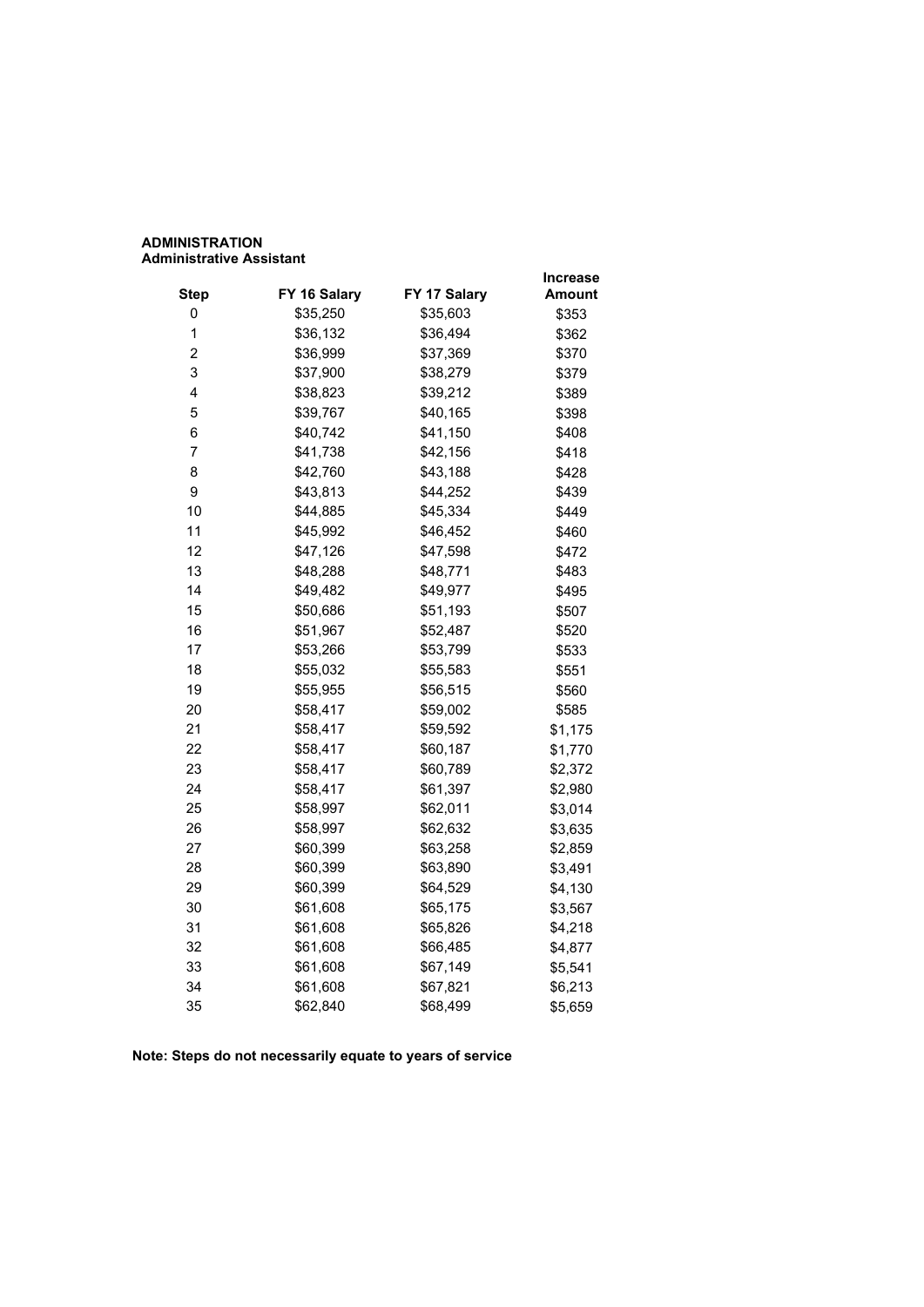# **ADMINISTRATION Assistant Superintendent**

|                         |              |              | Increase |
|-------------------------|--------------|--------------|----------|
| <b>Step</b>             | FY 16 Salary | FY 17 Salary | Amount   |
| 0                       | \$106,014    | \$107,075    | \$1,061  |
| 1                       | \$108,135    | \$109,217    | \$1,082  |
| $\overline{\mathbf{c}}$ | \$110,297    | \$111,400    | \$1,103  |
| 3                       | \$112,502    | \$113,628    | \$1,126  |
| 4                       | \$114,754    | \$115,902    | \$1,148  |
| 5                       | \$117,049    | \$118,220    | \$1,171  |
| 6                       | \$119,388    | \$120,582    | \$1,194  |
| $\overline{7}$          | \$121,775    | \$122,993    | \$1,218  |
| 8                       | \$122,628    | \$123,855    | \$1,227  |
| 9                       | \$123,488    | \$124,723    | \$1,235  |
| 10                      | \$124,352    | \$125,596    | \$1,244  |
| 11                      | \$125,222    | \$126,475    | \$1,253  |
| 12                      | \$126,098    | \$127,359    | \$1,261  |
| 13                      | \$126,979    | \$128,249    | \$1,270  |
| 14                      | \$127,871    | \$129,150    | \$1,279  |
| 15                      | \$128,766    | \$130,054    | \$1,288  |
| 16                      | \$129,667    | \$130,964    | \$1,297  |
| 17                      | \$130,575    | \$131,881    | \$1,306  |
| 18                      | \$131,488    | \$132,803    | \$1,315  |
| 19                      | \$132,409    | \$133,734    | \$1,325  |
| 20                      | \$133,334    | \$134,668    | \$1,334  |
| 21                      | \$134,268    | \$135,611    | \$1,343  |
| 22                      | \$135,209    | \$136,562    | \$1,353  |
| 23                      | \$136,155    | \$137,517    | \$1,362  |
| 24                      | \$137,107    | \$138,479    | \$1,372  |
| 25                      | \$138,068    | \$139,449    | \$1,381  |
| 26                      | \$139,035    | \$140,426    | \$1,391  |
| 27                      | \$141,633    | \$143,050    | \$1,417  |
| 28                      | \$142,616    | \$144,043    | \$1,427  |
| 29                      | \$143,603    | \$145,040    | \$1,437  |
| 30                      | \$144,591    | \$146,037    | \$1,446  |
| 31                      | \$144,591    | \$147,498    | \$2,907  |
| 32                      | \$144,591    | \$148,972    | \$4,381  |
| 33                      | \$144,591    | \$150,462    | \$5,871  |
| 34                      | \$144,591    | \$151,967    | \$7,376  |
| 35                      | \$144,591    | \$153,487    | \$8,896  |
|                         |              |              |          |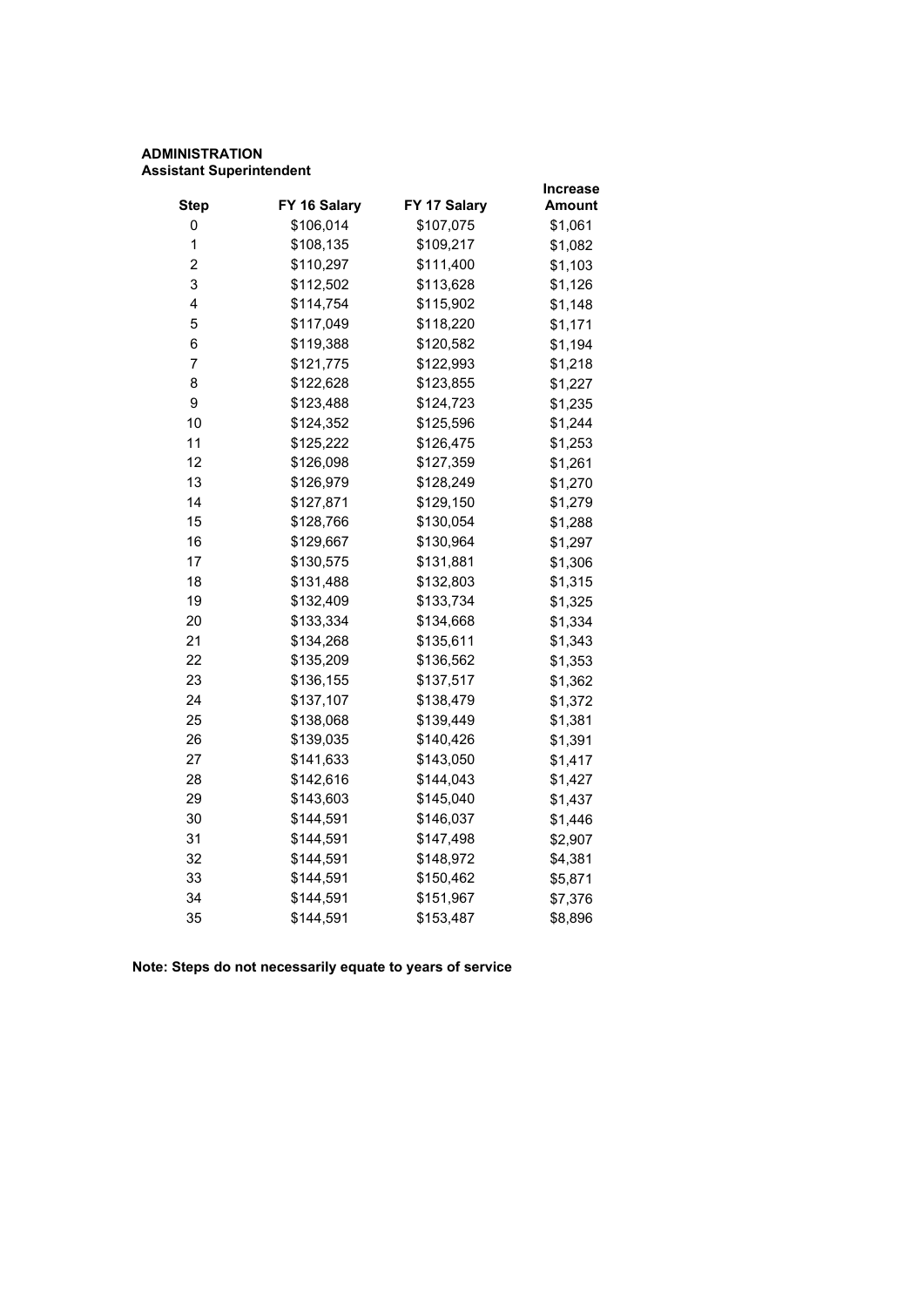# **ADMINISTRATION Assistant Superintendent (Doctorate Degree)**

|                         |              |              | <b>Increase</b> |
|-------------------------|--------------|--------------|-----------------|
| <b>Step</b>             | FY 16 Salary | FY 17 Salary | Amount          |
| 0                       | \$112,376    | \$113,500    | \$1,124         |
| $\mathbf 1$             | \$114,622    | \$115,769    | \$1,147         |
| $\overline{\mathbf{c}}$ | \$116,914    | \$118,084    | \$1,170         |
| 3                       | \$119,252    | \$120,445    | \$1,193         |
| 4                       | \$121,638    | \$122,855    | \$1,217         |
| 5                       | \$124,071    | \$125,312    | \$1,241         |
| 6                       | \$126,551    | \$127,817    | \$1,266         |
| 7                       | \$129,083    | \$130,374    | \$1,291         |
| 8                       | \$129,986    | \$131,286    | \$1,300         |
| 9                       | \$130,897    | \$132,206    | \$1,309         |
| 10                      | \$131,814    | \$133,133    | \$1,319         |
| 11                      | \$132,735    | \$134,063    | \$1,328         |
| 12                      | \$133,664    | \$135,001    | \$1,337         |
| 13                      | \$134,599    | \$135,945    | \$1,346         |
| 14                      | \$135,541    | \$136,897    | \$1,356         |
| 15                      | \$136,493    | \$137,858    | \$1,365         |
| 16                      | \$137,448    | \$138,823    | \$1,375         |
| 17                      | \$138,409    | \$139,794    | \$1,385         |
| 18                      | \$139,378    | \$140,772    | \$1,394         |
| 19                      | \$140,354    | \$141,758    | \$1,404         |
| 20                      | \$141,334    | \$142,748    | \$1,414         |
| 21                      | \$142,325    | \$143,749    | \$1,424         |
| 22                      | \$143,321    | \$144,755    | \$1,434         |
| 23                      | \$144,325    | \$145,769    | \$1,444         |
| 24                      | \$145,336    | \$146,790    | \$1,454         |
| 25                      | \$146,351    | \$147,815    | \$1,464         |
| 26                      | \$147,376    | \$148,850    | \$1,474         |
| 27                      | \$150,131    | \$151,633    | \$1,502         |
| 28                      | \$151,175    | \$152,687    | \$1,512         |
| 29                      | \$152,220    | \$153,743    | \$1,523         |
| 30                      | \$153,268    | \$154,801    | \$1,533         |
| 31                      | \$153,268    | \$156,350    | \$3,082         |
| 32                      | \$153,268    | \$157,913    | \$4,645         |
| 33                      | \$153,268    | \$159,492    | \$6,224         |
| 34                      | \$153,268    | \$161,086    | \$7,818         |
| 35                      | \$153,268    | \$162,697    | \$9,429         |
|                         |              |              |                 |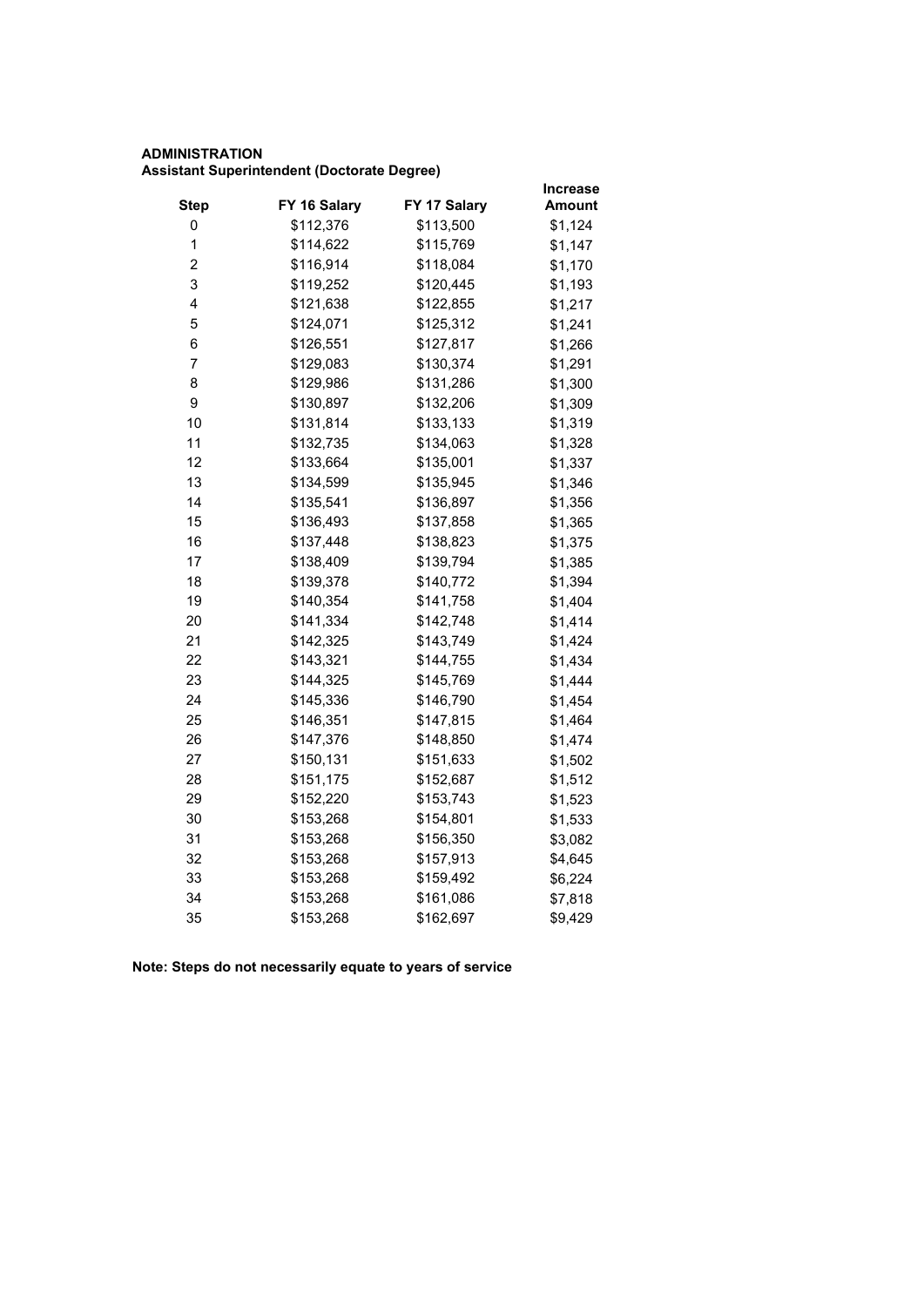# **ADMINISTRATION Assistant Superintendent (Masters Degree + 15 hours)**

|                         |              |              | <b>Increase</b> |
|-------------------------|--------------|--------------|-----------------|
| <b>Step</b>             | FY 16 Salary | FY 17 Salary | <b>Amount</b>   |
| 0                       | \$109,194    | \$110,286    | \$1,092         |
| $\mathbf 1$             | \$111,377    | \$112,491    | \$1,114         |
| $\overline{\mathbf{c}}$ | \$113,605    | \$114,742    | \$1,137         |
| 3                       | \$115,877    | \$117,036    | \$1,159         |
| 4                       | \$118,195    | \$119,377    | \$1,182         |
| 5                       | \$120,560    | \$121,766    | \$1,206         |
| 6                       | \$122,969    | \$124,199    | \$1,230         |
| 7                       | \$125,428    | \$126,683    | \$1,255         |
| 8                       | \$126,308    | \$127,572    | \$1,264         |
| 9                       | \$127,191    | \$128,463    | \$1,272         |
| 10                      | \$128,082    | \$129,363    | \$1,281         |
| 11                      | \$128,978    | \$130,268    | \$1,290         |
| 12                      | \$129,881    | \$131,180    | \$1,299         |
| 13                      | \$130,790    | \$132,098    | \$1,308         |
| 14                      | \$131,707    | \$133,025    | \$1,318         |
| 15                      | \$132,628    | \$133,955    | \$1,327         |
| 16                      | \$133,556    | \$134,892    | \$1,336         |
| 17                      | \$134,492    | \$135,837    | \$1,345         |
| 18                      | \$135,432    | \$136,787    | \$1,355         |
| 19                      | \$136,382    | \$137,746    | \$1,364         |
| 20                      | \$137,335    | \$138,709    | \$1,374         |
| 21                      | \$138,296    | \$139,679    | \$1,383         |
| 22                      | \$139,266    | \$140,659    | \$1,393         |
| 23                      | \$140,240    | \$141,643    | \$1,403         |
| 24                      | \$141,221    | \$142,634    | \$1,413         |
| 25                      | \$142,207    | \$143,630    | \$1,423         |
| 26                      | \$143,207    | \$144,640    | \$1,433         |
| 27                      | \$145,882    | \$147,341    | \$1,459         |
| 28                      | \$146,896    | \$148,365    | \$1,469         |
| 29                      | \$147,912    | \$149,392    | \$1,480         |
| 30                      | \$148,928    | \$150,418    | \$1,490         |
| 31                      | \$148,928    | \$151,922    | \$2,994         |
| 32                      | \$148,928    | \$153,441    | \$4,513         |
| 33                      | \$148,928    | \$154,976    | \$6,048         |
| 34                      | \$148,928    | \$156,525    | \$7,597         |
| 35                      | \$148,928    | \$158,091    | \$9,163         |
|                         |              |              |                 |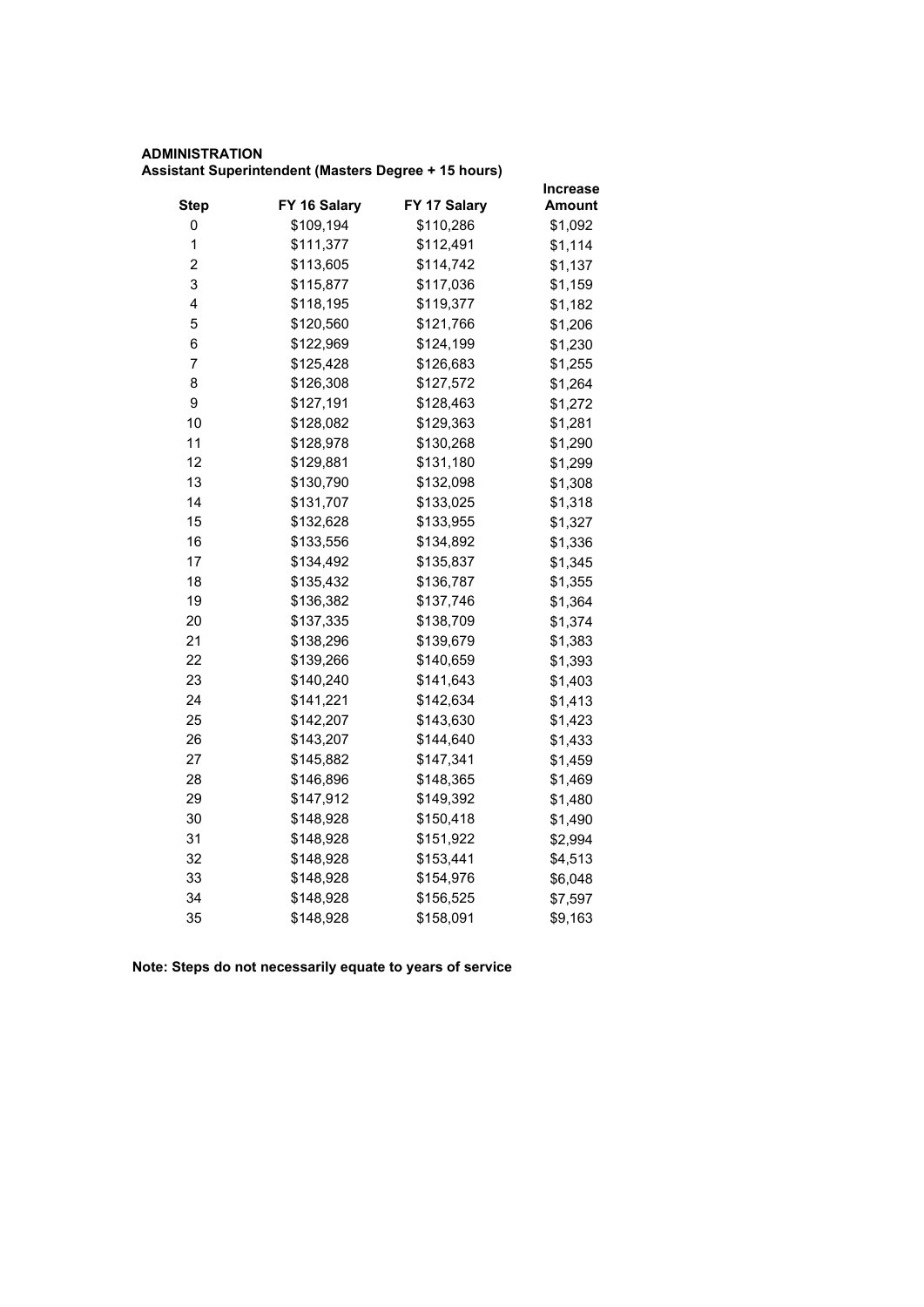#### **ADMINISTRATION Director**

|                |              |              | Increase |
|----------------|--------------|--------------|----------|
| <b>Step</b>    | FY 16 Salary | FY 17 Salary | Amount   |
| 0              | \$91,835     | \$92,754     | \$919    |
| $\mathbf{1}$   | \$93,673     | \$94,610     | \$937    |
| $\overline{c}$ | \$95,544     | \$96,500     | \$956    |
| 3              | \$97,456     | \$98,431     | \$975    |
| 4              | \$99,405     | \$100,400    | \$995    |
| 5              | \$101,394    | \$102,408    | \$1,014  |
| 6              | \$103,421    | \$104,456    | \$1,035  |
| 7              | \$105,490    | \$106,545    | \$1,055  |
| 8              | \$106,226    | \$107,289    | \$1,063  |
| 9              | \$106,970    | \$108,040    | \$1,070  |
| 10             | \$107,720    | \$108,798    | \$1,078  |
| 11             | \$108,473    | \$109,558    | \$1,085  |
| 12             | \$109,234    | \$110,327    | \$1,093  |
| 13             | \$109,998    | \$111,098    | \$1,100  |
| 14             | \$110,768    | \$111,876    | \$1,108  |
| 15             | \$111,544    | \$112,660    | \$1,116  |
| 16             | \$112,324    | \$113,448    | \$1,124  |
| 17             | \$113,112    | \$114,244    | \$1,132  |
| 18             | \$113,902    | \$115,042    | \$1,140  |
| 19             | \$114,699    | \$115,846    | \$1,147  |
| 20             | \$115,501    | \$116,657    | \$1,156  |
| 21             | \$116,310    | \$117,474    | \$1,164  |
| 22             | \$117,124    | \$118,296    | \$1,172  |
| 23             | \$117,945    | \$119,125    | \$1,180  |
| 24             | \$118,771    | \$119,959    | \$1,188  |
| 25             | \$119,602    | \$120,799    | \$1,197  |
| 26             | \$120,439    | \$121,644    | \$1,205  |
| 27             | \$122,691    | \$123,918    | \$1,227  |
| 28             | \$123,542    | \$124,778    | \$1,236  |
| 29             | \$124,396    | \$125,640    | \$1,244  |
| 30             | \$125,252    | \$126,505    | \$1,253  |
| 31             | \$125,252    | \$127,771    | \$2,519  |
| 32             | \$125,252    | \$129,048    | \$3,796  |
| 33             | \$125,252    | \$130,338    | \$5,086  |
| 34             | \$125,252    | \$131,642    | \$6,390  |
| 35             | \$125,252    | \$132,958    | \$7,706  |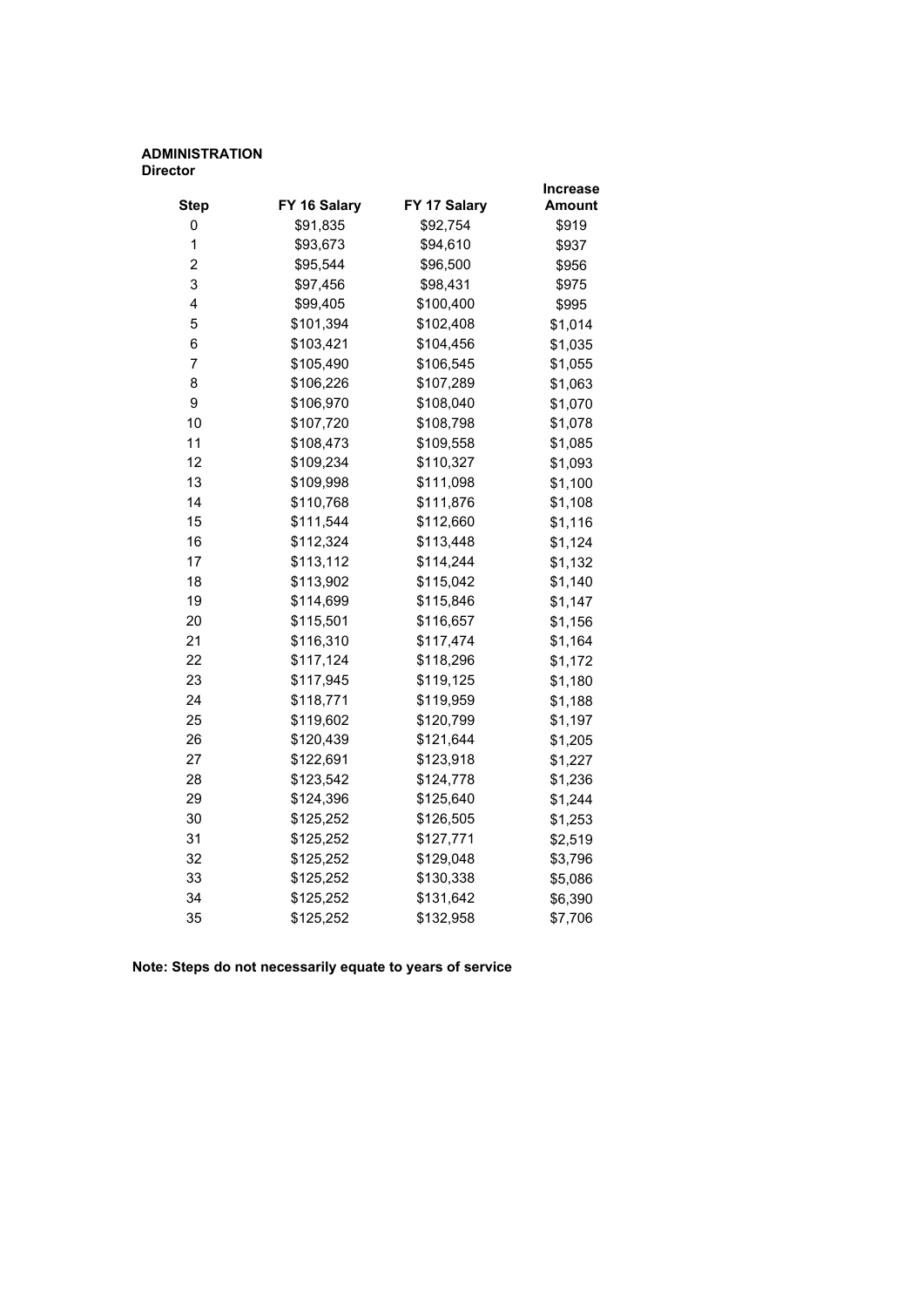# **ADMINISTRATION Director (Doctorate Degree)**

|           |              | <b>Increase</b> |
|-----------|--------------|-----------------|
|           |              | Amount          |
| \$97,345  | \$98,319     | \$974           |
| \$99,291  | \$100,284    | \$993           |
| \$101,276 | \$102,289    | \$1,013         |
| \$103,304 | \$104,338    | \$1,034         |
| \$105,368 | \$106,422    | \$1,054         |
| \$107,478 | \$108,553    | \$1,075         |
| \$109,624 | \$110,721    | \$1,097         |
| \$111,817 | \$112,936    | \$1,119         |
| \$112,600 | \$113,726    | \$1,126         |
| \$113,388 | \$114,522    | \$1,134         |
| \$114,182 | \$115,324    | \$1,142         |
| \$114,981 | \$116,131    | \$1,150         |
| \$115,788 | \$116,946    | \$1,158         |
| \$116,596 | \$117,762    | \$1,166         |
| \$117,414 | \$118,589    | \$1,175         |
| \$118,235 | \$119,418    | \$1,183         |
| \$119,063 | \$120,254    | \$1,191         |
| \$119,898 | \$121,097    | \$1,199         |
| \$120,737 | \$121,945    | \$1,208         |
| \$121,582 | \$122,798    | \$1,216         |
| \$122,429 | \$123,654    | \$1,225         |
| \$123,287 | \$124,520    | \$1,233         |
| \$124,153 | \$125,395    | \$1,242         |
| \$125,021 | \$126,272    | \$1,251         |
| \$125,897 | \$127,156    | \$1,259         |
| \$126,777 | \$128,045    | \$1,268         |
| \$127,667 | \$128,944    | \$1,277         |
| \$130,051 | \$131,352    | \$1,301         |
| \$130,954 | \$132,264    | \$1,310         |
| \$131,860 | \$133,179    | \$1,319         |
| \$132,767 | \$134,095    | \$1,328         |
| \$132,767 | \$135,436    | \$2,669         |
| \$132,767 | \$136,791    | \$4,024         |
| \$132,767 | \$138,158    | \$5,391         |
| \$132,767 | \$139,540    | \$6,773         |
| \$132,767 | \$140,935    | \$8,168         |
|           | FY 16 Salary | FY 17 Salary    |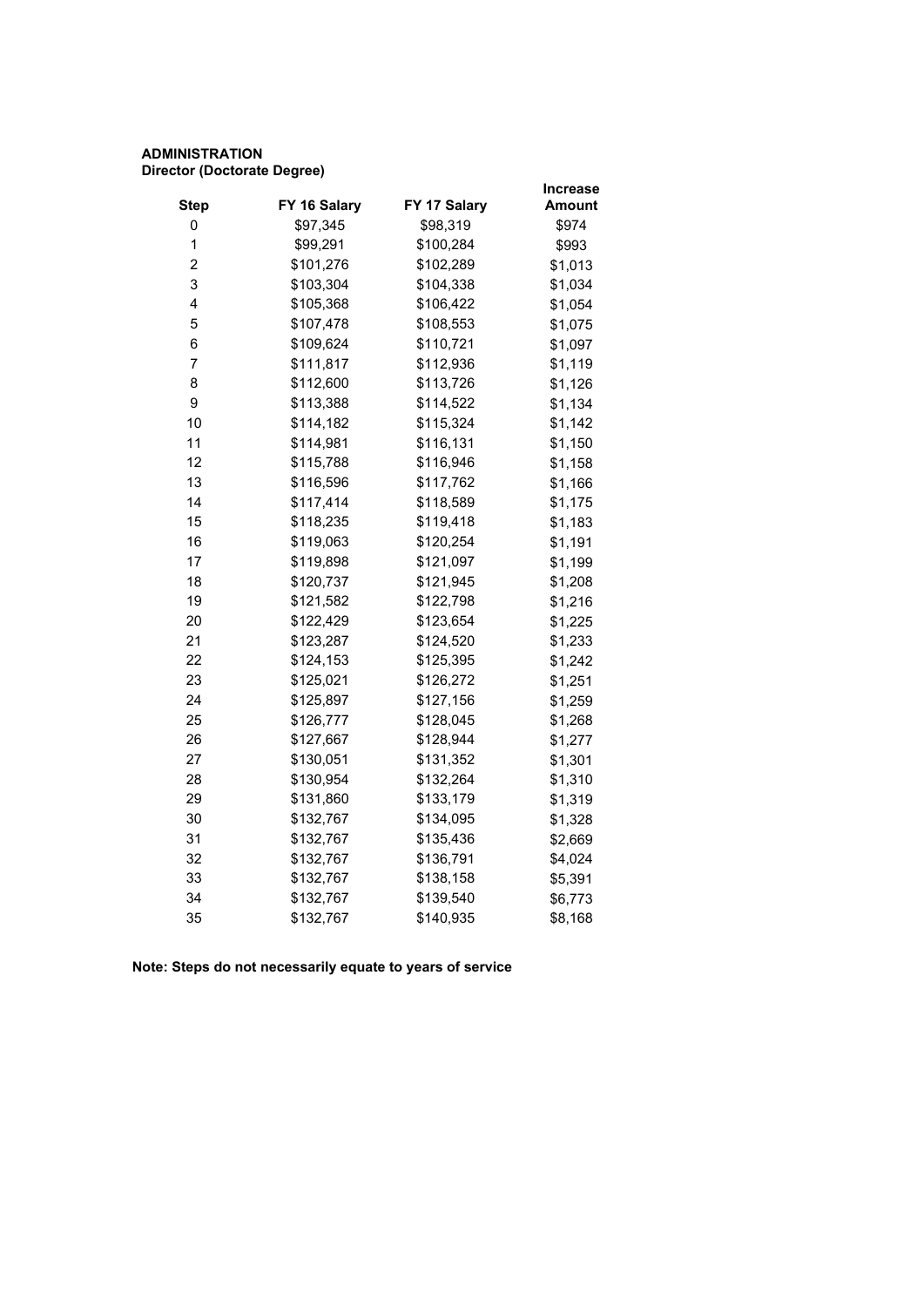# **ADMINISTRATION Director (Education Specialist Degree)**

|                         |              |              | <b>Increase</b> |  |
|-------------------------|--------------|--------------|-----------------|--|
| <b>Step</b>             | FY 16 Salary | FY 17 Salary | <b>Amount</b>   |  |
| 0                       | \$95,968     | \$96,928     | \$960           |  |
| $\mathbf 1$             | \$97,888     | \$98,867     | \$979           |  |
| $\overline{\mathbf{c}}$ | \$99,844     | \$100,843    | \$999           |  |
| 3                       | \$101,842    | \$102,861    | \$1,019         |  |
| 4                       | \$103,878    | \$104,917    | \$1,039         |  |
| 5                       | \$105,957    | \$107,017    | \$1,060         |  |
| 6                       | \$108,074    | \$109,155    | \$1,081         |  |
| 7                       | \$110,236    | \$111,339    | \$1,103         |  |
| 8                       | \$111,007    | \$112,118    | \$1,111         |  |
| 9                       | \$111,783    | \$112,901    | \$1,118         |  |
| 10                      | \$112,568    | \$113,694    | \$1,126         |  |
| 11                      | \$113,354    | \$114,488    | \$1,134         |  |
| 12                      | \$114,149    | \$115,291    | \$1,142         |  |
| 13                      | \$114,947    | \$116,097    | \$1,150         |  |
| 14                      | \$115,752    | \$116,910    | \$1,158         |  |
| 15                      | \$116,564    | \$117,730    | \$1,166         |  |
| 16                      | \$117,379    | \$118,553    | \$1,174         |  |
| 17                      | \$118,202    | \$119,385    | \$1,183         |  |
| 18                      | \$119,028    | \$120,219    | \$1,191         |  |
| 19                      | \$119,861    | \$121,060    | \$1,199         |  |
| 20                      | \$120,698    | \$121,905    | \$1,207         |  |
| 21                      | \$121,544    | \$122,760    | \$1,216         |  |
| 22                      | \$122,394    | \$123,618    | \$1,224         |  |
| 23                      | \$123,252    | \$124,485    | \$1,233         |  |
| 24                      | \$124,117    | \$125,359    | \$1,242         |  |
| 25                      | \$124,985    | \$126,235    | \$1,250         |  |
| 26                      | \$125,859    | \$127,118    | \$1,259         |  |
| 27                      | \$128,212    | \$129,495    | \$1,283         |  |
| 28                      | \$129,101    | \$130,393    | \$1,292         |  |
| 29                      | \$129,994    | \$131,294    | \$1,300         |  |
| 30                      | \$130,889    | \$132,198    | \$1,309         |  |
| 31                      | \$130,889    | \$133,520    | \$2,631         |  |
| 32                      | \$130,889    | \$134,856    | \$3,967         |  |
| 33                      | \$130,889    | \$136,204    | \$5,315         |  |
| 34                      | \$130,889    | \$137,567    | \$6,678         |  |
| 35                      | \$130,889    | \$138,942    | \$8,053         |  |
|                         |              |              |                 |  |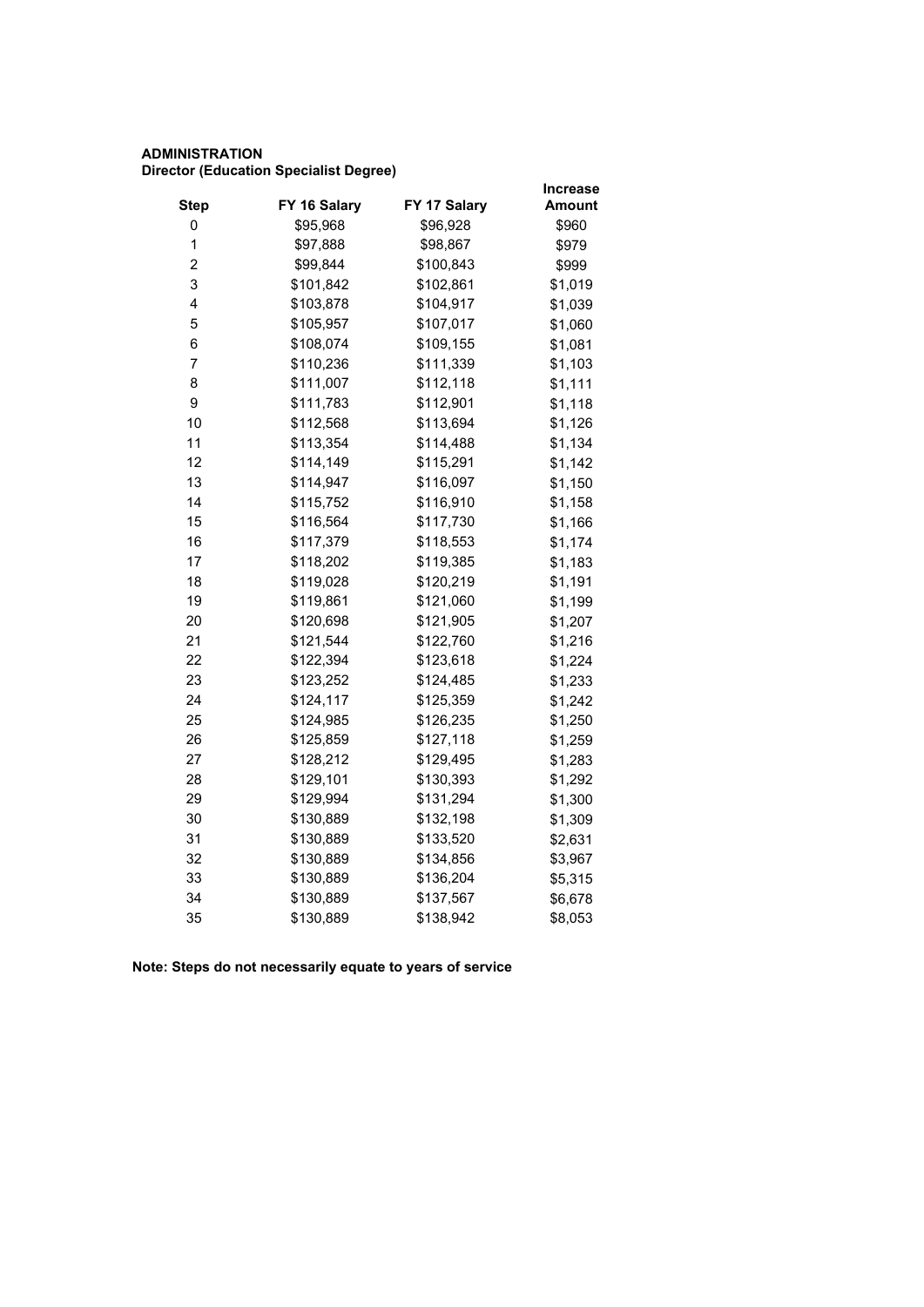#### **ADMINISTRATION Director Level 1**

|                |              |              | Increase      |
|----------------|--------------|--------------|---------------|
| <b>Step</b>    | FY 16 Salary | FY 17 Salary | <b>Amount</b> |
| 0              | \$95,508     | \$96,464     | \$956         |
| 1              | \$97,419     | \$98,394     | \$975         |
| $\overline{c}$ | \$99,367     | \$100,361    | \$994         |
| 3              | \$101,354    | \$102,368    | \$1,014       |
| 4              | \$103,382    | \$104,416    | \$1,034       |
| 5              | \$105,448    | \$106,503    | \$1,055       |
| 6              | \$107,556    | \$108,632    | \$1,076       |
| 7              | \$109,708    | \$110,806    | \$1,098       |
| 8              | \$110,476    | \$111,581    | \$1,105       |
| 9              | \$111,249    | \$112,362    | \$1,113       |
| 10             | \$112,029    | \$113,150    | \$1,121       |
| 11             | \$112,812    | \$113,941    | \$1,129       |
| 12             | \$113,601    | \$114,738    | \$1,137       |
| 13             | \$114,396    | \$115,540    | \$1,144       |
| 14             | \$115,199    | \$116,351    | \$1,152       |
| 15             | \$116,310    | \$117,474    | \$1,164       |
| 16             | \$116,817    | \$117,986    | \$1,169       |
| 17             | \$117,636    | \$118,813    | \$1,177       |
| 18             | \$118,458    | \$119,643    | \$1,185       |
| 19             | \$119,287    | \$120,480    | \$1,193       |
| 20             | \$120,121    | \$121,323    | \$1,202       |
| 21             | \$120,971    | \$122,181    | \$1,210       |
| 22             | \$121,810    | \$123,029    | \$1,219       |
| 23             | \$122,663    | \$123,890    | \$1,227       |
| 24             | \$123,623    | \$124,860    | \$1,237       |
| 25             | \$124,386    | \$125,630    | \$1,244       |
| 26             | \$125,522    | \$126,778    | \$1,256       |
| 27             | \$127,870    | \$129,149    | \$1,279       |
| 28             | \$128,759    | \$130,047    | \$1,288       |
| 29             | \$129,647    | \$130,944    | \$1,297       |
| 30             | \$130,538    | \$131,844    | \$1,306       |
| 31             | \$130,538    | \$133,162    | \$2,624       |
| 32             | \$130,538    | \$134,494    | \$3,956       |
| 33             | \$130,538    | \$135,838    | \$5,300       |
| 34             | \$130,538    | \$137,197    | \$6,659       |
| 35             | \$130,538    | \$138,569    | \$8,031       |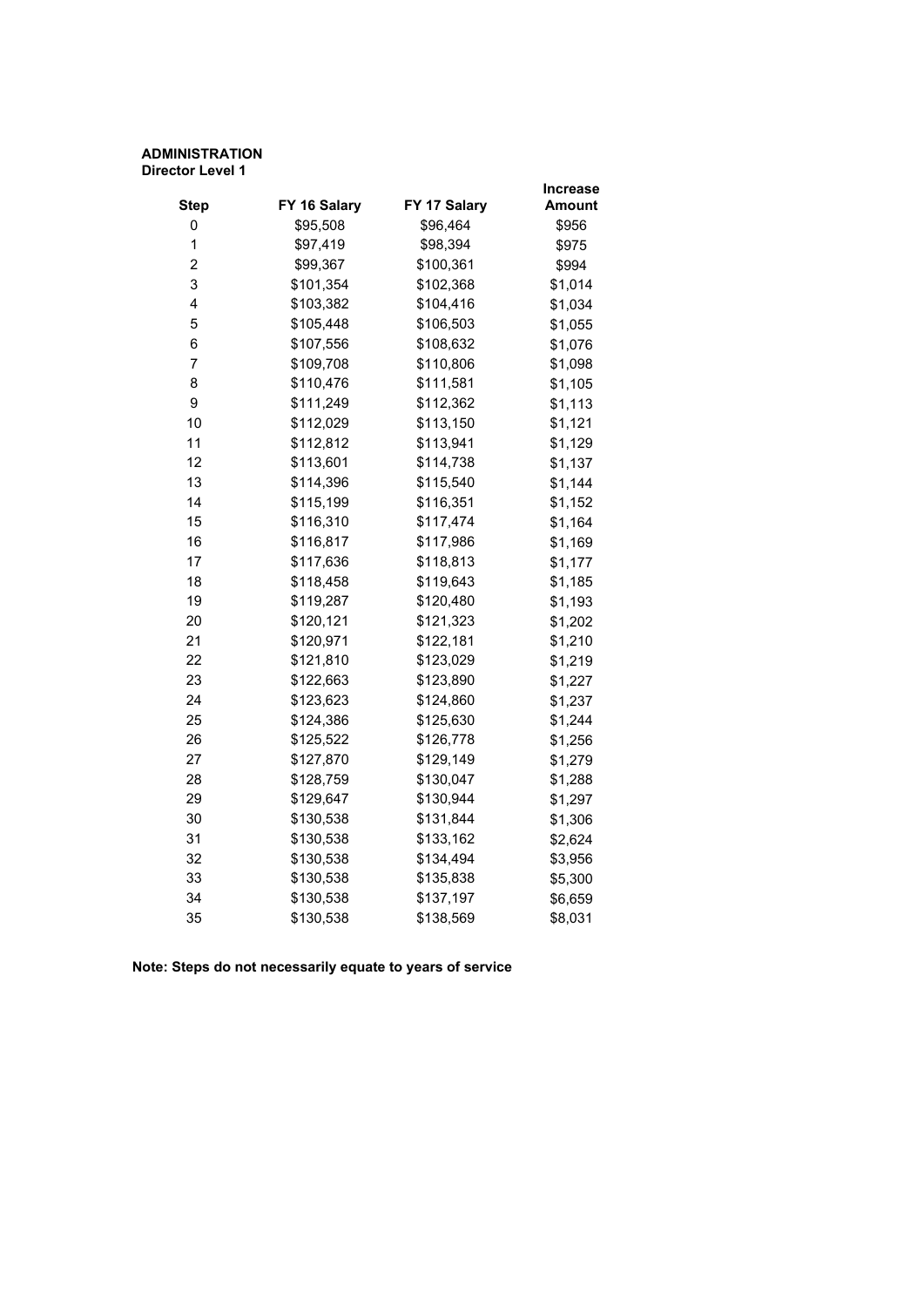# **ADMINISTRATION Director Level 1 (Doctorate Degree)**

|                         |              |              | <b>Increase</b> |
|-------------------------|--------------|--------------|-----------------|
| <b>Step</b>             | FY 16 Salary | FY 17 Salary | <b>Amount</b>   |
| 0                       | \$101,238    | \$102,251    | \$1,013         |
| $\mathbf 1$             | \$103,263    | \$104,296    | \$1,033         |
| $\overline{\mathbf{c}}$ | \$105,328    | \$106,382    | \$1,054         |
| 3                       | \$107,435    | \$108,510    | \$1,075         |
| 4                       | \$109,584    | \$110,680    | \$1,096         |
| 5                       | \$111,775    | \$112,893    | \$1,118         |
| 6                       | \$114,010    | \$115,151    | \$1,141         |
| 7                       | \$116,290    | \$117,453    | \$1,163         |
| 8                       | \$117,104    | \$118,276    | \$1,172         |
| 9                       | \$117,923    | \$119,103    | \$1,180         |
| 10                      | \$118,752    | \$119,940    | \$1,188         |
| 11                      | \$119,580    | \$120,776    | \$1,196         |
| 12                      | \$120,418    | \$121,623    | \$1,205         |
| 13                      | \$121,261    | \$122,474    | \$1,213         |
| 14                      | \$122,109    | \$123,331    | \$1,222         |
| 15                      | \$123,287    | \$124,520    | \$1,233         |
| 16                      | \$123,827    | \$125,066    | \$1,239         |
| 17                      | \$124,694    | \$125,941    | \$1,247         |
| 18                      | \$125,567    | \$126,823    | \$1,256         |
| 19                      | \$126,444    | \$127,709    | \$1,265         |
| 20                      | \$127,329    | \$128,603    | \$1,274         |
| 21                      | \$128,230    | \$129,513    | \$1,283         |
| 22                      | \$129,119    | \$130,411    | \$1,292         |
| 23                      | \$130,023    | \$131,324    | \$1,301         |
| 24                      | \$131,039    | \$132,350    | \$1,311         |
| 25                      | \$131,850    | \$133,169    | \$1,319         |
| 26                      | \$133,054    | \$134,385    | \$1,331         |
| 27                      | \$135,540    | \$136,896    | \$1,356         |
| 28                      | \$136,483    | \$137,848    | \$1,365         |
| 29                      | \$137,426    | \$138,801    | \$1,375         |
| 30                      | \$138,371    | \$139,755    | \$1,384         |
| 31                      | \$138,371    | \$141,153    | \$2,782         |
| 32                      | \$138,371    | \$142,564    | \$4,193         |
| 33                      | \$138,371    | \$143,990    | \$5,619         |
| 34                      | \$138,371    | \$145,429    | \$7,058         |
| 35                      | \$138,371    | \$146,884    | \$8,513         |
|                         |              |              |                 |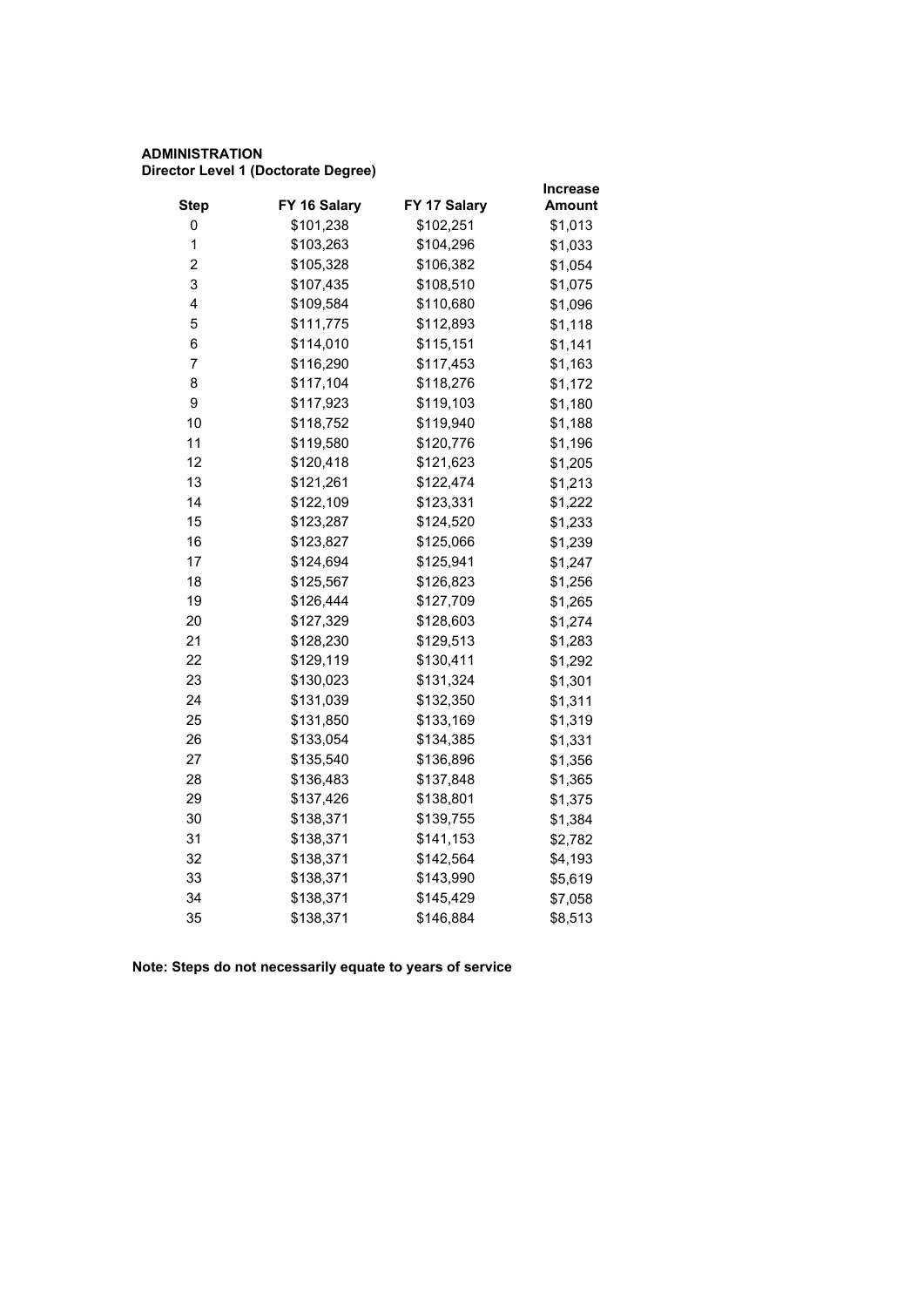# **ADMINISTRATION Director Level 1 (Masters Degree + 15 hours)**

|             |              |              | <b>Increase</b> |
|-------------|--------------|--------------|-----------------|
| <b>Step</b> | FY 16 Salary | FY 17 Salary | <b>Amount</b>   |
| 0           | \$98,373     | \$99,357     | \$984           |
| $\mathbf 1$ | \$100,341    | \$101,345    | \$1,004         |
| 2           | \$102,347    | \$103,371    | \$1,024         |
| 3           | \$104,395    | \$105,439    | \$1,044         |
| 4           | \$106,483    | \$107,548    | \$1,065         |
| 5           | \$108,612    | \$109,699    | \$1,087         |
| 6           | \$110,784    | \$111,892    | \$1,108         |
| 7           | \$112,999    | \$114,129    | \$1,130         |
| 8           | \$113,791    | \$114,929    | \$1,138         |
| 9           | \$114,586    | \$115,732    | \$1,146         |
| 10          | \$115,390    | \$116,544    | \$1,154         |
| 11          | \$116,197    | \$117,359    | \$1,162         |
| 12          | \$117,010    | \$118,181    | \$1,171         |
| 13          | \$117,830    | \$119,009    | \$1,179         |
| 14          | \$118,654    | \$119,841    | \$1,187         |
| 15          | \$119,799    | \$120,997    | \$1,198         |
| 16          | \$120,323    | \$121,527    | \$1,204         |
| 17          | \$121,165    | \$122,377    | \$1,212         |
| 18          | \$122,011    | \$123,232    | \$1,221         |
| 19          | \$122,866    | \$124,095    | \$1,229         |
| 20          | \$123,725    | \$124,963    | \$1,238         |
| 21          | \$124,602    | \$125,849    | \$1,247         |
| 22          | \$125,465    | \$126,720    | \$1,255         |
| 23          | \$126,342    | \$127,606    | \$1,264         |
| 24          | \$127,332    | \$128,606    | \$1,274         |
| 25          | \$128,117    | \$129,399    | \$1,282         |
| 26          | \$129,287    | \$130,580    | \$1,293         |
| 27          | \$131,706    | \$133,024    | \$1,318         |
| 28          | \$132,621    | \$133,948    | \$1,327         |
| 29          | \$133,535    | \$134,871    | \$1,336         |
| 30          | \$134,455    | \$135,800    | \$1,345         |
| 31          | \$134,455    | \$137,158    | \$2,703         |
| 32          | \$134,455    | \$138,530    | \$4,075         |
| 33          | \$134,455    | \$139,915    | \$5,460         |
| 34          | \$134,455    | \$141,314    | \$6,859         |
| 35          | \$134,455    | \$142,728    | \$8,273         |
|             |              |              |                 |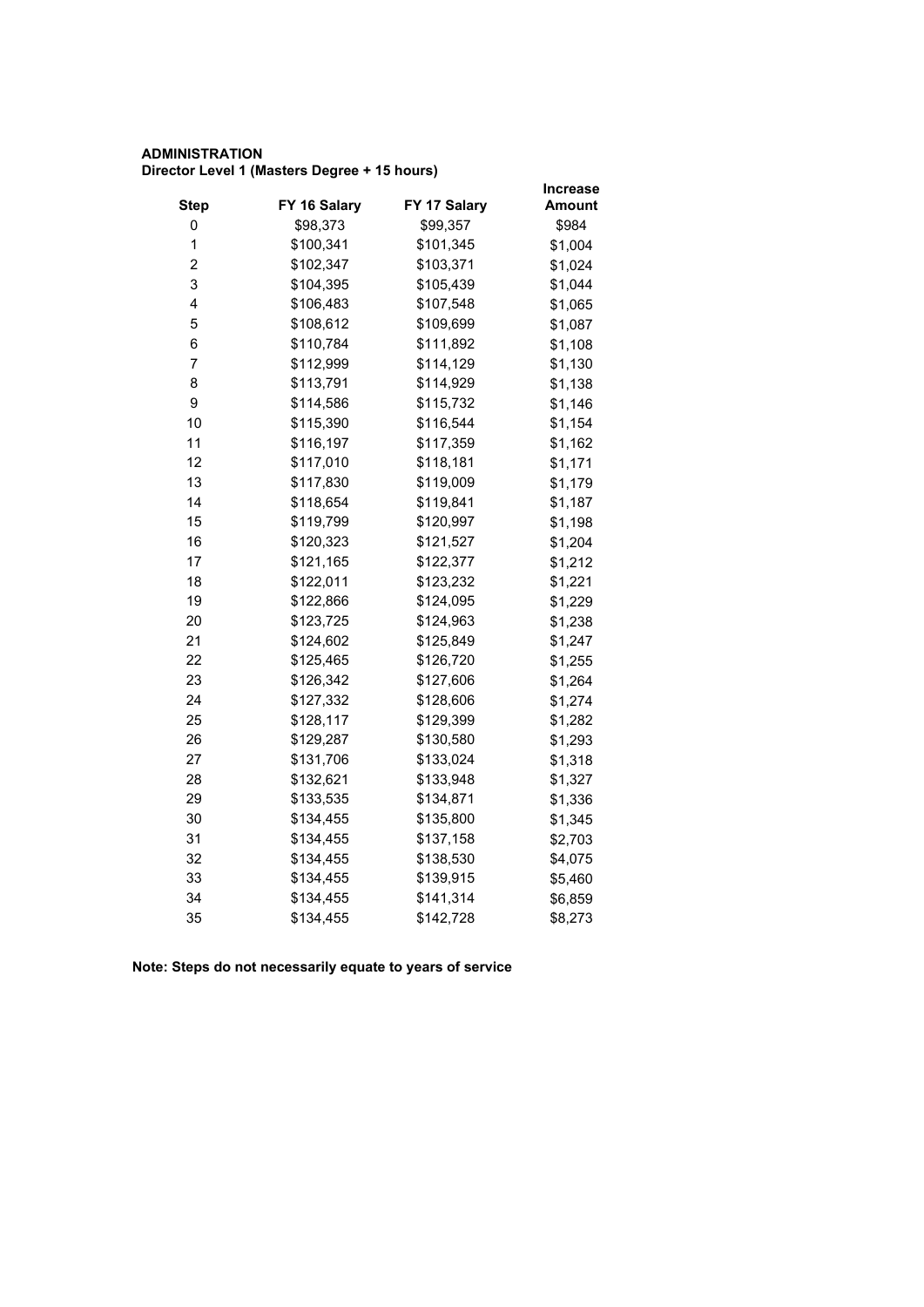# **ADMINISTRATION Director (Masters Degree + 15 hours)**

|                         |              |              | <b>Increase</b> |
|-------------------------|--------------|--------------|-----------------|
| <b>Step</b>             | FY 16 Salary | FY 17 Salary | Amount          |
| 0                       | \$94,591     | \$95,537     | \$946           |
| 1                       | \$96,482     | \$97,447     | \$965           |
| $\overline{\mathbf{c}}$ | \$98,410     | \$99,395     | \$985           |
| 3                       | \$100,379    | \$101,383    | \$1,004         |
| 4                       | \$102,388    | \$103,412    | \$1,024         |
| 5                       | \$104,434    | \$105,479    | \$1,045         |
| 6                       | \$106,522    | \$107,588    | \$1,066         |
| 7                       | \$108,652    | \$109,739    | \$1,087         |
| 8                       | \$109,413    | \$110,508    | \$1,095         |
| 9                       | \$110,180    | \$111,282    | \$1,102         |
| 10                      | \$110,951    | \$112,061    | \$1,110         |
| 11                      | \$111,727    | \$112,845    | \$1,118         |
| 12                      | \$112,509    | \$113,635    | \$1,126         |
| 13                      | \$113,297    | \$114,430    | \$1,133         |
| 14                      | \$114,091    | \$115,232    | \$1,141         |
| 15                      | \$114,890    | \$116,039    | \$1,149         |
| 16                      | \$115,693    | \$116,850    | \$1,157         |
| 17                      | \$116,505    | \$117,671    | \$1,166         |
| 18                      | \$117,319    | \$118,493    | \$1,174         |
| 19                      | \$118,140    | \$119,322    | \$1,182         |
| 20                      | \$118,967    | \$120,157    | \$1,190         |
| 21                      | \$119,799    | \$120,997    | \$1,198         |
| 22                      | \$120,638    | \$121,845    | \$1,207         |
| 23                      | \$121,483    | \$122,698    | \$1,215         |
| 24                      | \$122,334    | \$123,558    | \$1,224         |
| 25                      | \$123,190    | \$124,422    | \$1,232         |
| 26                      | \$124,053    | \$125,294    | \$1,241         |
| 27                      | \$126,371    | \$127,635    | \$1,264         |
| 28                      | \$127,249    | \$128,522    | \$1,273         |
| 29                      | \$128,128    | \$129,410    | \$1,282         |
| 30                      | \$129,010    | \$130,301    | \$1,291         |
| 31                      | \$129,010    | \$131,603    | \$2,593         |
| 32                      | \$129,010    | \$132,920    | \$3,910         |
| 33                      | \$129,010    | \$134,249    | \$5,239         |
| 34                      | \$129,010    | \$135,591    | \$6,581         |
| 35                      | \$129,010    | \$136,947    | \$7,937         |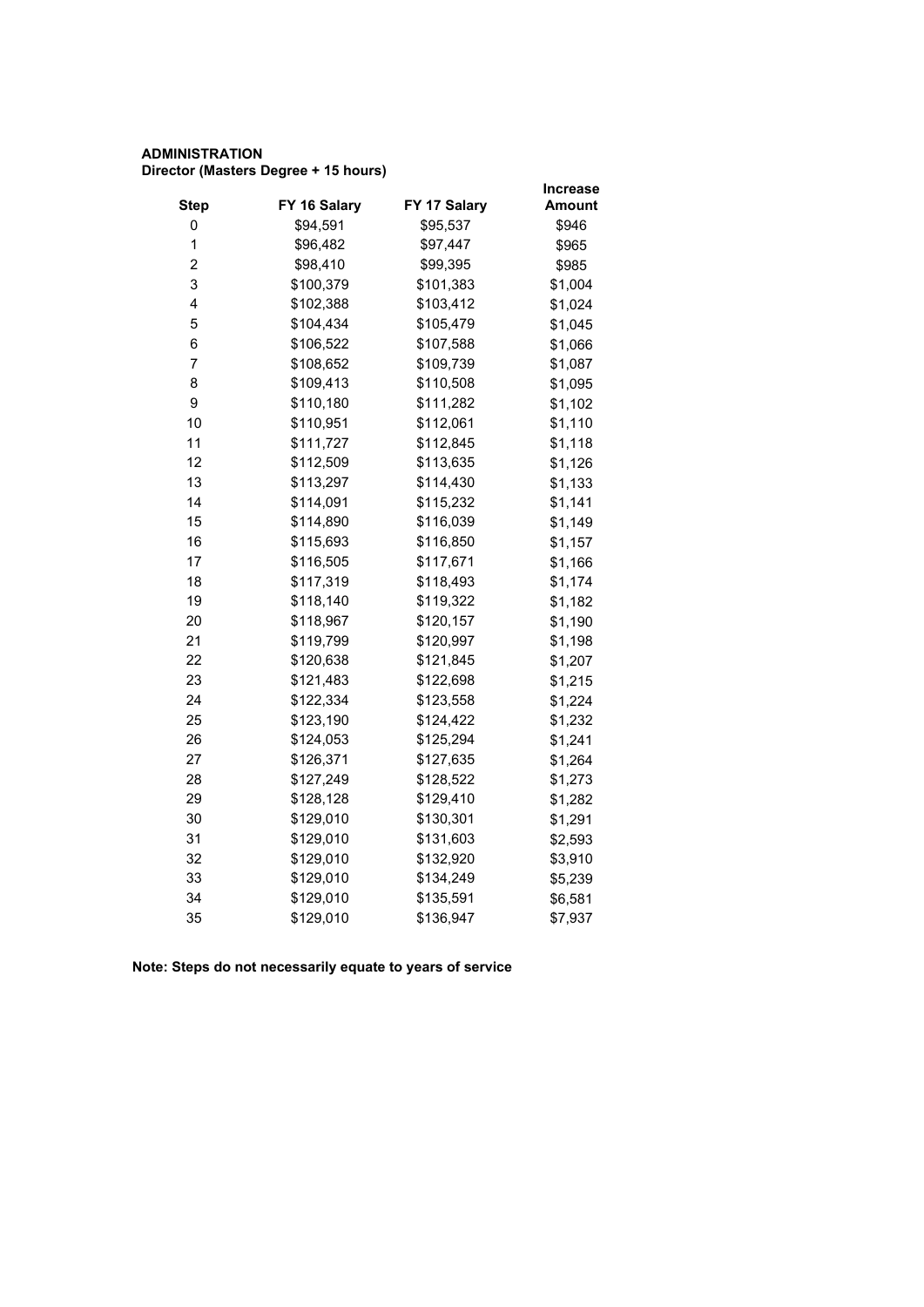# **ADMINISTRATION Elementary Assistant Principal**

|             |              |              | <b>Increase</b> |
|-------------|--------------|--------------|-----------------|
| <b>Step</b> | FY 16 Salary | FY 17 Salary | <b>Amount</b>   |
| 0           | \$81,420     | \$82,235     | \$815           |
| 1           | \$81,962     | \$82,782     | \$820           |
| 2           | \$82,502     | \$83,328     | \$826           |
| 3           | \$83,047     | \$83,878     | \$831           |
| 4           | \$83,586     | \$84,422     | \$836           |
| 5           | \$84,128     | \$84,970     | \$842           |
| 6           | \$84,670     | \$85,517     | \$847           |
| 7           | \$85,215     | \$86,068     | \$853           |
| 8           | \$85,757     | \$86,615     | \$858           |
| 9           | \$86,297     | \$87,160     | \$863           |
| 10          | \$86,840     | \$87,709     | \$869           |
| 11          | \$87,381     | \$88,255     | \$874           |
| 12          | \$87,923     | \$88,803     | \$880           |
| 13          | \$88,464     | \$89,349     | \$885           |
| 14          | \$89,007     | \$89,898     | \$891           |
| 15          | \$89,560     | \$90,456     | \$896           |
| 16          | \$89,560     | \$91,361     | \$1,801         |
| 17          | \$89,560     | \$92,274     | \$2,714         |
| 18          | \$89,560     | \$93,197     | \$3,637         |
| 19          | \$89,560     | \$94,128     | \$4,568         |
| 20          | \$89,560     | \$95,070     | \$5,510         |
| 21          | \$89,560     | \$96,021     | \$6,461         |
| 22          | \$89,560     | \$96,981     | \$7,421         |
| 23          | \$89,560     | \$97,951     | \$8,391         |
| 24          | \$89,560     | \$98,930     | \$9,370         |
| 25          | \$89,560     | \$99,920     | \$10,360        |
| 26          | \$89,560     | \$100,919    | \$11,359        |
| 27          | \$90,894     | \$101,928    | \$11,034        |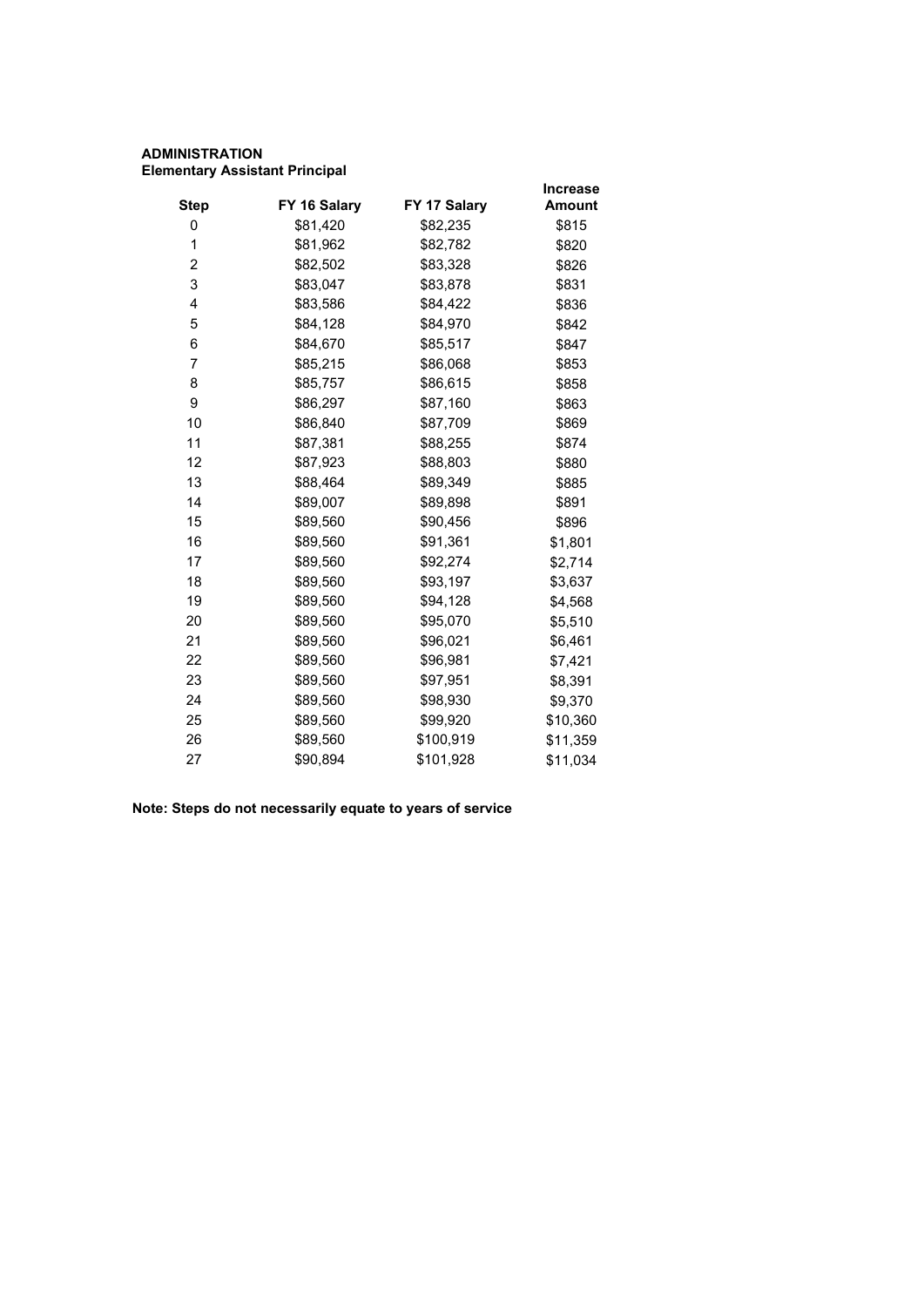# **ADMINISTRATION Elementary Assistant Principal (Doctorate Degree)**

|             |              |              | <b>Increase</b> |
|-------------|--------------|--------------|-----------------|
| <b>Step</b> | FY 16 Salary | FY 17 Salary | <b>Amount</b>   |
| 0           | \$86,304     | \$87,168     | \$864           |
| 1           | \$86,880     | \$87,749     | \$869           |
| 2           | \$87,452     | \$88,327     | \$875           |
| 3           | \$88,028     | \$88,909     | \$881           |
| 4           | \$88,601     | \$89,488     | \$887           |
| 5           | \$89,177     | \$90,069     | \$892           |
| 6           | \$89,751     | \$90,649     | \$898           |
| 7           | \$90,327     | \$91,231     | \$904           |
| 8           | \$90,902     | \$91,812     | \$910           |
| 9           | \$91,475     | \$92,390     | \$915           |
| 10          | \$92,050     | \$92,971     | \$921           |
| 11          | \$92,623     | \$93,550     | \$927           |
| 12          | \$93,198     | \$94,130     | \$932           |
| 13          | \$93,773     | \$94,711     | \$938           |
| 14          | \$94,346     | \$95,290     | \$944           |
| 15          | \$94,934     | \$95,884     | \$950           |
| 16          | \$94,934     | \$96,842     | \$1,908         |
| 17          | \$94,934     | \$97,811     | \$2,877         |
| 18          | \$94,934     | \$98,790     | \$3,856         |
| 19          | \$94,934     | \$99,777     | \$4,843         |
| 20          | \$94,934     | \$100,775    | \$5,841         |
| 21          | \$94,934     | \$101,782    | \$6,848         |
| 22          | \$94,934     | \$102,800    | \$7,866         |
| 23          | \$94,934     | \$103,828    | \$8,894         |
| 24          | \$94,934     | \$104,867    | \$9,933         |
| 25          | \$94,934     | \$105,915    | \$10,981        |
| 26          | \$94,934     | \$106,975    | \$12,041        |
| 27          | \$96,349     | \$108,044    | \$11,695        |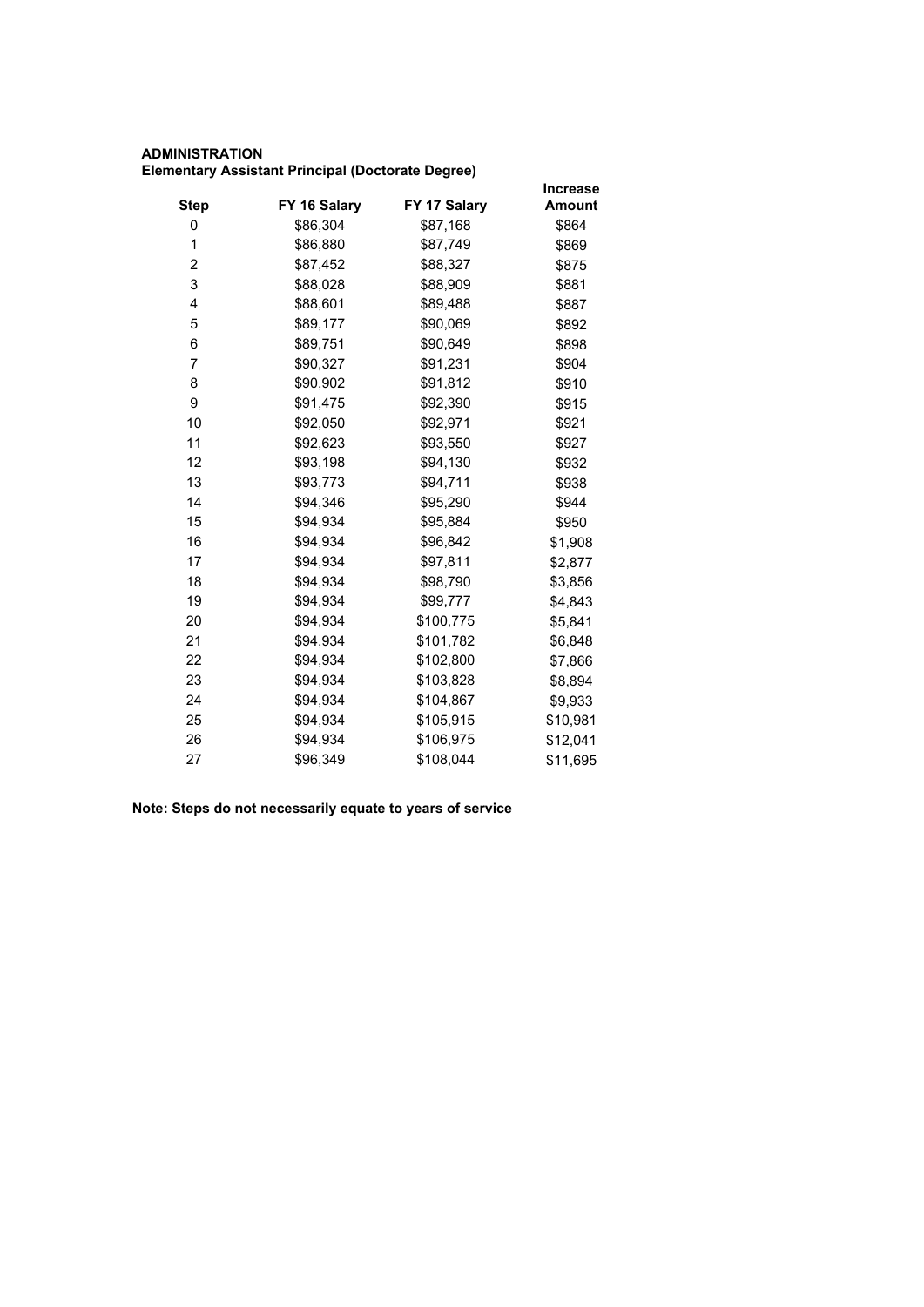# **ADMINISTRATION**

**Elementary Assistant Principal (Education Specialist Degree)**

|      |              |              | <b>Increase</b> |
|------|--------------|--------------|-----------------|
| Step | FY 16 Salary | FY 17 Salary | <b>Amount</b>   |
| 0    | \$85,084     | \$85,935     | \$851           |
| 1    | \$85,650     | \$86,507     | \$857           |
| 2    | \$86,215     | \$87,078     | \$863           |
| 3    | \$86,784     | \$87,652     | \$868           |
| 4    | \$87,347     | \$88,221     | \$874           |
| 5    | \$87,914     | \$88,794     | \$880           |
| 6    | \$88,481     | \$89,366     | \$885           |
| 7    | \$89,049     | \$89,940     | \$891           |
| 8    | \$89,616     | \$90,513     | \$897           |
| 9    | \$90,180     | \$91,082     | \$902           |
| 10   | \$90,747     | \$91,655     | \$908           |
| 11   | \$91,313     | \$92,227     | \$914           |
| 12   | \$91,880     | \$92,799     | \$919           |
| 13   | \$92,445     | \$93,370     | \$925           |
| 14   | \$93,013     | \$93,944     | \$931           |
| 15   | \$93,590     | \$94,526     | \$936           |
| 16   | \$93,590     | \$95,472     | \$1,882         |
| 17   | \$93,590     | \$96,426     | \$2,836         |
| 18   | \$93,590     | \$97,391     | \$3,801         |
| 19   | \$93,590     | \$98,364     | \$4,774         |
| 20   | \$93,590     | \$99,348     | \$5,758         |
| 21   | \$93,590     | \$100,342    | \$6,752         |
| 22   | \$93,590     | \$101,345    | \$7,755         |
| 23   | \$93,590     | \$102,359    | \$8,769         |
| 24   | \$93,590     | \$103,382    | \$9,792         |
| 25   | \$93,590     | \$104,416    | \$10,826        |
| 26   | \$93,590     | \$105,460    | \$11,870        |
| 27   | \$94,985     | \$106,515    | \$11,530        |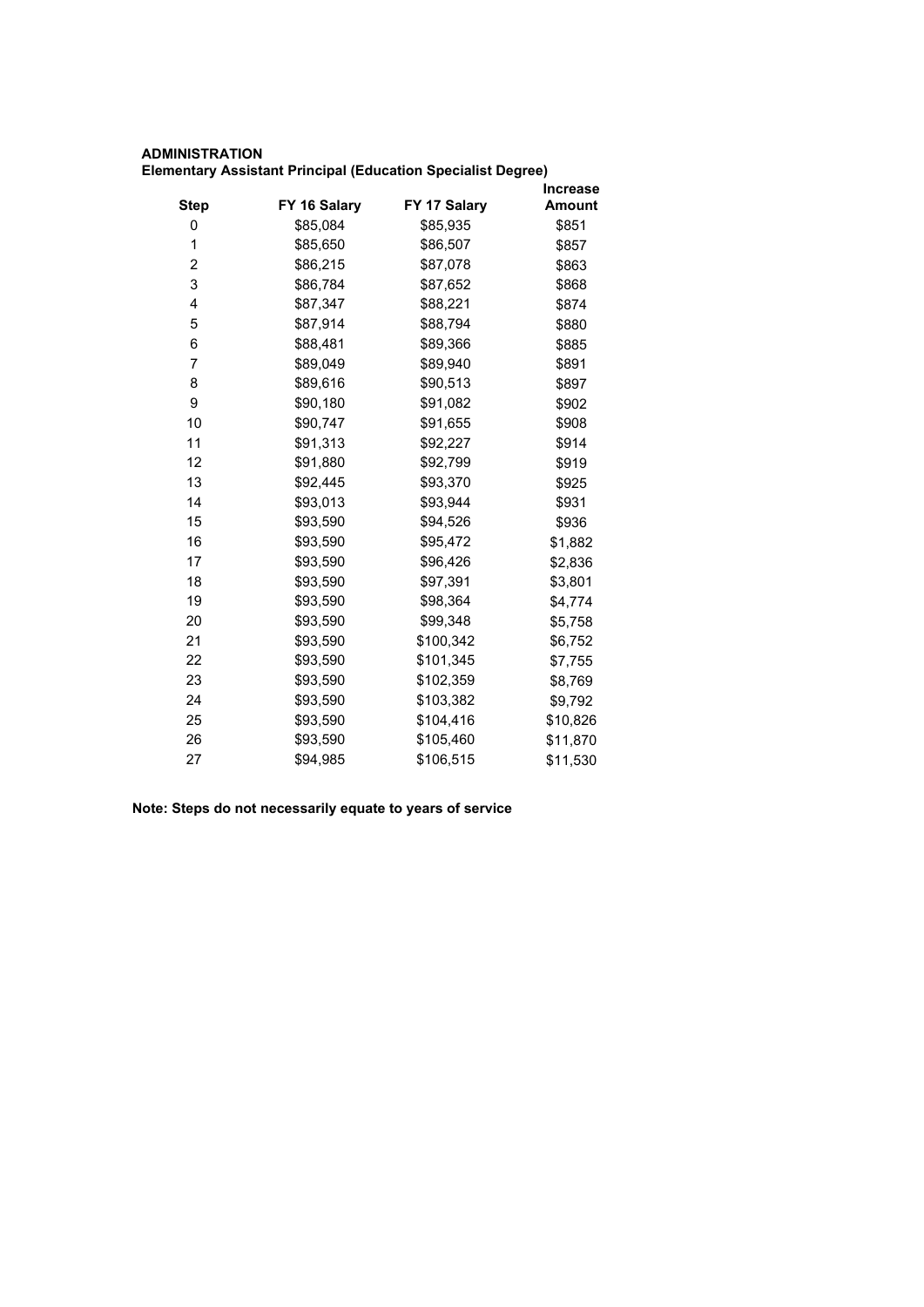# **ADMINISTRATION Elementary Assistant Principal (Masters Degree + 15 hours)**

|             |              |              | Increase      |
|-------------|--------------|--------------|---------------|
| <b>Step</b> | FY 16 Salary | FY 17 Salary | <b>Amount</b> |
| 0           | \$83,863     | \$84,702     | \$839         |
| 1           | \$84,420     | \$85,265     | \$845         |
| 2           | \$84,975     | \$85,825     | \$850         |
| 3           | \$85,538     | \$86,394     | \$856         |
| 4           | \$86,094     | \$86,955     | \$861         |
| 5           | \$86,651     | \$87,518     | \$867         |
| 6           | \$87,211     | \$88,084     | \$873         |
| 7           | \$87,772     | \$88,650     | \$878         |
| 8           | \$88,329     | \$89,213     | \$884         |
| 9           | \$88,885     | \$89,774     | \$889         |
| 10          | \$89,444     | \$90,339     | \$895         |
| 11          | \$90,002     | \$90,903     | \$901         |
| 12          | \$90,561     | \$91,467     | \$906         |
| 13          | \$91,117     | \$92,029     | \$912         |
| 14          | \$91,677     | \$92,594     | \$917         |
| 15          | \$92,247     | \$93,170     | \$923         |
| 16          | \$92,247     | \$94,101     | \$1,854       |
| 17          | \$92,247     | \$95,043     | \$2,796       |
| 18          | \$92,247     | \$95,993     | \$3,746       |
| 19          | \$92,247     | \$96,953     | \$4,706       |
| 20          | \$92,247     | \$97,923     | \$5,676       |
| 21          | \$92,247     | \$98,902     | \$6,655       |
| 22          | \$92,247     | \$99,891     | \$7,644       |
| 23          | \$92,247     | \$100,889    | \$8,642       |
| 24          | \$92,247     | \$101,898    | \$9,651       |
| 25          | \$92,247     | \$102,917    | \$10,670      |
| 26          | \$92,247     | \$103,947    | \$11,700      |
| 27          | \$93,621     | \$104,986    | \$11,365      |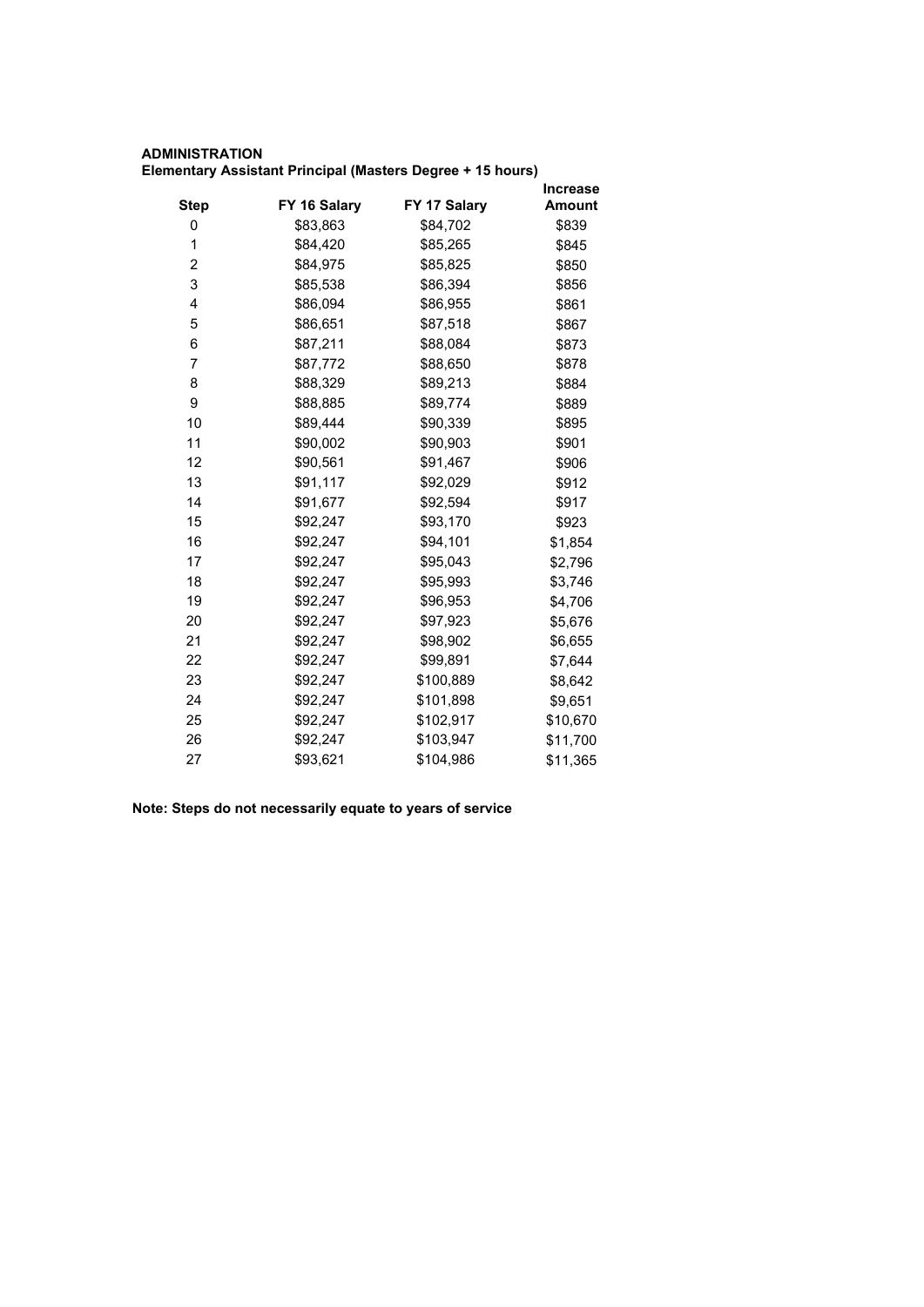# **ADMINISTRATION Elementary Principal**

|                |              |              | <b>Increase</b> |
|----------------|--------------|--------------|-----------------|
| <b>Step</b>    | FY 16 Salary | FY 17 Salary | <b>Amount</b>   |
| 0              | \$90,781     | \$91,689     | \$908           |
| 1              | \$92,596     | \$93,522     | \$926           |
| $\overline{c}$ | \$94,448     | \$95,393     | \$945           |
| 3              | \$96,338     | \$97,302     | \$964           |
| 4              | \$98,265     | \$99,248     | \$983           |
| 5              | \$100,230    | \$101,233    | \$1,003         |
| 6              | \$102,233    | \$103,256    | \$1,023         |
| 7              | \$104,280    | \$105,323    | \$1,043         |
| 8              | \$105,322    | \$106,376    | \$1,054         |
| 9              | \$106,375    | \$107,439    | \$1,064         |
| 10             | \$107,438    | \$108,513    | \$1,075         |
| 11             | \$108,514    | \$109,600    | \$1,086         |
| 12             | \$109,598    | \$110,694    | \$1,096         |
| 13             | \$110,695    | \$111,802    | \$1,107         |
| 14             | \$111,801    | \$112,920    | \$1,119         |
| 15             | \$112,918    | \$114,048    | \$1,130         |
| 16             | \$114,047    | \$115,188    | \$1,141         |
| 17             | \$115,187    | \$116,339    | \$1,152         |
| 18             | \$116,340    | \$117,504    | \$1,164         |
| 19             | \$117,502    | \$118,678    | \$1,176         |
| 20             | \$118,677    | \$119,864    | \$1,187         |
| 21             | \$118,677    | \$121,063    | \$2,386         |
| 22             | \$118,677    | \$122,273    | \$3,596         |
| 23             | \$118,677    | \$123,496    | \$4,819         |
| 24             | \$118,677    | \$124,731    | \$6,054         |
| 25             | \$118,677    | \$125,979    | \$7,302         |
| 26             | \$118,677    | \$127,238    | \$8,561         |
| 27             | \$119,867    | \$128,511    | \$8,644         |
| 28             | \$119,867    | \$129,796    | \$9,929         |
| 29             | \$119,867    | \$131,093    | \$11,226        |
| 30             | \$119,867    | \$132,404    | \$12,537        |
| 31             | \$119,867    | \$133,729    | \$13,862        |
| 32             | \$119,867    | \$135,066    | \$15,199        |
| 33             | \$119,867    | \$136,416    | \$16,549        |
| 34             | \$119,867    | \$137,781    | \$17,914        |
| 35             | \$119,867    | \$139,158    | \$19,291        |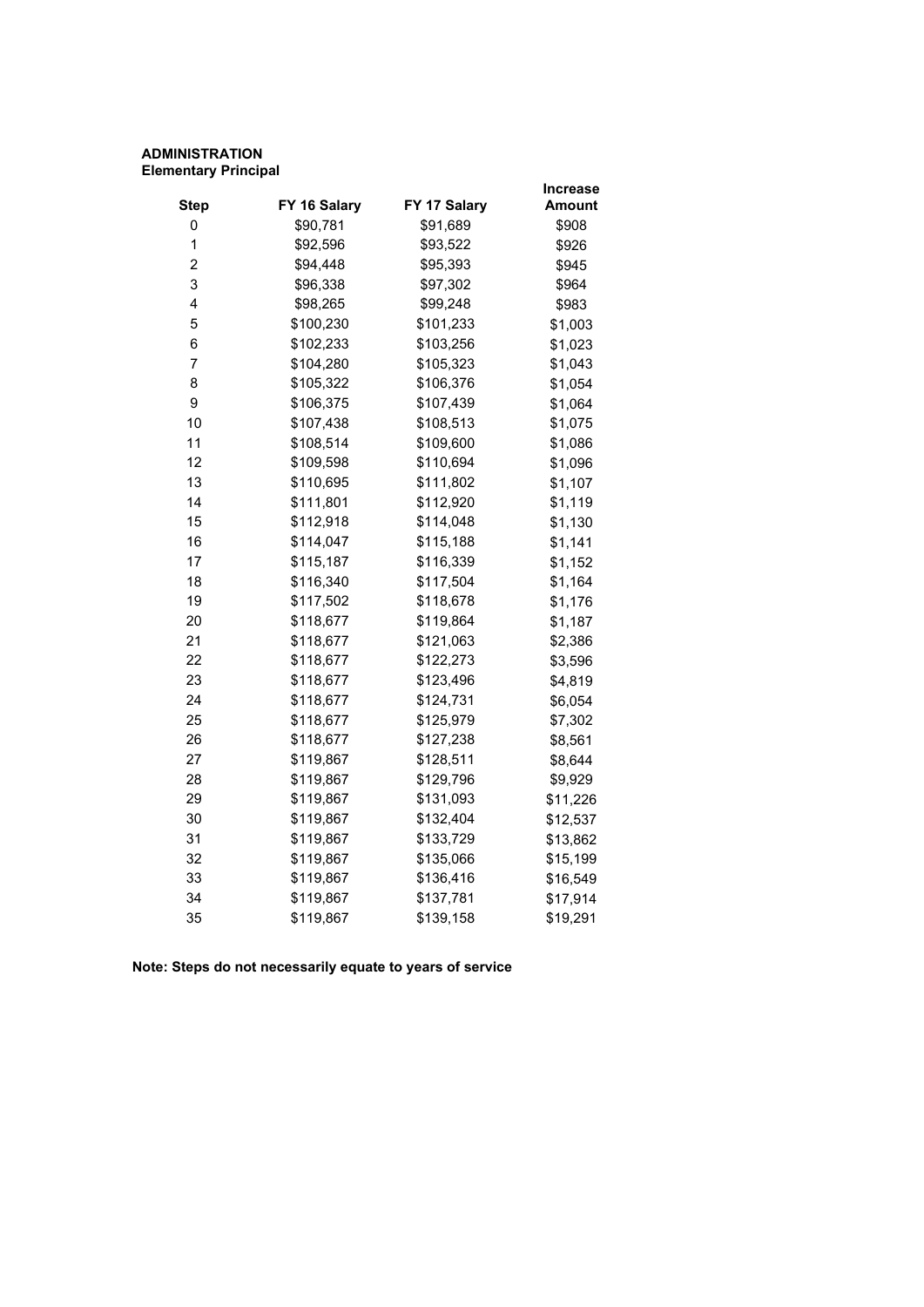# **ADMINISTRATION Elementary Principal (Doctorate Degree)**

|                         |              |              | Increase      |
|-------------------------|--------------|--------------|---------------|
| <b>Step</b>             | FY 16 Salary | FY 17 Salary | <b>Amount</b> |
| 0                       | \$96,227     | \$97,190     | \$963         |
| $\mathbf 1$             | \$98,152     | \$99,134     | \$982         |
| $\overline{\mathbf{c}}$ | \$100,115    | \$101,117    | \$1,002       |
| 3                       | \$102,119    | \$103,141    | \$1,022       |
| 4                       | \$104,160    | \$105,202    | \$1,042       |
| 5                       | \$106,244    | \$107,307    | \$1,063       |
| 6                       | \$108,367    | \$109,451    | \$1,084       |
| 7                       | \$110,535    | \$111,641    | \$1,106       |
| 8                       | \$111,642    | \$112,759    | \$1,117       |
| 9                       | \$112,757    | \$113,885    | \$1,128       |
| 10                      | \$113,885    | \$115,024    | \$1,139       |
| 11                      | \$115,024    | \$116,175    | \$1,151       |
| 12                      | \$116,173    | \$117,335    | \$1,162       |
| 13                      | \$117,336    | \$118,510    | \$1,174       |
| 14                      | \$118,509    | \$119,695    | \$1,186       |
| 15                      | \$119,694    | \$120,891    | \$1,197       |
| 16                      | \$120,892    | \$122,101    | \$1,209       |
| 17                      | \$122,099    | \$123,320    | \$1,221       |
| 18                      | \$123,320    | \$124,554    | \$1,234       |
| 19                      | \$124,553    | \$125,799    | \$1,246       |
| 20                      | \$125,799    | \$127,057    | \$1,258       |
| 21                      | \$125,799    | \$128,328    | \$2,529       |
| 22                      | \$125,799    | \$129,612    | \$3,813       |
| 23                      | \$125,799    | \$130,908    | \$5,109       |
| 24                      | \$125,799    | \$132,217    | \$6,418       |
| 25                      | \$125,799    | \$133,539    | \$7,740       |
| 26                      | \$125,799    | \$134,874    | \$9,075       |
| 27                      | \$127,058    | \$136,223    | \$9,165       |
| 28                      | \$127,058    | \$137,585    | \$10,527      |
| 29                      | \$127,058    | \$138,961    | \$11,903      |
| 30                      | \$127,058    | \$140,350    | \$13,292      |
| 31                      | \$127,058    | \$141,754    | \$14,696      |
| 32                      | \$127,058    | \$143,171    | \$16,113      |
| 33                      | \$127,058    | \$144,603    | \$17,545      |
| 34                      | \$127,058    | \$146,050    | \$18,992      |
| 35                      | \$127,058    | \$147,510    | \$20,452      |
|                         |              |              |               |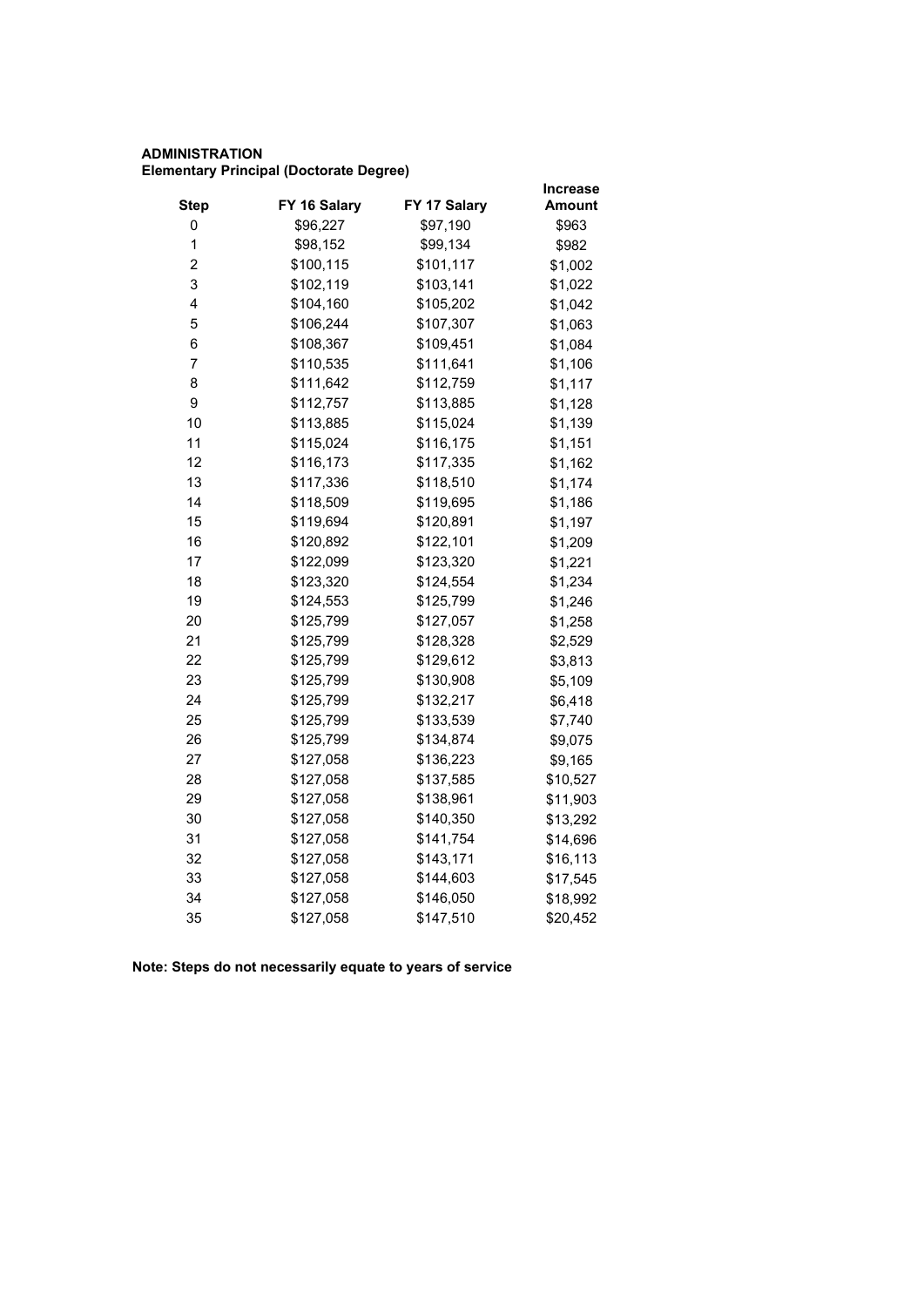# **ADMINISTRATION Elementary Principal (Masters Degree + 15 hours)**

|           |              | <b>Increase</b> |
|-----------|--------------|-----------------|
|           |              | <b>Amount</b>   |
| \$93,505  | \$94,441     | \$936           |
| \$95,373  | \$96,327     | \$954           |
| \$97,283  | \$98,256     | \$973           |
| \$99,228  | \$100,221    | \$993           |
| \$101,212 | \$102,225    | \$1,013         |
| \$103,237 | \$104,270    | \$1,033         |
| \$105,300 | \$106,353    | \$1,053         |
| \$107,407 | \$108,482    | \$1,075         |
| \$108,480 | \$109,565    | \$1,085         |
| \$109,567 | \$110,663    | \$1,096         |
| \$110,661 | \$111,768    | \$1,107         |
| \$111,768 | \$112,886    | \$1,118         |
| \$112,886 | \$114,015    | \$1,129         |
| \$114,014 | \$115,155    | \$1,141         |
| \$115,154 | \$116,306    | \$1,152         |
| \$116,305 | \$117,469    | \$1,164         |
| \$117,470 | \$118,645    | \$1,175         |
| \$118,644 | \$119,831    | \$1,187         |
| \$119,830 | \$121,029    | \$1,199         |
| \$121,028 | \$122,239    | \$1,211         |
| \$122,239 | \$123,462    | \$1,223         |
| \$122,239 | \$124,696    | \$2,457         |
| \$122,239 | \$125,943    | \$3,704         |
| \$122,239 | \$127,203    | \$4,964         |
| \$122,239 | \$128,475    | \$6,236         |
| \$122,239 | \$129,759    | \$7,520         |
| \$122,239 | \$131,057    | \$8,818         |
| \$123,461 | \$132,368    | \$8,907         |
| \$123,461 | \$133,691    | \$10,230        |
| \$123,461 | \$135,028    | \$11,567        |
| \$123,461 | \$136,379    | \$12,918        |
| \$123,461 | \$137,742    | \$14,281        |
| \$123,461 | \$139,120    | \$15,659        |
| \$123,461 | \$140,511    | \$17,050        |
| \$123,461 | \$141,917    | \$18,456        |
| \$123,461 | \$143,336    | \$19,875        |
|           | FY 16 Salary | FY 17 Salary    |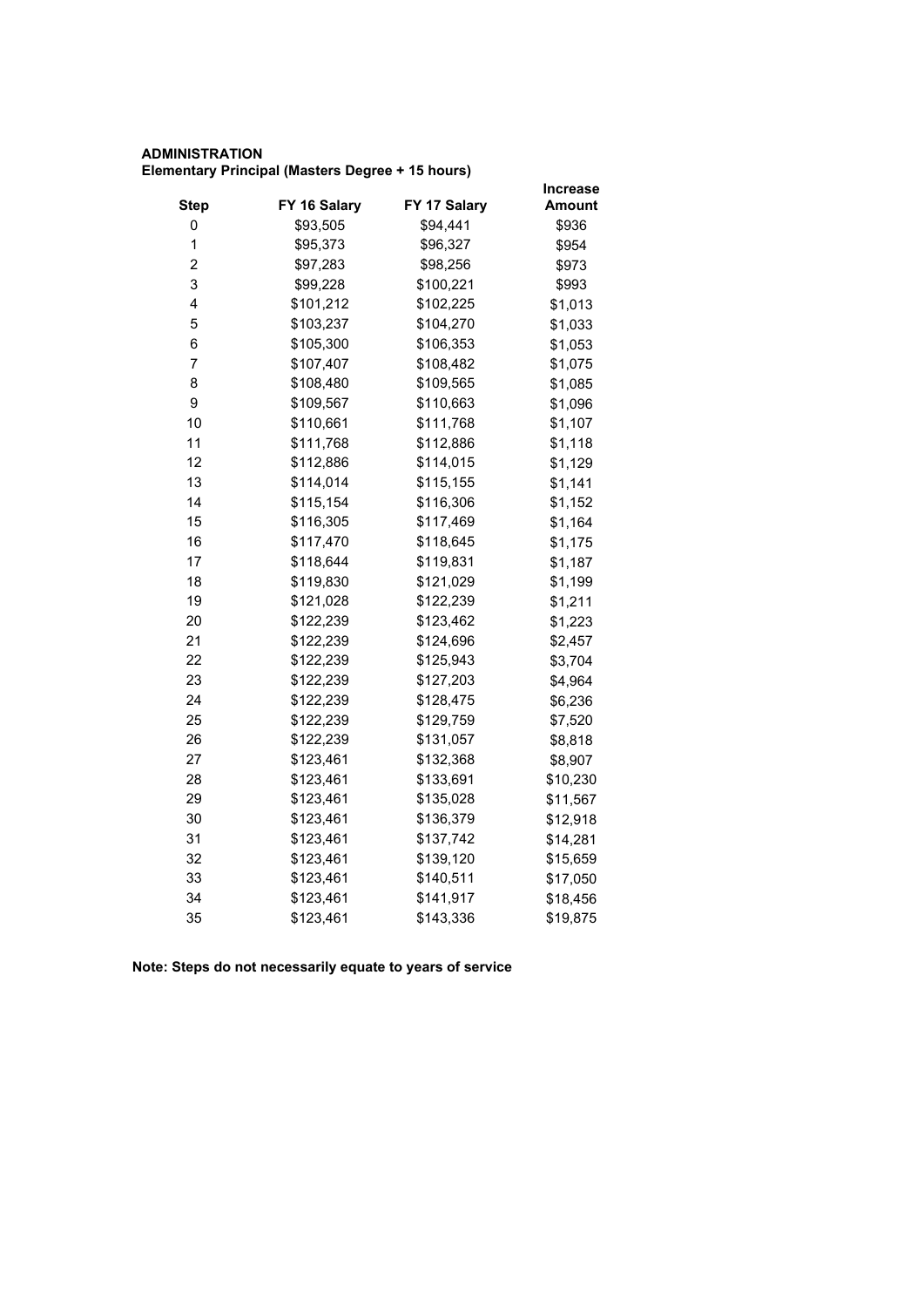#### **ADMINISTRATION Executive Administrative Assistant**

|                         |              |              | <b>Increase</b> |
|-------------------------|--------------|--------------|-----------------|
| <b>Step</b>             | FY 16 Salary | FY 17 Salary | Amount          |
| 0                       | \$39,697     | \$40,094     | \$397           |
| 1                       | \$40,579     | \$40,985     | \$406           |
| $\overline{\mathbf{c}}$ | \$41,446     | \$41,861     | \$415           |
| 3                       | \$42,347     | \$42,771     | \$424           |
| 4                       | \$43,270     | \$43,703     | \$433           |
| 5                       | \$44,212     | \$44,655     | \$443           |
| 6                       | \$45,190     | \$45,642     | \$452           |
| $\overline{7}$          | \$46,184     | \$46,646     | \$462           |
| 8                       | \$47,205     | \$47,678     | \$473           |
| 9                       | \$48,259     | \$48,742     | \$483           |
| 10                      | \$49,331     | \$49,825     | \$494           |
| 11                      | \$50,438     | \$50,943     | \$505           |
| 12                      | \$51,573     | \$52,089     | \$516           |
| 13                      | \$52,733     | \$53,261     | \$528           |
| 14                      | \$53,928     | \$54,468     | \$540           |
| 15                      | \$55,132     | \$55,684     | \$552           |
| 16                      | \$56,414     | \$56,979     | \$565           |
| 17                      | \$57,712     | \$58,290     | \$578           |
| 18                      | \$59,480     | \$60,075     | \$595           |
| 19                      | \$60,402     | \$61,007     | \$605           |
| 20                      | \$62,863     | \$63,492     | \$629           |
| 21                      | \$62,863     | \$64,127     | \$1,264         |
| 22                      | \$62,863     | \$64,769     | \$1,906         |
| 23                      | \$62,863     | \$65,416     | \$2,553         |
| 24                      | \$62,863     | \$66,070     | \$3,207         |
| 25                      | \$63,443     | \$66,731     | \$3,288         |
| 26                      | \$63,443     | \$67,398     | \$3,955         |
| 27                      | \$64,846     | \$68,072     | \$3,226         |
| 28                      | \$64,846     | \$68,753     | \$3,907         |
| 29                      | \$64,846     | \$69,440     | \$4,594         |
| 30                      | \$66,053     | \$70,135     | \$4,082         |
| 31                      | \$66,053     | \$70,836     | \$4,783         |
| 32                      | \$66,053     | \$71,545     | \$5,492         |
| 33                      | \$66,053     | \$72,260     | \$6,207         |
| 34                      | \$66,053     | \$72,982     | \$6,929         |
| 35                      | \$67,285     | \$73,712     | \$6,427         |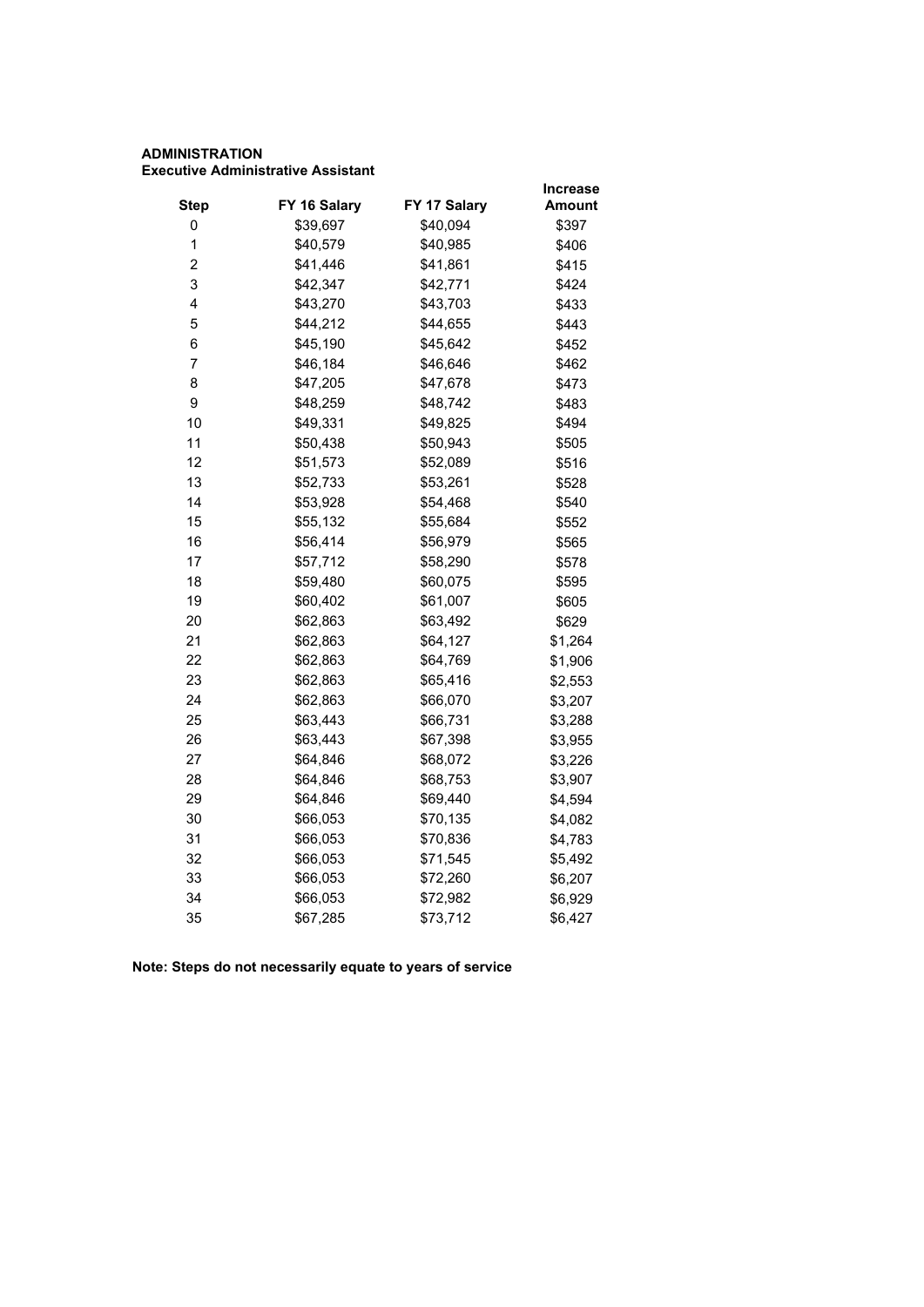#### **ADMINISTRATION Executive Director**

|              |              | Increase      |
|--------------|--------------|---------------|
| FY 16 Salary | FY 17 Salary | <b>Amount</b> |
|              |              | \$1,010       |
| \$102,880    | \$103,909    | \$1,029       |
| \$104,828    | \$105,877    | \$1,049       |
| \$106,815    | \$107,884    | \$1,069       |
| \$108,844    | \$109,933    | \$1,089       |
| \$110,910    | \$112,020    | \$1,110       |
| \$113,018    | \$114,149    | \$1,131       |
| \$115,170    | \$116,322    | \$1,152       |
| \$115,938    | \$117,098    | \$1,160       |
| \$116,710    | \$117,878    | \$1,168       |
| \$117,492    | \$118,667    | \$1,175       |
| \$118,273    | \$119,456    | \$1,183       |
| \$119,063    | \$120,254    | \$1,191       |
| \$119,859    | \$121,058    | \$1,199       |
| \$120,660    | \$121,867    | \$1,207       |
| \$121,771    | \$122,989    | \$1,218       |
| \$122,279    | \$123,502    | \$1,223       |
| \$123,098    | \$124,329    | \$1,231       |
| \$123,920    | \$125,160    | \$1,240       |
| \$124,749    | \$125,997    | \$1,248       |
| \$125,583    | \$126,839    | \$1,256       |
| \$126,433    | \$127,698    | \$1,265       |
| \$127,272    | \$128,545    | \$1,273       |
| \$128,124    | \$129,406    | \$1,282       |
| \$129,084    | \$130,375    | \$1,291       |
| \$129,848    | \$131,147    | \$1,299       |
| \$130,985    | \$132,295    | \$1,310       |
| \$133,331    | \$134,665    | \$1,334       |
| \$134,221    | \$135,564    | \$1,343       |
| \$135,108    | \$136,460    | \$1,352       |
| \$136,000    | \$137,360    | \$1,360       |
| \$136,000    | \$138,734    | \$2,734       |
| \$136,000    | \$140,122    | \$4,122       |
| \$136,000    | \$141,523    | \$5,523       |
| \$136,000    | \$142,938    | \$6,938       |
| \$136,000    | \$144,367    | \$8,367       |
|              | \$100,969    | \$101,979     |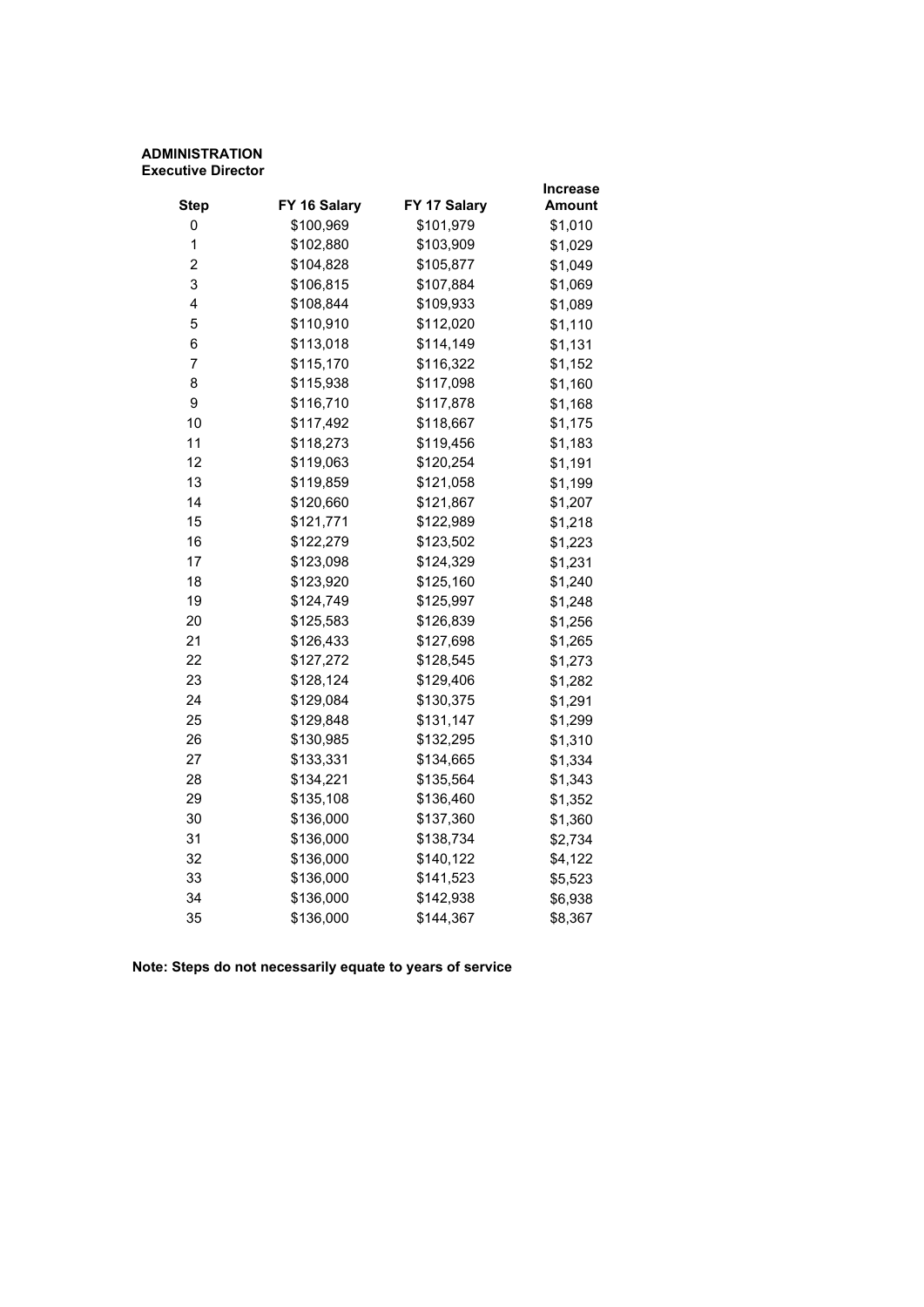# **ADMINISTRATION Executive Director (Doctorate Degree)**

|                         |              |              | <b>Increase</b> |
|-------------------------|--------------|--------------|-----------------|
| <b>Step</b>             | FY 16 Salary | FY 17 Salary | <b>Amount</b>   |
| 0                       | \$107,028    | \$108,099    | \$1,071         |
| 1                       | \$109,053    | \$110,144    | \$1,091         |
| $\overline{\mathbf{c}}$ | \$111,118    | \$112,230    | \$1,112         |
| 3                       | \$113,224    | \$114,357    | \$1,133         |
| 4                       | \$115,375    | \$116,529    | \$1,154         |
| 5                       | \$117,565    | \$118,741    | \$1,176         |
| 6                       | \$119,800    | \$120,998    | \$1,198         |
| 7                       | \$122,080    | \$123,301    | \$1,221         |
| 8                       | \$122,895    | \$124,124    | \$1,229         |
| 9                       | \$123,713    | \$124,951    | \$1,238         |
| 10                      | \$124,542    | \$125,788    | \$1,246         |
| 11                      | \$125,370    | \$126,624    | \$1,254         |
| 12                      | \$126,207    | \$127,470    | \$1,263         |
| 13                      | \$127,051    | \$128,322    | \$1,271         |
| 14                      | \$127,900    | \$129,179    | \$1,279         |
| 15                      | \$129,078    | \$130,369    | \$1,291         |
| 16                      | \$129,617    | \$130,914    | \$1,297         |
| 17                      | \$130,484    | \$131,789    | \$1,305         |
| 18                      | \$131,355    | \$132,669    | \$1,314         |
| 19                      | \$132,234    | \$133,557    | \$1,323         |
| 20                      | \$133,119    | \$134,451    | \$1,332         |
| 21                      | \$134,019    | \$135,360    | \$1,341         |
| 22                      | \$134,909    | \$136,259    | \$1,350         |
| 23                      | \$135,812    | \$137,171    | \$1,359         |
| 24                      | \$136,830    | \$138,199    | \$1,369         |
| 25                      | \$137,639    | \$139,016    | \$1,377         |
| 26                      | \$138,844    | \$140,233    | \$1,389         |
| 27                      | \$141,331    | \$142,745    | \$1,414         |
| 28                      | \$142,274    | \$143,697    | \$1,423         |
| 29                      | \$143,215    | \$144,648    | \$1,433         |
| 30                      | \$144,160    | \$145,602    | \$1,442         |
| 31                      | \$144,160    | \$147,059    | \$2,899         |
| 32                      | \$144,160    | \$148,529    | \$4,369         |
| 33                      | \$144,160    | \$150,014    | \$5,854         |
| 34                      | \$144,160    | \$151,514    | \$7,354         |
| 35                      | \$144,160    | \$153,030    | \$8,870         |
|                         |              |              |                 |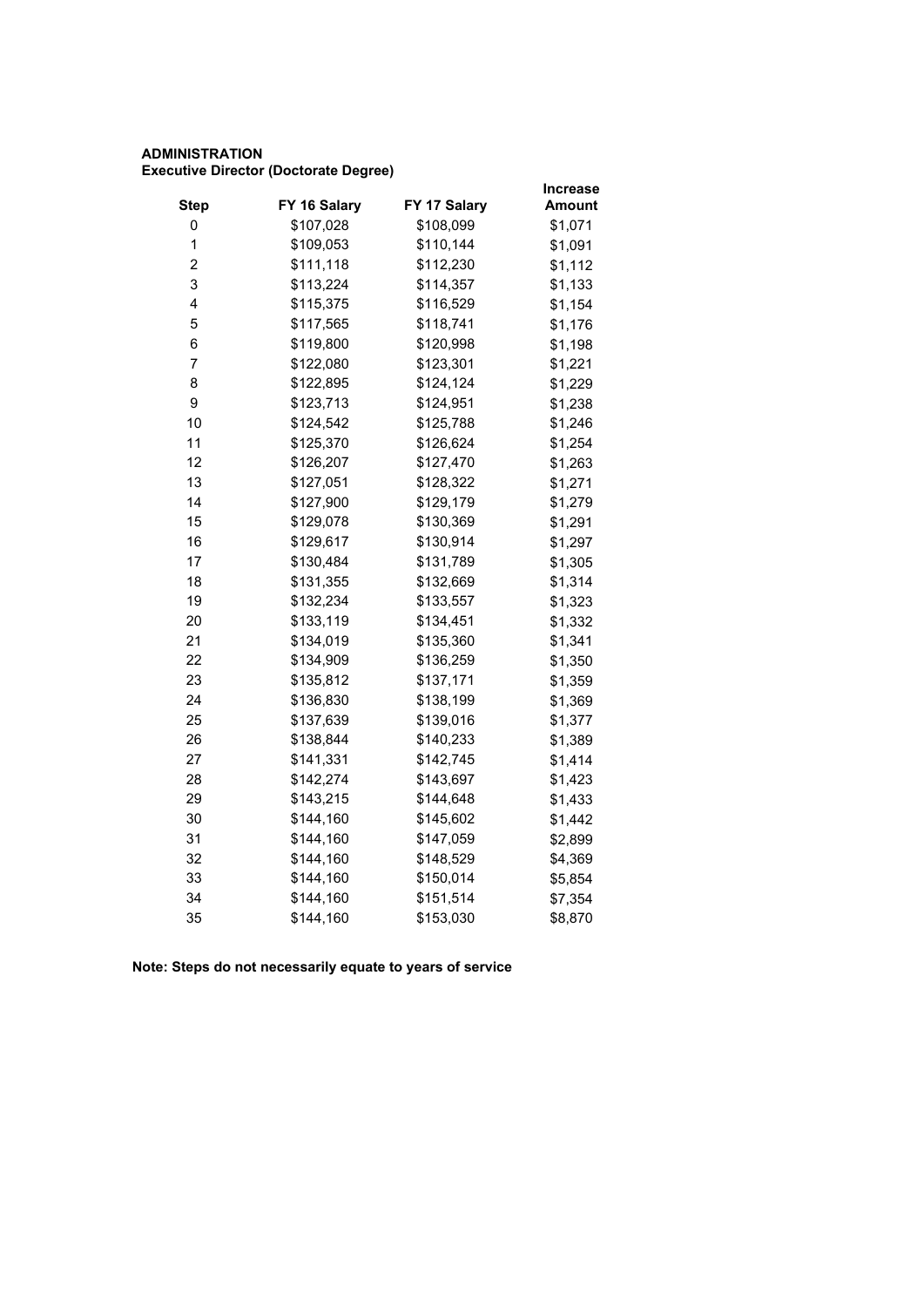# **ADMINISTRATION Executive Director (Education Specialist Degree)**

|              |           | <b>Increase</b> |
|--------------|-----------|-----------------|
| FY 16 Salary |           | Amount          |
| \$105,514    | \$106,570 | \$1,056         |
| \$107,510    | \$108,586 | \$1,076         |
| \$109,545    | \$110,641 | \$1,096         |
| \$111,622    | \$112,739 | \$1,117         |
| \$113,742    | \$114,880 | \$1,138         |
| \$115,901    | \$117,061 | \$1,160         |
| \$118,104    | \$119,286 | \$1,182         |
| \$120,353    | \$121,557 | \$1,204         |
| \$121,156    | \$122,368 | \$1,212         |
| \$121,962    | \$123,182 | \$1,220         |
| \$122,780    | \$124,008 | \$1,228         |
| \$123,596    | \$124,832 | \$1,236         |
| \$124,421    | \$125,666 | \$1,245         |
| \$125,253    | \$126,506 | \$1,253         |
| \$126,090    | \$127,351 | \$1,261         |
| \$127,252    | \$128,525 | \$1,273         |
| \$127,782    | \$129,060 | \$1,278         |
| \$128,638    | \$129,925 | \$1,287         |
| \$129,496    | \$130,791 | \$1,295         |
| \$130,363    | \$131,667 | \$1,304         |
| \$131,235    | \$132,548 | \$1,313         |
| \$132,123    | \$133,445 | \$1,322         |
| \$133,000    | \$134,330 | \$1,330         |
| \$133,890    | \$135,229 | \$1,339         |
| \$134,893    | \$136,242 | \$1,349         |
| \$135,692    | \$137,049 | \$1,357         |
| \$136,879    | \$138,248 | \$1,369         |
| \$139,332    | \$140,726 | \$1,394         |
| \$140,261    | \$141,664 | \$1,403         |
| \$141,188    | \$142,600 | \$1,412         |
| \$142,120    | \$143,542 | \$1,422         |
| \$142,120    | \$144,977 | \$2,857         |
| \$142,120    | \$146,427 | \$4,307         |
| \$142,120    | \$147,891 | \$5,771         |
| \$142,120    | \$149,370 | \$7,250         |
| \$142,120    | \$150,864 | \$8,744         |
|              |           | FY 17 Salary    |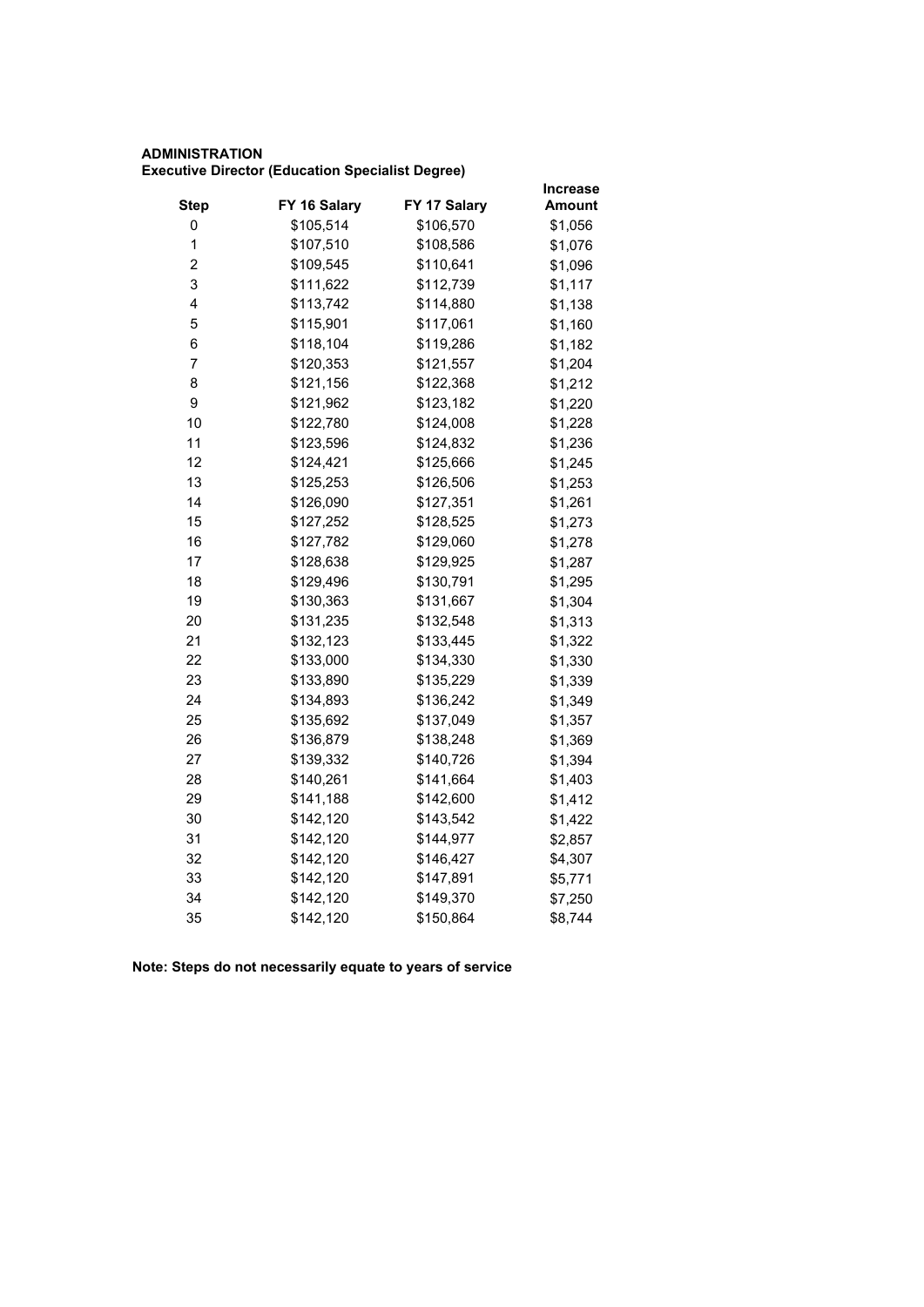# **ADMINISTRATION Executive Director (Masters Degree + 15 hours)**

|                |              |              | <b>Increase</b> |
|----------------|--------------|--------------|-----------------|
| <b>Step</b>    | FY 16 Salary | FY 17 Salary | <b>Amount</b>   |
| 0              | \$103,999    | \$105,039    | \$1,040         |
| $\mathbf 1$    | \$105,967    | \$107,027    | \$1,060         |
| 2              | \$107,973    | \$109,053    | \$1,080         |
| 3              | \$110,020    | \$111,121    | \$1,101         |
| 4              | \$112,110    | \$113,232    | \$1,122         |
| 5              | \$114,238    | \$115,381    | \$1,143         |
| 6              | \$116,409    | \$117,574    | \$1,165         |
| $\overline{7}$ | \$118,626    | \$119,813    | \$1,187         |
| 8              | \$119,417    | \$120,612    | \$1,195         |
| 9              | \$120,212    | \$121,415    | \$1,203         |
| 10             | \$121,017    | \$122,228    | \$1,211         |
| 11             | \$121,822    | \$123,041    | \$1,219         |
| 12             | \$122,635    | \$123,862    | \$1,227         |
| 13             | \$123,455    | \$124,690    | \$1,235         |
| 14             | \$124,280    | \$125,523    | \$1,243         |
| 15             | \$125,425    | \$126,680    | \$1,255         |
| 16             | \$125,948    | \$127,208    | \$1,260         |
| 17             | \$126,791    | \$128,059    | \$1,268         |
| 18             | \$127,638    | \$128,915    | \$1,277         |
| 19             | \$128,492    | \$129,777    | \$1,285         |
| 20             | \$129,351    | \$130,645    | \$1,294         |
| 21             | \$130,226    | \$131,529    | \$1,303         |
| 22             | \$131,091    | \$132,402    | \$1,311         |
| 23             | \$131,968    | \$133,288    | \$1,320         |
| 24             | \$132,957    | \$134,287    | \$1,330         |
| 25             | \$133,744    | \$135,082    | \$1,338         |
| 26             | \$134,915    | \$136,265    | \$1,350         |
| 27             | \$137,331    | \$138,705    | \$1,374         |
| 28             | \$138,248    | \$139,631    | \$1,383         |
| 29             | \$139,162    | \$140,554    | \$1,392         |
| 30             | \$140,080    | \$141,481    | \$1,401         |
| 31             | \$140,080    | \$142,896    | \$2,816         |
| 32             | \$140,080    | \$144,325    | \$4,245         |
| 33             | \$140,080    | \$145,769    | \$5,689         |
| 34             | \$140,080    | \$147,226    | \$7,146         |
| 35             | \$140,080    | \$148,698    | \$8,618         |
|                |              |              |                 |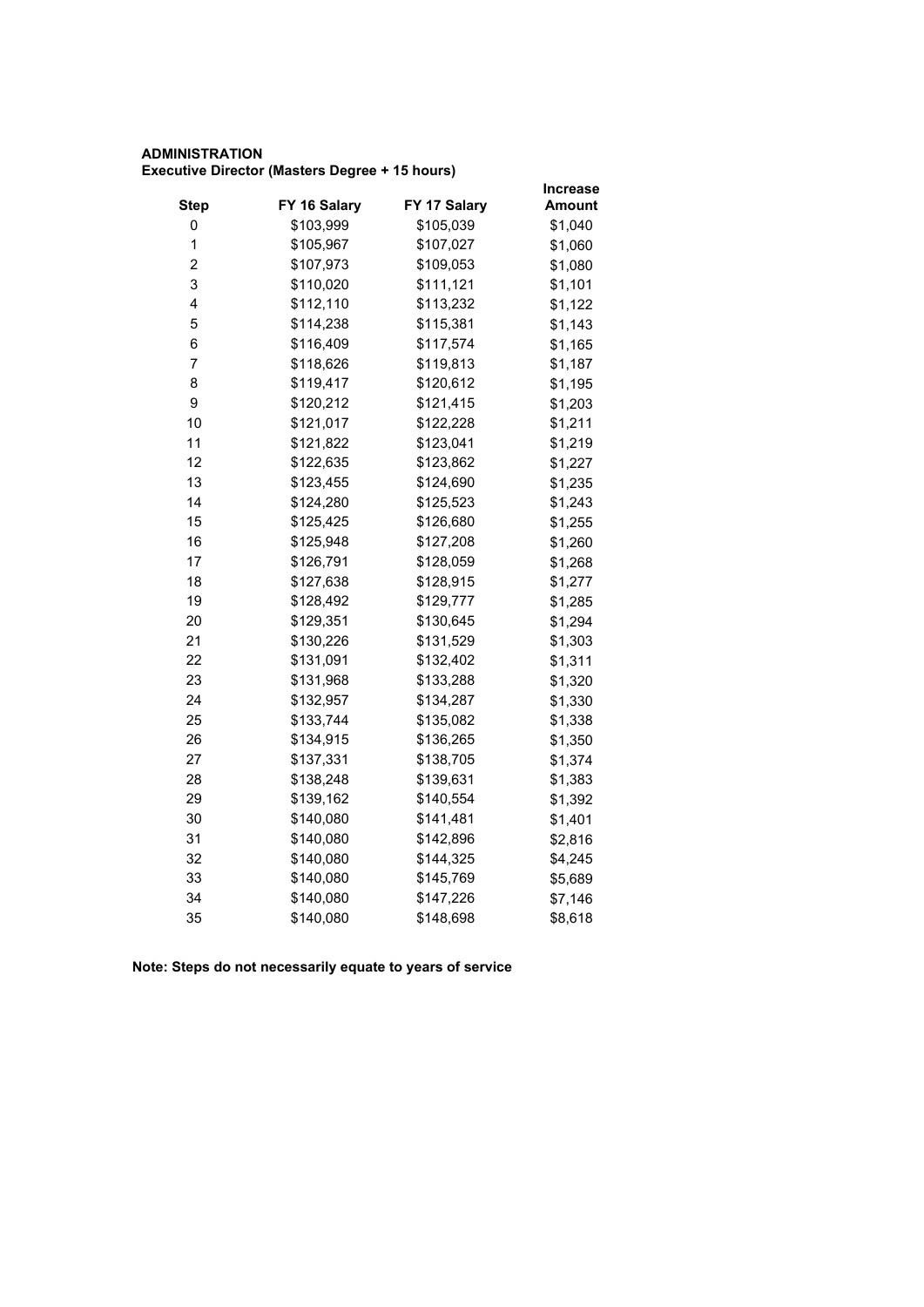# **ADMINISTRATION Finance Analyst**

|                |              |              | Increase |
|----------------|--------------|--------------|----------|
| <b>Step</b>    | FY 16 Salary | FY 17 Salary | Amount   |
| 0              | \$55,298     | \$55,851     | \$553    |
| 1              | \$56,654     | \$57,221     | \$567    |
| $\overline{2}$ | \$56,953     | \$57,523     | \$570    |
| 3              | \$57,261     | \$57,834     | \$573    |
| 4              | \$57,699     | \$58,276     | \$577    |
| 5              | \$58,146     | \$58,728     | \$582    |
| 6              | \$59,078     | \$59,669     | \$591    |
| 7              | \$60,044     | \$60,645     | \$601    |
| 8              | \$61,044     | \$61,655     | \$611    |
| 9              | \$62,230     | \$62,853     | \$623    |
| 10             | \$63,305     | \$63,939     | \$634    |
| 11             | \$63,969     | \$64,609     | \$640    |
| 12             | \$65,569     | \$66,225     | \$656    |
| 13             | \$67,209     | \$67,882     | \$673    |
| 14             | \$68,888     | \$69,577     | \$689    |
| 15             | \$70,611     | \$71,318     | \$707    |
| 16             | \$72,374     | \$73,098     | \$724    |
| 17             | \$74,186     | \$74,928     | \$742    |
| 18             | \$76,039     | \$76,800     | \$761    |
| 19             | \$77,942     | \$78,722     | \$780    |
| 20             | \$79,887     | \$80,686     | \$799    |
| 21             | \$81,888     | \$82,707     | \$819    |
| 22             | \$83,933     | \$84,773     | \$840    |
| 23             | \$86,031     | \$86,892     | \$861    |
| 24             | \$88,182     | \$89,064     | \$882    |
| 25             | \$90,388     | \$91,292     | \$904    |
| 26             | \$92,647     | \$93,574     | \$927    |
| 27             | \$94,962     | \$95,912     | \$950    |
| 28             | \$97,335     | \$98,309     | \$974    |
| 29             | \$99,769     | \$100,767    | \$998    |
| 30             | \$102,262    | \$103,285    | \$1,023  |
| 31             | \$104,819    | \$105,868    | \$1,049  |
| 32             | \$107,441    | \$108,516    | \$1,075  |
| 33             | \$110,126    | \$111,228    | \$1,102  |
| 34             | \$112,880    | \$114,009    | \$1,129  |
| 35             | \$115,702    | \$116,860    | \$1,158  |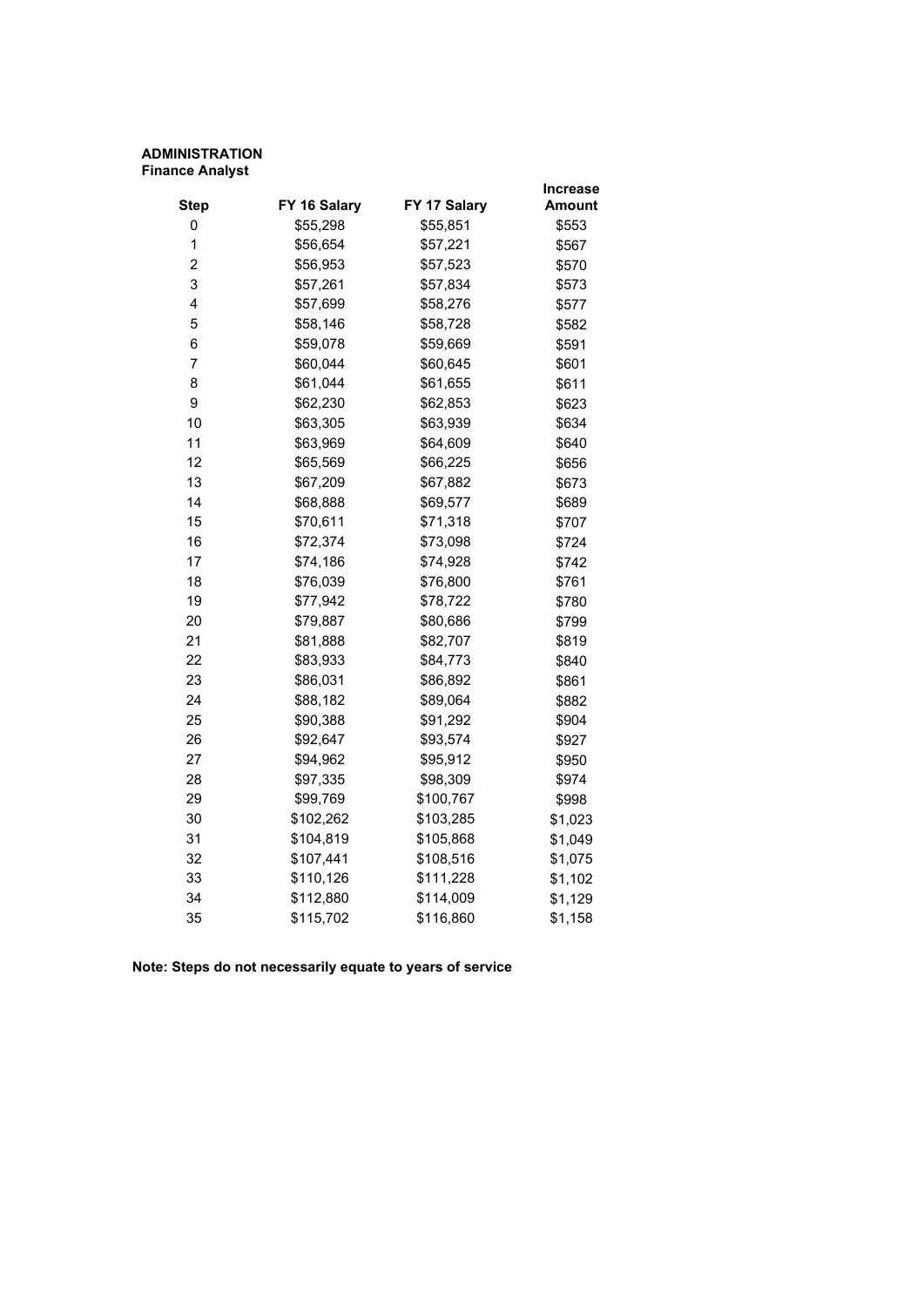# **ADMINISTRATION Middle School Assistant Principal**

|             |              |              | <b>Increase</b> |
|-------------|--------------|--------------|-----------------|
| <b>Step</b> | FY 16 Salary | FY 17 Salary | <b>Amount</b>   |
| 0           | \$81,420     | \$82,235     | \$815           |
| 1           | \$82,234     | \$83,057     | \$823           |
| 2           | \$83,049     | \$83,880     | \$831           |
| 3           | \$83,863     | \$84,702     | \$839           |
| 4           | \$84,676     | \$85,523     | \$847           |
| 5           | \$85,492     | \$86,347     | \$855           |
| 6           | \$86,304     | \$87,168     | \$864           |
| 7           | \$87,118     | \$87,990     | \$872           |
| 8           | \$87,935     | \$88,815     | \$880           |
| 9           | \$88,750     | \$89,638     | \$888           |
| 10          | \$89,561     | \$90,457     | \$896           |
| 11          | \$90,377     | \$91,281     | \$904           |
| 12          | \$91,191     | \$92,103     | \$912           |
| 13          | \$92,005     | \$92,926     | \$921           |
| 14          | \$92,821     | \$93,750     | \$929           |
| 15          | \$93,632     | \$94,569     | \$937           |
| 16          | \$93,632     | \$95,514     | \$1,882         |
| 17          | \$93,632     | \$96,470     | \$2,838         |
| 18          | \$93,632     | \$97,434     | \$3,802         |
| 19          | \$93,632     | \$98,409     | \$4,777         |
| 20          | \$93,632     | \$99,393     | \$5,761         |
| 21          | \$93,632     | \$100,386    | \$6,754         |
| 22          | \$93,632     | \$101,390    | \$7,758         |
| 23          | \$93,632     | \$102,404    | \$8,772         |
| 24          | \$93,632     | \$103,429    | \$9,797         |
| 25          | \$93,632     | \$104,463    | \$10,831        |
| 26          | \$93,632     | \$105,507    | \$11,875        |
| 27          | \$94,966     | \$106,563    | \$11,597        |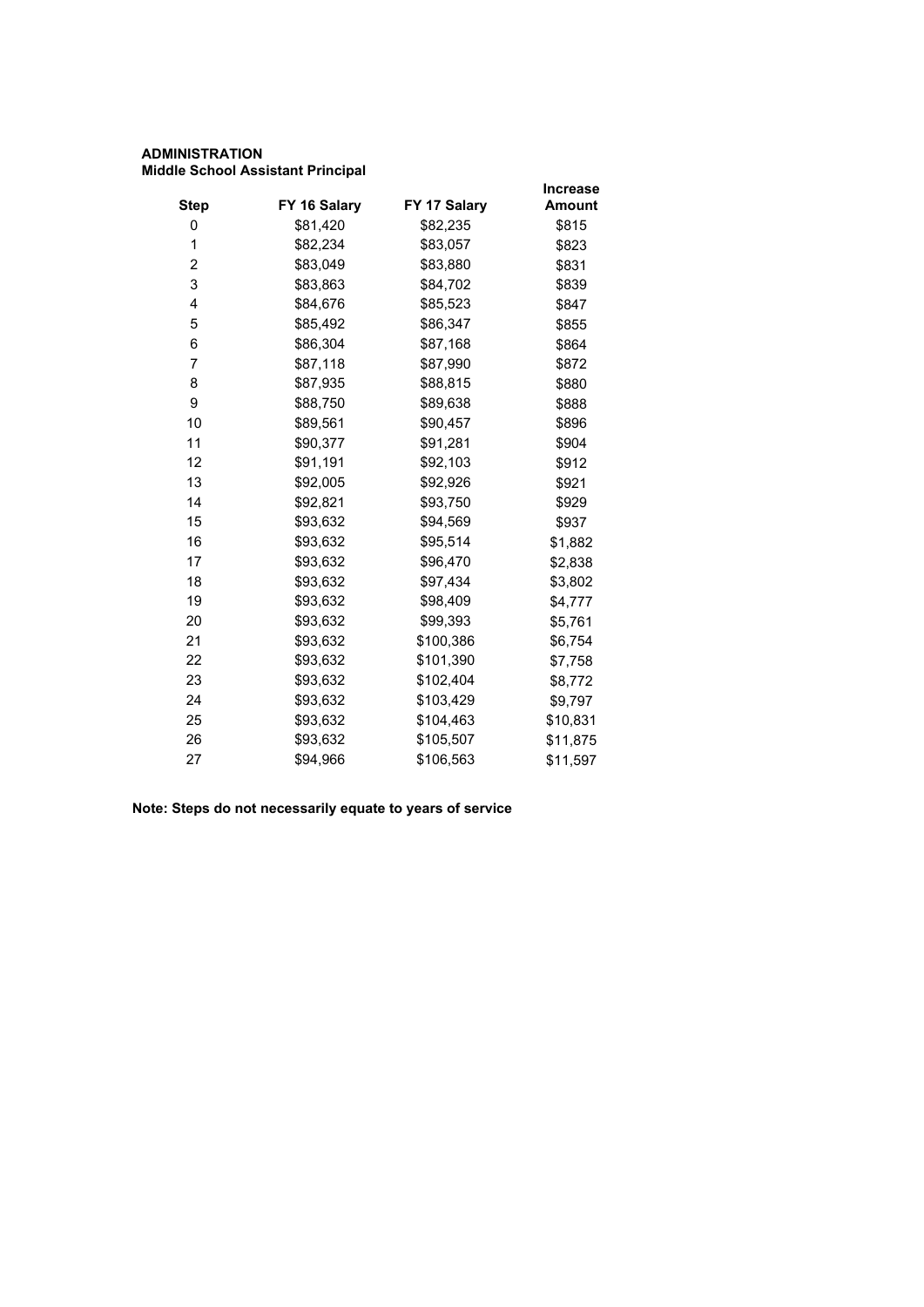# **ADMINISTRATION**

| Middle School Assistant Principal (Doctorate Degree) |  |  |  |  |
|------------------------------------------------------|--|--|--|--|
|------------------------------------------------------|--|--|--|--|

|             |              |              | <b>Increase</b> |
|-------------|--------------|--------------|-----------------|
| <b>Step</b> | FY 16 Salary | FY 17 Salary | <b>Amount</b>   |
| 0           | \$86,304     | \$87,168     | \$864           |
| 1           | \$87,167     | \$88,039     | \$872           |
| 2           | \$88,030     | \$88,911     | \$881           |
| 3           | \$88,894     | \$89,783     | \$889           |
| 4           | \$89,756     | \$90,654     | \$898           |
| 5           | \$90,621     | \$91,528     | \$907           |
| 6           | \$91,482     | \$92,397     | \$915           |
| 7           | \$92,345     | \$93,269     | \$924           |
| 8           | \$93,209     | \$94,142     | \$933           |
| 9           | \$94,076     | \$95,017     | \$941           |
| 10          | \$94,935     | \$95,885     | \$950           |
| 11          | \$95,800     | \$96,758     | \$958           |
| 12          | \$96,662     | \$97,629     | \$967           |
| 13          | \$97,526     | \$98,502     | \$976           |
| 14          | \$98,390     | \$99,374     | \$984           |
| 15          | \$99,250     | \$100,243    | \$993           |
| 16          | \$99,250     | \$101,246    | \$1,996         |
| 17          | \$99,250     | \$102,258    | \$3,008         |
| 18          | \$99,250     | \$103,280    | \$4,030         |
| 19          | \$99,250     | \$104,313    | \$5,063         |
| 20          | \$99,250     | \$105,357    | \$6,107         |
| 21          | \$99,250     | \$106,410    | \$7,160         |
| 22          | \$99,250     | \$107,474    | \$8,224         |
| 23          | \$99,250     | \$108,549    | \$9,299         |
| 24          | \$99,250     | \$109,634    | \$10,384        |
| 25          | \$99,250     | \$110,731    | \$11,481        |
| 26          | \$99,250     | \$111,838    | \$12,588        |
| 27          | \$100,664    | \$112,956    | \$12,292        |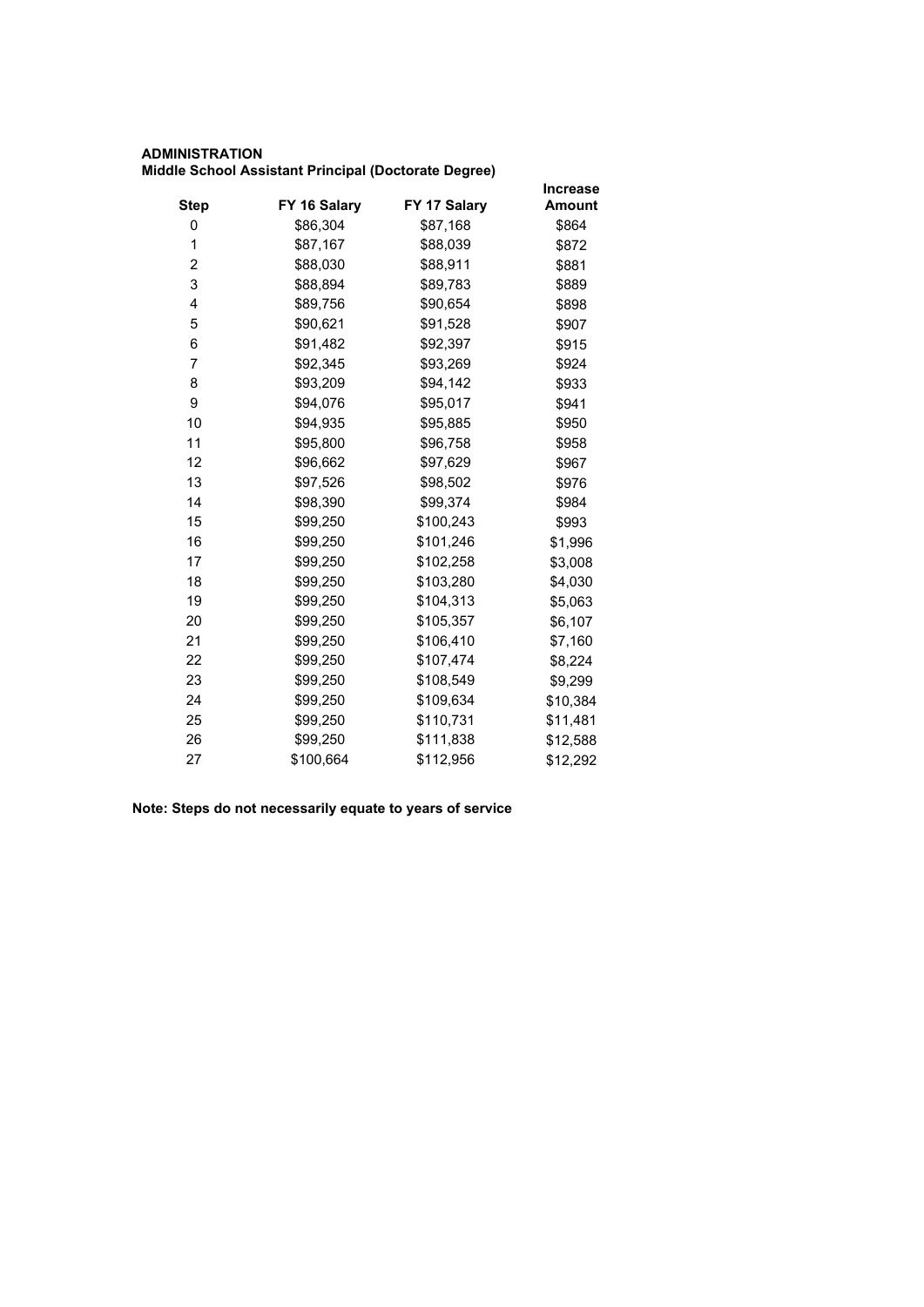# **ADMINISTRATION Middle School Assistant Principal (Masters Degree + 15 hours)**

|             |              |              | <b>Increase</b> |
|-------------|--------------|--------------|-----------------|
| <b>Step</b> | FY 16 Salary | FY 17 Salary | <b>Amount</b>   |
| 0           | \$83,863     | \$84,702     | \$839           |
| 1           | \$84,700     | \$85,547     | \$847           |
| 2           | \$85,540     | \$86,396     | \$856           |
| 3           | \$86,378     | \$87,242     | \$864           |
| 4           | \$87,216     | \$88,089     | \$873           |
| 5           | \$88,056     | \$88,937     | \$881           |
| 6           | \$88,894     | \$89,783     | \$889           |
| 7           | \$89,732     | \$90,630     | \$898           |
| 8           | \$90,571     | \$91,477     | \$906           |
| 9           | \$91,413     | \$92,328     | \$915           |
| 10          | \$92,248     | \$93,171     | \$923           |
| 11          | \$93,089     | \$94,020     | \$931           |
| 12          | \$93,925     | \$94,865     | \$940           |
| 13          | \$94,765     | \$95,713     | \$948           |
| 14          | \$95,607     | \$96,564     | \$957           |
| 15          | \$96,441     | \$97,406     | \$965           |
| 16          | \$96,441     | \$98,380     | \$1,939         |
| 17          | \$96,441     | \$99,363     | \$2,922         |
| 18          | \$96,441     | \$100,357    | \$3,916         |
| 19          | \$96,441     | \$101,361    | \$4,920         |
| 20          | \$96,441     | \$102,374    | \$5,933         |
| 21          | \$96,441     | \$103,398    | \$6,957         |
| 22          | \$96,441     | \$104,432    | \$7,991         |
| 23          | \$96,441     | \$105,477    | \$9,036         |
| 24          | \$96,441     | \$106,531    | \$10,090        |
| 25          | \$96,441     | \$107,597    | \$11,156        |
| 26          | \$96,441     | \$108,672    | \$12,231        |
| 27          | \$97,815     | \$109,759    | \$11,944        |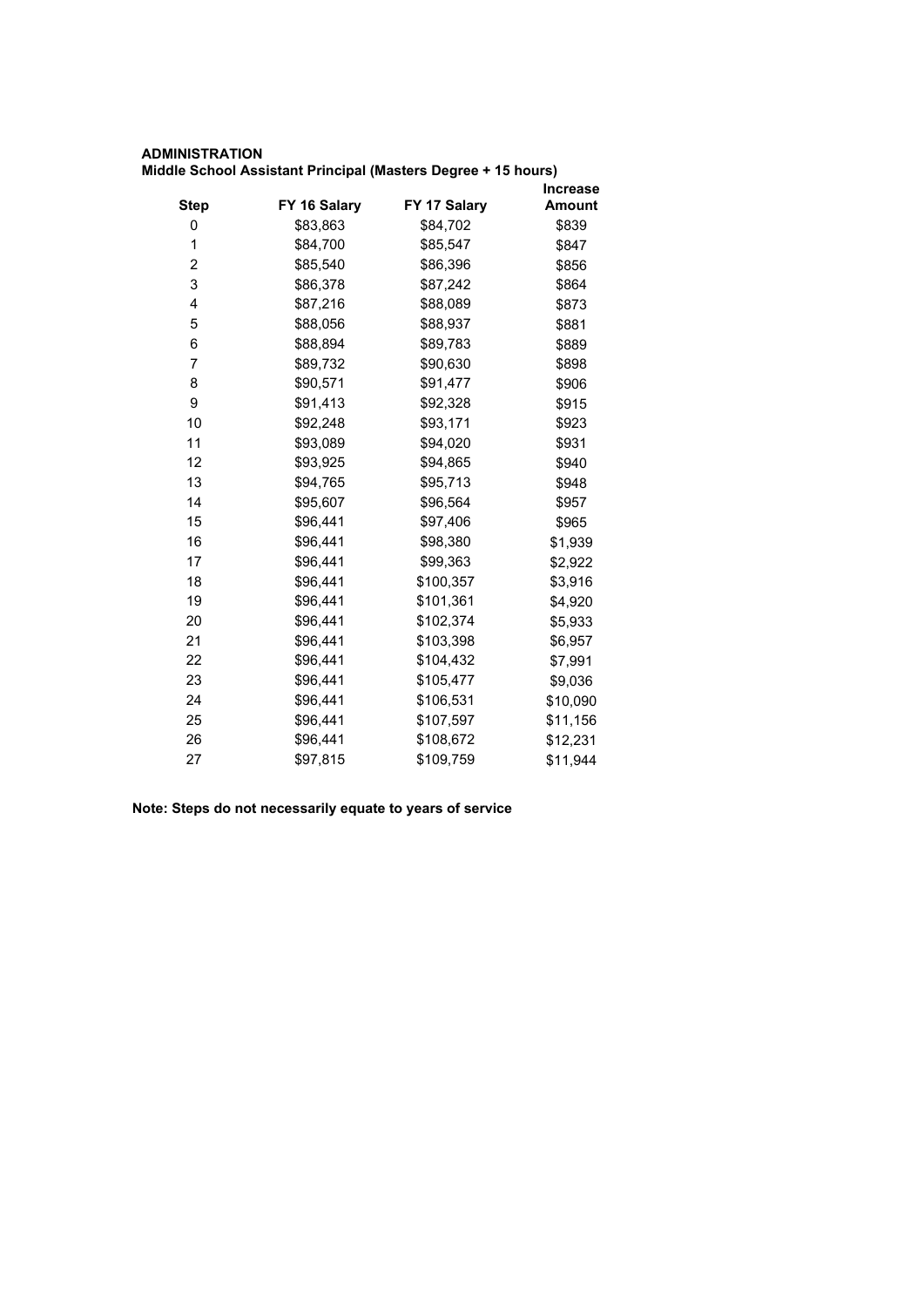#### **ADMINISTRATION Middle School Principal**

|              |              | Increase                           |
|--------------|--------------|------------------------------------|
| FY 16 Salary | FY 17 Salary | <b>Amount</b>                      |
| \$97,136     |              | \$972                              |
| \$99,079     | \$100,070    | \$991                              |
| \$101,060    |              | \$1,011                            |
| \$103,081    | \$104,112    | \$1,031                            |
| \$105,142    |              | \$1,052                            |
| \$107,244    | \$108,317    | \$1,073                            |
| \$109,391    | \$110,485    | \$1,094                            |
| \$111,577    | \$112,693    | \$1,116                            |
| \$112,694    | \$113,821    | \$1,127                            |
| \$113,821    | \$114,960    | \$1,139                            |
| \$114,959    | \$116,109    | \$1,150                            |
| \$116,108    | \$117,270    | \$1,162                            |
| \$117,269    | \$118,442    | \$1,173                            |
| \$118,442    | \$119,627    | \$1,185                            |
| \$119,627    | \$120,824    | \$1,197                            |
| \$120,822    | \$122,031    | \$1,209                            |
| \$122,031    | \$123,252    | \$1,221                            |
| \$123,250    | \$124,483    | \$1,233                            |
| \$124,482    | \$125,727    | \$1,245                            |
| \$125,731    | \$126,989    | \$1,258                            |
| \$126,985    | \$128,255    | \$1,270                            |
| \$126,985    | \$129,538    | \$2,553                            |
| \$126,985    | \$130,833    | \$3,848                            |
| \$126,985    | \$132,142    | \$5,157                            |
| \$126,985    | \$133,463    | \$6,478                            |
| \$126,985    | \$134,798    | \$7,813                            |
| \$126,985    | \$136,145    | \$9,160                            |
| \$128,255    | \$137,507    | \$9,252                            |
| \$128,255    | \$138,883    | \$10,628                           |
| \$128,255    | \$140,271    | \$12,016                           |
| \$128,255    | \$141,673    | \$13,418                           |
| \$128,255    | \$143,090    | \$14,835                           |
| \$128,255    | \$144,521    | \$16,266                           |
| \$128,255    | \$145,967    | \$17,712                           |
| \$128,255    | \$147,426    | \$19,171                           |
| \$128,255    | \$148,901    | \$20,646                           |
|              |              | \$98,108<br>\$102,071<br>\$106,194 |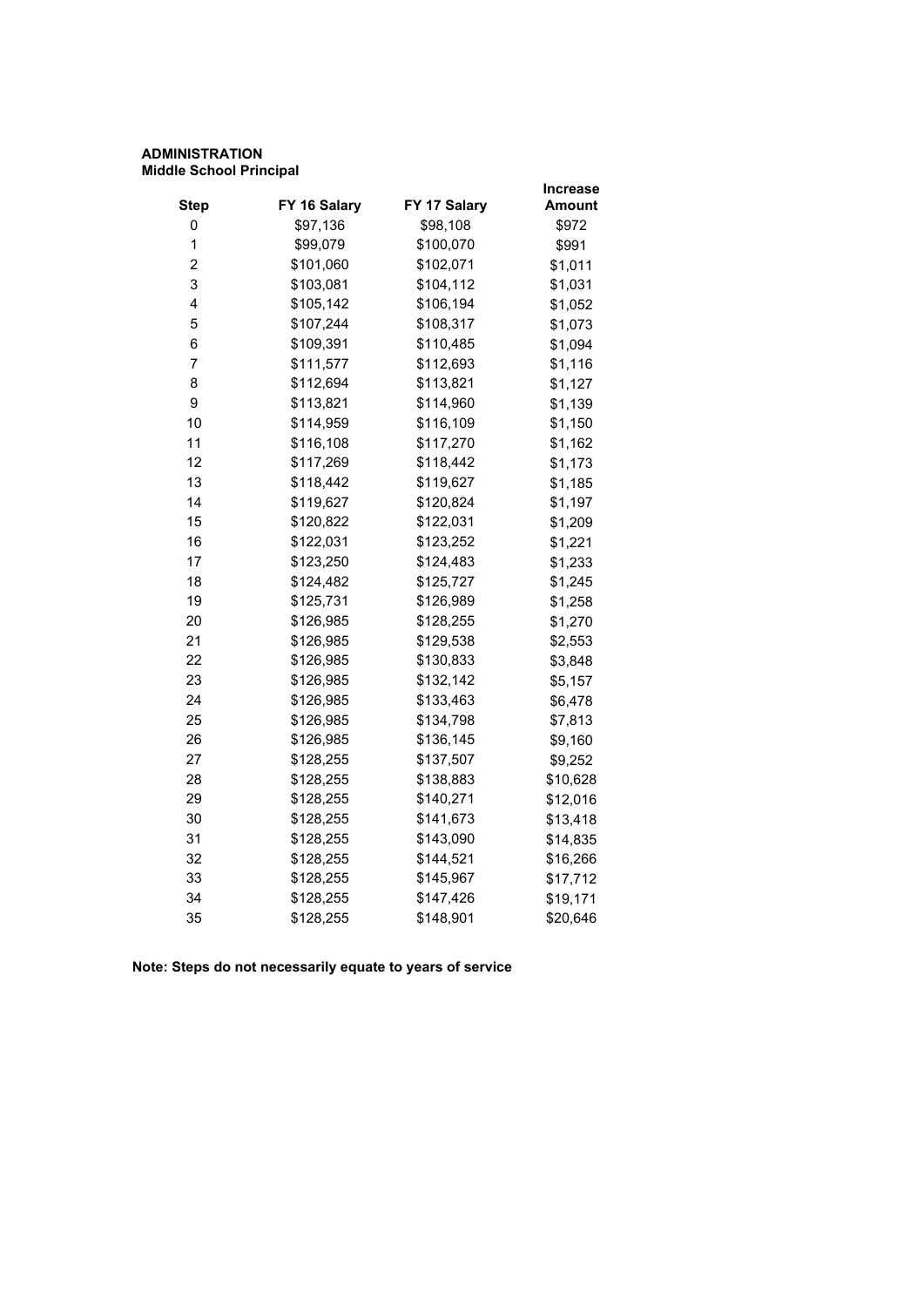# **ADMINISTRATION Middle School Principal (Doctorate)**

|                         |              |              | Increase      |
|-------------------------|--------------|--------------|---------------|
| <b>Step</b>             | FY 16 Salary | FY 17 Salary | <b>Amount</b> |
| 0                       | \$102,964    | \$103,994    | \$1,030       |
| 1                       | \$105,023    | \$106,074    | \$1,051       |
| $\overline{\mathbf{c}}$ | \$107,122    | \$108,194    | \$1,072       |
| 3                       | \$109,266    | \$110,359    | \$1,093       |
| 4                       | \$111,452    | \$112,567    | \$1,115       |
| 5                       | \$113,679    | \$114,816    | \$1,137       |
| 6                       | \$115,954    | \$117,114    | \$1,160       |
| 7                       | \$118,271    | \$119,454    | \$1,183       |
| 8                       | \$119,455    | \$120,650    | \$1,195       |
| 9                       | \$120,650    | \$121,857    | \$1,207       |
| 10                      | \$121,857    | \$123,076    | \$1,219       |
| 11                      | \$123,075    | \$124,306    | \$1,231       |
| 12                      | \$124,305    | \$125,549    | \$1,244       |
| 13                      | \$125,548    | \$126,804    | \$1,256       |
| 14                      | \$126,805    | \$128,074    | \$1,269       |
| 15                      | \$128,072    | \$129,353    | \$1,281       |
| 16                      | \$129,352    | \$130,646    | \$1,294       |
| 17                      | \$130,646    | \$131,953    | \$1,307       |
| 18                      | \$131,952    | \$133,272    | \$1,320       |
| 19                      | \$133,273    | \$134,606    | \$1,333       |
| 20                      | \$134,604    | \$135,951    | \$1,347       |
| 21                      | \$134,604    | \$137,310    | \$2,706       |
| 22                      | \$134,604    | \$138,684    | \$4,080       |
| 23                      | \$134,604    | \$140,070    | \$5,466       |
| 24                      | \$134,604    | \$141,470    | \$6,866       |
| 25                      | \$134,604    | \$142,885    | \$8,281       |
| 26                      | \$134,604    | \$144,314    | \$9,710       |
| 27                      | \$135,950    | \$145,758    | \$9,808       |
| 28                      | \$135,950    | \$147,215    | \$11,265      |
| 29                      | \$135,950    | \$148,687    | \$12,737      |
| 30                      | \$135,950    | \$150,174    | \$14,224      |
| 31                      | \$135,950    | \$151,675    | \$15,725      |
| 32                      | \$135,950    | \$153,192    | \$17,242      |
| 33                      | \$135,950    | \$154,724    | \$18,774      |
| 34                      | \$135,950    | \$156,272    | \$20,322      |
| 35                      | \$135,950    | \$157,834    | \$21,884      |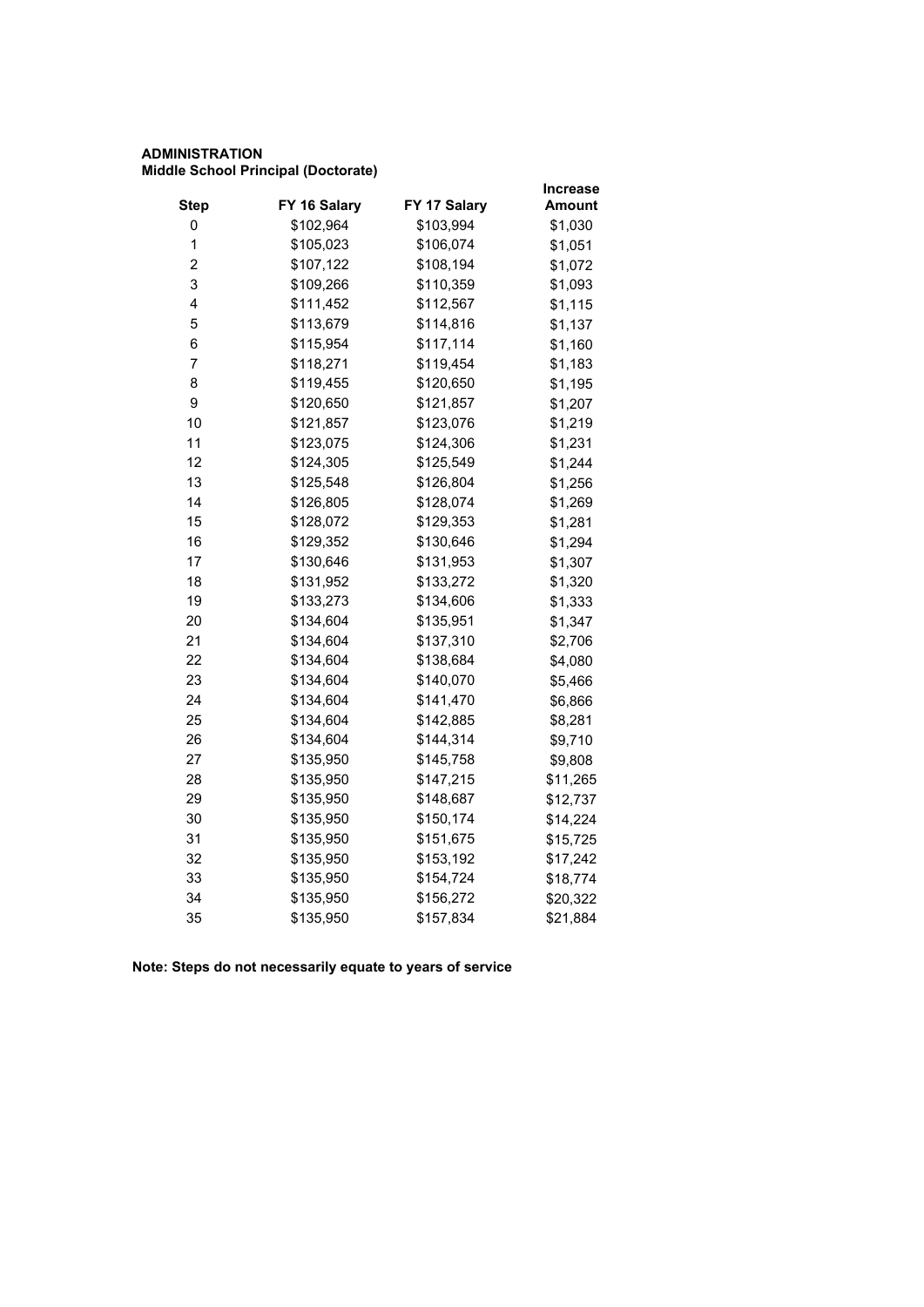# **ADMINISTRATION Middle School Principal (Masters Degree + 15 hours)**

|                         |              |              | Increase      |
|-------------------------|--------------|--------------|---------------|
| <b>Step</b>             | FY 16 Salary | FY 17 Salary | <b>Amount</b> |
| 0                       | \$100,050    | \$101,051    | \$1,001       |
| $\mathbf 1$             | \$102,050    | \$103,071    | \$1,021       |
| $\overline{\mathbf{c}}$ | \$104,091    | \$105,132    | \$1,041       |
| 3                       | \$106,174    | \$107,236    | \$1,062       |
| 4                       | \$108,296    | \$109,379    | \$1,083       |
| 5                       | \$110,461    | \$111,566    | \$1,105       |
| 6                       | \$112,672    | \$113,799    | \$1,127       |
| $\overline{7}$          | \$114,925    | \$116,075    | \$1,150       |
| 8                       | \$116,074    | \$117,235    | \$1,161       |
| 9                       | \$117,235    | \$118,408    | \$1,173       |
| 10                      | \$118,407    | \$119,592    | \$1,185       |
| 11                      | \$119,590    | \$120,786    | \$1,196       |
| 12                      | \$120,789    | \$121,997    | \$1,208       |
| 13                      | \$121,995    | \$123,215    | \$1,220       |
| 14                      | \$123,215    | \$124,448    | \$1,233       |
| 15                      | \$124,447    | \$125,692    | \$1,245       |
| 16                      | \$125,691    | \$126,948    | \$1,257       |
| 17                      | \$126,948    | \$128,218    | \$1,270       |
| 18                      | \$128,217    | \$129,500    | \$1,283       |
| 19                      | \$129,501    | \$130,797    | \$1,296       |
| 20                      | \$130,795    | \$132,103    | \$1,308       |
| 21                      | \$130,795    | \$133,425    | \$2,630       |
| 22                      | \$130,795    | \$134,759    | \$3,964       |
| 23                      | \$130,795    | \$136,106    | \$5,311       |
| 24                      | \$130,795    | \$137,468    | \$6,673       |
| 25                      | \$130,795    | \$138,842    | \$8,047       |
| 26                      | \$130,795    | \$140,231    | \$9,436       |
| 27                      | \$132,103    | \$141,633    | \$9,530       |
| 28                      | \$132,103    | \$143,049    | \$10,946      |
| 29                      | \$132,103    | \$144,480    | \$12,377      |
| 30                      | \$132,103    | \$145,924    | \$13,821      |
| 31                      | \$132,103    | \$147,384    | \$15,281      |
| 32                      | \$132,103    | \$148,857    | \$16,754      |
| 33                      | \$132,103    | \$150,346    | \$18,243      |
| 34                      | \$132,103    | \$151,849    | \$19,746      |
| 35                      | \$132,103    | \$153,368    | \$21,265      |
|                         |              |              |               |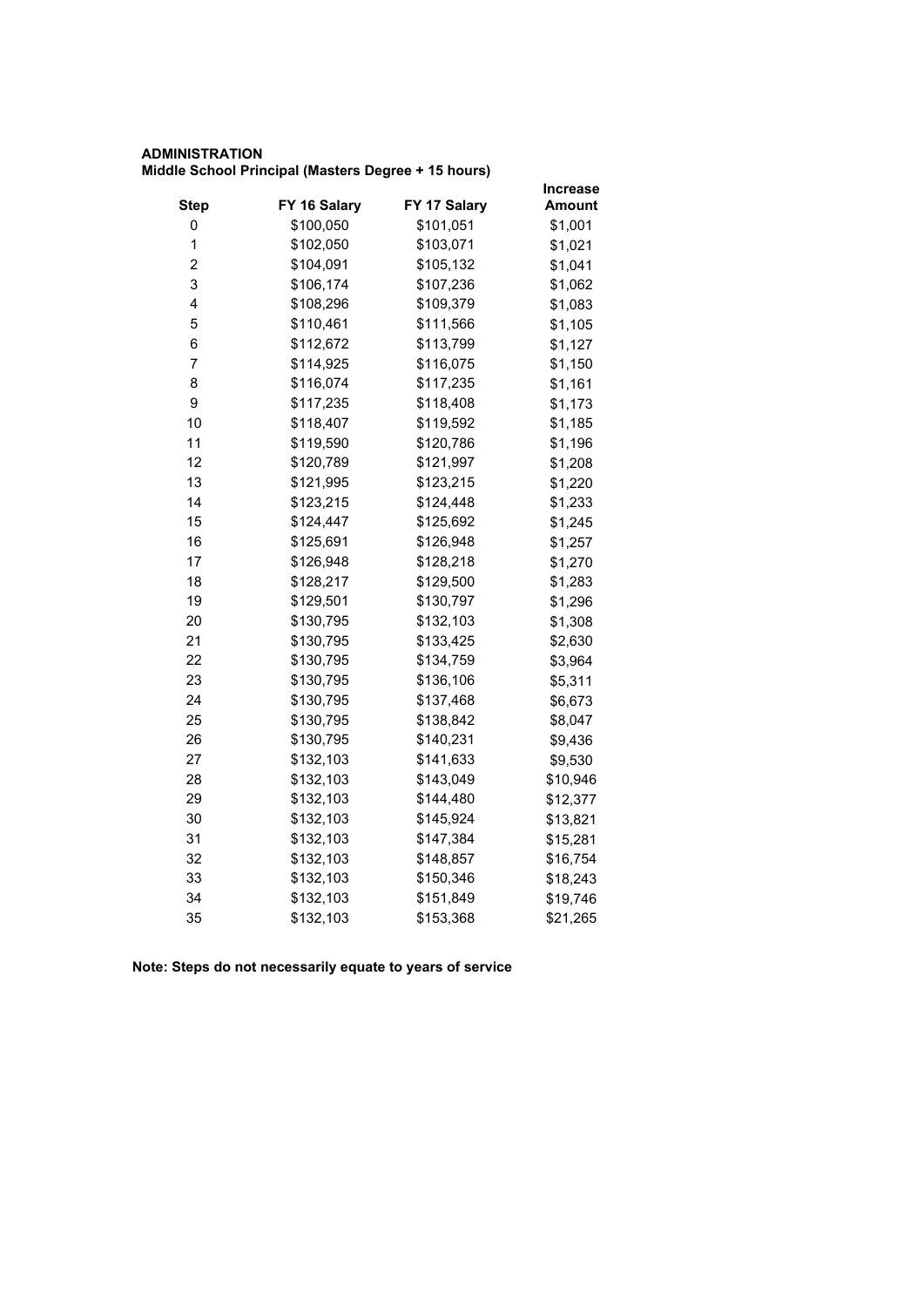# **ADMINISTRATION Purchasing Agent**

|                         |              |              | <b>Increase</b> |
|-------------------------|--------------|--------------|-----------------|
| <b>Step</b>             | FY 16 Salary | FY 17 Salary | Amount          |
| 0                       | \$48,816     | \$49,305     | \$489           |
| 1                       | \$50,036     | \$50,537     | \$501           |
| $\overline{\mathbf{c}}$ | \$51,287     | \$51,800     | \$513           |
| 3                       | \$52,570     | \$53,096     | \$526           |
| 4                       | \$53,883     | \$54,422     | \$539           |
| 5                       | \$55,229     | \$55,782     | \$553           |
| 6                       | \$56,612     | \$57,179     | \$567           |
| 7                       | \$58,026     | \$58,607     | \$581           |
| 8                       | \$59,477     | \$60,072     | \$595           |
| 9                       | \$60,964     | \$61,574     | \$610           |
| 10                      | \$62,488     | \$63,113     | \$625           |
| 11                      | \$64,051     | \$64,692     | \$641           |
| 12                      | \$65,652     | \$66,309     | \$657           |
| 13                      | \$67,293     | \$67,966     | \$673           |
| 14                      | \$68,975     | \$69,665     | \$690           |
| 15                      | \$70,699     | \$71,406     | \$707           |
| 16                      | \$72,466     | \$73,191     | \$725           |
| 17                      | \$74,280     | \$75,023     | \$743           |
| 18                      | \$76,134     | \$76,896     | \$762           |
| 19                      | \$78,038     | \$78,819     | \$781           |
| 20                      | \$79,989     | \$80,789     | \$800           |
| 21                      | \$81,988     | \$82,808     | \$820           |
| 22                      | \$84,037     | \$84,878     | \$841           |
| 23                      | \$86,137     | \$86,999     | \$862           |
| 24                      | \$88,292     | \$89,175     | \$883           |
| 25                      | \$90,499     | \$91,404     | \$905           |
| 26                      | \$92,762     | \$93,690     | \$928           |
| 27                      | \$95,082     | \$96,033     | \$951           |
| 28                      | \$97,457     | \$98,432     | \$975           |
| 29                      | \$99,895     | \$100,894    | \$999           |
| 30                      | \$102,393    | \$103,417    | \$1,024         |
| 31                      | \$102,393    | \$104,452    | \$2,059         |
| 32                      | \$102,393    | \$105,496    | \$3,103         |
| 33                      | \$102,393    | \$106,551    | \$4,158         |
| 34                      | \$102,393    | \$107,617    | \$5,224         |
| 35                      | \$102,393    | \$108,693    | \$6,300         |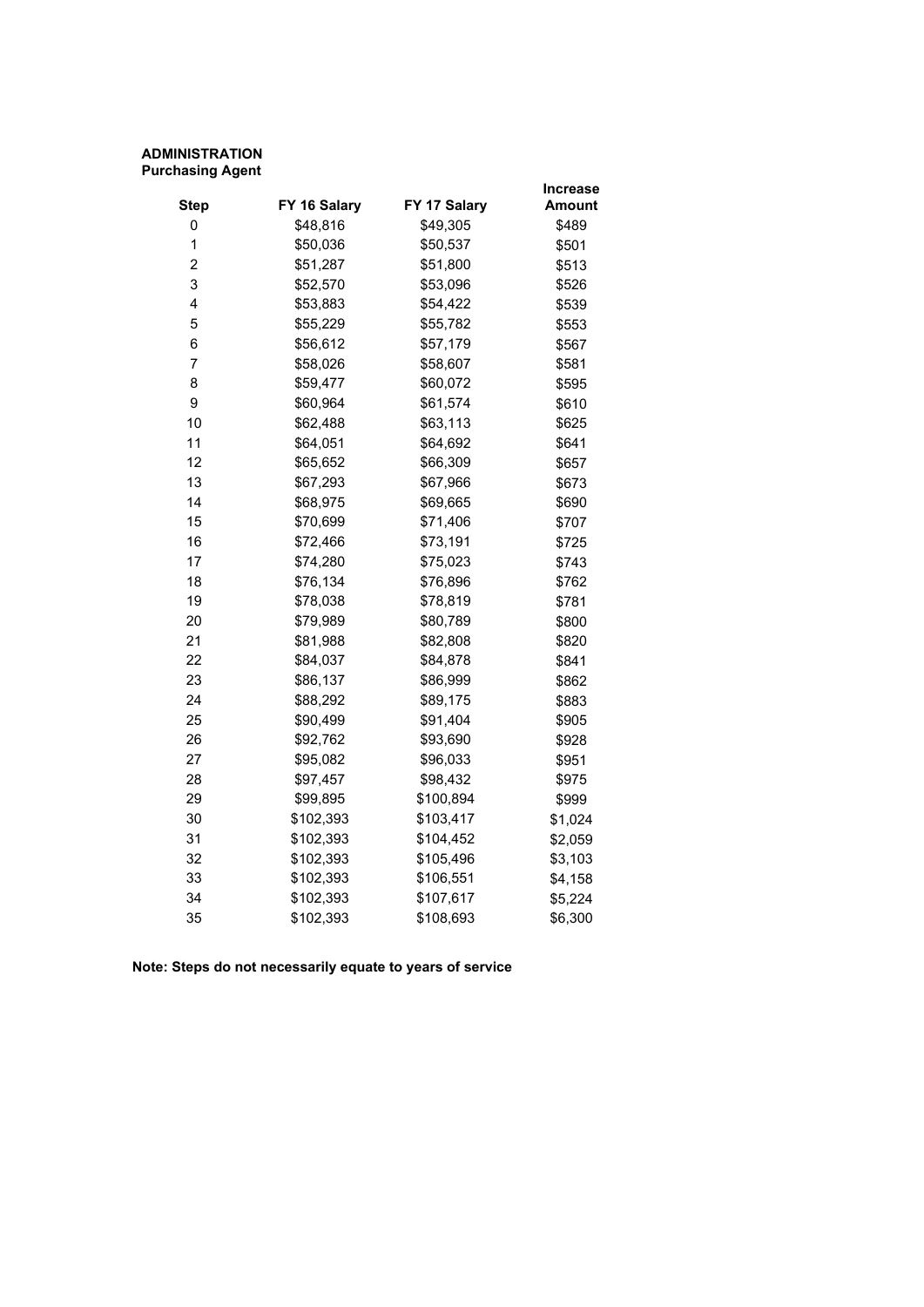# **ADMINISTRATION Purchasing Assistant**

|              |              | <b>Increase</b> |
|--------------|--------------|-----------------|
| FY 16 Salary | FY 17 Salary | <b>Amount</b>   |
| \$40,011     | \$40,412     | \$401           |
| \$41,231     | \$41,644     | \$413           |
| \$42,483     | \$42,908     | \$425           |
| \$43,764     | \$44,202     | \$438           |
| \$45,078     | \$45,529     | \$451           |
| \$46,425     | \$46,890     | \$465           |
| \$47,807     | \$48,286     | \$479           |
| \$49,221     | \$49,714     | \$493           |
| \$50,672     | \$51,179     | \$507           |
| \$52,159     | \$52,681     | \$522           |
| \$53,683     | \$54,220     | \$537           |
| \$55,247     | \$55,800     | \$553           |
| \$56,846     | \$57,415     | \$569           |
| \$58,489     | \$59,074     | \$585           |
| \$60,170     | \$60,772     | \$602           |
| \$61,893     | \$62,512     | \$619           |
| \$63,661     | \$64,298     | \$637           |
| \$65,475     | \$66,130     | \$655           |
| \$67,330     | \$68,004     | \$674           |
| \$69,233     | \$69,926     | \$693           |
| \$71,185     | \$71,897     | \$712           |
| \$73,183     | \$73,915     | \$732           |
| \$75,233     | \$75,986     | \$753           |
| \$77,333     | \$78,107     | \$774           |
| \$79,488     | \$80,283     | \$795           |
| \$81,695     | \$82,512     | \$817           |
| \$83,958     | \$84,798     | \$840           |
| \$86,277     | \$87,140     | \$863           |
| \$88,653     | \$89,540     | \$887           |
| \$91,090     | \$92,001     | \$911           |
| \$93,587     | \$94,523     | \$936           |
| \$93,587     | \$95,469     | \$1,882         |
| \$93,587     | \$96,423     | \$2,836         |
| \$93,587     | \$97,388     | \$3,801         |
| \$93,587     | \$98,361     | \$4,774         |
| \$93,587     | \$99,345     | \$5,758         |
|              |              |                 |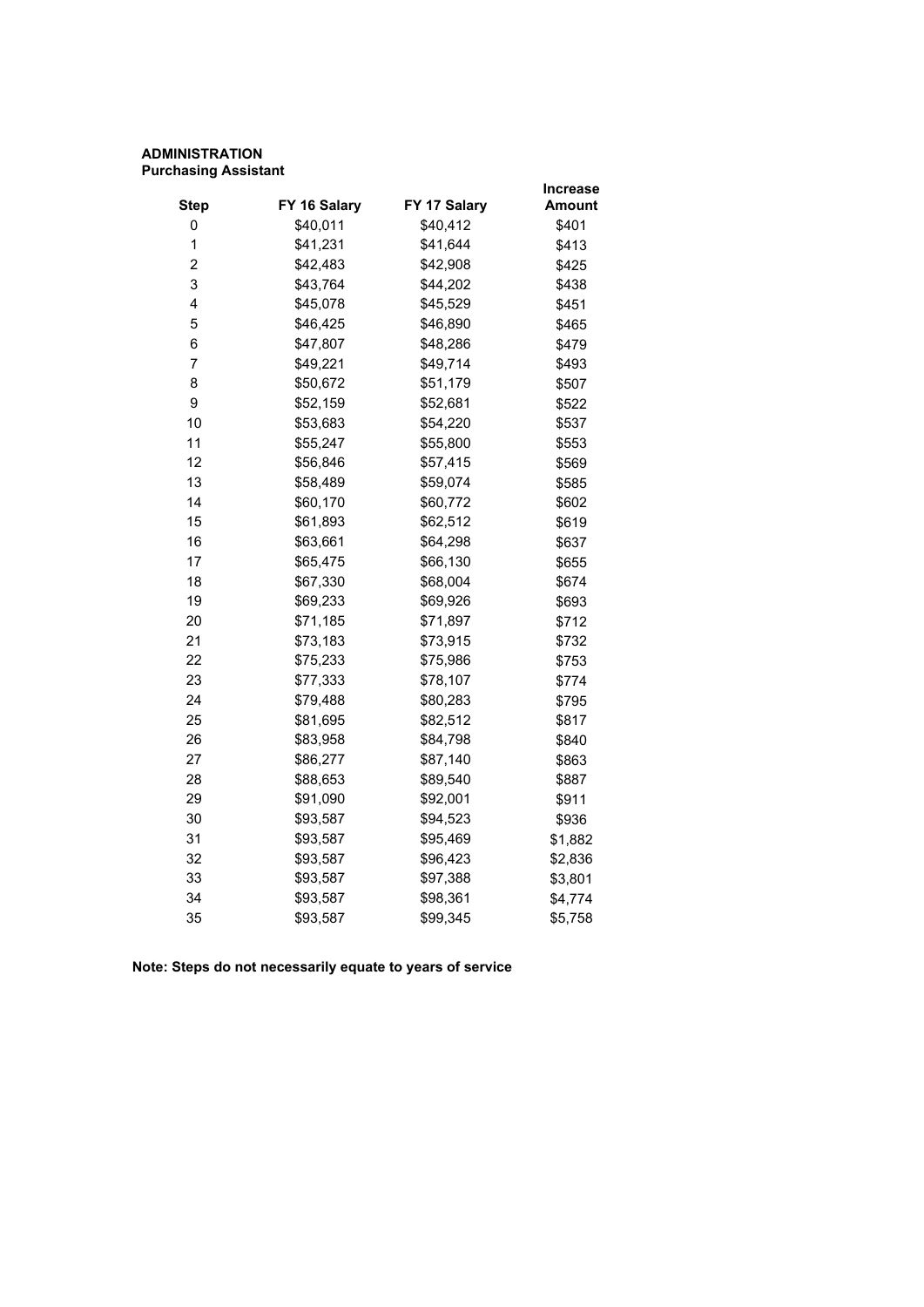# **ADMINISTRATION Secondary Assistant Principal**

|                |              |              | <b>Increase</b> |
|----------------|--------------|--------------|-----------------|
| <b>Step</b>    | FY 16 Salary | FY 17 Salary | <b>Amount</b>   |
| 0              | \$85,489     | \$86,344     | \$855           |
| 1              | \$86,303     | \$87,167     | \$864           |
| $\overline{c}$ | \$87,117     | \$87,989     | \$872           |
| 3              | \$87,932     | \$88,812     | \$880           |
| 4              | \$88,749     | \$89,637     | \$888           |
| 5              | \$89,560     | \$90,456     | \$896           |
| 6              | \$90,376     | \$91,280     | \$904           |
| 7              | \$91,189     | \$92,101     | \$912           |
| 8              | \$92,004     | \$92,925     | \$921           |
| 9              | \$92,820     | \$93,749     | \$929           |
| 10             | \$93,634     | \$94,571     | \$937           |
| 11             | \$94,446     | \$95,391     | \$945           |
| 12             | \$95,259     | \$96,212     | \$953           |
| 13             | \$96,075     | \$97,036     | \$961           |
| 14             | \$96,891     | \$97,860     | \$969           |
| 15             | \$97,703     | \$98,681     | \$978           |
| 16             | \$97,703     | \$99,667     | \$1,964         |
| 17             | \$97,703     | \$100,664    | \$2,961         |
| 18             | \$97,703     | \$101,670    | \$3,967         |
| 19             | \$97,703     | \$102,687    | \$4,984         |
| 20             | \$97,703     | \$103,714    | \$6,011         |
| 21             | \$97,703     | \$104,752    | \$7,049         |
| 22             | \$97,703     | \$105,799    | \$8,096         |
| 23             | \$97,703     | \$106,856    | \$9,153         |
| 24             | \$97,703     | \$107,925    | \$10,222        |
| 25             | \$97,703     | \$109,005    | \$11,302        |
| 26             | \$97,703     | \$110,095    | \$12,392        |
| 27             | \$99,036     | \$111,195    | \$12,159        |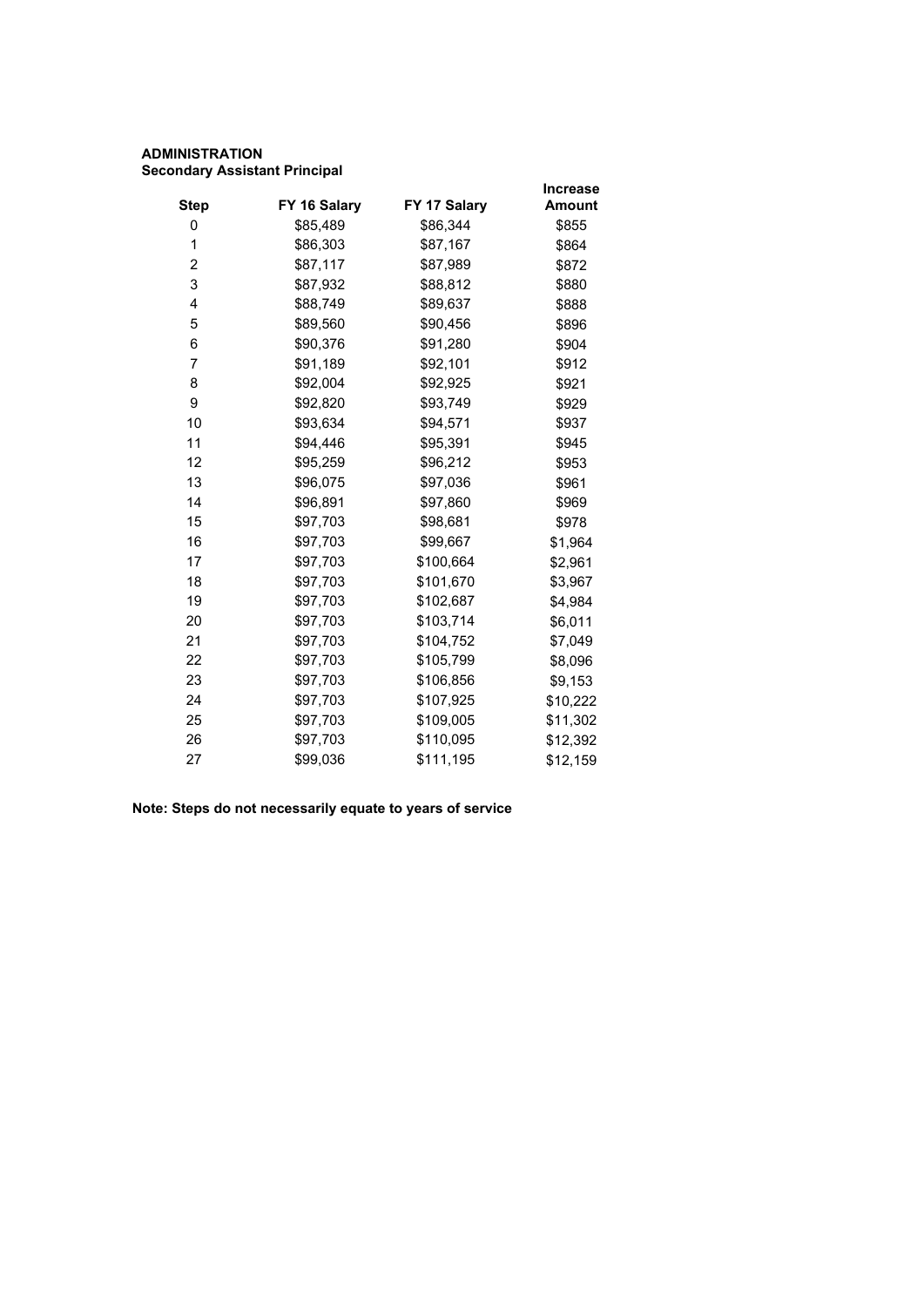# **ADMINISTRATION Secondary Assistant Principal (Doctorate Degree)**

|             |              |              | <b>Increase</b> |
|-------------|--------------|--------------|-----------------|
| <b>Step</b> | FY 16 Salary | FY 17 Salary | <b>Amount</b>   |
| 0           | \$90,620     | \$91,527     | \$907           |
| 1           | \$91,481     | \$92,396     | \$915           |
| 2           | \$92,344     | \$93,268     | \$924           |
| 3           | \$93,207     | \$94,140     | \$933           |
| 4           | \$94,075     | \$95,016     | \$941           |
| 5           | \$94,934     | \$95,884     | \$950           |
| 6           | \$95,799     | \$96,757     | \$958           |
| 7           | \$96,661     | \$97,628     | \$967           |
| 8           | \$97,525     | \$98,501     | \$976           |
| 9           | \$98,389     | \$99,373     | \$984           |
| 10          | \$99,251     | \$100,244    | \$993           |
| 11          | \$100,114    | \$101,116    | \$1,002         |
| 12          | \$100,974    | \$101,984    | \$1,010         |
| 13          | \$101,839    | \$102,858    | \$1,019         |
| 14          | \$102,704    | \$103,732    | \$1,028         |
| 15          | \$103,565    | \$104,601    | \$1,036         |
| 16          | \$103,565    | \$105,648    | \$2,083         |
| 17          | \$103,565    | \$106,704    | \$3,139         |
| 18          | \$103,565    | \$107,771    | \$4,206         |
| 19          | \$103,565    | \$108,848    | \$5,283         |
| 20          | \$103,565    | \$109,937    | \$6,372         |
| 21          | \$103,565    | \$111,036    | \$7,471         |
| 22          | \$103,565    | \$112,147    | \$8,582         |
| 23          | \$103,565    | \$113,268    | \$9,703         |
| 24          | \$103,565    | \$114,401    | \$10,836        |
| 25          | \$103,565    | \$115,544    | \$11,979        |
| 26          | \$103,565    | \$116,700    | \$13,135        |
| 27          | \$104,979    | \$117,867    | \$12,888        |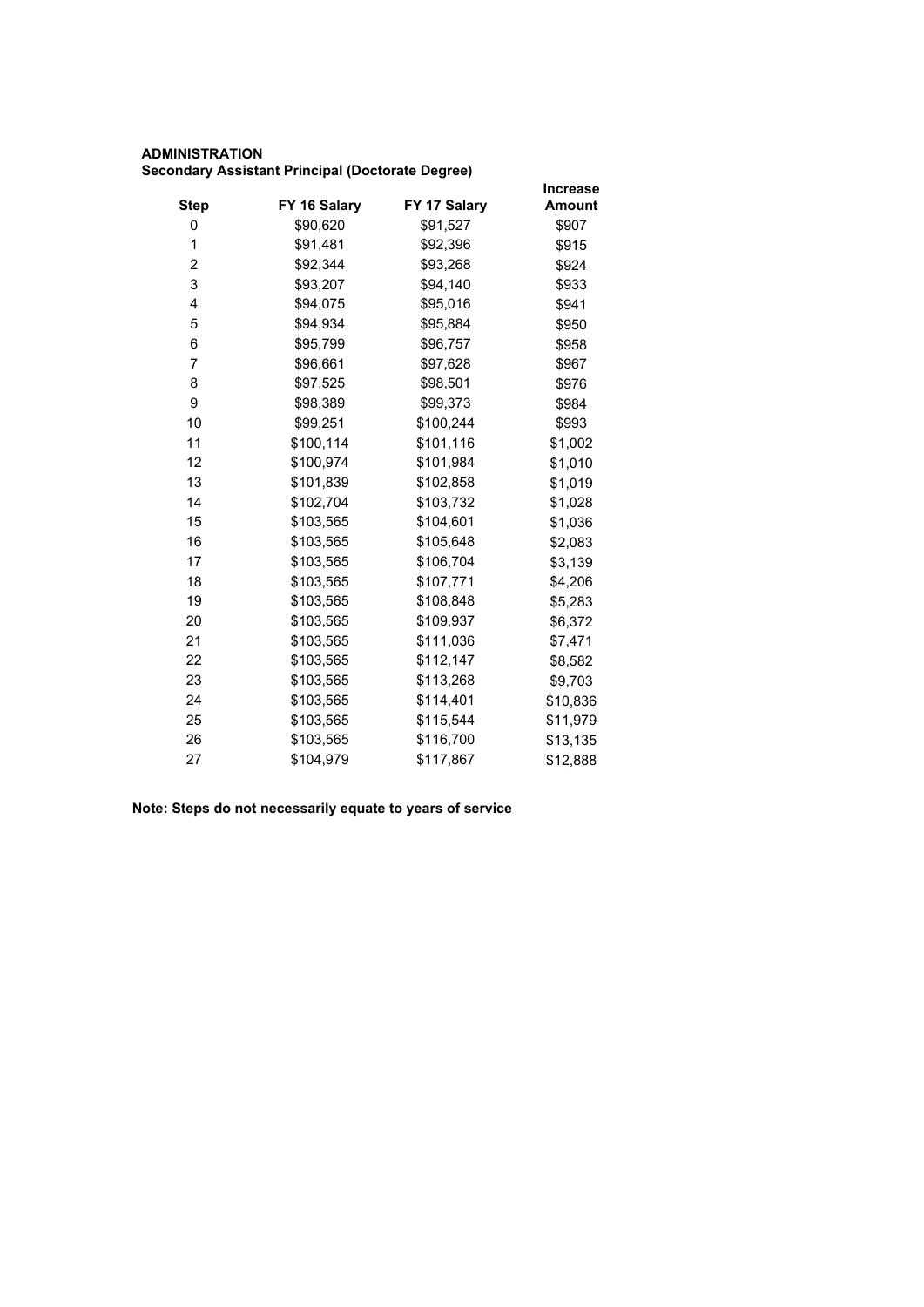## **ADMINISTRATION**

|  |  |  | Secondary Assistant Principal (Educational Specialist Degree) |  |  |
|--|--|--|---------------------------------------------------------------|--|--|
|--|--|--|---------------------------------------------------------------|--|--|

|             |              |              | <b>Increase</b> |
|-------------|--------------|--------------|-----------------|
| <b>Step</b> | FY 16 Salary | FY 17 Salary | <b>Amount</b>   |
| 0           | \$89,337     | \$90,231     | \$894           |
| 1           | \$90,187     | \$91,089     | \$902           |
| 2           | \$91,037     | \$91,948     | \$911           |
| 3           | \$91,889     | \$92,808     | \$919           |
| 4           | \$92,744     | \$93,672     | \$928           |
| 5           | \$93,589     | \$94,525     | \$936           |
| 6           | \$94,442     | \$95,387     | \$945           |
| 7           | \$95,292     | \$96,245     | \$953           |
| 8           | \$96,144     | \$97,106     | \$962           |
| 9           | \$96,997     | \$97,967     | \$970           |
| 10          | \$97,846     | \$98,825     | \$979           |
| 11          | \$98,696     | \$99,683     | \$987           |
| 12          | \$99,546     | \$100,542    | \$996           |
| 13          | \$100,399    | \$101,403    | \$1,004         |
| 14          | \$101,251    | \$102,264    | \$1,013         |
| 15          | \$102,100    | \$103,121    | \$1,021         |
| 16          | \$102,100    | \$104,153    | \$2,053         |
| 17          | \$102,100    | \$105,194    | \$3,094         |
| 18          | \$102,100    | \$106,246    | \$4,146         |
| 19          | \$102,100    | \$107,309    | \$5,209         |
| 20          | \$102,100    | \$108,382    | \$6,282         |
| 21          | \$102,100    | \$109,465    | \$7,365         |
| 22          | \$102,100    | \$110,560    | \$8,460         |
| 23          | \$102,100    | \$111,666    | \$9,566         |
| 24          | \$102,100    | \$112,782    | \$10,682        |
| 25          | \$102,100    | \$113,910    | \$11,810        |
| 26          | \$102,100    | \$115,050    | \$12,950        |
| 27          | \$103,493    | \$116,200    | \$12,707        |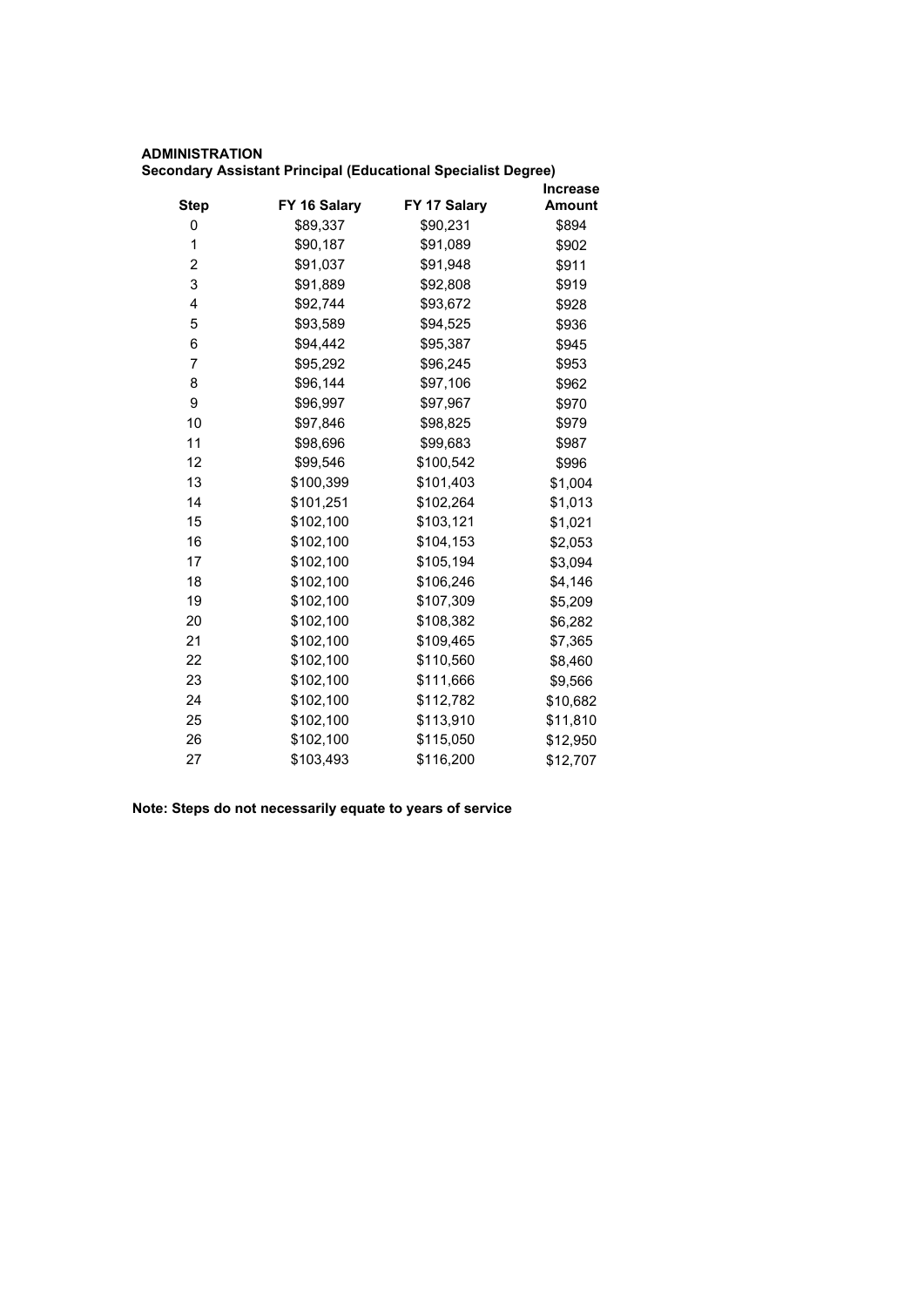#### **ADMINISTRATION Secondary Assistant Principal (Masters Degree + 15 hours)**

|             |              |              | <b>Increase</b> |
|-------------|--------------|--------------|-----------------|
| <b>Step</b> | FY 16 Salary | FY 17 Salary | <b>Amount</b>   |
| 0           | \$88,055     | \$88,936     | \$881           |
| 1           | \$88,893     | \$89,782     | \$889           |
| 2           | \$89,731     | \$90,629     | \$898           |
| 3           | \$90,569     | \$91,475     | \$906           |
| 4           | \$91,412     | \$92,327     | \$915           |
| 5           | \$92,247     | \$93,170     | \$923           |
| 6           | \$93,088     | \$94,019     | \$931           |
| 7           | \$93,924     | \$94,864     | \$940           |
| 8           | \$94,764     | \$95,712     | \$948           |
| 9           | \$95,604     | \$96,561     | \$957           |
| 10          | \$96,442     | \$97,407     | \$965           |
| 11          | \$97,282     | \$98,255     | \$973           |
| 12          | \$98,118     | \$99,100     | \$982           |
| 13          | \$98,958     | \$99,948     | \$990           |
| 14          | \$99,797     | \$100,795    | \$998           |
| 15          | \$100,636    | \$101,643    | \$1,007         |
| 16          | \$100,636    | \$102,659    | \$2,023         |
| 17          | \$100,636    | \$103,686    | \$3,050         |
| 18          | \$100,636    | \$104,722    | \$4,086         |
| 19          | \$100,636    | \$105,770    | \$5,134         |
| 20          | \$100,636    | \$106,827    | \$6,191         |
| 21          | \$100,636    | \$107,896    | \$7,260         |
| 22          | \$100,636    | \$108,974    | \$8,338         |
| 23          | \$100,636    | \$110,064    | \$9,428         |
| 24          | \$100,636    | \$111,165    | \$10,529        |
| 25          | \$100,636    | \$112,277    | \$11,641        |
| 26          | \$100,636    | \$113,399    | \$12,763        |
| 27          | \$102,009    | \$114,533    | \$12,524        |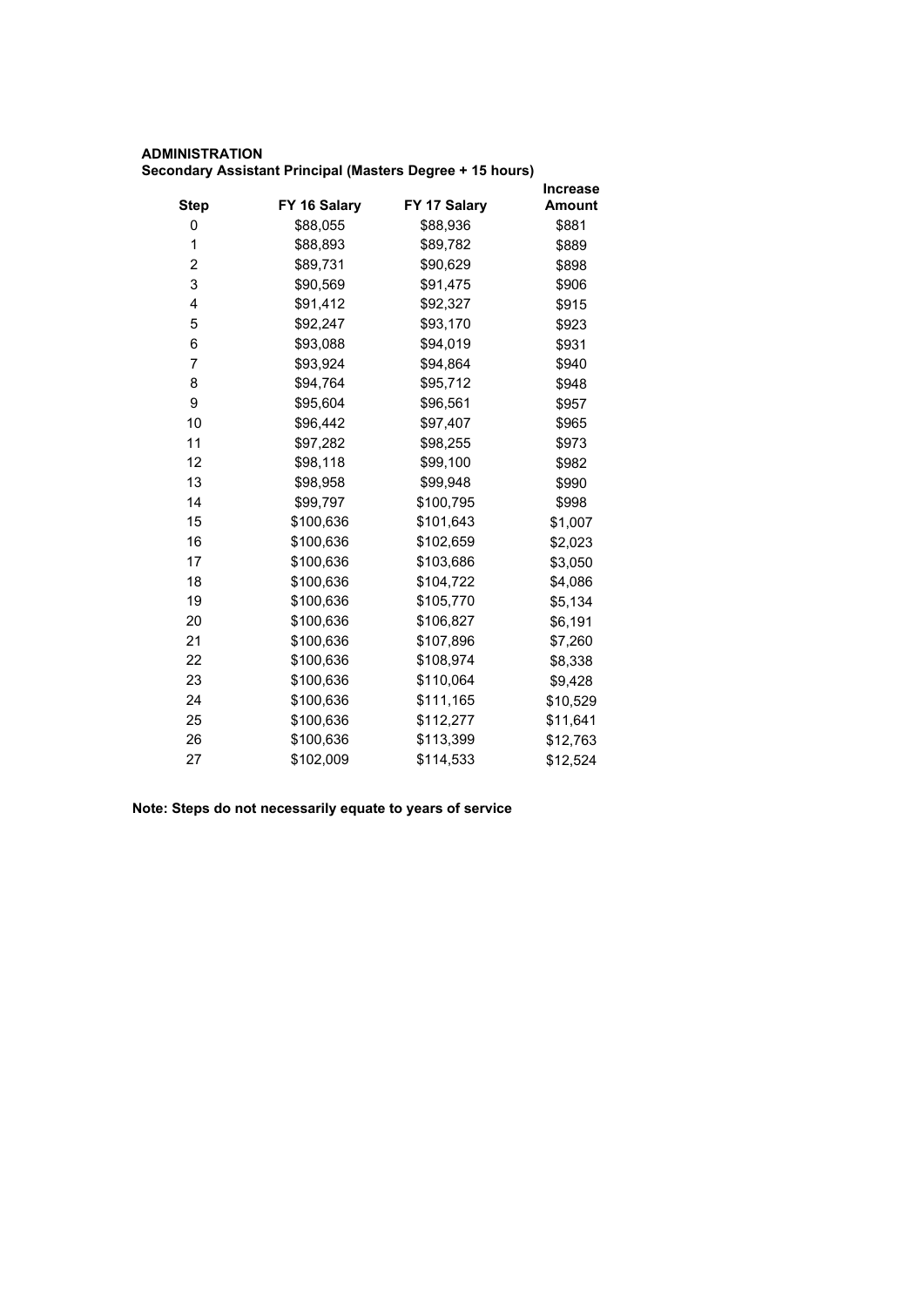#### **ADMINISTRATION Secondary Principal**

|              |              | Increase |
|--------------|--------------|----------|
| FY 16 Salary | FY 17 Salary | Amount   |
| \$103,935    | \$104,975    | \$1,040  |
| \$106,013    | \$107,074    | \$1,061  |
| \$108,135    | \$109,217    | \$1,082  |
| \$110,297    | \$111,400    | \$1,103  |
| \$112,502    | \$113,628    | \$1,126  |
| \$114,754    | \$115,902    | \$1,148  |
| \$117,047    | \$118,218    | \$1,171  |
| \$119,387    | \$120,581    | \$1,194  |
| \$120,583    | \$121,789    | \$1,206  |
| \$121,788    | \$123,006    | \$1,218  |
| \$123,006    | \$124,237    | \$1,231  |
| \$124,236    | \$125,479    | \$1,243  |
| \$125,478    | \$126,733    | \$1,255  |
| \$126,735    | \$128,003    | \$1,268  |
| \$128,001    | \$129,282    | \$1,281  |
| \$129,279    | \$130,572    | \$1,293  |
| \$130,574    | \$131,880    | \$1,306  |
| \$131,878    | \$133,197    | \$1,319  |
| \$133,197    | \$134,529    | \$1,332  |
| \$134,531    | \$135,877    | \$1,346  |
| \$135,875    | \$137,234    | \$1,359  |
| \$135,875    | \$138,607    | \$2,732  |
| \$135,875    | \$139,993    | \$4,118  |
| \$135,875    | \$141,392    | \$5,517  |
| \$135,875    | \$142,806    | \$6,931  |
| \$135,875    | \$144,235    | \$8,360  |
| \$135,875    | \$145,677    | \$9,802  |
| \$137,235    | \$147,133    | \$9,898  |
| \$137,235    | \$148,605    | \$11,370 |
| \$137,235    | \$150,091    | \$12,856 |
| \$137,235    | \$151,592    | \$14,357 |
| \$137,235    | \$153,107    | \$15,872 |
| \$137,235    | \$154,639    | \$17,404 |
| \$137,235    | \$156,185    | \$18,950 |
| \$137,235    | \$157,747    | \$20,512 |
| \$137,235    | \$159,325    | \$22,090 |
|              |              |          |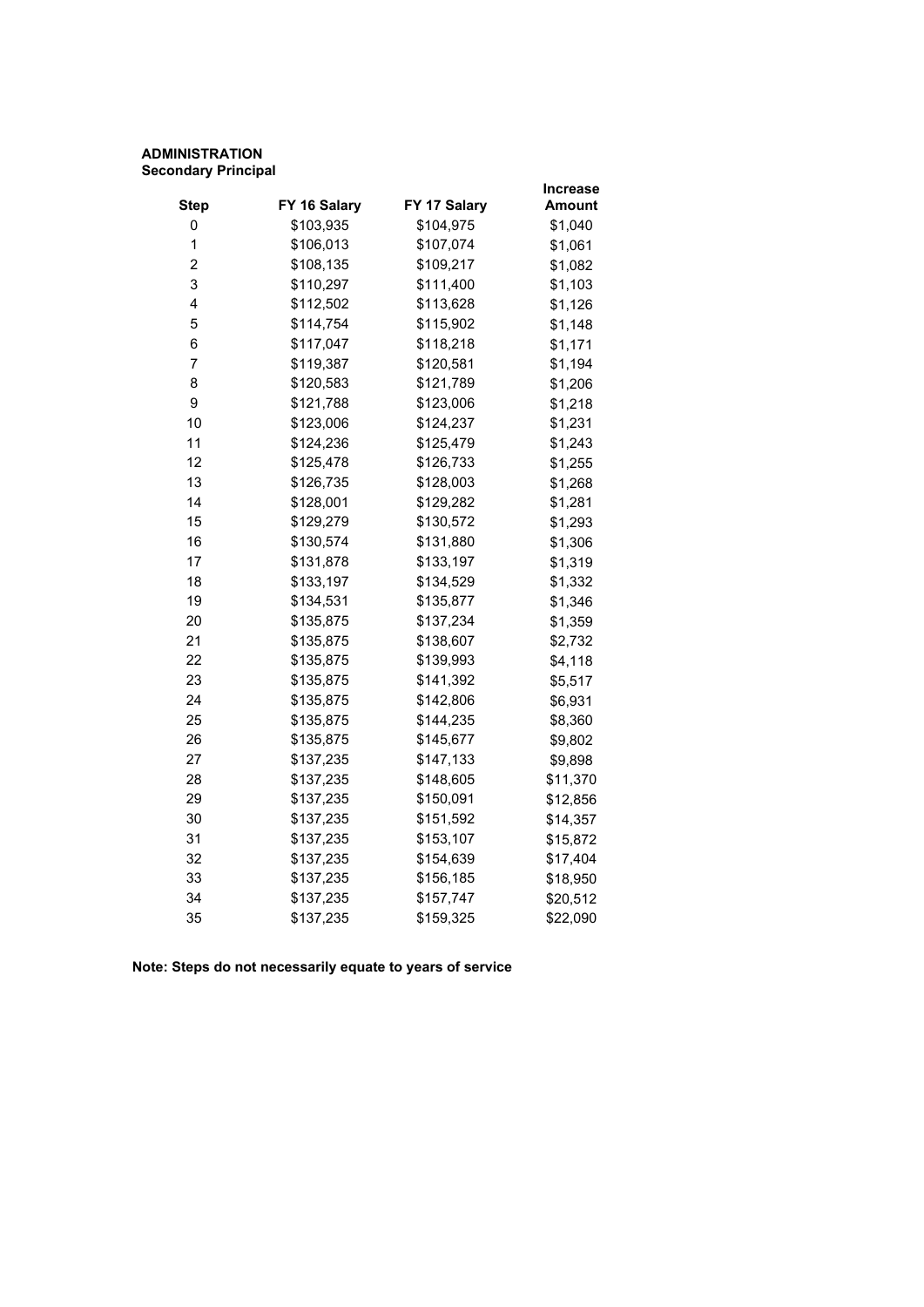## **ADMINISTRATION Secondary Principal (Doctorate Degree)**

|                         |              |              | <b>Increase</b> |
|-------------------------|--------------|--------------|-----------------|
| <b>Step</b>             | FY 16 Salary | FY 17 Salary | <b>Amount</b>   |
| 0                       | \$110,172    | \$111,274    | \$1,102         |
| 1                       | \$112,373    | \$113,497    | \$1,124         |
| $\overline{\mathbf{c}}$ | \$114,623    | \$115,770    | \$1,147         |
| 3                       | \$116,913    | \$118,083    | \$1,170         |
| 4                       | \$119,252    | \$120,445    | \$1,193         |
| 5                       | \$121,638    | \$122,855    | \$1,217         |
| 6                       | \$124,069    | \$125,310    | \$1,241         |
| 7                       | \$126,550    | \$127,816    | \$1,266         |
| 8                       | \$127,816    | \$129,095    | \$1,279         |
| 9                       | \$129,095    | \$130,386    | \$1,291         |
| 10                      | \$130,386    | \$131,690    | \$1,304         |
| 11                      | \$131,689    | \$133,006    | \$1,317         |
| 12                      | \$133,005    | \$134,336    | \$1,331         |
| 13                      | \$134,338    | \$135,682    | \$1,344         |
| 14                      | \$135,680    | \$137,037    | \$1,357         |
| 15                      | \$137,037    | \$138,408    | \$1,371         |
| 16                      | \$138,408    | \$139,793    | \$1,385         |
| 17                      | \$139,790    | \$141,188    | \$1,398         |
| 18                      | \$141,190    | \$142,602    | \$1,412         |
| 19                      | \$142,601    | \$144,028    | \$1,427         |
| 20                      | \$144,026    | \$145,467    | \$1,441         |
| 21                      | \$144,026    | \$146,921    | \$2,895         |
| 22                      | \$144,026    | \$148,391    | \$4,365         |
| 23                      | \$144,026    | \$149,874    | \$5,848         |
| 24                      | \$144,026    | \$151,373    | \$7,347         |
| 25                      | \$144,026    | \$152,887    | \$8,861         |
| 26                      | \$144,026    | \$154,416    | \$10,390        |
| 27                      | \$145,468    | \$155,960    | \$10,492        |
| 28                      | \$145,468    | \$157,520    | \$12,052        |
| 29                      | \$145,468    | \$159,095    | \$13,627        |
| 30                      | \$145,468    | \$160,685    | \$15,217        |
| 31                      | \$145,468    | \$162,292    | \$16,824        |
| 32                      | \$145,468    | \$163,915    | \$18,447        |
| 33                      | \$145,468    | \$165,555    | \$20,087        |
| 34                      | \$145,468    | \$167,210    | \$21,742        |
| 35                      | \$145,468    | \$168,883    | \$23,415        |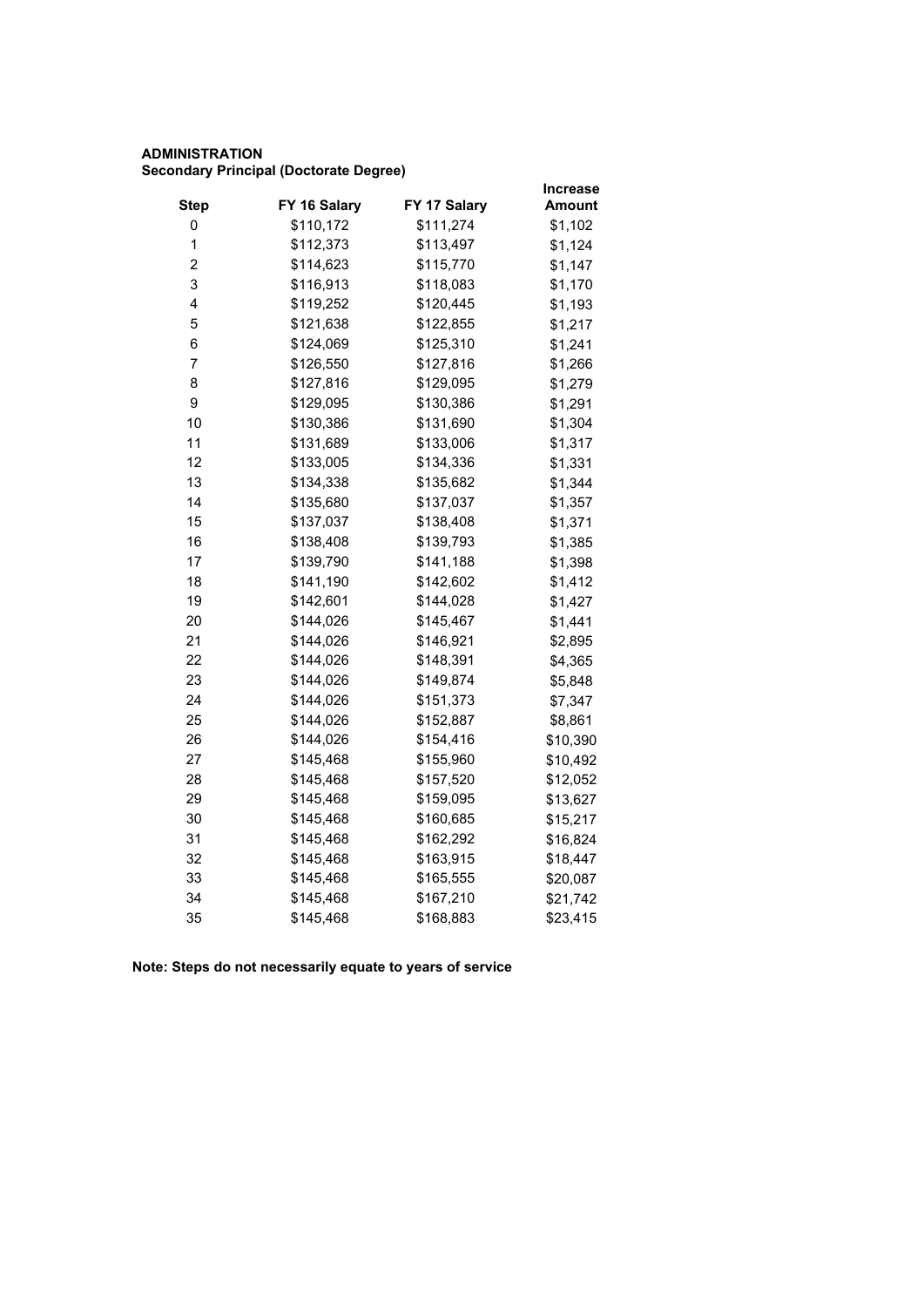# **ADMINISTRATION**

**Secondary Principal (Educational Specialist Degree)**

|                         |              |              | <b>Increase</b> |
|-------------------------|--------------|--------------|-----------------|
| <b>Step</b>             | FY 16 Salary | FY 17 Salary | Amount          |
| 0                       | \$108,613    | \$109,700    | \$1,087         |
| $\mathbf 1$             | \$110,782    | \$111,890    | \$1,108         |
| $\overline{\mathbf{c}}$ | \$113,001    | \$114,132    | \$1,131         |
| 3                       | \$115,259    | \$116,412    | \$1,153         |
| 4                       | \$117,565    | \$118,741    | \$1,176         |
| 5                       | \$119,916    | \$121,116    | \$1,200         |
| 6                       | \$122,314    | \$123,538    | \$1,224         |
| 7                       | \$124,760    | \$126,008    | \$1,248         |
| 8                       | \$126,009    | \$127,270    | \$1,261         |
| 9                       | \$127,268    | \$128,541    | \$1,273         |
| 10                      | \$128,541    | \$129,827    | \$1,286         |
| 11                      | \$129,826    | \$131,125    | \$1,299         |
| 12                      | \$131,124    | \$132,436    | \$1,312         |
| 13                      | \$132,437    | \$133,762    | \$1,325         |
| 14                      | \$133,759    | \$135,097    | \$1,338         |
| 15                      | \$135,097    | \$136,448    | \$1,351         |
| 16                      | \$136,450    | \$137,815    | \$1,365         |
| 17                      | \$137,811    | \$139,190    | \$1,379         |
| 18                      | \$139,191    | \$140,583    | \$1,392         |
| 19                      | \$140,584    | \$141,990    | \$1,406         |
| 20                      | \$141,988    | \$143,408    | \$1,420         |
| 21                      | \$141,988    | \$144,843    | \$2,855         |
| 22                      | \$141,988    | \$146,291    | \$4,303         |
| 23                      | \$141,988    | \$147,753    | \$5,765         |
| 24                      | \$141,988    | \$149,231    | \$7,243         |
| 25                      | \$141,988    | \$150,724    | \$8,736         |
| 26                      | \$141,988    | \$152,231    | \$10,243        |
| 27                      | \$143,410    | \$153,753    | \$10,343        |
| 28                      | \$143,410    | \$155,291    | \$11,881        |
| 29                      | \$143,410    | \$156,843    | \$13,433        |
| 30                      | \$143,410    | \$158,412    | \$15,002        |
| 31                      | \$143,410    | \$159,997    | \$16,587        |
| 32                      | \$143,410    | \$161,596    | \$18,186        |
| 33                      | \$143,410    | \$163,212    | \$19,802        |
| 34                      | \$143,410    | \$164,845    | \$21,435        |
| 35                      | \$143,410    | \$166,493    | \$23,083        |
|                         |              |              |                 |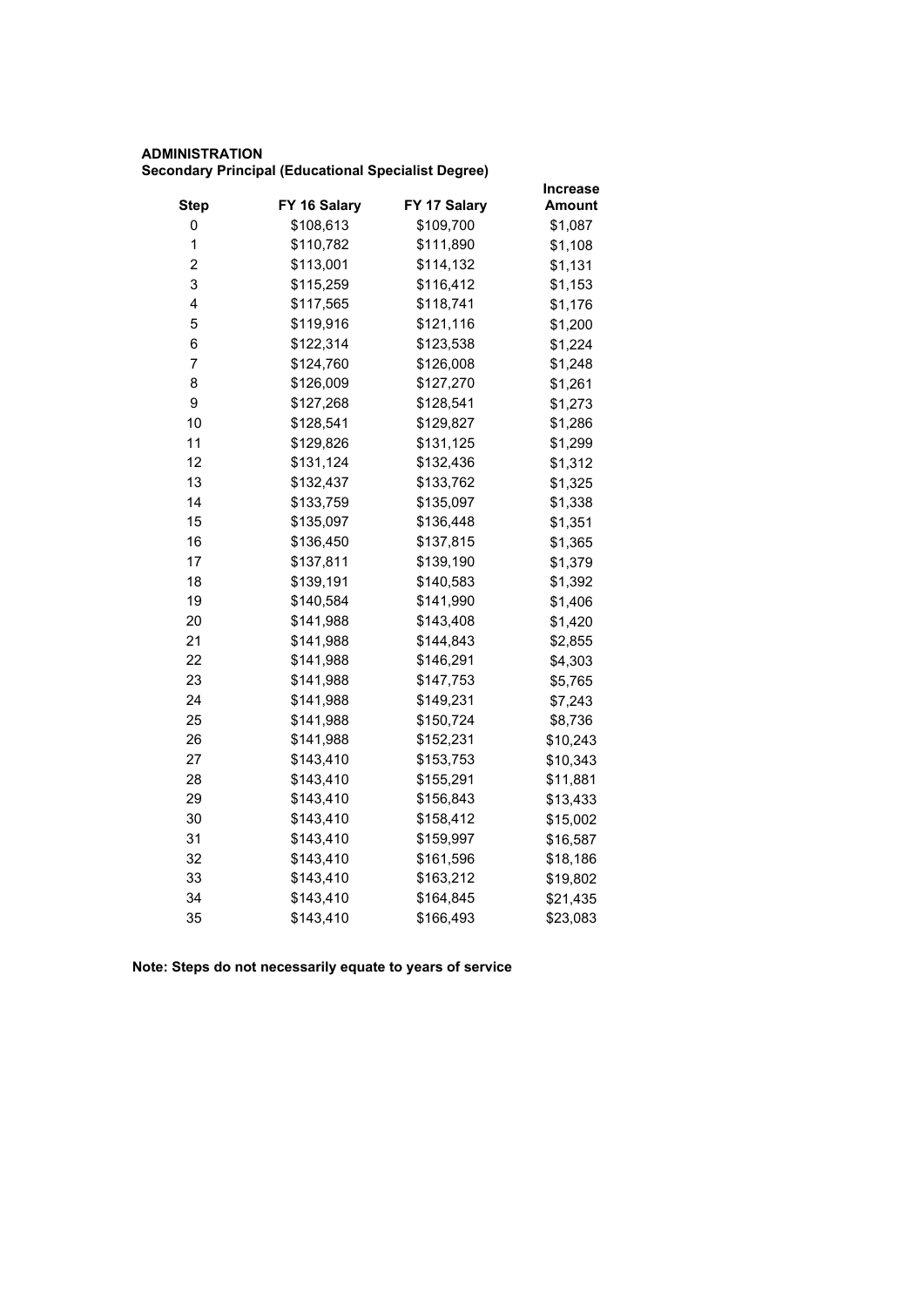## **ADMINISTRATION Secondary Principal (Masters Degree + 15 hours)**

|                         |              |              | Increase      |
|-------------------------|--------------|--------------|---------------|
| <b>Step</b>             | FY 16 Salary | FY 17 Salary | <b>Amount</b> |
| 0                       | \$107,054    | \$108,125    | \$1,071       |
| 1                       | \$109,194    | \$110,286    | \$1,092       |
| $\overline{\mathbf{c}}$ | \$111,379    | \$112,493    | \$1,114       |
| 3                       | \$113,605    | \$114,742    | \$1,137       |
| 4                       | \$115,877    | \$117,036    | \$1,159       |
| 5                       | \$118,196    | \$119,378    | \$1,182       |
| 6                       | \$120,558    | \$121,764    | \$1,206       |
| 7                       | \$122,969    | \$124,199    | \$1,230       |
| 8                       | \$124,199    | \$125,441    | \$1,242       |
| 9                       | \$125,442    | \$126,697    | \$1,255       |
| 10                      | \$126,697    | \$127,964    | \$1,267       |
| 11                      | \$127,965    | \$129,245    | \$1,280       |
| 12                      | \$129,242    | \$130,535    | \$1,293       |
| 13                      | \$130,535    | \$131,841    | \$1,306       |
| 14                      | \$131,839    | \$133,158    | \$1,319       |
| 15                      | \$133,157    | \$134,489    | \$1,332       |
| 16                      | \$134,491    | \$135,836    | \$1,345       |
| 17                      | \$135,833    | \$137,192    | \$1,359       |
| 18                      | \$137,193    | \$138,565    | \$1,372       |
| 19                      | \$138,565    | \$139,951    | \$1,386       |
| 20                      | \$139,950    | \$141,350    | \$1,400       |
| 21                      | \$139,950    | \$142,764    | \$2,814       |
| 22                      | \$139,950    | \$144,191    | \$4,241       |
| 23                      | \$139,950    | \$145,633    | \$5,683       |
| 24                      | \$139,950    | \$147,090    | \$7,140       |
| 25                      | \$139,950    | \$148,560    | \$8,610       |
| 26                      | \$139,950    | \$150,046    | \$10,096      |
| 27                      | \$141,352    | \$151,546    | \$10,194      |
| 28                      | \$141,352    | \$153,062    | \$11,710      |
| 29                      | \$141,352    | \$154,592    | \$13,240      |
| 30                      | \$141,352    | \$156,138    | \$14,786      |
| 31                      | \$141,352    | \$157,700    | \$16,348      |
| 32                      | \$141,352    | \$159,276    | \$17,924      |
| 33                      | \$141,352    | \$160,869    | \$19,517      |
| 34                      | \$141,352    | \$162,478    | \$21,126      |
| 35                      | \$141,352    | \$164,103    | \$22,751      |
|                         |              |              |               |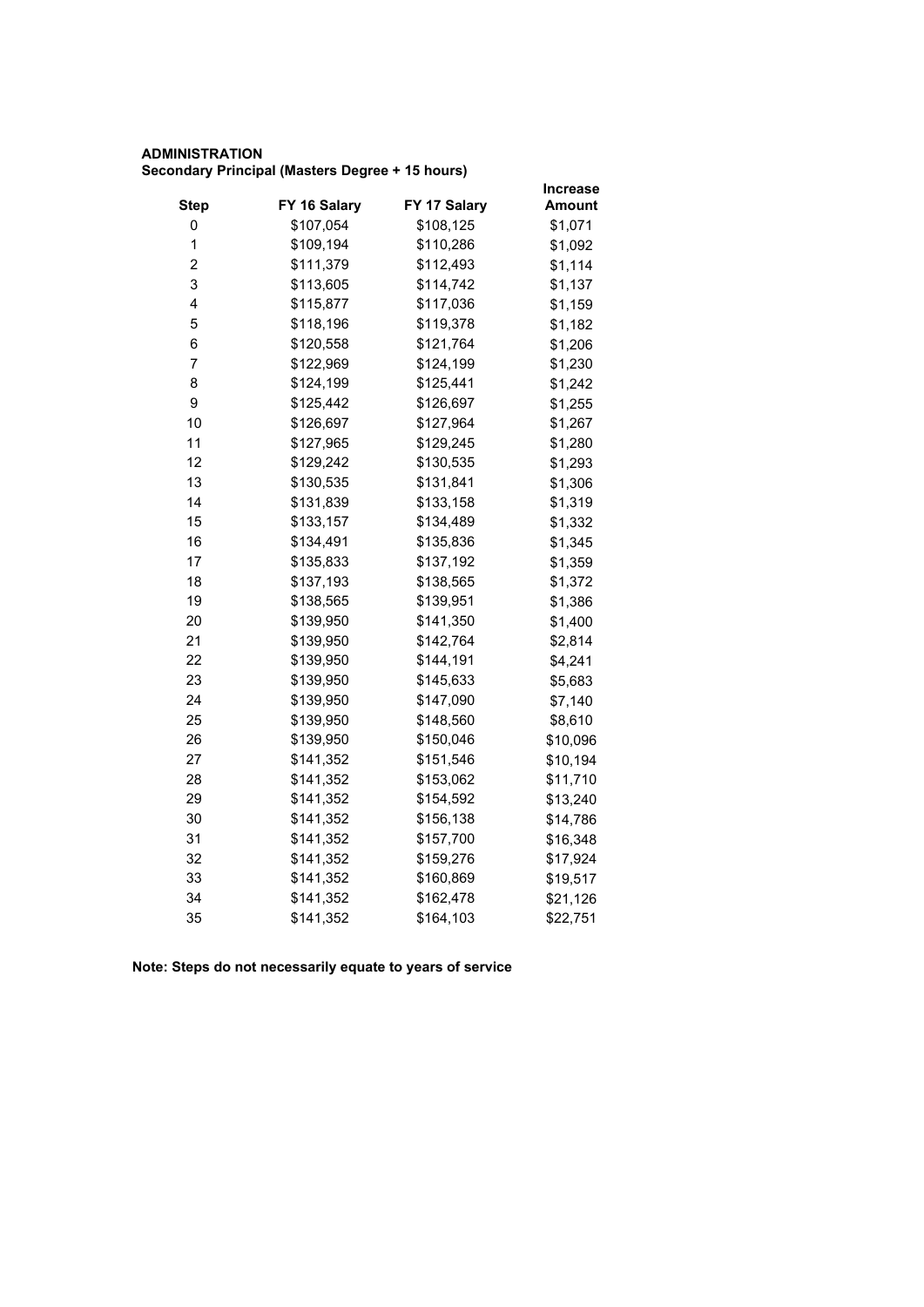## **ADMINISTRATION Supervisor**

|                |              |              | Increase      |
|----------------|--------------|--------------|---------------|
| <b>Step</b>    | FY 16 Salary | FY 17 Salary | <b>Amount</b> |
| 0              | \$85,489     | \$86,344     | \$855         |
| 1              | \$86,303     | \$87,167     | \$864         |
| $\overline{2}$ | \$87,117     | \$87,989     | \$872         |
| 3              | \$87,932     | \$88,812     | \$880         |
| 4              | \$88,748     | \$89,636     | \$888         |
| 5              | \$89,560     | \$90,456     | \$896         |
| 6              | \$90,376     | \$91,280     | \$904         |
| $\overline{7}$ | \$91,191     | \$92,103     | \$912         |
| 8              | \$92,004     | \$92,925     | \$921         |
| 9              | \$92,819     | \$93,748     | \$929         |
| 10             | \$93,634     | \$94,571     | \$937         |
| 11             | \$94,446     | \$95,391     | \$945         |
| 12             | \$95,259     | \$96,212     | \$953         |
| 13             | \$96,075     | \$97,036     | \$961         |
| 14             | \$96,891     | \$97,860     | \$969         |
| 15             | \$97,705     | \$98,683     | \$978         |
| 16             | \$98,516     | \$99,502     | \$986         |
| 17             | \$99,332     | \$100,326    | \$994         |
| 18             | \$100,146    | \$101,148    | \$1,002       |
| 19             | \$100,962    | \$101,972    | \$1,010       |
| 20             | \$101,775    | \$102,793    | \$1,018       |
| 21             | \$101,775    | \$103,821    | \$2,046       |
| 22             | \$101,775    | \$104,860    | \$3,085       |
| 23             | \$101,775    | \$105,908    | \$4,133       |
| 24             | \$101,775    | \$106,967    | \$5,192       |
| 25             | \$102,792    | \$108,037    | \$5,245       |
| 26             | \$102,792    | \$109,117    | \$6,325       |
| 27             | \$104,140    | \$110,209    | \$6,069       |
| 28             | \$106,223    | \$111,311    | \$5,088       |
| 29             | \$108,346    | \$112,424    | \$4,078       |
| 30             | \$110,514    | \$113,548    | \$3,034       |
| 31             | \$110,514    | \$114,683    | \$4,169       |
| 32             | \$110,514    | \$115,830    | \$5,316       |
| 33             | \$110,514    | \$116,988    | \$6,474       |
| 34             | \$110,514    | \$118,158    | \$7,644       |
| 35             | \$110,514    | \$119,340    | \$8,826       |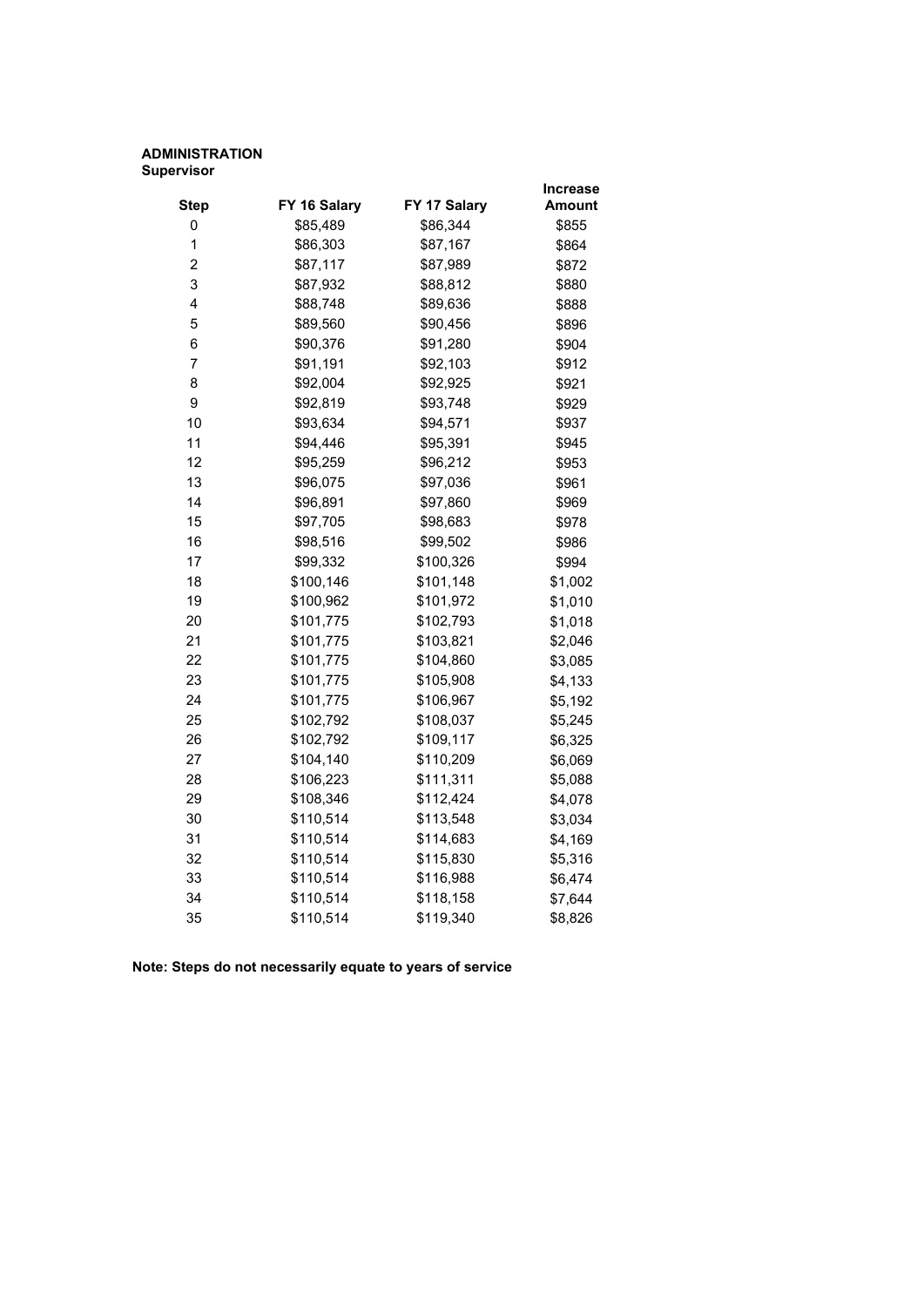## **ADMINISTRATION Supervisor (11 month)**

|              |              | Increase |
|--------------|--------------|----------|
| FY 16 Salary | FY 17 Salary | Amount   |
|              | \$76,906     | \$762    |
| \$76,869     | \$77,638     | \$769    |
| \$77,594     | \$78,370     | \$776    |
| \$78,320     | \$79,104     | \$784    |
| \$79,047     | \$79,838     | \$791    |
| \$79,770     | \$80,568     | \$798    |
| \$80,497     | \$81,302     | \$805    |
| \$81,223     | \$82,036     | \$813    |
| \$81,947     | \$82,767     | \$820    |
| \$82,673     | \$83,500     | \$827    |
| \$83,399     | \$84,233     | \$834    |
| \$84,122     | \$84,964     | \$842    |
| \$84,846     | \$85,695     | \$849    |
| \$85,573     | \$86,429     | \$856    |
| \$86,300     | \$87,163     | \$863    |
| \$87,025     | \$87,896     | \$871    |
| \$87,747     | \$88,625     | \$878    |
| \$88,474     | \$89,359     | \$885    |
| \$89,199     | \$90,091     | \$892    |
| \$89,926     | \$90,826     | \$900    |
| \$90,650     | \$91,557     | \$907    |
| \$90,650     | \$92,473     | \$1,823  |
| \$90,650     | \$93,397     | \$2,747  |
| \$90,650     | \$94,331     | \$3,681  |
| \$90,650     | \$95,275     | \$4,625  |
| \$91,556     | \$96,227     | \$4,671  |
| \$91,556     | \$97,190     | \$5,634  |
| \$92,756     | \$98,161     | \$5,405  |
| \$94,612     | \$99,143     | \$4,531  |
| \$96,503     | \$100,135    | \$3,632  |
| \$98,434     | \$101,136    | \$2,702  |
| \$98,434     | \$102,147    | \$3,713  |
| \$98,434     | \$103,169    | \$4,735  |
| \$98,434     | \$104,200    | \$5,766  |
| \$98,434     | \$105,242    | \$6,808  |
| \$98,434     | \$106,295    | \$7,861  |
|              | \$76,144     |          |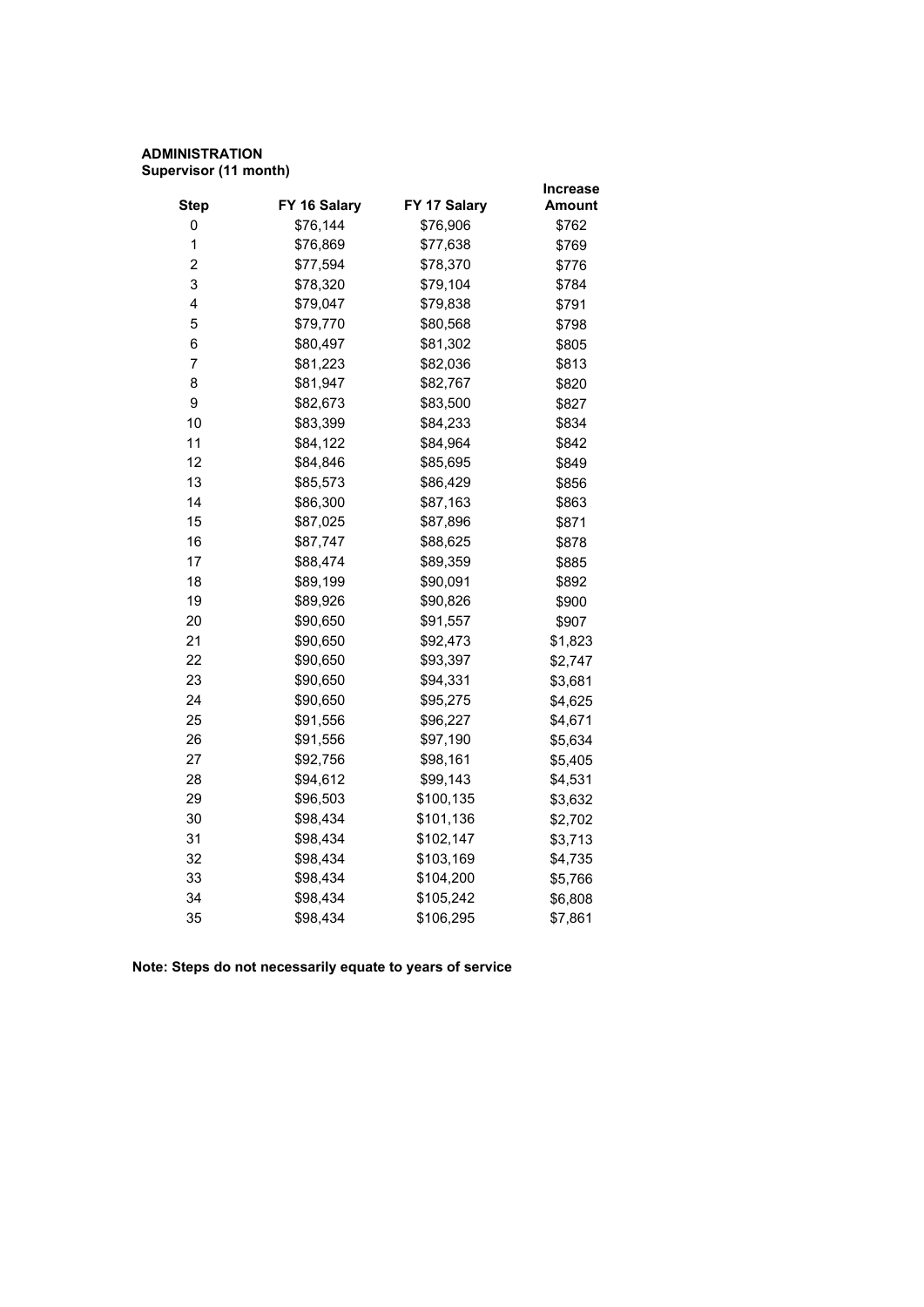## **ADMINISTRATION Supervisor (Doctorate Degree)**

|                         |              |              | Increase      |
|-------------------------|--------------|--------------|---------------|
| <b>Step</b>             | FY 16 Salary | FY 17 Salary | <b>Amount</b> |
| 0                       | \$90,620     | \$91,527     | \$907         |
| 1                       | \$91,481     | \$92,396     | \$915         |
| $\overline{\mathbf{c}}$ | \$92,344     | \$93,268     | \$924         |
| 3                       | \$93,207     | \$94,140     | \$933         |
| 4                       | \$94,073     | \$95,014     | \$941         |
| 5                       | \$94,934     | \$95,884     | \$950         |
| 6                       | \$95,799     | \$96,757     | \$958         |
| 7                       | \$96,662     | \$97,629     | \$967         |
| 8                       | \$97,524     | \$98,500     | \$976         |
| 9                       | \$98,388     | \$99,372     | \$984         |
| 10                      | \$99,251     | \$100,244    | \$993         |
| 11                      | \$100,114    | \$101,116    | \$1,002       |
| 12                      | \$100,974    | \$101,984    | \$1,010       |
| 13                      | \$101,839    | \$102,858    | \$1,019       |
| 14                      | \$102,704    | \$103,732    | \$1,028       |
| 15                      | \$103,567    | \$104,603    | \$1,036       |
| 16                      | \$104,427    | \$105,472    | \$1,045       |
| 17                      | \$105,293    | \$106,346    | \$1,053       |
| 18                      | \$106,154    | \$107,216    | \$1,062       |
| 19                      | \$107,019    | \$108,090    | \$1,071       |
| 20                      | \$107,880    | \$108,959    | \$1,079       |
| 21                      | \$107,880    | \$110,049    | \$2,169       |
| 22                      | \$107,880    | \$111,149    | \$3,269       |
| 23                      | \$107,880    | \$112,261    | \$4,381       |
| 24                      | \$107,880    | \$113,383    | \$5,503       |
| 25                      | \$108,960    | \$114,517    | \$5,557       |
| 26                      | \$108,960    | \$115,663    | \$6,703       |
| 27                      | \$110,388    | \$116,819    | \$6,431       |
| 28                      | \$112,596    | \$117,988    | \$5,392       |
| 29                      | \$114,848    | \$119,167    | \$4,319       |
| 30                      | \$117,143    | \$120,359    | \$3,216       |
| 31                      | \$117,143    | \$121,562    | \$4,419       |
| 32                      | \$117,143    | \$122,778    | \$5,635       |
| 33                      | \$117,143    | \$124,006    | \$6,863       |
| 34                      | \$117,143    | \$125,246    | \$8,103       |
| 35                      | \$117,143    | \$126,498    | \$9,355       |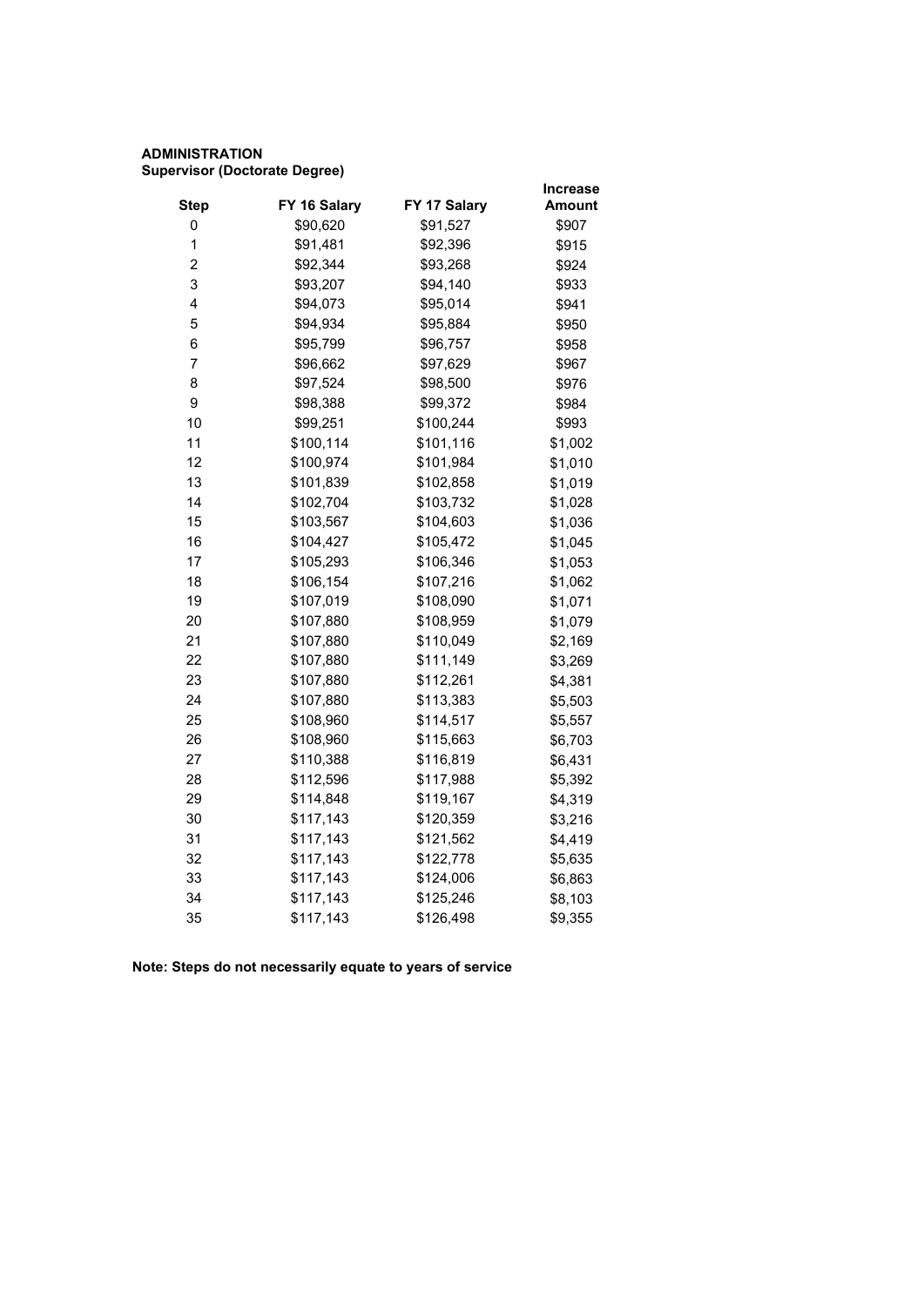## **ADMINISTRATION Supervisor (Educational Specialist Degree)**

|              |              | <b>Increase</b> |
|--------------|--------------|-----------------|
| FY 16 Salary | FY 17 Salary | Amount          |
| \$89,337     | \$90,231     | \$894           |
| \$90,187     | \$91,089     | \$902           |
| \$91,037     | \$91,948     | \$911           |
| \$91,889     | \$92,808     | \$919           |
| \$92,742     | \$93,670     | \$928           |
| \$93,589     | \$94,525     | \$936           |
| \$94,442     | \$95,387     | \$945           |
| \$95,294     | \$96,247     | \$953           |
| \$96,144     | \$97,106     | \$962           |
| \$96,996     | \$97,966     | \$970           |
| \$97,846     | \$98,825     | \$979           |
| \$98,696     | \$99,683     | \$987           |
| \$99,546     | \$100,542    | \$996           |
| \$100,399    | \$101,403    | \$1,004         |
| \$101,251    | \$102,264    | \$1,013         |
| \$102,102    | \$103,124    | \$1,022         |
| \$102,950    | \$103,980    | \$1,030         |
| \$103,801    | \$104,840    | \$1,039         |
| \$104,653    | \$105,700    | \$1,047         |
| \$105,505    | \$106,561    | \$1,056         |
| \$106,354    | \$107,418    | \$1,064         |
| \$106,354    | \$108,493    | \$2,139         |
| \$106,354    | \$109,577    | \$3,223         |
| \$106,354    | \$110,673    | \$4,319         |
| \$106,354    | \$111,779    | \$5,425         |
| \$107,418    | \$112,897    | \$5,479         |
| \$107,418    | \$114,026    | \$6,608         |
| \$108,826    | \$115,167    | \$6,341         |
| \$111,004    | \$116,318    | \$5,314         |
| \$113,222    | \$117,482    | \$4,260         |
| \$115,487    | \$118,656    | \$3,169         |
| \$115,487    | \$119,843    | \$4,356         |
| \$115,487    | \$121,041    | \$5,554         |
| \$115,487    | \$122,252    | \$6,765         |
| \$115,487    | \$123,474    | \$7,987         |
| \$115,487    | \$124,709    | \$9,222         |
|              |              |                 |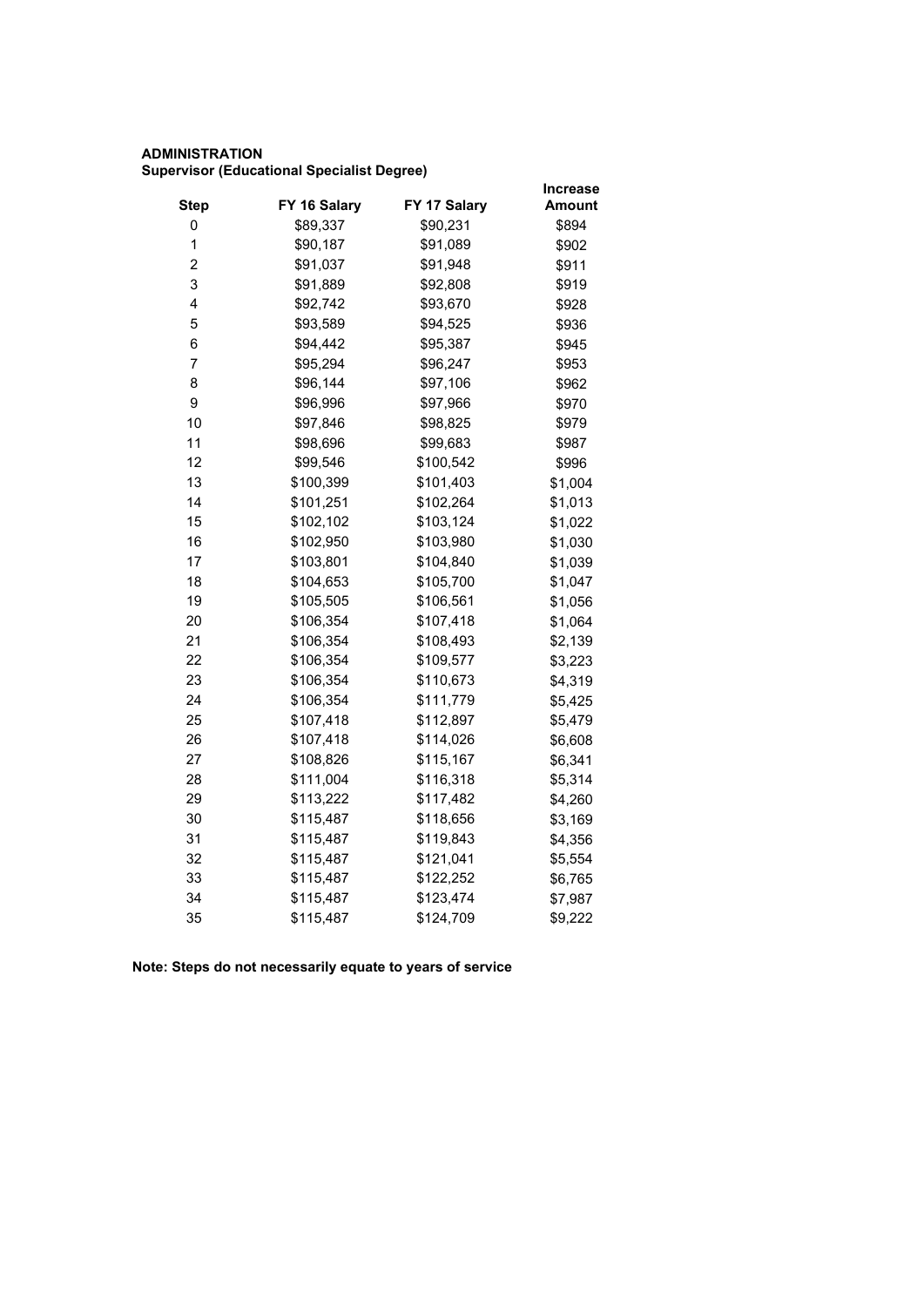## **ADMINISTRATION Supervisor (Masters Degree + 15 hours)**

|              |              | <b>Increase</b> |
|--------------|--------------|-----------------|
| FY 16 Salary | FY 17 Salary | <b>Amount</b>   |
| \$88,055     | \$88,936     | \$881           |
| \$88,893     | \$89,782     | \$889           |
| \$89,731     | \$90,629     | \$898           |
| \$90,569     | \$91,475     | \$906           |
| \$91,410     | \$92,325     | \$915           |
| \$92,247     | \$93,170     | \$923           |
| \$93,088     | \$94,019     | \$931           |
| \$93,925     | \$94,865     | \$940           |
| \$94,763     | \$95,711     | \$948           |
| \$95,602     | \$96,559     | \$957           |
| \$96,442     | \$97,407     | \$965           |
| \$97,282     | \$98,255     | \$973           |
| \$98,118     | \$99,100     | \$982           |
| \$98,958     | \$99,948     | \$990           |
| \$99,797     | \$100,795    | \$998           |
| \$100,637    | \$101,644    | \$1,007         |
| \$101,472    | \$102,487    | \$1,015         |
| \$102,312    | \$103,336    | \$1,024         |
| \$103,151    | \$104,183    | \$1,032         |
| \$103,990    | \$105,030    | \$1,040         |
| \$104,826    | \$105,875    | \$1,049         |
| \$104,826    | \$106,933    | \$2,107         |
| \$104,826    | \$108,003    | \$3,177         |
| \$104,826    | \$109,083    | \$4,257         |
| \$104,826    | \$110,173    | \$5,347         |
| \$105,876    | \$111,275    | \$5,399         |
| \$105,876    | \$112,388    | \$6,512         |
| \$107,264    | \$113,512    | \$6,248         |
| \$109,409    | \$114,648    | \$5,239         |
| \$111,596    | \$115,794    | \$4,198         |
| \$113,829    | \$116,951    | \$3,122         |
| \$113,829    | \$118,121    | \$4,292         |
| \$113,829    | \$119,303    | \$5,474         |
| \$113,829    | \$120,496    | \$6,667         |
| \$113,829    | \$121,700    | \$7,871         |
| \$113,829    | \$122,917    | \$9,088         |
|              |              |                 |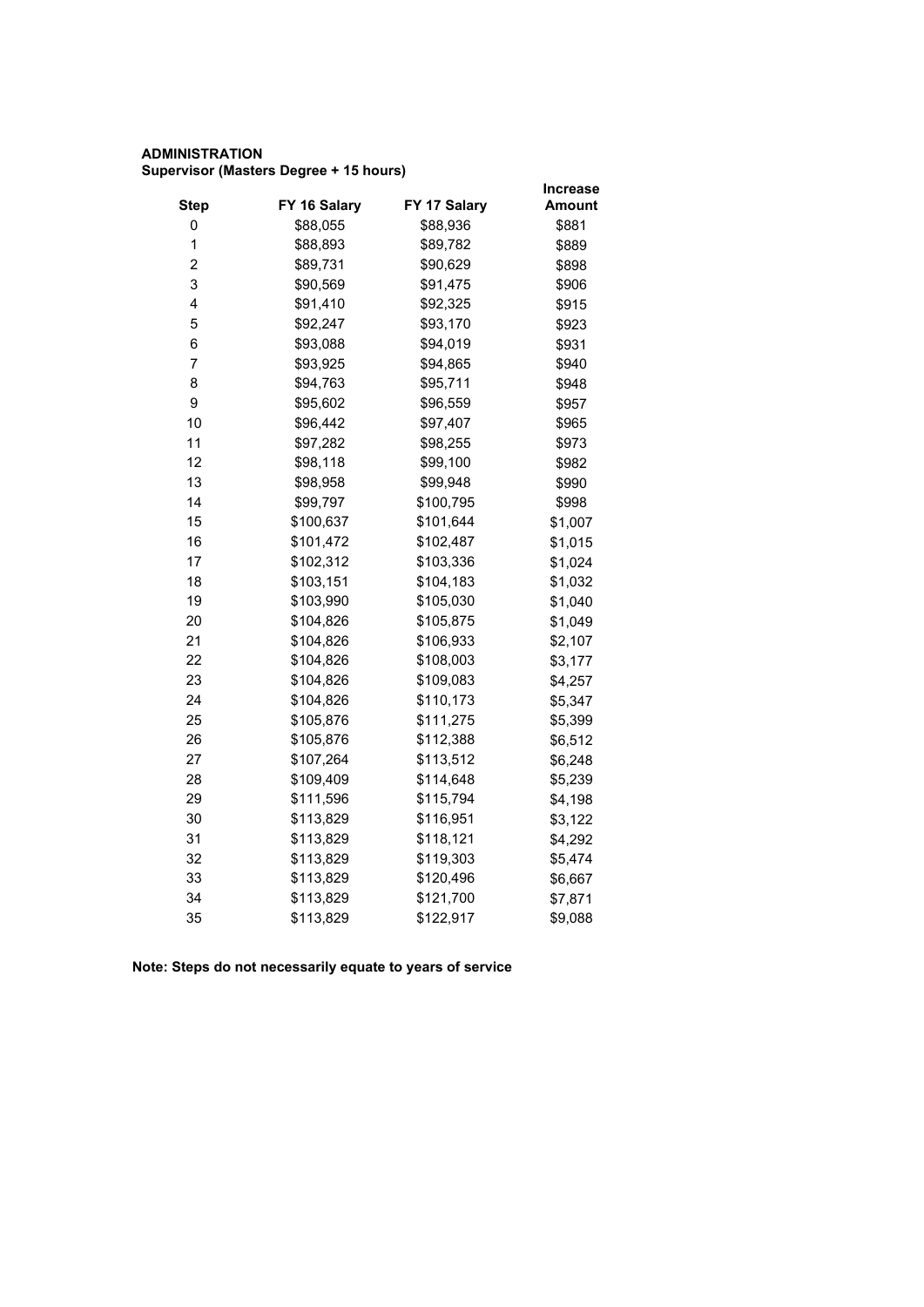## **FOOD SERVICE Cafeteria Worker (Elementary/Middle) 4 Hours/day**

|                |              |              | <b>Increase</b> |
|----------------|--------------|--------------|-----------------|
| <b>Step</b>    | FY 16 Salary | FY 17 Salary | Amount          |
| 0              | \$6,973      | \$7,043      | \$70            |
| $\mathbf 1$    | \$7,196      | \$7,268      | \$72            |
| $\overline{c}$ | \$7,429      | \$7,504      | \$75            |
| 3              | \$7,706      | \$7,784      | \$78            |
| 4              | \$7,991      | \$8,071      | \$80            |
| 5              | \$8,280      | \$8,363      | \$83            |
| 6              | \$8,619      | \$8,706      | \$87            |
| $\overline{7}$ | \$8,950      | \$9,040      | \$90            |
| 8              | \$9,290      | \$9,383      | \$93            |
| 9              | \$9,693      | \$9,790      | \$97            |
| 10             | \$10,085     | \$10,186     | \$101           |
| 11             | \$10,489     | \$10,594     | \$105           |
| 12             | \$10,937     | \$11,047     | \$110           |
| 13             | \$11,393     | \$11,507     | \$114           |
| 14             | \$11,839     | \$11,958     | \$119           |
| 15             | \$12,350     | \$12,474     | \$124           |
| 16             | \$12,350     | \$12,599     | \$249           |
| 17             | \$12,350     | \$12,724     | \$374           |
| 18             | \$12,350     | \$12,852     | \$502           |
| 19             | \$12,350     | \$12,980     | \$630           |
| 20             | \$12,475     | \$13,110     | \$635           |
| 21             | \$12,475     | \$13,242     | \$767           |
| 22             | \$12,475     | \$13,374     | \$899           |
| 23             | \$12,475     | \$13,507     | \$1,032         |
| 24             | \$12,475     | \$13,643     | \$1,168         |
| 25             | \$12,602     | \$13,779     | \$1,177         |
| 26             | \$12,602     | \$13,917     | \$1,315         |
| 27             | \$13,414     | \$14,056     | \$642           |
| 28             | \$13,414     | \$14,196     | \$782           |
| 29             | \$13,414     | \$14,338     | \$924           |
| 30             | \$13,683     | \$14,482     | \$799           |
| 31             | \$13,683     | \$14,626     | \$943           |
| 32             | \$13,683     | \$14,773     | \$1,090         |
| 33             | \$13,683     | \$14,920     | \$1,237         |
| 34             | \$13,683     | \$15,070     | \$1,387         |
| 35             | \$13,961     | \$15,220     | \$1,259         |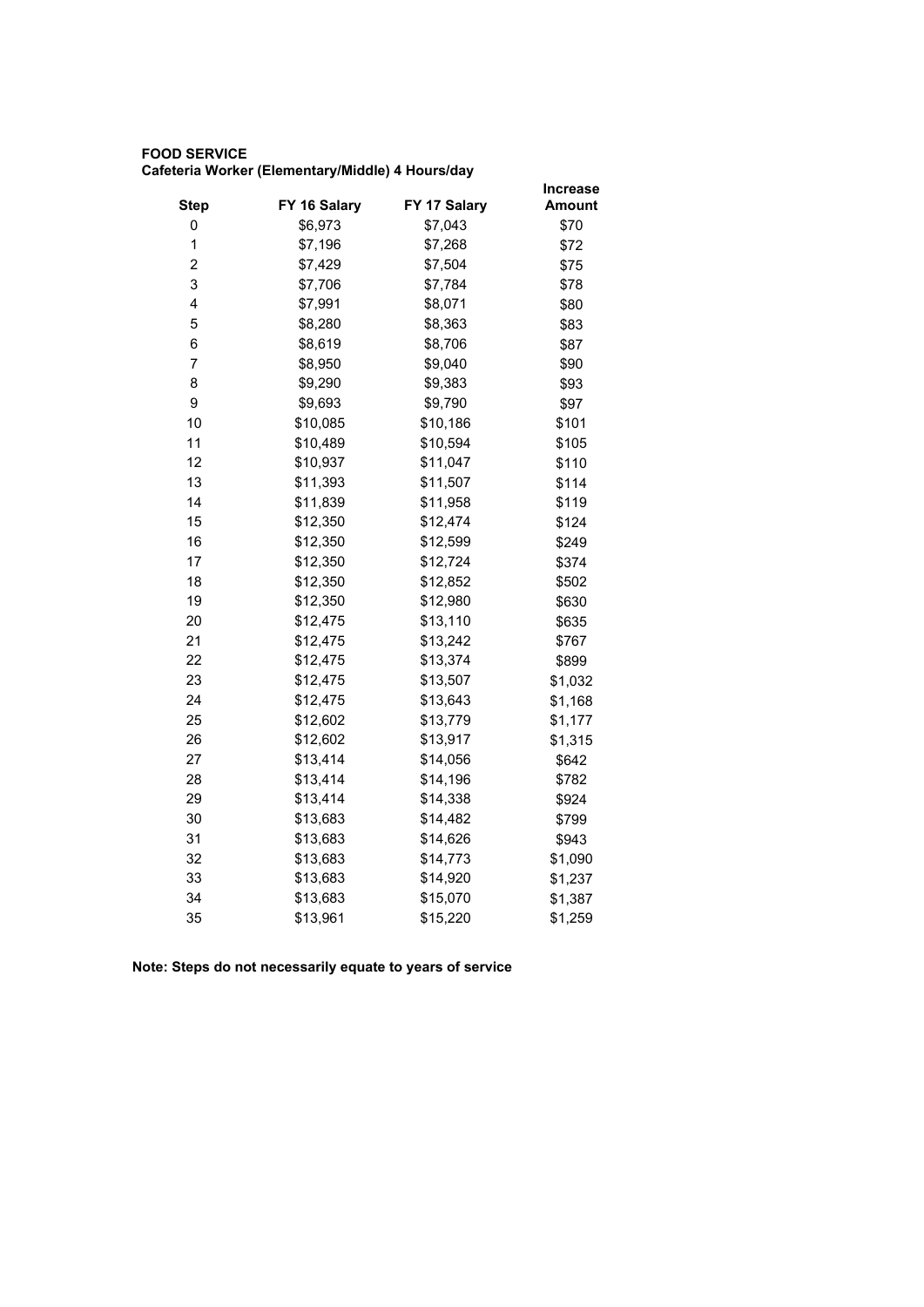## **FOOD SERVICE Cafeteria Worker (Elementary/Middle) 5 Hours/day**

|                         |              |              | <b>Increase</b> |
|-------------------------|--------------|--------------|-----------------|
| <b>Step</b>             | FY 16 Salary | FY 17 Salary | <b>Amount</b>   |
| 0                       | \$8,715      | \$8,803      | \$88            |
| 1                       | \$8,993      | \$9,083      | \$90            |
| $\overline{\mathbf{c}}$ | \$9,286      | \$9,379      | \$93            |
| 3                       | \$9,632      | \$9,729      | \$97            |
| 4                       | \$9,989      | \$10,089     | \$100           |
| 5                       | \$10,350     | \$10,454     | \$104           |
| 6                       | \$10,772     | \$10,880     | \$108           |
| 7                       | \$11,186     | \$11,298     | \$112           |
| 8                       | \$11,611     | \$11,728     | \$117           |
| 9                       | \$12,115     | \$12,237     | \$122           |
| 10                      | \$12,608     | \$12,735     | \$127           |
| 11                      | \$13,111     | \$13,243     | \$132           |
| 12                      | \$13,670     | \$13,807     | \$137           |
| 13                      | \$14,240     | \$14,383     | \$143           |
| 14                      | \$14,800     | \$14,948     | \$148           |
| 15                      | \$15,437     | \$15,592     | \$155           |
| 16                      | \$15,437     | \$15,747     | \$310           |
| 17                      | \$15,437     | \$15,905     | \$468           |
| 18                      | \$15,437     | \$16,065     | \$628           |
| 19                      | \$15,437     | \$16,225     | \$788           |
| 20                      | \$15,593     | \$16,387     | \$794           |
| 21                      | \$15,593     | \$16,551     | \$958           |
| 22                      | \$15,593     | \$16,717     | \$1,124         |
| 23                      | \$15,593     | \$16,884     | \$1,291         |
| 24                      | \$15,593     | \$17,052     | \$1,459         |
| 25                      | \$15,750     | \$17,223     | \$1,473         |
| 26                      | \$15,750     | \$17,396     | \$1,646         |
| 27                      | \$16,769     | \$17,569     | \$800           |
| 28                      | \$16,769     | \$17,745     | \$976           |
| 29                      | \$16,769     | \$17,922     | \$1,153         |
| 30                      | \$17,104     | \$18,102     | \$998           |
| 31                      | \$17,104     | \$18,283     | \$1,179         |
| 32                      | \$17,104     | \$18,465     | \$1,361         |
| 33                      | \$17,104     | \$18,650     | \$1,546         |
| 34                      | \$17,104     | \$18,837     | \$1,733         |
| 35                      | \$17,450     | \$19,025     | \$1,575         |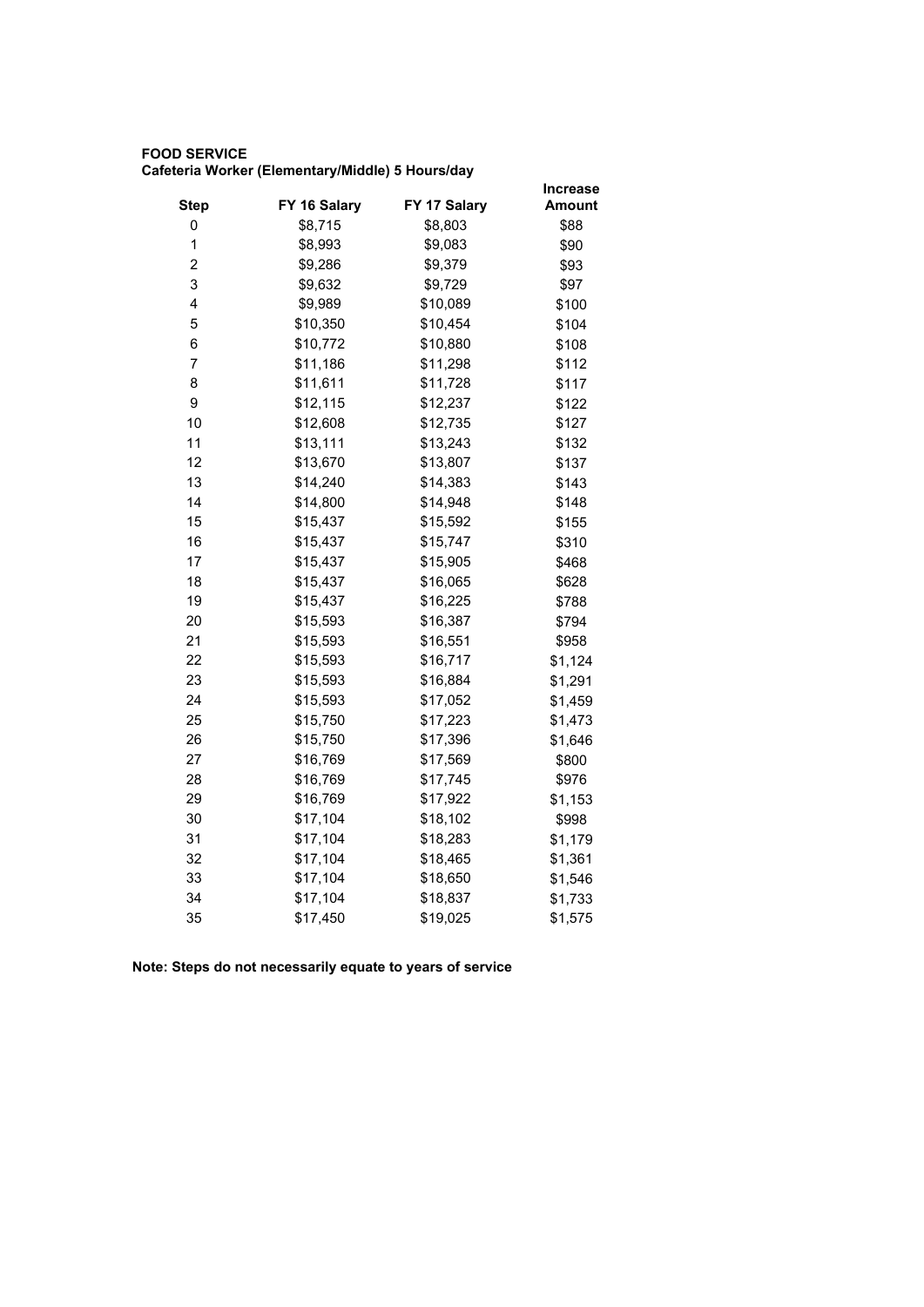## **FOOD SERVICE Cafeteria Worker (Elementary/Middle) 6 Hours/day**

|                         |              |              | <b>Increase</b> |
|-------------------------|--------------|--------------|-----------------|
| <b>Step</b>             | FY 16 Salary | FY 17 Salary | Amount          |
| 0                       | \$10,457     | \$10,562     | \$105           |
| 1                       | \$10,793     | \$10,901     | \$108           |
| $\overline{\mathbf{c}}$ | \$11,143     | \$11,255     | \$112           |
| 3                       | \$11,557     | \$11,673     | \$116           |
| 4                       | \$11,987     | \$12,107     | \$120           |
| 5                       | \$12,418     | \$12,543     | \$125           |
| 6                       | \$12,928     | \$13,058     | \$130           |
| 7                       | \$13,423     | \$13,558     | \$135           |
| 8                       | \$13,933     | \$14,073     | \$140           |
| 9                       | \$14,538     | \$14,684     | \$146           |
| 10                      | \$15,129     | \$15,281     | \$152           |
| 11                      | \$15,733     | \$15,891     | \$158           |
| 12                      | \$16,403     | \$16,568     | \$165           |
| 13                      | \$17,088     | \$17,259     | \$171           |
| 14                      | \$17,758     | \$17,936     | \$178           |
| 15                      | \$18,525     | \$18,711     | \$186           |
| 16                      | \$18,525     | \$18,898     | \$373           |
| 17                      | \$18,525     | \$19,086     | \$561           |
| 18                      | \$18,525     | \$19,277     | \$752           |
| 19                      | \$18,525     | \$19,470     | \$945           |
| 20                      | \$18,710     | \$19,665     | \$955           |
| 21                      | \$18,710     | \$19,862     | \$1,152         |
| 22                      | \$18,710     | \$20,060     | \$1,350         |
| 23                      | \$18,710     | \$20,261     | \$1,551         |
| 24                      | \$18,710     | \$20,464     | \$1,754         |
| 25                      | \$18,901     | \$20,668     | \$1,767         |
| 26                      | \$18,901     | \$20,875     | \$1,974         |
| 27                      | \$20,122     | \$21,083     | \$961           |
| 28                      | \$20,122     | \$21,294     | \$1,172         |
| 29                      | \$20,122     | \$21,507     | \$1,385         |
| 30                      | \$20,523     | \$21,723     | \$1,200         |
| 31                      | \$20,523     | \$21,940     | \$1,417         |
| 32                      | \$20,523     | \$22,159     | \$1,636         |
| 33                      | \$20,523     | \$22,381     | \$1,858         |
| 34                      | \$20,523     | \$22,604     | \$2,081         |
| 35                      | \$20,940     | \$22,831     | \$1,891         |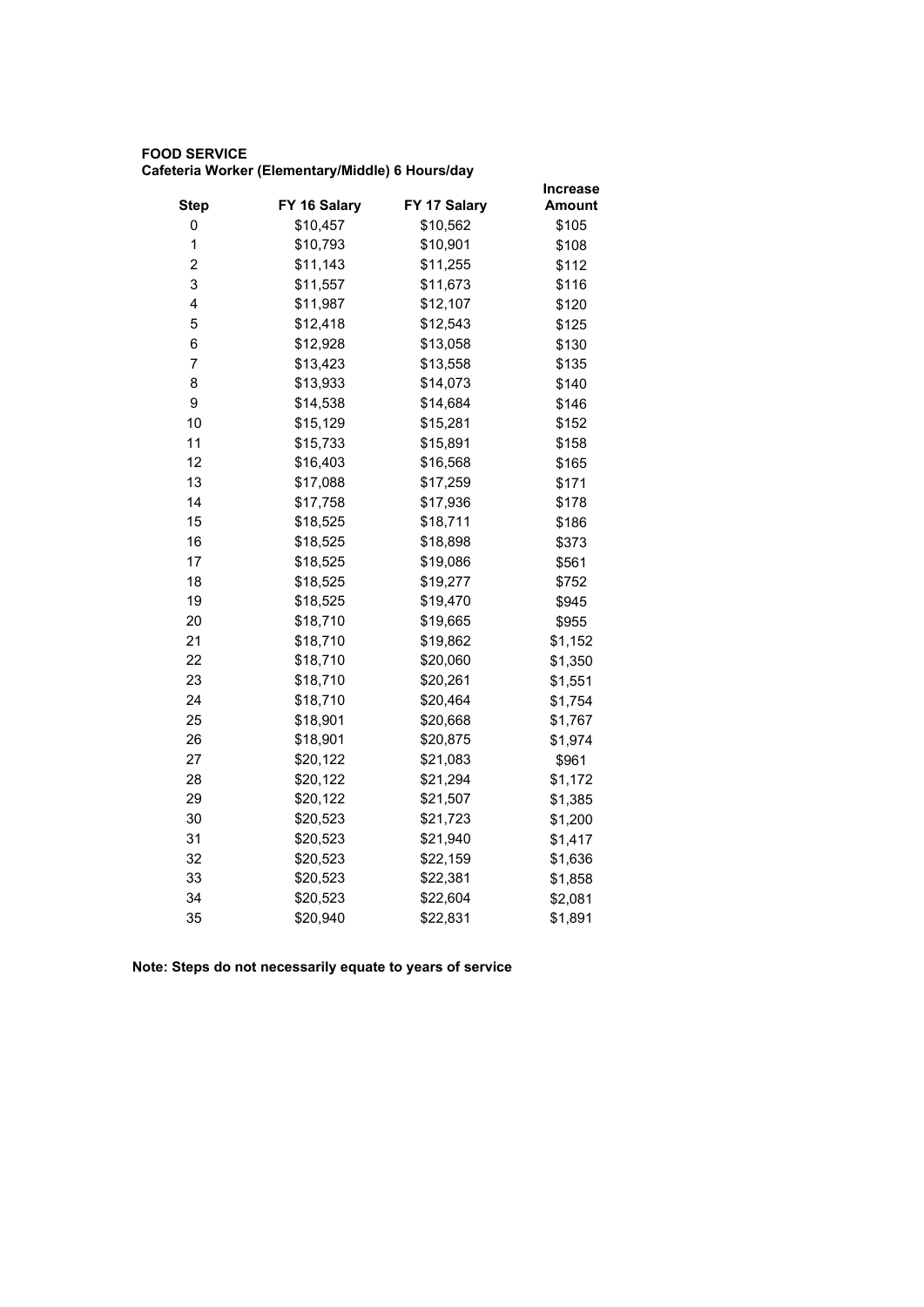## **FOOD SERVICE Cafeteria Worker (High) 4 Hours/day**

|                         |              |              | <b>Increase</b> |
|-------------------------|--------------|--------------|-----------------|
| <b>Step</b>             | FY 16 Salary | FY 17 Salary | <b>Amount</b>   |
| 0                       | \$6,707      | \$6,775      | \$68            |
| 1                       | \$6,922      | \$6,992      | \$70            |
| $\overline{\mathbf{c}}$ | \$7,147      | \$7,219      | \$72            |
| 3                       | \$7,412      | \$7,487      | \$75            |
| 4                       | \$7,688      | \$7,765      | \$77            |
| 5                       | \$7,964      | \$8,044      | \$80            |
| 6                       | \$8,290      | \$8,373      | \$83            |
| $\overline{7}$          | \$8,609      | \$8,696      | \$87            |
| 8                       | \$8,936      | \$9,026      | \$90            |
| 9                       | \$9,323      | \$9,417      | \$94            |
| 10                      | \$9,703      | \$9,801      | \$98            |
| 11                      | \$10,089     | \$10,190     | \$101           |
| 12                      | \$10,521     | \$10,627     | \$106           |
| 13                      | \$10,960     | \$11,070     | \$110           |
| 14                      | \$11,390     | \$11,504     | \$114           |
| 15                      | \$11,879     | \$11,998     | \$119           |
| 16                      | \$11,879     | \$12,118     | \$239           |
| 17                      | \$11,879     | \$12,240     | \$361           |
| 18                      | \$11,879     | \$12,362     | \$483           |
| 19                      | \$11,879     | \$12,485     | \$606           |
| 20                      | \$12,000     | \$12,610     | \$610           |
| 21                      | \$12,000     | \$12,737     | \$737           |
| 22                      | \$12,000     | \$12,864     | \$864           |
| 23                      | \$12,000     | \$12,992     | \$992           |
| 24                      | \$12,000     | \$13,122     | \$1,122         |
| 25                      | \$12,123     | \$13,254     | \$1,131         |
| 26                      | \$12,123     | \$13,386     | \$1,263         |
| 27                      | \$12,905     | \$13,520     | \$615           |
| 28                      | \$12,905     | \$13,655     | \$750           |
| 29                      | \$12,905     | \$13,792     | \$887           |
| 30                      | \$13,163     | \$13,929     | \$766           |
| 31                      | \$13,163     | \$14,069     | \$906           |
| 32                      | \$13,163     | \$14,209     | \$1,046         |
| 33                      | \$13,163     | \$14,352     | \$1,189         |
| 34                      | \$13,163     | \$14,495     | \$1,332         |
| 35                      | \$13,430     | \$14,640     | \$1,210         |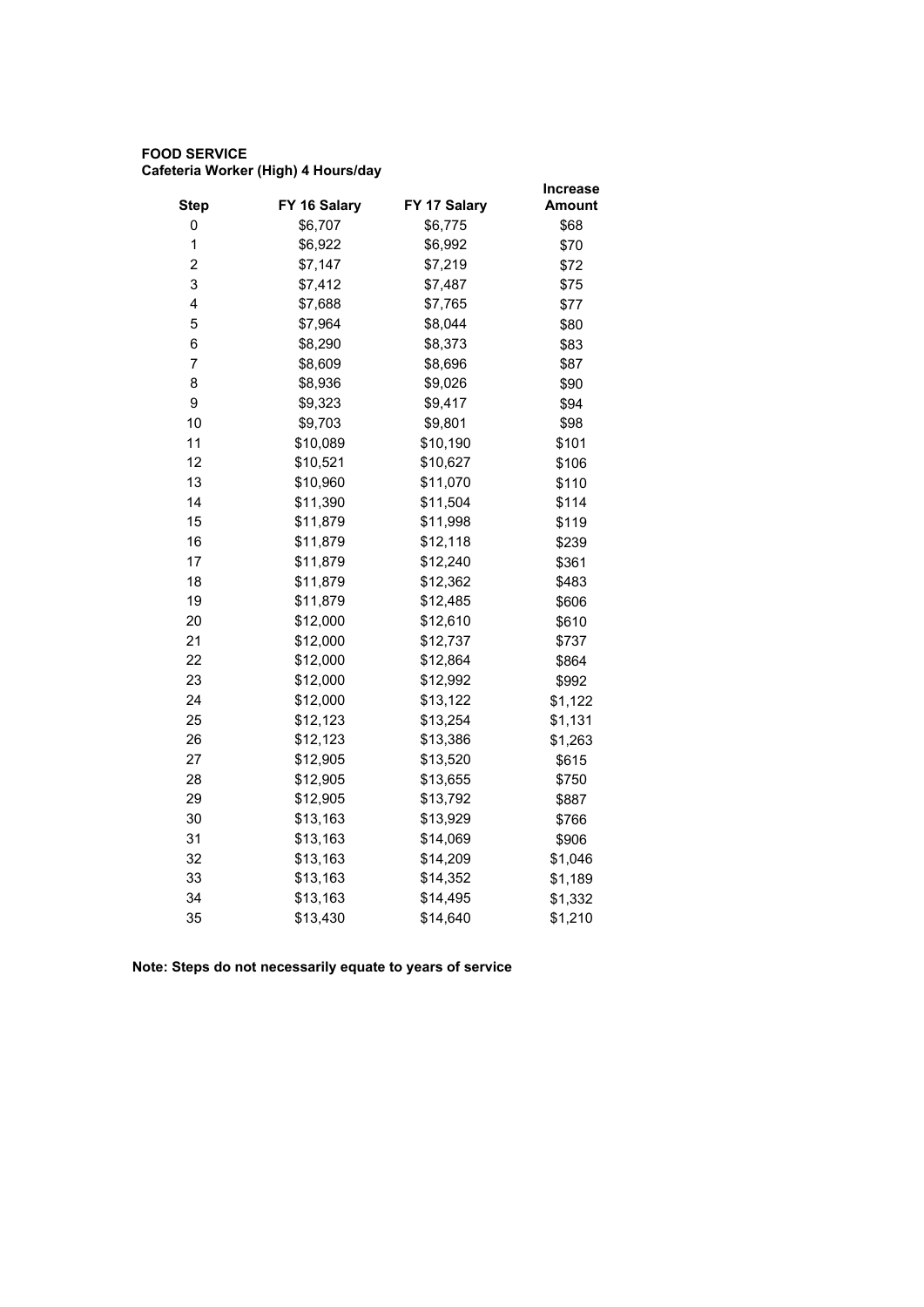## **FOOD SERVICE Cafeteria Worker (High) 5 Hours/day**

|              |              | <b>Increase</b> |
|--------------|--------------|-----------------|
| FY 16 Salary | FY 17 Salary | Amount          |
| \$8,384      | \$8,468      | \$84            |
| \$8,651      | \$8,738      | \$87            |
| \$8,932      | \$9,022      | \$90            |
| \$9,266      | \$9,359      | \$93            |
| \$9,609      | \$9,706      | \$97            |
| \$9,955      | \$10,055     | \$100           |
| \$10,363     | \$10,467     | \$104           |
| \$10,760     | \$10,868     | \$108           |
| \$11,170     | \$11,282     | \$112           |
| \$11,655     | \$11,772     | \$117           |
| \$12,129     | \$12,251     | \$122           |
| \$12,613     | \$12,740     | \$127           |
| \$13,149     | \$13,281     | \$132           |
| \$13,698     | \$13,835     | \$137           |
| \$14,237     | \$14,380     | \$143           |
| \$14,850     | \$14,999     | \$149           |
| \$14,850     | \$15,149     | \$299           |
| \$14,850     | \$15,300     | \$450           |
| \$14,850     | \$15,453     | \$603           |
| \$14,850     | \$15,608     | \$758           |
| \$14,999     | \$15,764     | \$765           |
| \$14,999     | \$15,922     | \$923           |
| \$14,999     | \$16,081     | \$1,082         |
| \$14,999     | \$16,241     | \$1,242         |
| \$14,999     | \$16,404     | \$1,405         |
| \$15,152     | \$16,569     | \$1,417         |
| \$15,152     | \$16,734     | \$1,582         |
| \$16,131     | \$16,901     | \$770           |
| \$16,131     | \$17,071     | \$940           |
| \$16,131     | \$17,241     | \$1,110         |
| \$16,453     | \$17,413     | \$960           |
| \$16,453     | \$17,588     | \$1,135         |
| \$16,453     | \$17,763     | \$1,310         |
| \$16,453     | \$17,941     | \$1,488         |
| \$16,453     | \$18,120     | \$1,667         |
| \$16,786     | \$18,302     | \$1,516         |
|              |              |                 |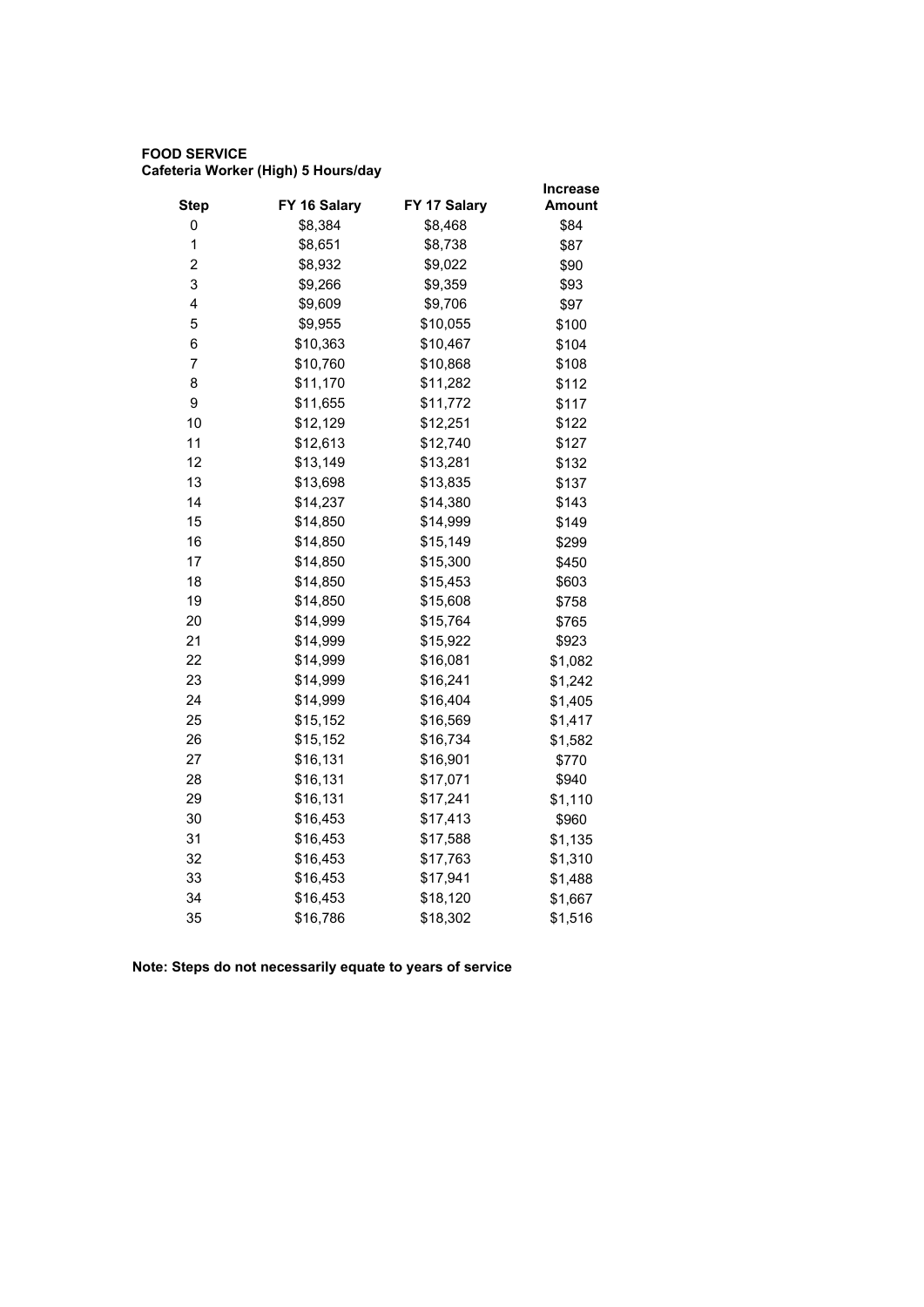## **FOOD SERVICE Cafeteria Worker (High) 6 Hours/day**

|                |              |              | <b>Increase</b> |
|----------------|--------------|--------------|-----------------|
| <b>Step</b>    | FY 16 Salary | FY 17 Salary | <b>Amount</b>   |
| 0              | \$10,058     | \$10,159     | \$101           |
| $\mathbf 1$    | \$10,383     | \$10,487     | \$104           |
| $\overline{2}$ | \$10,719     | \$10,827     | \$108           |
| 3              | \$11,117     | \$11,229     | \$112           |
| 4              | \$11,530     | \$11,646     | \$116           |
| 5              | \$11,945     | \$12,065     | \$120           |
| 6              | \$12,436     | \$12,561     | \$125           |
| $\overline{7}$ | \$12,914     | \$13,044     | \$130           |
| 8              | \$13,403     | \$13,538     | \$135           |
| 9              | \$13,985     | \$14,125     | \$140           |
| 10             | \$14,551     | \$14,697     | \$146           |
| 11             | \$15,135     | \$15,287     | \$152           |
| 12             | \$15,779     | \$15,937     | \$158           |
| 13             | \$16,437     | \$16,602     | \$165           |
| 14             | \$17,083     | \$17,254     | \$171           |
| 15             | \$17,819     | \$17,998     | \$179           |
| 16             | \$17,819     | \$18,177     | \$358           |
| 17             | \$17,819     | \$18,359     | \$540           |
| 18             | \$17,819     | \$18,543     | \$724           |
| 19             | \$17,819     | \$18,729     | \$910           |
| 20             | \$18,000     | \$18,916     | \$916           |
| 21             | \$18,000     | \$19,105     | \$1,105         |
| 22             | \$18,000     | \$19,296     | \$1,296         |
| 23             | \$18,000     | \$19,488     | \$1,488         |
| 24             | \$18,000     | \$19,683     | \$1,683         |
| 25             | \$18,182     | \$19,880     | \$1,698         |
| 26             | \$18,182     | \$20,079     | \$1,897         |
| 27             | \$19,356     | \$20,280     | \$924           |
| 28             | \$19,356     | \$20,483     | \$1,127         |
| 29             | \$19,356     | \$20,687     | \$1,331         |
| 30             | \$19,743     | \$20,894     | \$1,151         |
| 31             | \$19,743     | \$21,103     | \$1,360         |
| 32             | \$19,743     | \$21,315     | \$1,572         |
| 33             | \$19,743     | \$21,528     | \$1,785         |
| 34             | \$19,743     | \$21,743     | \$2,000         |
| 35             | \$20,143     | \$21,961     | \$1,818         |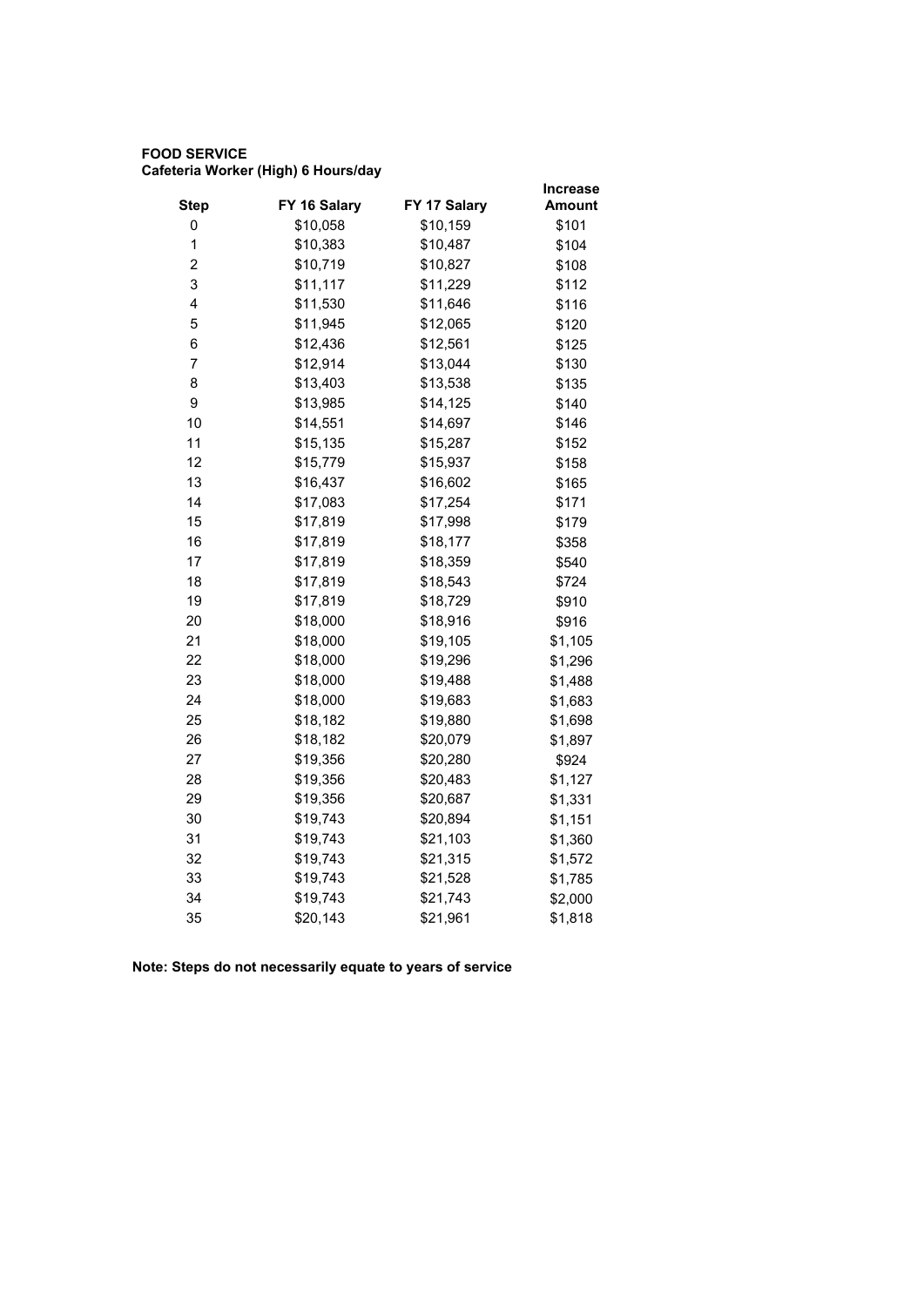## **FOOD SERVICE Elementary School Cafeteria Manager**

|                         |              |              | <b>Increase</b> |
|-------------------------|--------------|--------------|-----------------|
| <b>Step</b>             | FY 16 Salary | FY 17 Salary | Amount          |
| 0                       | \$23,306     | \$23,540     | \$234           |
| 1                       | \$23,767     | \$24,005     | \$238           |
| $\overline{\mathbf{c}}$ | \$24,229     | \$24,472     | \$243           |
| 3                       | \$24,810     | \$25,059     | \$249           |
| 4                       | \$25,387     | \$25,641     | \$254           |
| 5                       | \$25,967     | \$26,227     | \$260           |
| 6                       | \$26,658     | \$26,925     | \$267           |
| $\overline{7}$          | \$27,353     | \$27,627     | \$274           |
| 8                       | \$28,052     | \$28,333     | \$281           |
| 9                       | \$29,020     | \$29,311     | \$291           |
| 10                      | \$29,668     | \$29,965     | \$297           |
| 11                      | \$30,476     | \$30,781     | \$305           |
| 12                      | \$31,404     | \$31,719     | \$315           |
| 13                      | \$32,032     | \$32,353     | \$321           |
| 14                      | \$32,673     | \$33,000     | \$327           |
| 15                      | \$33,327     | \$33,661     | \$334           |
| 16                      | \$33,994     | \$34,334     | \$340           |
| 17                      | \$34,674     | \$35,021     | \$347           |
| 18                      | \$35,367     | \$35,721     | \$354           |
| 19                      | \$36,076     | \$36,437     | \$361           |
| 20                      | \$36,794     | \$37,162     | \$368           |
| 21                      | \$36,794     | \$37,534     | \$740           |
| 22                      | \$36,794     | \$37,910     | \$1,116         |
| 23                      | \$36,794     | \$38,289     | \$1,495         |
| 24                      | \$36,794     | \$38,671     | \$1,877         |
| 25                      | \$37,532     | \$39,058     | \$1,526         |
| 26                      | \$37,532     | \$39,449     | \$1,917         |
| 27                      | \$39,014     | \$39,843     | \$829           |
| 28                      | \$39,014     | \$40,242     | \$1,228         |
| 29                      | \$39,014     | \$40,644     | \$1,630         |
| 30                      | \$39,792     | \$41,050     | \$1,258         |
| 31                      | \$39,792     | \$41,461     | \$1,669         |
| 32                      | \$39,792     | \$41,875     | \$2,083         |
| 33                      | \$39,792     | \$42,294     | \$2,502         |
| 34                      | \$39,792     | \$42,717     | \$2,925         |
| 35                      | \$40,591     | \$43,145     | \$2,554         |
|                         |              |              |                 |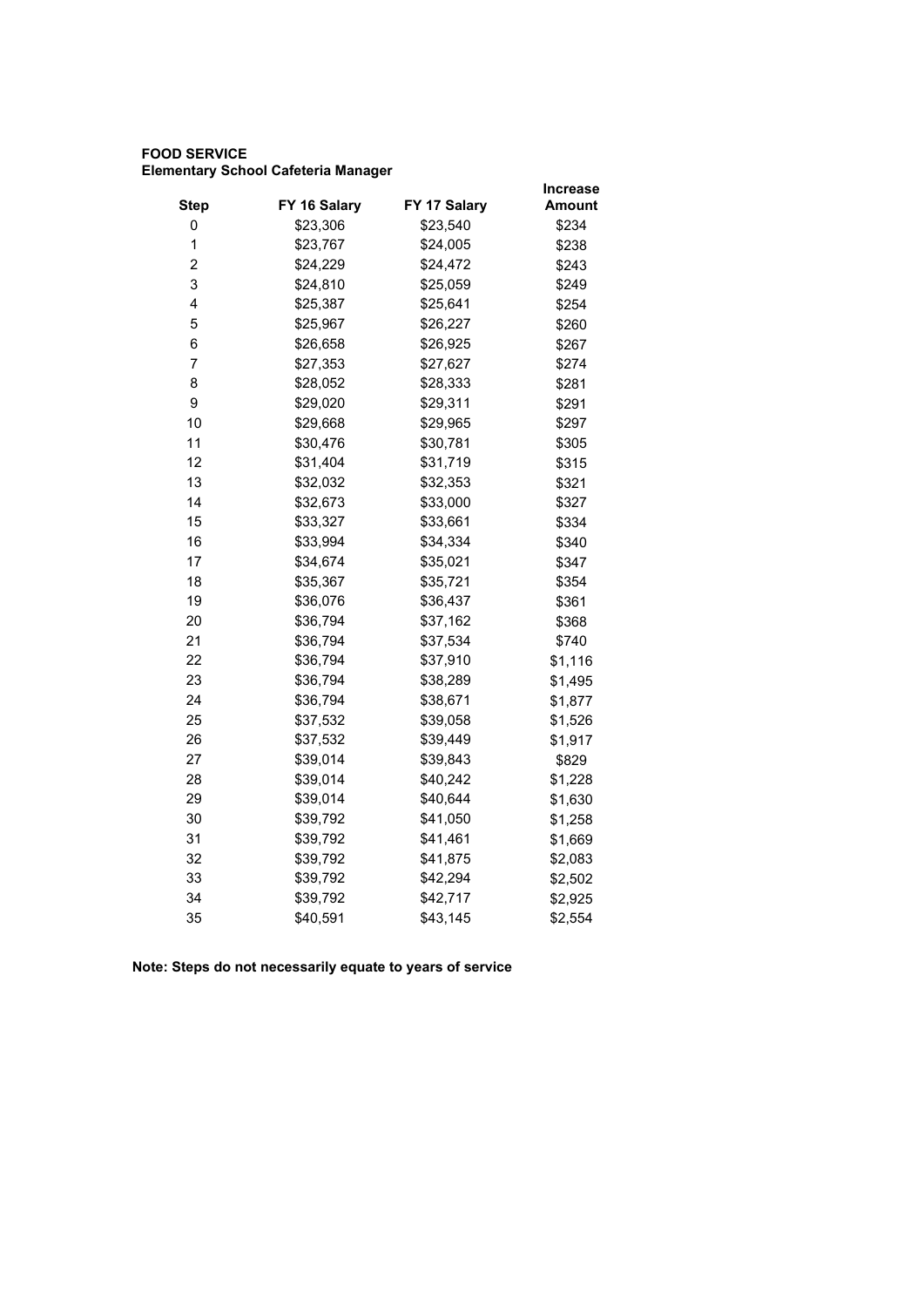## **FOOD SERVICE High School Cafeteria Manager**

|                |              |              | <b>Increase</b> |
|----------------|--------------|--------------|-----------------|
| <b>Step</b>    | FY 16 Salary | FY 17 Salary | Amount          |
| 0              | \$23,292     | \$23,525     | \$233           |
| 1              | \$23,736     | \$23,974     | \$238           |
| $\overline{2}$ | \$24,183     | \$24,425     | \$242           |
| 3              | \$24,736     | \$24,984     | \$248           |
| 4              | \$25,293     | \$25,546     | \$253           |
| 5              | \$25,851     | \$26,110     | \$259           |
| 6              | \$26,519     | \$26,785     | \$266           |
| 7              | \$27,188     | \$27,460     | \$272           |
| 8              | \$27,855     | \$28,134     | \$279           |
| 9              | \$28,631     | \$28,918     | \$287           |
| 10             | \$29,411     | \$29,706     | \$295           |
| 11             | \$30,188     | \$30,490     | \$302           |
| 12             | \$31,080     | \$31,391     | \$311           |
| 13             | \$31,703     | \$32,021     | \$318           |
| 14             | \$32,336     | \$32,660     | \$324           |
| 15             | \$32,986     | \$33,316     | \$330           |
| 16             | \$33,643     | \$33,980     | \$337           |
| 17             | \$34,316     | \$34,660     | \$344           |
| 18             | \$35,002     | \$35,353     | \$351           |
| 19             | \$35,703     | \$36,061     | \$358           |
| 20             | \$36,417     | \$36,782     | \$365           |
| 21             | \$36,417     | \$37,149     | \$732           |
| 22             | \$36,417     | \$37,521     | \$1,104         |
| 23             | \$36,417     | \$37,896     | \$1,479         |
| 24             | \$36,417     | \$38,275     | \$1,858         |
| 25             | \$37,147     | \$38,658     | \$1,511         |
| 26             | \$37,147     | \$39,044     | \$1,897         |
| 27             | \$38,571     | \$39,435     | \$864           |
| 28             | \$38,571     | \$39,829     | \$1,258         |
| 29             | \$38,571     | \$40,228     | \$1,657         |
| 30             | \$39,341     | \$40,630     | \$1,289         |
| 31             | \$39,341     | \$41,036     | \$1,695         |
| 32             | \$39,341     | \$41,447     | \$2,106         |
| 33             | \$39,341     | \$41,861     | \$2,520         |
| 34             | \$39,341     | \$42,279     | \$2,938         |
| 35             | \$40,128     | \$42,702     | \$2,574         |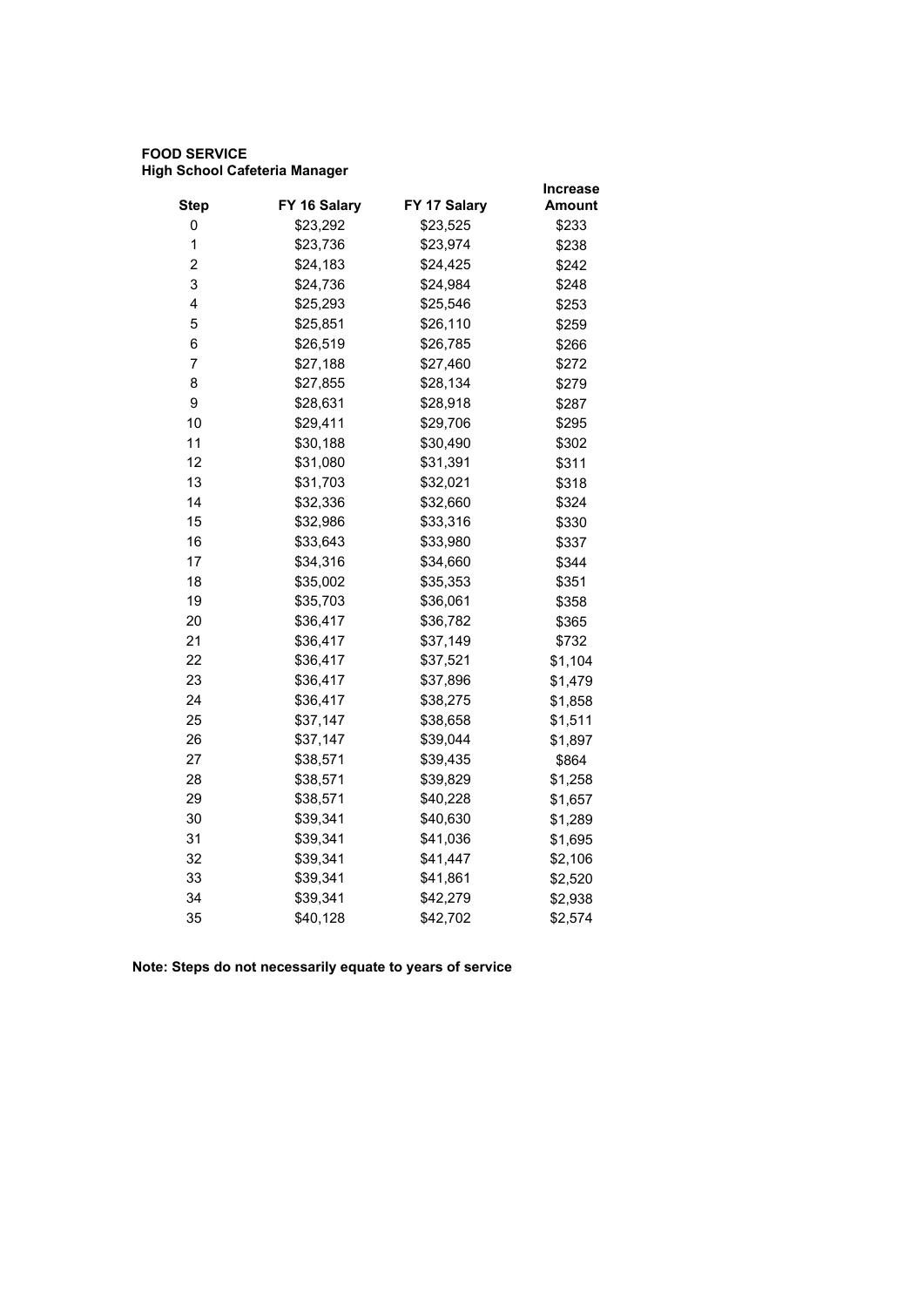## **FOOD SERVICE Middle School Cafeteria Manager**

|                         |              |              | <b>Increase</b> |
|-------------------------|--------------|--------------|-----------------|
| <b>Step</b>             | FY 16 Salary | FY 17 Salary | Amount          |
| 0                       | \$23,758     | \$23,996     | \$238           |
| 1                       | \$24,222     | \$24,465     | \$243           |
| $\overline{\mathbf{c}}$ | \$24,687     | \$24,934     | \$247           |
| 3                       | \$25,260     | \$25,513     | \$253           |
| 4                       | \$25,840     | \$26,099     | \$259           |
| 5                       | \$26,419     | \$26,684     | \$265           |
| 6                       | \$27,113     | \$27,385     | \$272           |
| $\overline{7}$          | \$27,810     | \$28,089     | \$279           |
| 8                       | \$28,505     | \$28,791     | \$286           |
| 9                       | \$29,310     | \$29,604     | \$294           |
| 10                      | \$30,122     | \$30,424     | \$302           |
| 11                      | \$30,929     | \$31,239     | \$310           |
| 12                      | \$31,857     | \$32,176     | \$319           |
| 13                      | \$32,496     | \$32,821     | \$325           |
| 14                      | \$33,147     | \$33,479     | \$332           |
| 15                      | \$33,809     | \$34,148     | \$339           |
| 16                      | \$34,486     | \$34,831     | \$345           |
| 17                      | \$35,174     | \$35,526     | \$352           |
| 18                      | \$35,877     | \$36,236     | \$359           |
| 19                      | \$36,594     | \$36,960     | \$366           |
| 20                      | \$37,326     | \$37,700     | \$374           |
| 21                      | \$37,326     | \$38,076     | \$750           |
| 22                      | \$37,326     | \$38,457     | \$1,131         |
| 23                      | \$37,326     | \$38,842     | \$1,516         |
| 24                      | \$37,326     | \$39,231     | \$1,905         |
| 25                      | \$38,070     | \$39,623     | \$1,553         |
| 26                      | \$38,070     | \$40,019     | \$1,949         |
| 27                      | \$39,554     | \$40,420     | \$866           |
| 28                      | \$39,554     | \$40,824     | \$1,270         |
| 29                      | \$39,554     | \$41,232     | \$1,678         |
| 30                      | \$40,345     | \$41,644     | \$1,299         |
| 31                      | \$40,345     | \$42,060     | \$1,715         |
| 32                      | \$40,345     | \$42,481     | \$2,136         |
| 33                      | \$40,345     | \$42,905     | \$2,560         |
| 34                      | \$40,345     | \$43,335     | \$2,990         |
| 35                      | \$41,153     | \$43,768     | \$2,615         |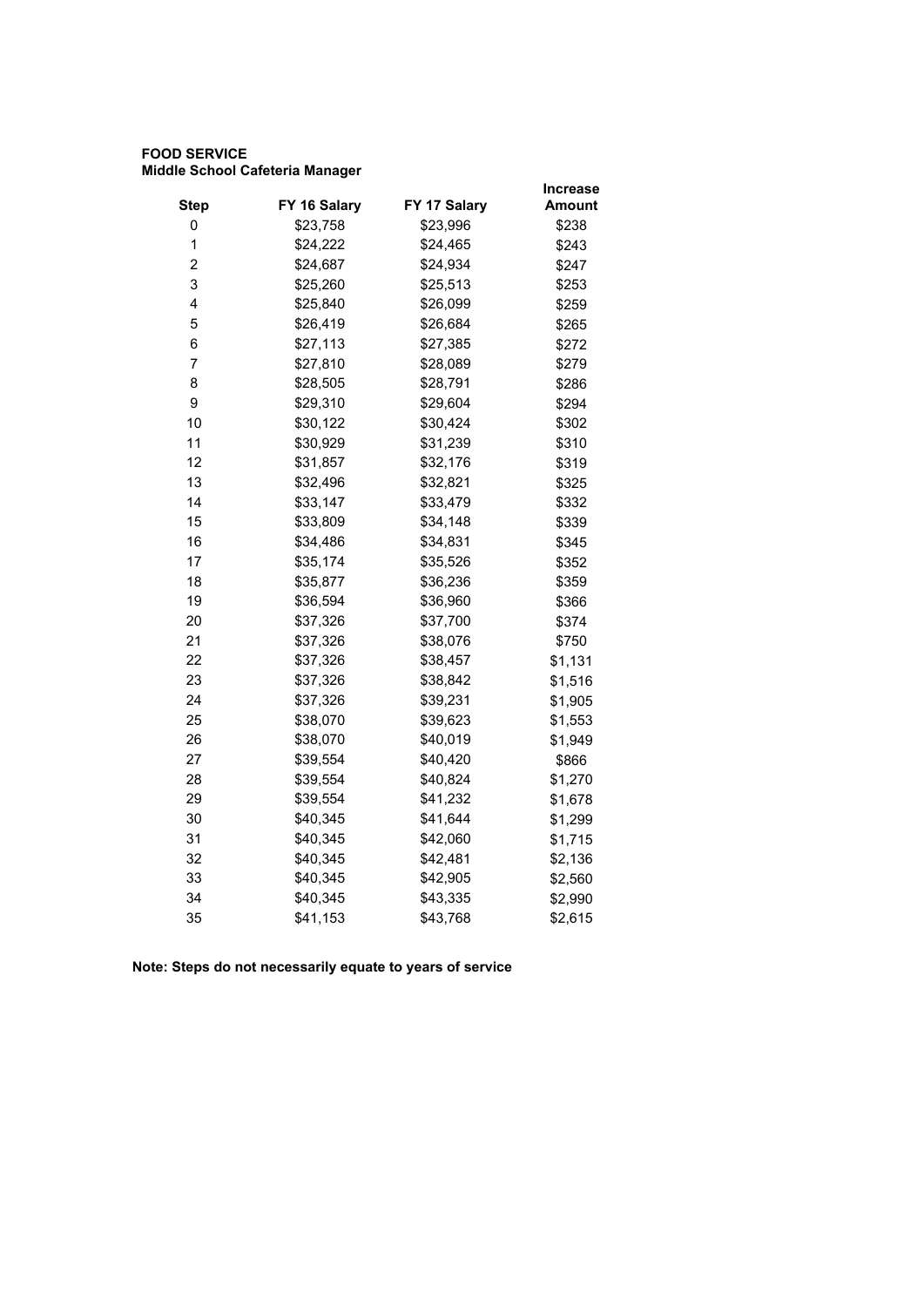## **HEALTH SERVICES School Nurse (RN) Bachelor Degree - 10 Month**

|                |              |              | Increase |
|----------------|--------------|--------------|----------|
| <b>Step</b>    | FY 16 Salary | FY 17 Salary | Amount   |
| 0              | \$35,759     | \$36,117     | \$358    |
| $\mathbf 1$    | \$36,564     | \$36,930     | \$366    |
| 2              | \$37,393     | \$37,767     | \$374    |
| 3              | \$38,236     | \$38,619     | \$383    |
| 4              | \$39,101     | \$39,493     | \$392    |
| 5              | \$39,987     | \$40,387     | \$400    |
| 6              | \$40,889     | \$41,298     | \$409    |
| $\overline{7}$ | \$41,815     | \$42,234     | \$419    |
| 8              | \$42,761     | \$43,189     | \$428    |
| 9              | \$43,729     | \$44,167     | \$438    |
| 10             | \$44,718     | \$45,166     | \$448    |
| 11             | \$45,730     | \$46,188     | \$458    |
| 12             | \$46,767     | \$47,235     | \$468    |
| 13             | \$47,826     | \$48,305     | \$479    |
| 14             | \$48,910     | \$49,400     | \$490    |
| 15             | \$50,018     | \$50,519     | \$501    |
| 16             | \$51,152     | \$51,664     | \$512    |
| 17             | \$52,312     | \$52,836     | \$524    |
| 18             | \$53,500     | \$54,035     | \$535    |
| 19             | \$54,713     | \$55,261     | \$548    |
| 20             | \$55,956     | \$56,516     | \$560    |
| 21             | \$55,956     | \$57,082     | \$1,126  |
| 22             | \$55,956     | \$57,652     | \$1,696  |
| 23             | \$55,956     | \$58,229     | \$2,273  |
| 24             | \$55,956     | \$58,811     | \$2,855  |
| 25             | \$57,225     | \$59,399     | \$2,174  |
| 26             | \$57,225     | \$59,992     | \$2,767  |
| 27             | \$58,527     | \$60,592     | \$2,065  |
| 28             | \$58,527     | \$61,198     | \$2,671  |
| 29             | \$58,527     | \$61,810     | \$3,283  |
| 30             | \$59,858     | \$62,429     | \$2,571  |
| 31             | \$59,858     | \$63,053     | \$3,195  |
| 32             | \$59,858     | \$63,684     | \$3,826  |
| 33             | \$59,858     | \$64,320     | \$4,462  |
| 34             | \$59,858     | \$64,964     | \$5,106  |
| 35             | \$61,216     | \$65,613     | \$4,397  |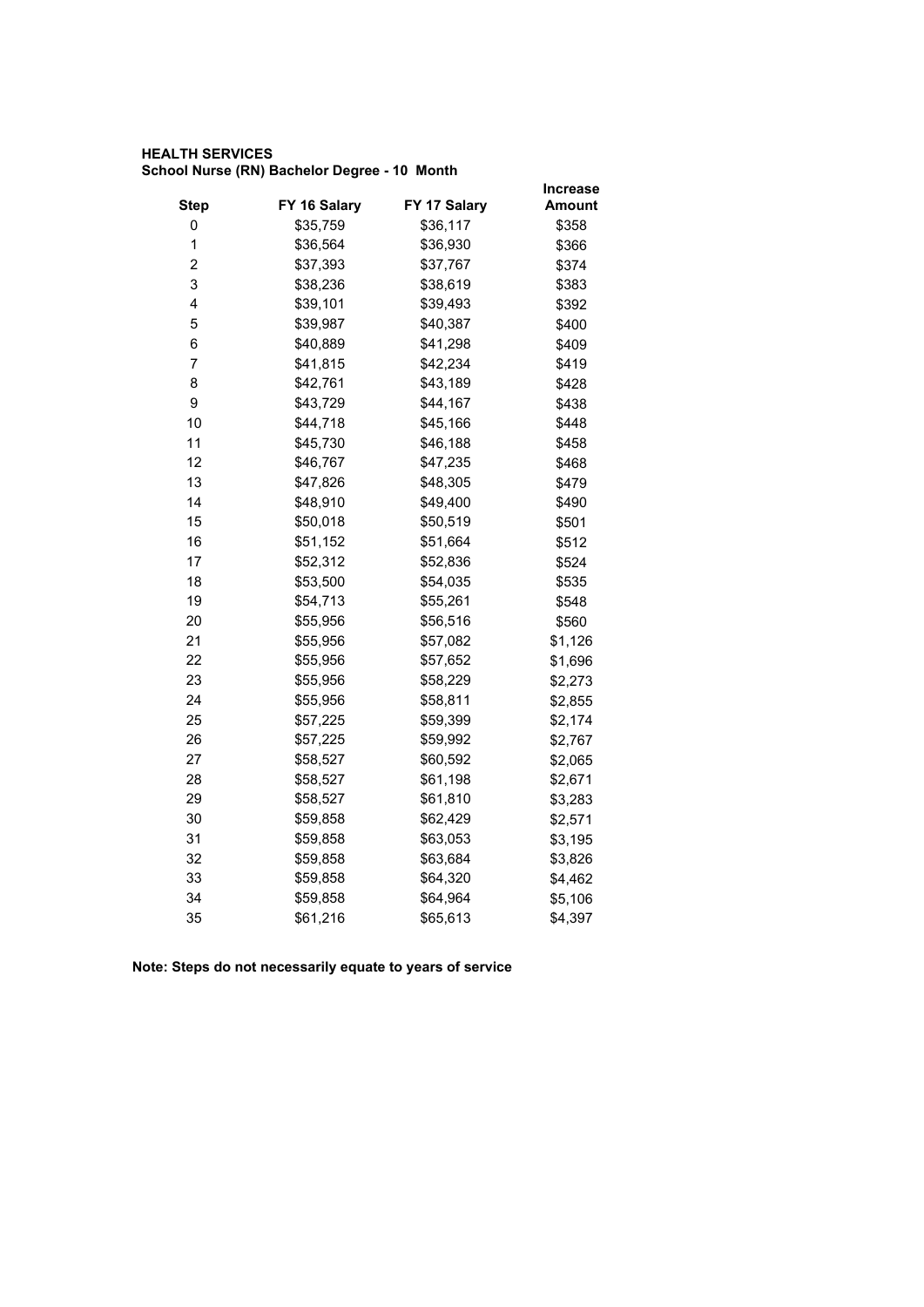## **HEALTH SERVICES School Nurse(RN) Bachelor Degree - 12 Month**

|              |              | <b>Increase</b> |
|--------------|--------------|-----------------|
| FY 16 Salary | FY 17 Salary | <b>Amount</b>   |
| \$46,487     | \$46,952     | \$465           |
| \$47,533     | \$48,009     | \$476           |
| \$48,611     | \$49,098     | \$487           |
| \$49,707     | \$50,205     | \$498           |
| \$50,831     | \$51,340     | \$509           |
| \$51,983     | \$52,503     | \$520           |
| \$53,156     | \$53,688     | \$532           |
| \$54,360     | \$54,904     | \$544           |
| \$55,589     | \$56,145     | \$556           |
| \$56,848     | \$57,417     | \$569           |
| \$58,133     | \$58,715     | \$582           |
| \$59,449     | \$60,044     | \$595           |
| \$60,797     | \$61,405     | \$608           |
| \$62,174     | \$62,796     | \$622           |
| \$63,583     | \$64,219     | \$636           |
| \$65,023     | \$65,674     | \$651           |
| \$66,498     | \$67,163     | \$665           |
| \$68,006     | \$68,687     | \$681           |
| \$69,550     | \$70,246     | \$696           |
| \$71,127     | \$71,839     | \$712           |
| \$72,743     | \$73,471     | \$728           |
| \$72,743     | \$74,205     | \$1,462         |
| \$72,743     | \$74,948     | \$2,205         |
| \$72,743     | \$75,697     | \$2,954         |
| \$72,743     | \$76,454     | \$3,711         |
| \$74,393     | \$77,219     | \$2,826         |
| \$74,393     | \$77,991     | \$3,598         |
| \$76,085     | \$78,770     | \$2,685         |
| \$76,085     | \$79,558     | \$3,473         |
| \$76,085     | \$80,354     | \$4,269         |
| \$77,815     | \$81,158     | \$3,343         |
| \$77,815     | \$81,969     | \$4,154         |
| \$77,815     | \$82,789     | \$4,974         |
| \$77,815     | \$83,616     | \$5,801         |
| \$77,815     | \$84,453     | \$6,638         |
| \$79,581     | \$85,297     | \$5,716         |
|              |              |                 |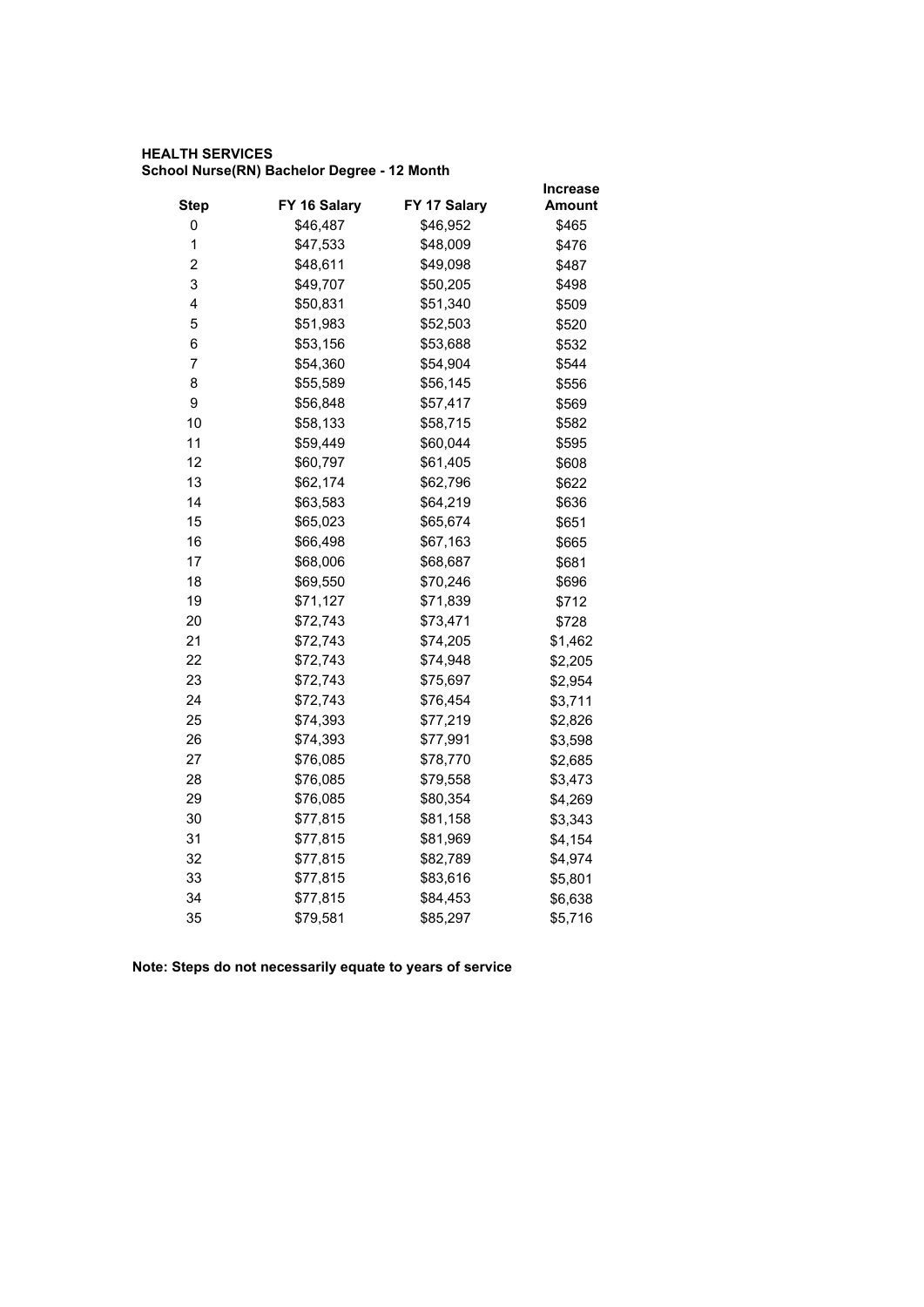#### **HEALTH SERVICES School Nurse (RN) Non-Bachelor Degree - 10 Month**

|                         |              |              | <b>Increase</b> |
|-------------------------|--------------|--------------|-----------------|
| <b>Step</b>             | FY 16 Salary | FY 17 Salary | Amount          |
| 0                       | \$31,741     | \$32,059     | \$318           |
| 1                       | \$32,376     | \$32,700     | \$324           |
| $\overline{\mathbf{c}}$ | \$33,025     | \$33,356     | \$331           |
| 3                       | \$33,687     | \$34,024     | \$337           |
| 4                       | \$34,359     | \$34,703     | \$344           |
| 5                       | \$35,047     | \$35,398     | \$351           |
| 6                       | \$35,749     | \$36,107     | \$358           |
| $\overline{7}$          | \$36,464     | \$36,829     | \$365           |
| 8                       | \$37,193     | \$37,565     | \$372           |
| 9                       | \$37,937     | \$38,317     | \$380           |
| 10                      | \$38,696     | \$39,083     | \$387           |
| 11                      | \$39,469     | \$39,864     | \$395           |
| 12                      | \$40,258     | \$40,661     | \$403           |
| 13                      | \$41,064     | \$41,475     | \$411           |
| 14                      | \$41,884     | \$42,303     | \$419           |
| 15                      | \$42,723     | \$43,151     | \$428           |
| 16                      | \$43,577     | \$44,013     | \$436           |
| 17                      | \$44,448     | \$44,893     | \$445           |
| 18                      | \$45,337     | \$45,791     | \$454           |
| 19                      | \$46,242     | \$46,705     | \$463           |
| 20                      | \$47,172     | \$47,644     | \$472           |
| 21                      | \$47,172     | \$48,121     | \$949           |
| 22                      | \$47,172     | \$48,602     | \$1,430         |
| 23                      | \$47,172     | \$49,088     | \$1,916         |
| 24                      | \$47,172     | \$49,578     | \$2,406         |
| 25                      | \$48,112     | \$50,074     | \$1,962         |
| 26                      | \$48,112     | \$50,575     | \$2,463         |
| 27                      | \$49,080     | \$51,081     | \$2,001         |
| 28                      | \$49,080     | \$51,592     | \$2,512         |
| 29                      | \$49,080     | \$52,107     | \$3,027         |
| 30                      | \$50,061     | \$52,629     | \$2,568         |
| 31                      | \$50,061     | \$53,155     | \$3,094         |
| 32                      | \$50,061     | \$53,687     | \$3,626         |
| 33                      | \$50,061     | \$54,223     | \$4,162         |
| 34                      | \$50,061     | \$54,766     | \$4,705         |
| 35                      | \$51,062     | \$55,313     | \$4,251         |
|                         |              |              |                 |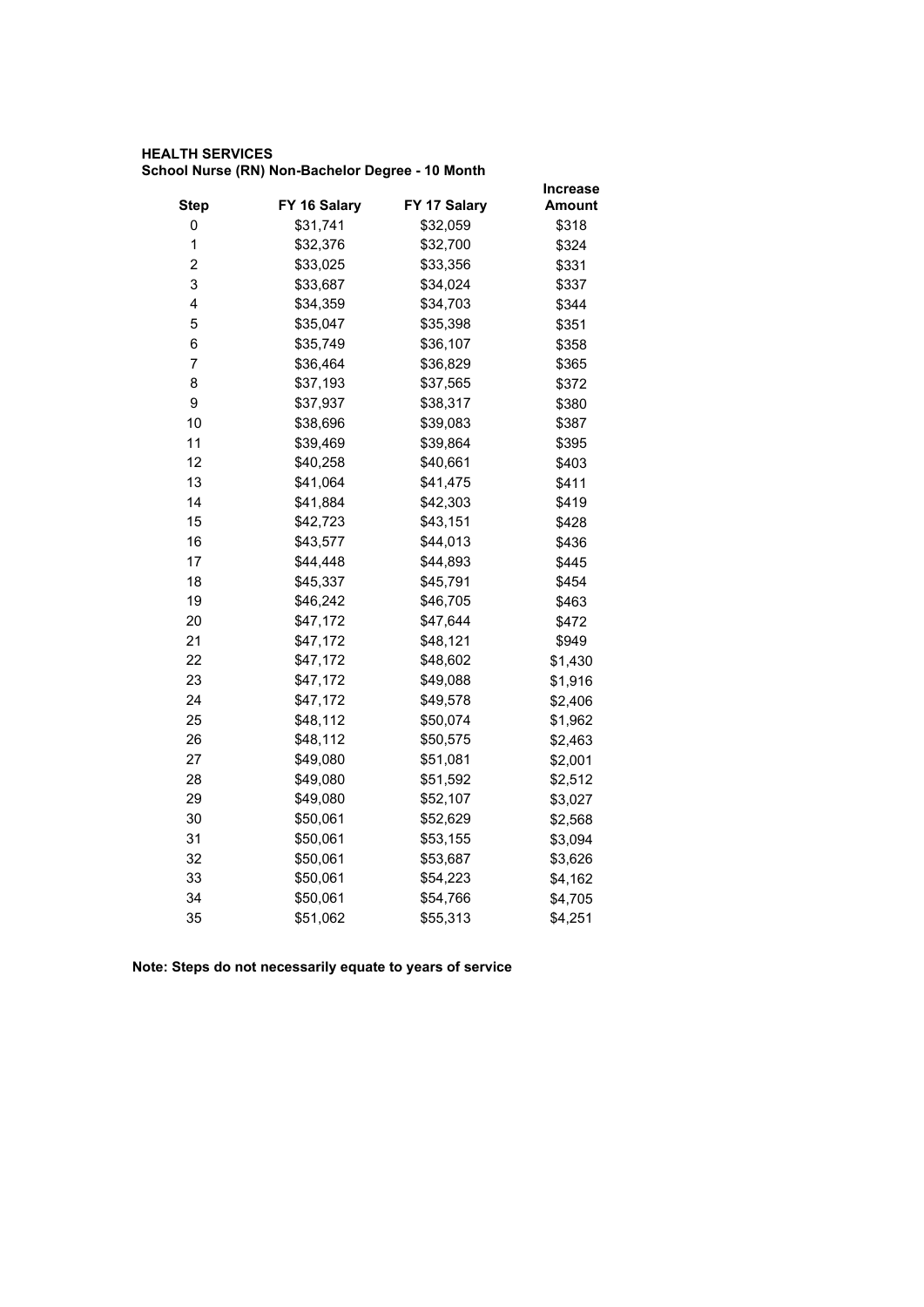## **HEALTH SERVICES School Nurse(RN) Non-Bachelor Degree - 12 Month**

|              |              | <b>Increase</b> |
|--------------|--------------|-----------------|
| FY 16 Salary | FY 17 Salary | Amount          |
| \$41,263     | \$41,676     | \$413           |
| \$42,089     | \$42,510     | \$421           |
| \$42,933     | \$43,363     | \$430           |
| \$43,793     | \$44,231     | \$438           |
| \$44,667     | \$45,114     | \$447           |
| \$45,561     | \$46,017     | \$456           |
| \$46,474     | \$46,939     | \$465           |
| \$47,403     | \$47,878     | \$475           |
| \$48,351     | \$48,835     | \$484           |
| \$49,318     | \$49,812     | \$494           |
| \$50,305     | \$50,809     | \$504           |
| \$51,310     | \$51,824     | \$514           |
| \$52,335     | \$52,859     | \$524           |
| \$53,383     | \$53,917     | \$534           |
| \$54,449     | \$54,994     | \$545           |
| \$55,540     | \$56,096     | \$556           |
| \$56,650     | \$57,217     | \$567           |
| \$57,782     | \$58,360     | \$578           |
| \$58,938     | \$59,528     | \$590           |
| \$60,115     | \$60,717     | \$602           |
| \$61,324     | \$61,938     | \$614           |
| \$61,324     | \$62,557     | \$1,233         |
| \$61,324     | \$63,183     | \$1,859         |
| \$61,324     | \$63,814     | \$2,490         |
| \$61,324     | \$64,453     | \$3,129         |
| \$62,546     | \$65,097     | \$2,551         |
| \$62,546     | \$65,748     | \$3,202         |
| \$63,804     | \$66,406     | \$2,602         |
| \$63,804     | \$67,070     | \$3,266         |
| \$63,804     | \$67,740     | \$3,936         |
| \$65,079     | \$68,418     | \$3,339         |
| \$65,079     | \$69,102     | \$4,023         |
| \$65,079     | \$69,793     | \$4,714         |
| \$65,079     | \$70,490     | \$5,411         |
| \$65,079     | \$71,195     | \$6,116         |
| \$66,381     | \$71,907     | \$5,526         |
|              |              |                 |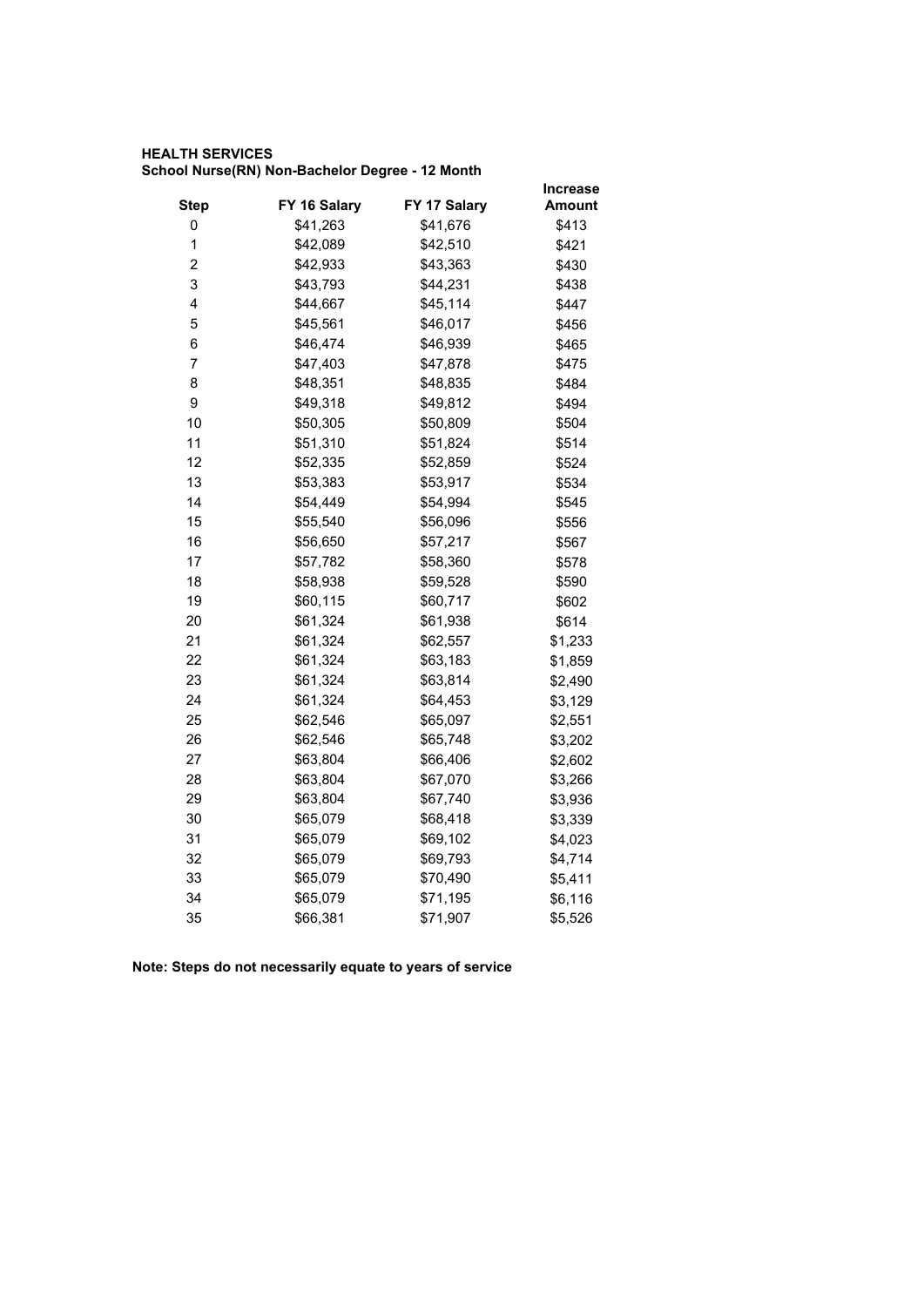#### **INSTRUCTION Family Service Workers - Head Start (11 Month)**

|                         |              |              | <b>Increase</b> |
|-------------------------|--------------|--------------|-----------------|
| <b>Step</b>             | FY 16 Salary | FY 17 Salary | Amount          |
| 0                       | \$18,767     | \$18,955     | \$188           |
| 1                       | \$19,306     | \$19,500     | \$194           |
| $\overline{\mathbf{c}}$ | \$19,862     | \$20,061     | \$199           |
| 3                       | \$20,438     | \$20,643     | \$205           |
| 4                       | \$21,030     | \$21,241     | \$211           |
| 5                       | \$21,613     | \$21,830     | \$217           |
| 6                       | \$22,240     | \$22,463     | \$223           |
| $\overline{7}$          | \$22,882     | \$23,111     | \$229           |
| 8                       | \$23,545     | \$23,781     | \$236           |
| 9                       | \$24,222     | \$24,465     | \$243           |
| 10                      | \$24,923     | \$25,173     | \$250           |
| 11                      | \$25,644     | \$25,901     | \$257           |
| 12                      | \$26,380     | \$26,644     | \$264           |
| 13                      | \$27,118     | \$27,390     | \$272           |
| 14                      | \$27,903     | \$28,183     | \$280           |
| 15                      | \$28,710     | \$28,998     | \$288           |
| 16                      | \$29,538     | \$29,834     | \$296           |
| 17                      | \$30,394     | \$30,698     | \$304           |
| 18                      | \$31,275     | \$31,588     | \$313           |
| 19                      | \$32,177     | \$32,499     | \$322           |
| 20                      | \$33,424     | \$33,759     | \$335           |
| 21                      | \$33,424     | \$34,096     | \$672           |
| 22                      | \$33,424     | \$34,437     | \$1,013         |
| 23                      | \$33,424     | \$34,782     | \$1,358         |
| 24                      | \$33,424     | \$35,129     | \$1,705         |
| 25                      | \$34,091     | \$35,481     | \$1,390         |
| 26                      | \$34,773     | \$35,835     | \$1,062         |
| 27                      | \$34,773     | \$36,194     | \$1,421         |
| 28                      | \$36,888     | \$37,257     | \$369           |
| 29                      | \$37,258     | \$37,631     | \$373           |
| 30                      | \$38,002     | \$38,383     | \$381           |
| 31                      | \$38,002     | \$38,766     | \$764           |
| 32                      | \$38,002     | \$39,154     | \$1,152         |
| 33                      | \$38,002     | \$39,545     | \$1,543         |
| 34                      | \$38,002     | \$39,941     | \$1,939         |
| 35                      | \$38,761     | \$40,340     | \$1,579         |
|                         |              |              |                 |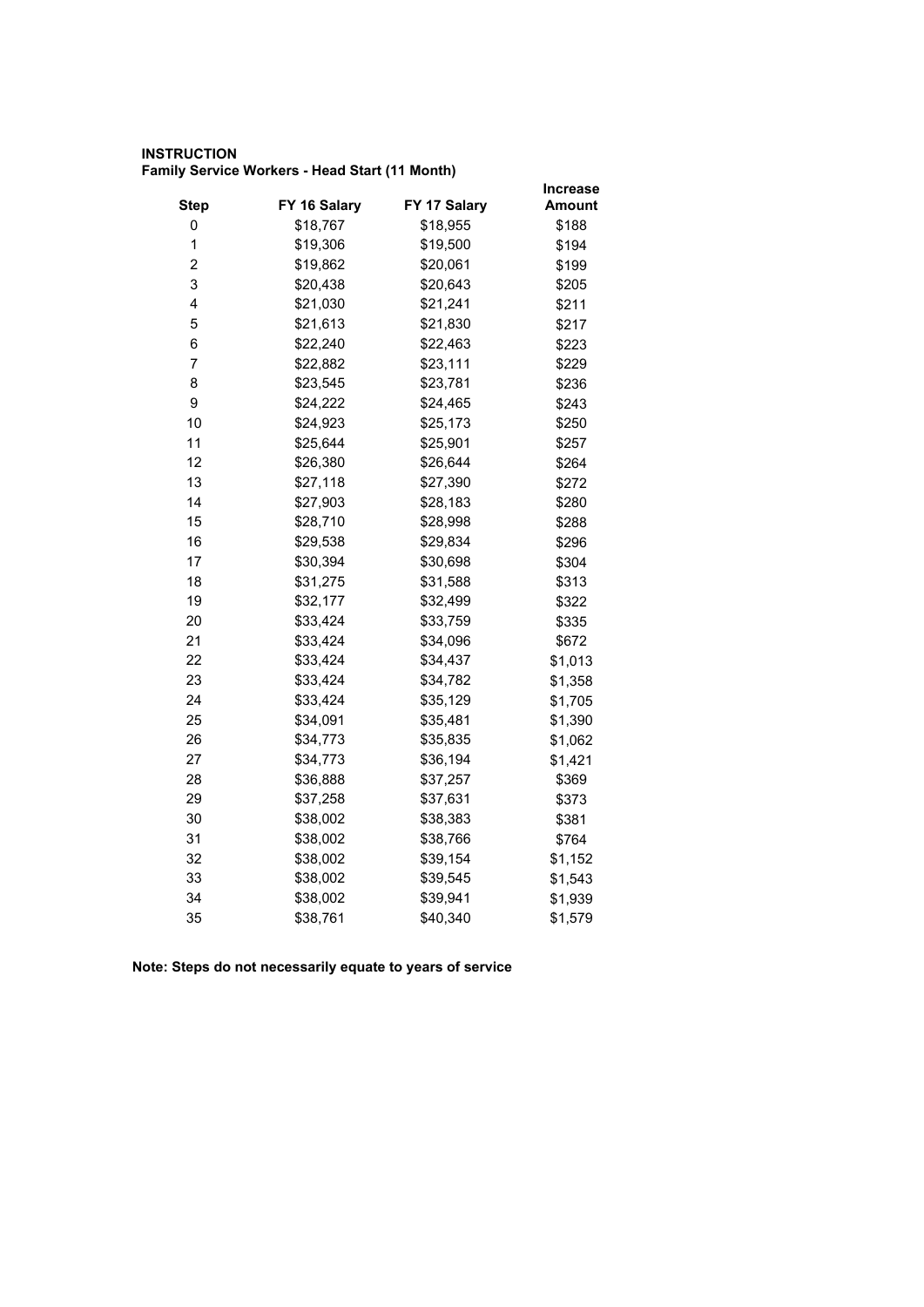#### **INSTRUCTION Health & Safety Officer**

|              |              | Increase |
|--------------|--------------|----------|
| FY 16 Salary | FY 17 Salary | Amount   |
|              |              | \$188    |
| \$19,052     | \$19,243     | \$191    |
| \$19,610     | \$19,807     | \$197    |
| \$20,097     | \$20,298     | \$201    |
| \$20,589     | \$20,795     | \$206    |
| \$21,079     | \$21,290     | \$211    |
| \$21,568     | \$21,784     | \$216    |
| \$22,061     | \$22,282     | \$221    |
| \$22,551     | \$22,777     | \$226    |
| \$23,036     | \$23,267     | \$231    |
| \$23,529     | \$23,765     | \$236    |
| \$24,019     | \$24,260     | \$241    |
| \$24,509     | \$24,755     | \$246    |
| \$24,997     | \$25,247     | \$250    |
| \$25,492     | \$25,747     | \$255    |
| \$25,974     | \$26,234     | \$260    |
| \$26,468     | \$26,733     | \$265    |
| \$26,956     | \$27,226     | \$270    |
| \$27,445     | \$27,720     | \$275    |
| \$27,939     | \$28,219     | \$280    |
| \$28,708     | \$28,996     | \$288    |
| \$28,708     | \$29,285     | \$577    |
| \$28,708     | \$29,578     | \$870    |
| \$28,708     | \$29,874     | \$1,166  |
| \$28,708     | \$30,173     | \$1,465  |
| \$28,993     | \$30,474     | \$1,481  |
| \$28,993     | \$30,779     | \$1,786  |
| \$30,332     | \$31,087     | \$755    |
| \$30,332     | \$31,398     | \$1,066  |
| \$30,332     | \$31,712     | \$1,380  |
| \$30,941     | \$32,029     | \$1,088  |
| \$30,941     | \$32,350     | \$1,409  |
| \$30,941     | \$32,673     | \$1,732  |
| \$30,941     | \$32,999     | \$2,058  |
| \$30,941     | \$33,329     | \$2,388  |
| \$31,557     | \$33,663     | \$2,106  |
|              | \$18,731     | \$18,919 |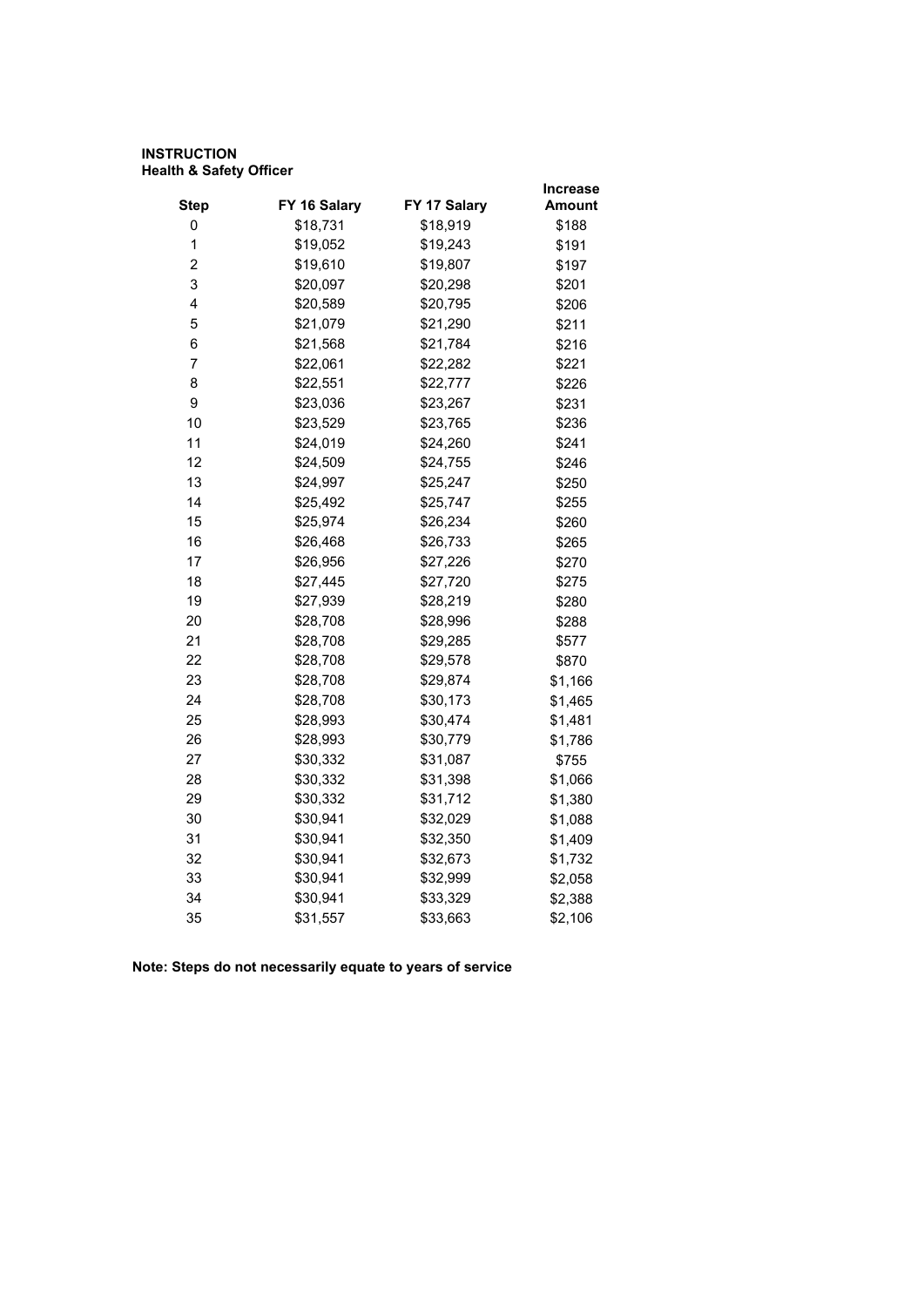## **INSTRUCTION Interpreter (11 Months)**

|                         |              |              | Increase      |
|-------------------------|--------------|--------------|---------------|
| <b>Step</b>             | FY 16 Salary | FY 17 Salary | <b>Amount</b> |
| 0                       | \$25,494     | \$25,749     | \$255         |
| 1                       | \$26,238     | \$26,501     | \$263         |
| $\overline{\mathbf{c}}$ | \$27,001     | \$27,272     | \$271         |
| 3                       | \$27,787     | \$28,065     | \$278         |
| 4                       | \$28,569     | \$28,855     | \$286         |
| 5                       | \$29,395     | \$29,689     | \$294         |
| 6                       | \$30,238     | \$30,541     | \$303         |
| $\overline{7}$          | \$31,084     | \$31,395     | \$311         |
| 8                       | \$31,953     | \$32,273     | \$320         |
| 9                       | \$32,863     | \$33,192     | \$329         |
| 10                      | \$33,773     | \$34,111     | \$338         |
| 11                      | \$34,735     | \$35,083     | \$348         |
| 12                      | \$35,693     | \$36,050     | \$357         |
| 13                      | \$36,632     | \$36,999     | \$367         |
| 14                      | \$37,714     | \$38,092     | \$378         |
| 15                      | \$38,749     | \$39,137     | \$388         |
| 16                      | \$39,805     | \$40,204     | \$399         |
| 17                      | \$40,928     | \$41,338     | \$410         |
| 18                      | \$42,045     | \$42,466     | \$421         |
| 19                      | \$43,187     | \$43,619     | \$432         |
| 20                      | \$44,723     | \$45,171     | \$448         |
| 21                      | \$44,723     | \$45,622     | \$899         |
| 22                      | \$44,723     | \$46,079     | \$1,356       |
| 23                      | \$44,723     | \$46,539     | \$1,816       |
| 24                      | \$44,723     | \$47,005     | \$2,282       |
| 25                      | \$45,172     | \$47,475     | \$2,303       |
| 26                      | \$45,172     | \$47,949     | \$2,777       |
| 27                      | \$46,655     | \$48,429     | \$1,774       |
| 28                      | \$46,655     | \$48,914     | \$2,259       |
| 29                      | \$46,655     | \$49,403     | \$2,748       |
| 30                      | \$47,590     | \$49,897     | \$2,307       |
| 31                      | \$47,590     | \$50,395     | \$2,805       |
| 32                      | \$47,590     | \$50,899     | \$3,309       |
| 33                      | \$47,590     | \$51,408     | \$3,818       |
| 34                      | \$47,590     | \$51,923     | \$4,333       |
| 35                      | \$48,540     | \$52,442     | \$3,902       |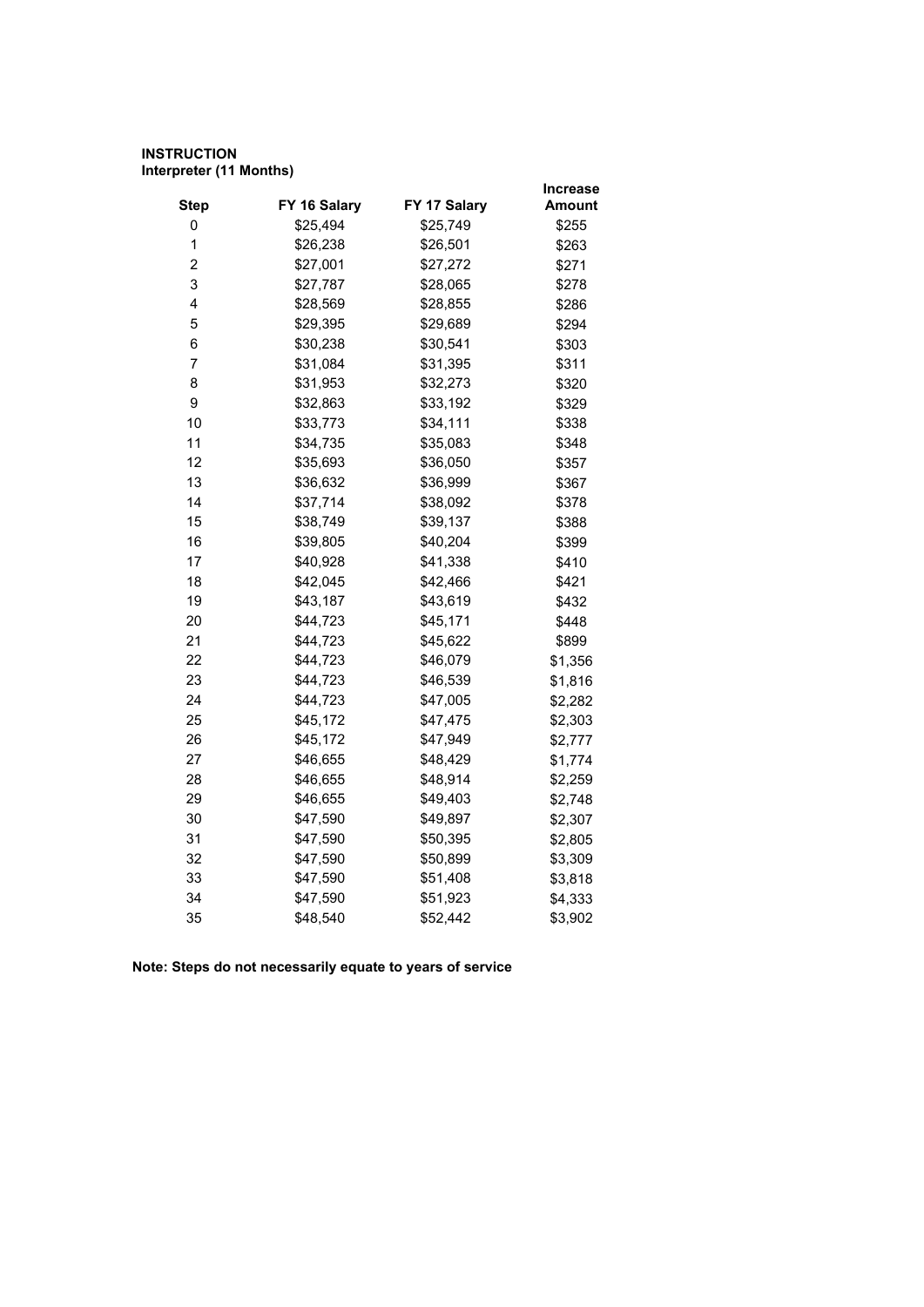## **INSTRUCTION Interpreter (Level 1 & Level 2)**

|                |              |              | Increase      |
|----------------|--------------|--------------|---------------|
| <b>Step</b>    | FY 16 Salary | FY 17 Salary | <b>Amount</b> |
| 0              | \$22,459     | \$22,684     | \$225         |
| $\mathbf 1$    | \$23,114     | \$23,346     | \$232         |
| $\overline{2}$ | \$23,786     | \$24,024     | \$238         |
| 3              | \$24,478     | \$24,723     | \$245         |
| 4              | \$25,168     | \$25,420     | \$252         |
| 5              | \$25,895     | \$26,154     | \$259         |
| 6              | \$26,639     | \$26,906     | \$267         |
| $\overline{7}$ | \$27,386     | \$27,660     | \$274         |
| 8              | \$28,149     | \$28,431     | \$282         |
| 9              | \$28,952     | \$29,242     | \$290         |
| 10             | \$29,752     | \$30,050     | \$298         |
| 11             | \$30,601     | \$30,908     | \$307         |
| 12             | \$31,443     | \$31,758     | \$315         |
| 13             | \$32,271     | \$32,594     | \$323         |
| 14             | \$33,223     | \$33,556     | \$333         |
| 15             | \$34,137     | \$34,479     | \$342         |
| 16             | \$35,068     | \$35,419     | \$351         |
| 17             | \$36,056     | \$36,417     | \$361         |
| 18             | \$37,040     | \$37,411     | \$371         |
| 19             | \$38,047     | \$38,428     | \$381         |
| 20             | \$39,400     | \$39,794     | \$394         |
| 21             | \$39,400     | \$40,192     | \$792         |
| 22             | \$39,400     | \$40,594     | \$1,194       |
| 23             | \$39,400     | \$41,000     | \$1,600       |
| 24             | \$39,400     | \$41,410     | \$2,010       |
| 25             | \$39,794     | \$41,825     | \$2,031       |
| 26             | \$39,794     | \$42,243     | \$2,449       |
| 27             | \$41,102     | \$42,665     | \$1,563       |
| 28             | \$41,102     | \$43,092     | \$1,990       |
| 29             | \$41,102     | \$43,522     | \$2,420       |
| 30             | \$41,927     | \$43,958     | \$2,031       |
| 31             | \$41,927     | \$44,397     | \$2,470       |
| 32             | \$41,927     | \$44,841     | \$2,914       |
| 33             | \$41,927     | \$45,290     | \$3,363       |
| 34             | \$41,927     | \$45,742     | \$3,815       |
| 35             | \$42,762     | \$46,200     | \$3,438       |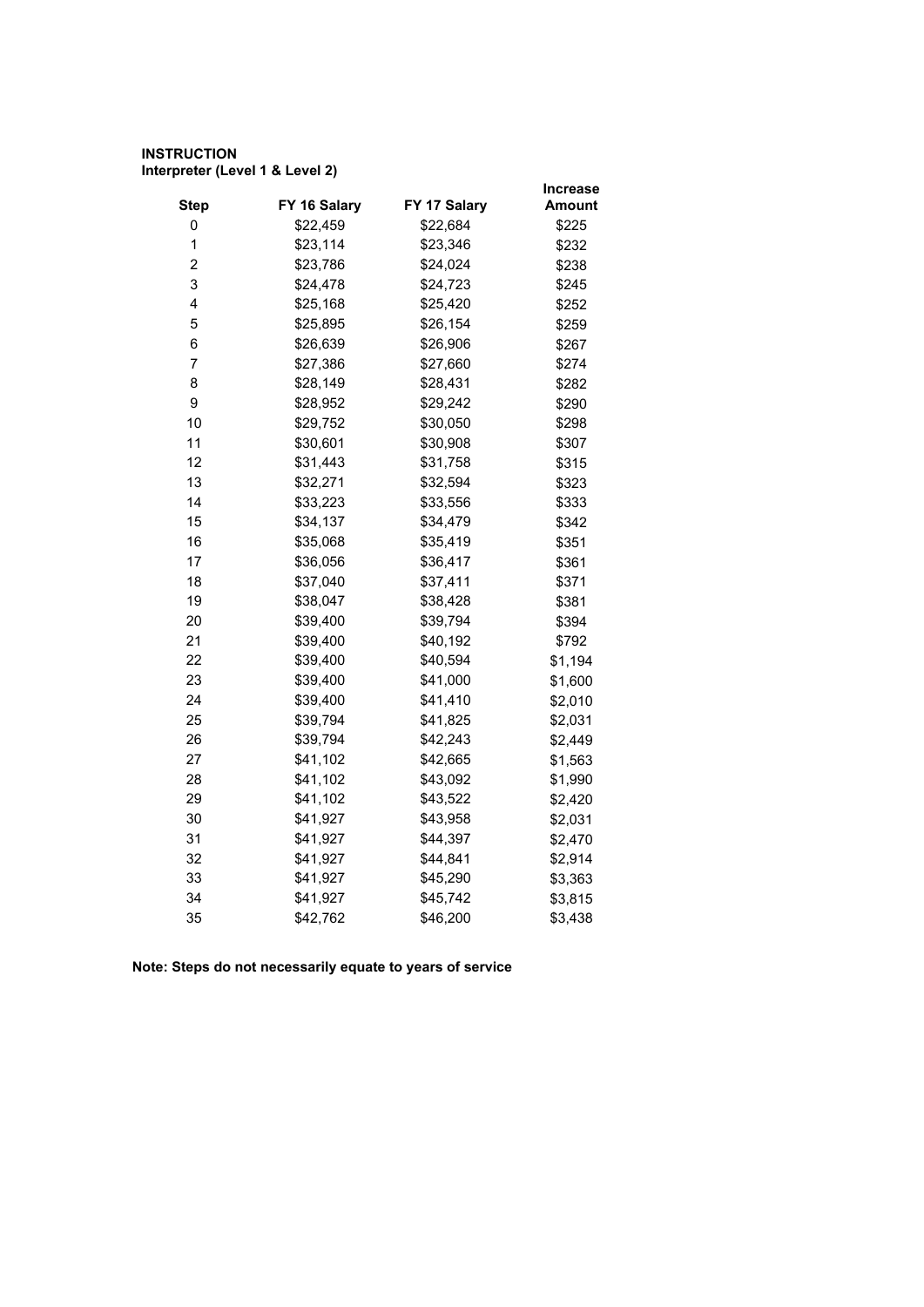## **INSTRUCTION Interpreter (Level 3 - 185 Days)**

|                         |              |              | <b>Increase</b> |
|-------------------------|--------------|--------------|-----------------|
| <b>Step</b>             | FY 16 Salary | FY 17 Salary | <b>Amount</b>   |
| 0                       | \$37,629     | \$38,006     | \$377           |
| 1                       | \$38,569     | \$38,955     | \$386           |
| $\overline{\mathbf{c}}$ | \$39,535     | \$39,931     | \$396           |
| 3                       | \$40,523     | \$40,929     | \$406           |
| 4                       | \$41,535     | \$41,951     | \$416           |
| 5                       | \$42,573     | \$42,999     | \$426           |
| 6                       | \$43,637     | \$44,074     | \$437           |
| $\overline{7}$          | \$44,728     | \$45,176     | \$448           |
| 8                       | \$45,846     | \$46,305     | \$459           |
| 9                       | \$46,993     | \$47,463     | \$470           |
| 10                      | \$48,169     | \$48,651     | \$482           |
| 11                      | \$49,371     | \$49,865     | \$494           |
| 12                      | \$50,606     | \$51,113     | \$507           |
| 13                      | \$51,871     | \$52,390     | \$519           |
| 14                      | \$53,168     | \$53,700     | \$532           |
| 15                      | \$54,496     | \$55,041     | \$545           |
| 16                      | \$55,859     | \$56,418     | \$559           |
| 17                      | \$57,257     | \$57,830     | \$573           |
| 18                      | \$58,688     | \$59,275     | \$587           |
| 19                      | \$60,156     | \$60,758     | \$602           |
| 20                      | \$61,659     | \$62,276     | \$617           |
| 21                      | \$63,200     | \$63,832     | \$632           |
| 22                      | \$64,779     | \$65,427     | \$648           |
| 23                      | \$66,398     | \$67,062     | \$664           |
| 24                      | \$68,059     | \$68,740     | \$681           |
| 25                      | \$69,760     | \$70,458     | \$698           |
| 26                      | \$71,504     | \$72,220     | \$716           |
| 27                      | \$73,292     | \$74,025     | \$733           |
| 28                      | \$75,124     | \$75,876     | \$752           |
| 29                      | \$77,002     | \$77,773     | \$771           |
| 30                      | \$78,926     | \$79,716     | \$790           |
| 31                      | \$78,926     | \$80,513     | \$1,587         |
| 32                      | \$78,926     | \$81,318     | \$2,392         |
| 33                      | \$78,926     | \$82,132     | \$3,206         |
| 34                      | \$78,926     | \$82,953     | \$4,027         |
| 35                      | \$78,926     | \$83,782     | \$4,856         |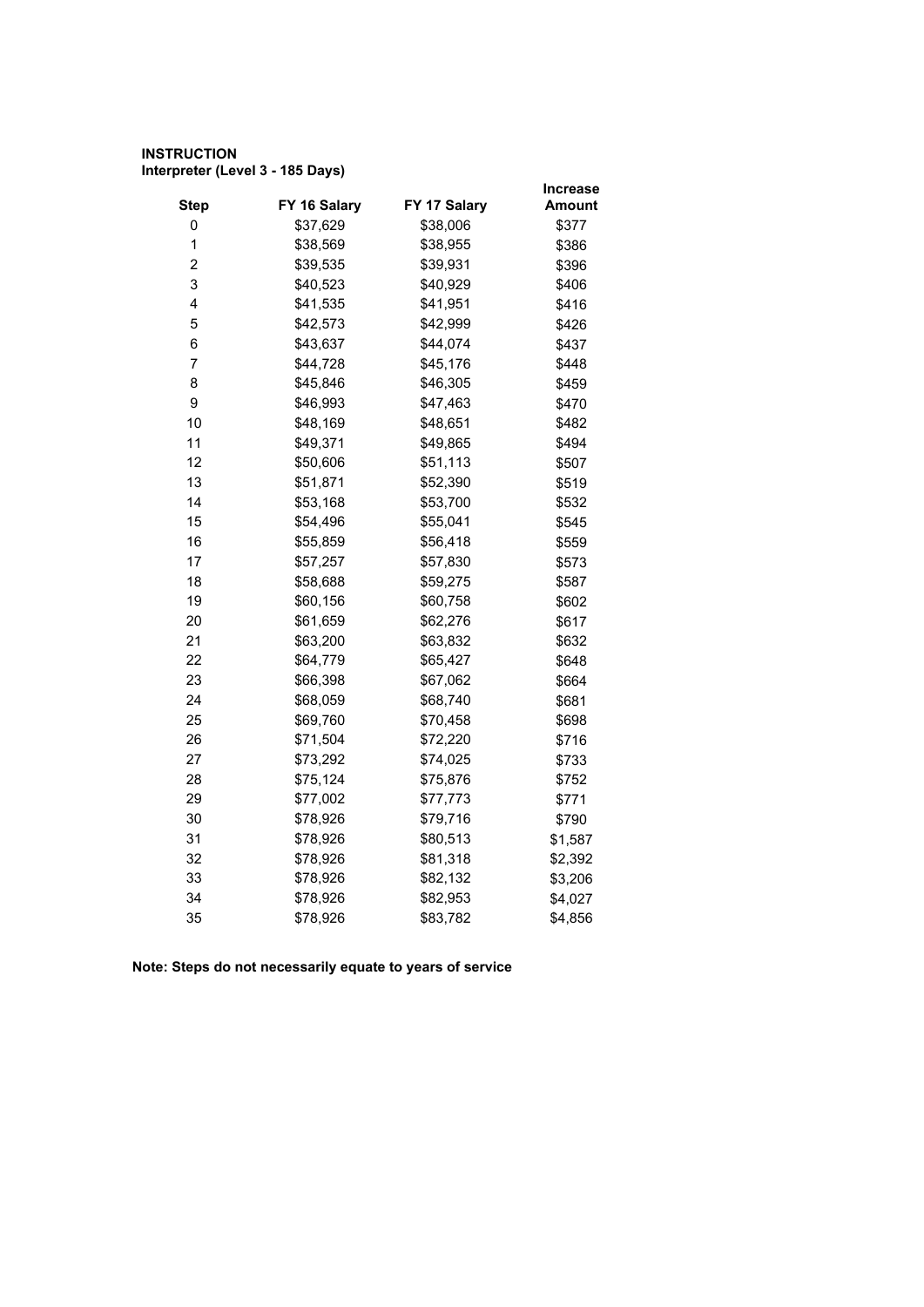## **INSTRUCTION Interpreter (Level 3 - 200 Days)**

|              |              | <b>Increase</b>      |
|--------------|--------------|----------------------|
| FY 16 Salary | FY 17 Salary | <b>Amount</b>        |
| \$40,680     | \$41,087     | \$407                |
| \$41,697     | \$42,114     | \$417                |
| \$42,739     | \$43,167     | \$428                |
| \$43,808     | \$44,247     | \$439                |
| \$44,902     | \$45,352     | \$450                |
| \$46,026     | \$46,487     | \$461                |
| \$47,176     | \$47,648     | \$472                |
| \$48,355     | \$48,839     | \$484                |
| \$49,563     | \$50,059     | \$496                |
| \$50,803     | \$51,312     | \$509                |
| \$52,074     | \$52,595     | \$521                |
| \$53,375     | \$53,909     | \$534                |
| \$54,709     | \$55,257     | \$548                |
| \$56,077     | \$56,638     | \$561                |
| \$57,479     | \$58,054     | \$575                |
| \$58,914     | \$59,504     | \$590                |
| \$60,389     | \$60,993     | \$604                |
| \$61,897     | \$62,516     | \$619                |
| \$63,445     | \$64,080     | \$635                |
| \$65,032     | \$65,683     | \$651                |
| \$66,658     | \$67,325     | \$667                |
| \$68,323     | \$69,007     | \$684                |
| \$70,032     | \$70,733     | \$701                |
| \$71,781     | \$72,499     | \$718                |
| \$73,576     | \$74,312     | \$736                |
| \$75,416     | \$76,171     | \$755                |
| \$77,302     | \$78,076     | \$774                |
| \$79,234     | \$80,027     | \$793                |
| \$81,214     |              | \$813                |
| \$83,245     | \$84,078     | \$833                |
| \$85,327     | \$86,181     | \$854                |
| \$85,327     |              | \$1,715              |
| \$85,327     | \$87,913     | \$2,586              |
| \$85,327     | \$88,792     | \$3,465              |
| \$85,327     | \$89,680     | \$4,353              |
| \$85,327     | \$90,577     | \$5,250              |
|              |              | \$82,027<br>\$87,042 |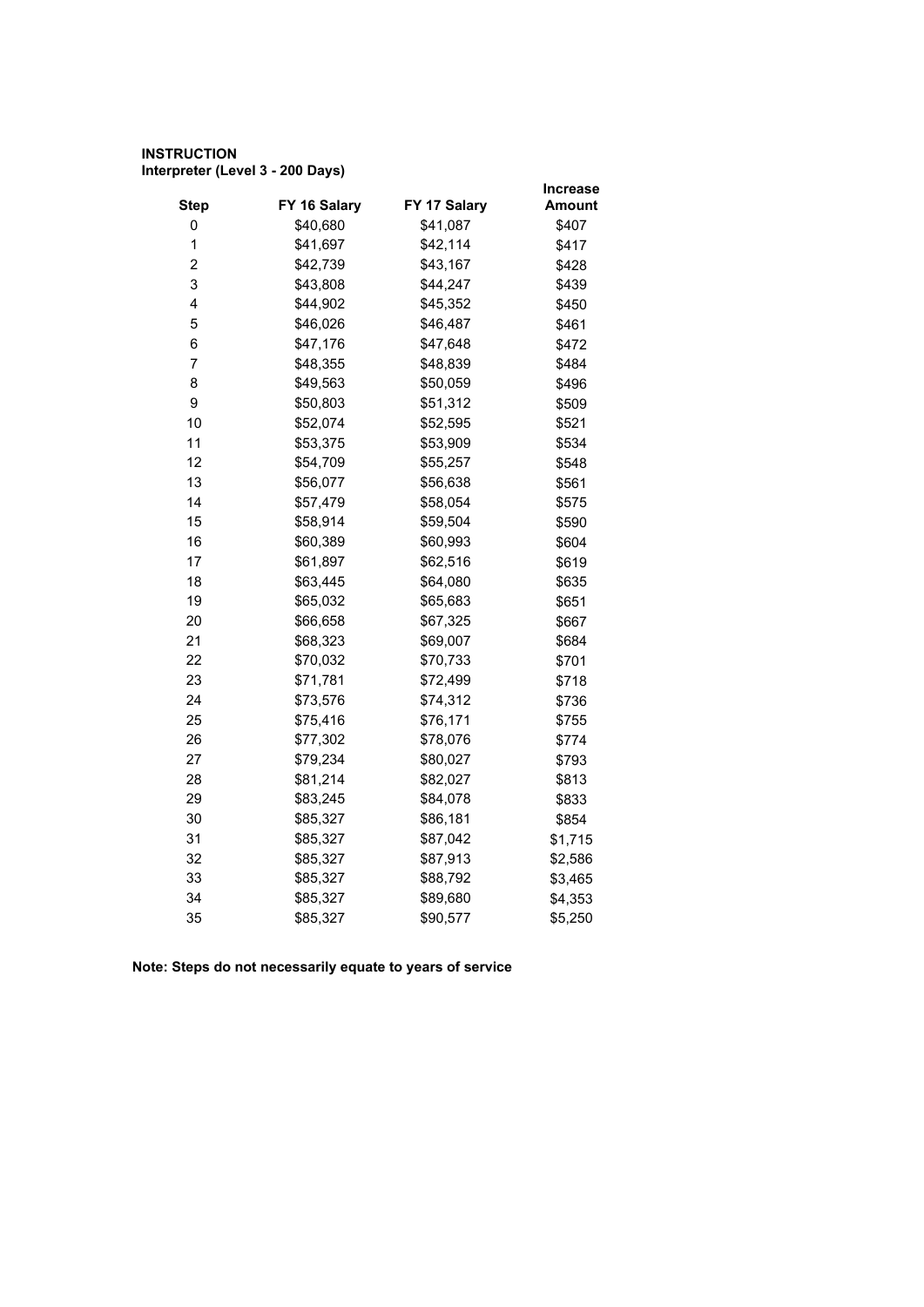#### **INSTRUCTION Paraeducator**

|                |              |              | Increase |
|----------------|--------------|--------------|----------|
| <b>Step</b>    | FY 16 Salary | FY 17 Salary | Amount   |
| 0              | \$17,188     | \$17,360     | \$172    |
| 1              | \$17,681     | \$17,858     | \$177    |
| $\overline{c}$ | \$18,190     | \$18,372     | \$182    |
| 3              | \$18,719     | \$18,907     | \$188    |
| 4              | \$19,259     | \$19,452     | \$193    |
| 5              | \$19,796     | \$19,994     | \$198    |
| 6              | \$20,369     | \$20,573     | \$204    |
| $\overline{7}$ | \$20,958     | \$21,168     | \$210    |
| 8              | \$21,565     | \$21,781     | \$216    |
| 9              | \$22,184     | \$22,406     | \$222    |
| 10             | \$22,825     | \$23,054     | \$229    |
| 11             | \$23,487     | \$23,722     | \$235    |
| 12             | \$24,160     | \$24,402     | \$242    |
| 13             | \$24,837     | \$25,086     | \$249    |
| 14             | \$25,555     | \$25,811     | \$256    |
| 15             | \$26,294     | \$26,557     | \$263    |
| 16             | \$27,053     | \$27,324     | \$271    |
| 17             | \$27,835     | \$28,114     | \$279    |
| 18             | \$28,643     | \$28,930     | \$287    |
| 19             | \$29,469     | \$29,764     | \$295    |
| 20             | \$30,612     | \$30,919     | \$307    |
| 21             | \$30,612     | \$31,228     | \$616    |
| 22             | \$30,612     | \$31,540     | \$928    |
| 23             | \$30,612     | \$31,856     | \$1,244  |
| 24             | \$30,612     | \$38,537     | \$7,925  |
| 25             | \$31,223     | \$32,496     | \$1,273  |
| 26             | \$31,848     | \$32,820     | \$972    |
| 27             | \$31,848     | \$33,149     | \$1,301  |
| 28             | \$33,783     | \$34,121     | \$338    |
| 29             | \$34,120     | \$34,463     | \$343    |
| 30             | \$34,805     | \$35,154     | \$349    |
| 31             | \$34,805     | \$35,505     | \$700    |
| 32             | \$34,805     | \$35,861     | \$1,056  |
| 33             | \$34,805     | \$36,219     | \$1,414  |
| 34             | \$34,805     | \$36,581     | \$1,776  |
| 35             | \$35,500     | \$36,946     | \$1,446  |
|                |              |              |          |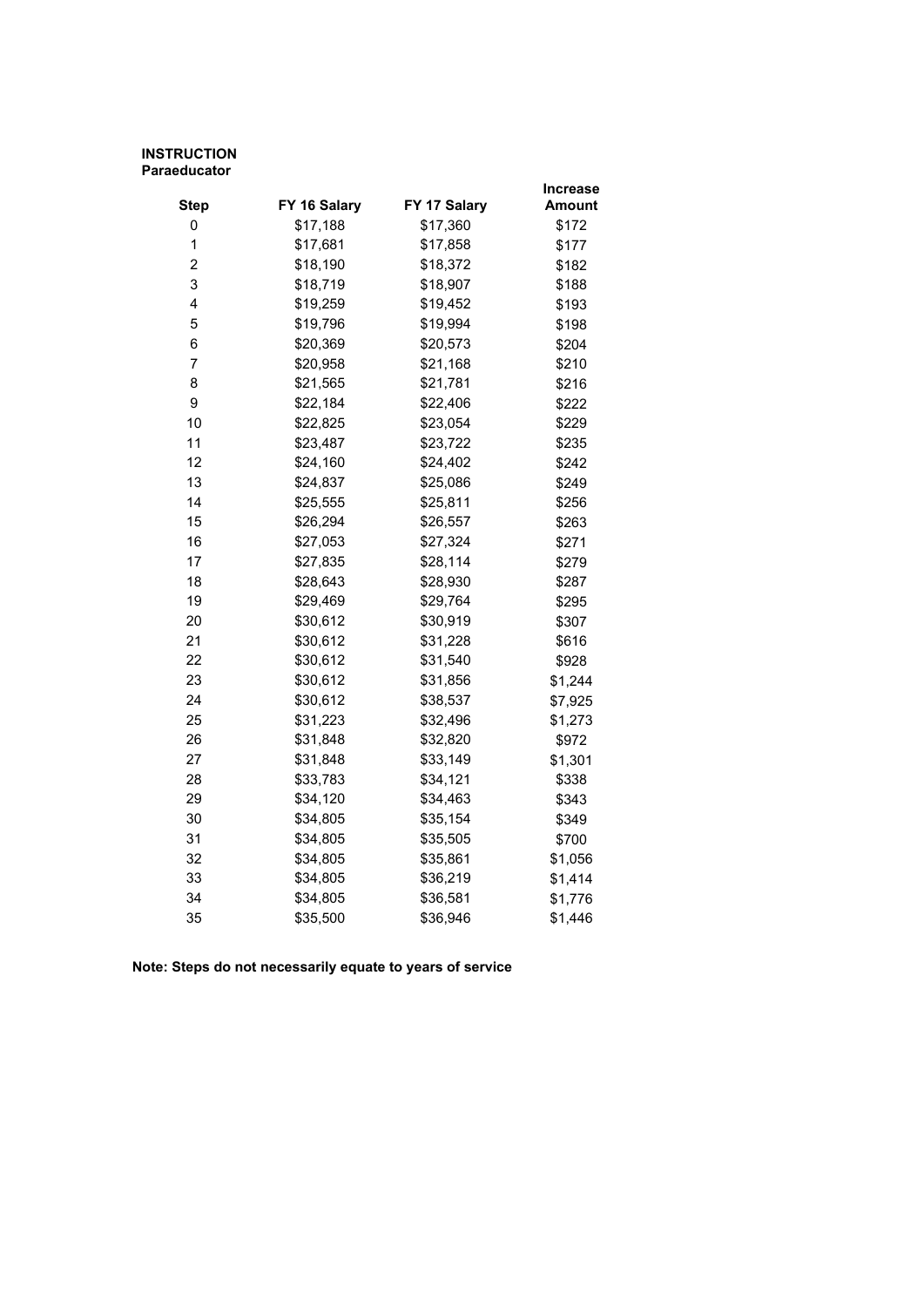#### **INSTRUCTION Teacher - 10.5 month (Bachelor Degree)**

|                  |              |              | <b>Increase</b> |
|------------------|--------------|--------------|-----------------|
| Years of Service | FY 16 Salary | FY 17 Salary | Amount          |
| 0                | \$42,422     | \$42,847     | \$425           |
| $\mathbf 1$      | \$42,601     | \$43,028     | \$427           |
| $\overline{2}$   | \$42,820     | \$43,249     | \$429           |
| 3                | \$43,869     | \$44,308     | \$439           |
| 4                | \$44,100     | \$44,541     | \$441           |
| 5                | \$44,340     | \$44,784     | \$444           |
| 6                | \$44,679     | \$45,126     | \$447           |
| 7                | \$45,025     | \$45,476     | \$451           |
| 8                | \$45,746     | \$46,204     | \$458           |
| 9                | \$46,495     | \$46,960     | \$465           |
| 10               | \$47,269     | \$47,742     | \$473           |
| 11               | \$48,188     | \$48,670     | \$482           |
| 12               | \$49,021     | \$49,512     | \$491           |
| 13               | \$49,535     | \$50,031     | \$496           |
| 14               | \$50,773     | \$51,281     | \$508           |
| 15               | \$52,043     | \$52,564     | \$521           |
| 16               | \$53,342     | \$53,876     | \$534           |
| 17               | \$54,677     | \$55,224     | \$547           |
| 18               | \$56,044     | \$56,605     | \$561           |
| 19               | \$57,446     | \$58,021     | \$575           |
| 20               | \$58,879     | \$59,468     | \$589           |
| 21               | \$60,352     | \$60,956     | \$604           |
| 22               | \$61,860     | \$62,479     | \$619           |
| 23               | \$63,408     | \$64,043     | \$635           |
| 24               | \$64,992     | \$65,642     | \$650           |
| 25               | \$66,618     | \$67,285     | \$667           |
| 26               | \$68,284     | \$68,967     | \$683           |
| 27               | \$69,991     | \$70,691     | \$700           |
| 28               | \$71,740     | \$72,458     | \$718           |
| 29               | \$73,532     | \$74,268     | \$736           |
| 30               | \$75,370     | \$76,124     | \$754           |
| 31               | \$77,256     | \$78,029     | \$773           |
| 32               | \$79,187     | \$79,979     | \$792           |
| 33               | \$81,168     | \$81,980     | \$812           |
| 34               | \$83,197     | \$84,029     | \$832           |
| 35               | \$85,275     | \$86,128     | \$853           |
| 36               | \$87,408     | \$88,283     | \$875           |
| 37               | \$89,593     | \$90,489     | \$896           |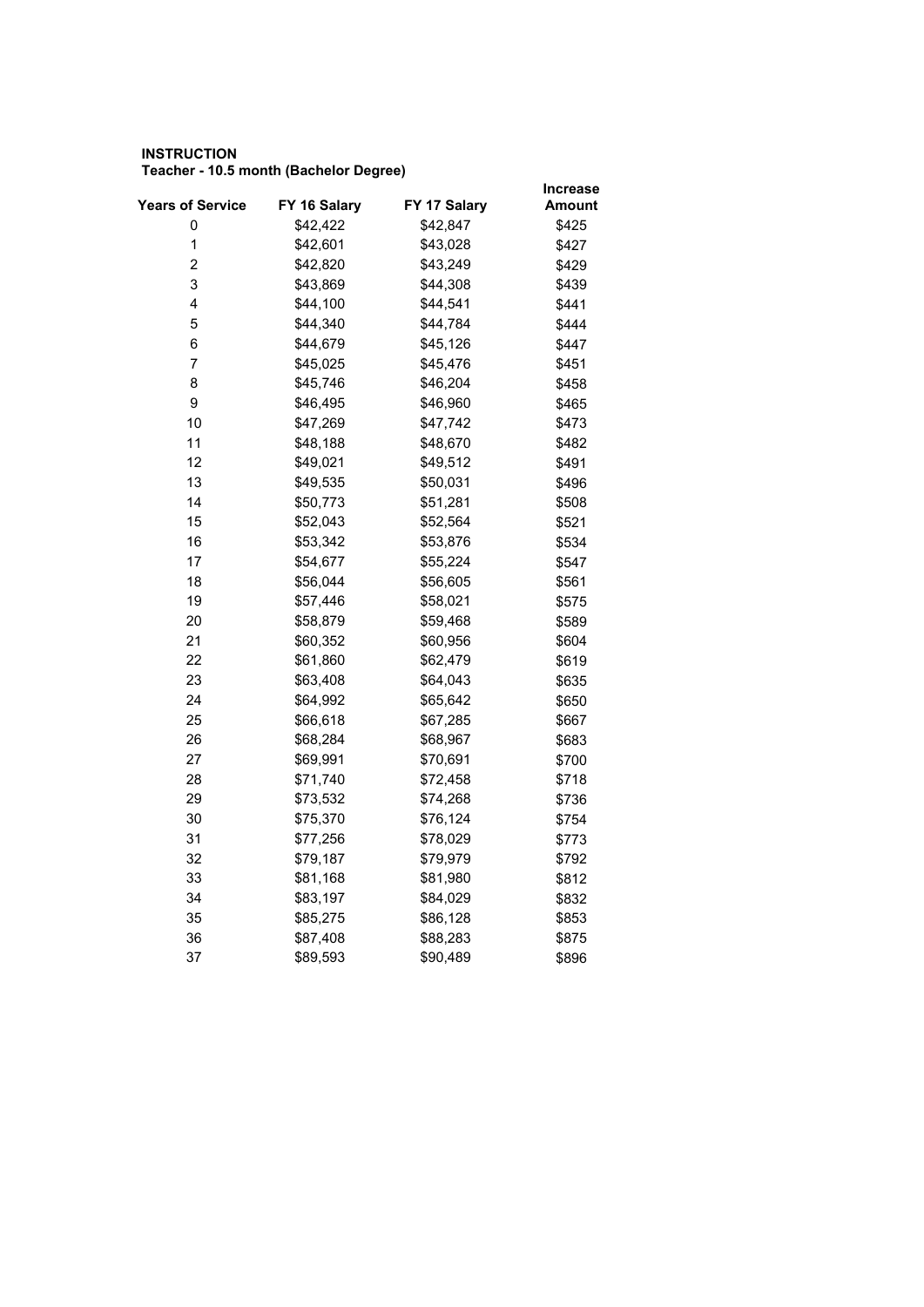#### **INSTRUCTION Teacher - 10.5 month (Bachelor Degree + 15 hours)**

|                         |              |              | <b>Increase</b> |
|-------------------------|--------------|--------------|-----------------|
| <b>Years of Service</b> | FY 16 Salary | FY 17 Salary | Amount          |
| 0                       | \$43,695     | \$44,132     | \$437           |
| $\mathbf 1$             | \$43,880     | \$44,319     | \$439           |
| 2                       | \$44,104     | \$44,546     | \$442           |
| 3                       | \$45,187     | \$45,639     | \$452           |
| 4                       | \$45,423     | \$45,878     | \$455           |
| 5                       | \$45,670     | \$46,127     | \$457           |
| 6                       | \$46,019     | \$46,480     | \$461           |
| 7                       | \$46,375     | \$46,839     | \$464           |
| 8                       | \$47,118     | \$47,590     | \$472           |
| 9                       | \$47,889     | \$48,368     | \$479           |
| 10                      | \$48,687     | \$49,174     | \$487           |
| 11                      | \$49,633     | \$50,130     | \$497           |
| 12                      | \$50,491     | \$50,996     | \$505           |
| 13                      | \$51,021     | \$51,532     | \$511           |
| 14                      | \$52,296     | \$52,819     | \$523           |
| 15                      | \$53,604     | \$54,141     | \$537           |
| 16                      | \$54,944     | \$55,494     | \$550           |
| 17                      | \$56,318     | \$56,882     | \$564           |
| 18                      | \$57,724     | \$58,302     | \$578           |
| 19                      | \$59,168     | \$59,760     | \$592           |
| 20                      | \$60,646     | \$61,253     | \$607           |
| 21                      | \$62,163     | \$62,785     | \$622           |
| 22                      | \$63,716     | \$64,354     | \$638           |
| 23                      | \$65,310     | \$65,964     | \$654           |
| 24                      | \$66,943     | \$67,613     | \$670           |
| 25                      | \$68,616     | \$69,303     | \$687           |
| 26                      | \$70,332     | \$71,036     | \$704           |
| 27                      | \$72,090     | \$72,811     | \$721           |
| 28                      | \$73,892     | \$74,631     | \$739           |
| 29                      | \$75,741     | \$76,499     | \$758           |
| 30                      | \$77,632     | \$78,409     | \$777           |
| 31                      | \$79,572     | \$80,368     | \$796           |
| 32                      | \$81,562     | \$82,378     | \$816           |
| 33                      | \$83,601     | \$84,438     | \$837           |
| 34                      | \$85,691     | \$86,548     | \$857           |
| 35                      | \$87,834     | \$88,713     | \$879           |
| 36                      | \$90,030     | \$90,931     | \$901           |
| 37                      | \$92,281     | \$93,204     | \$923           |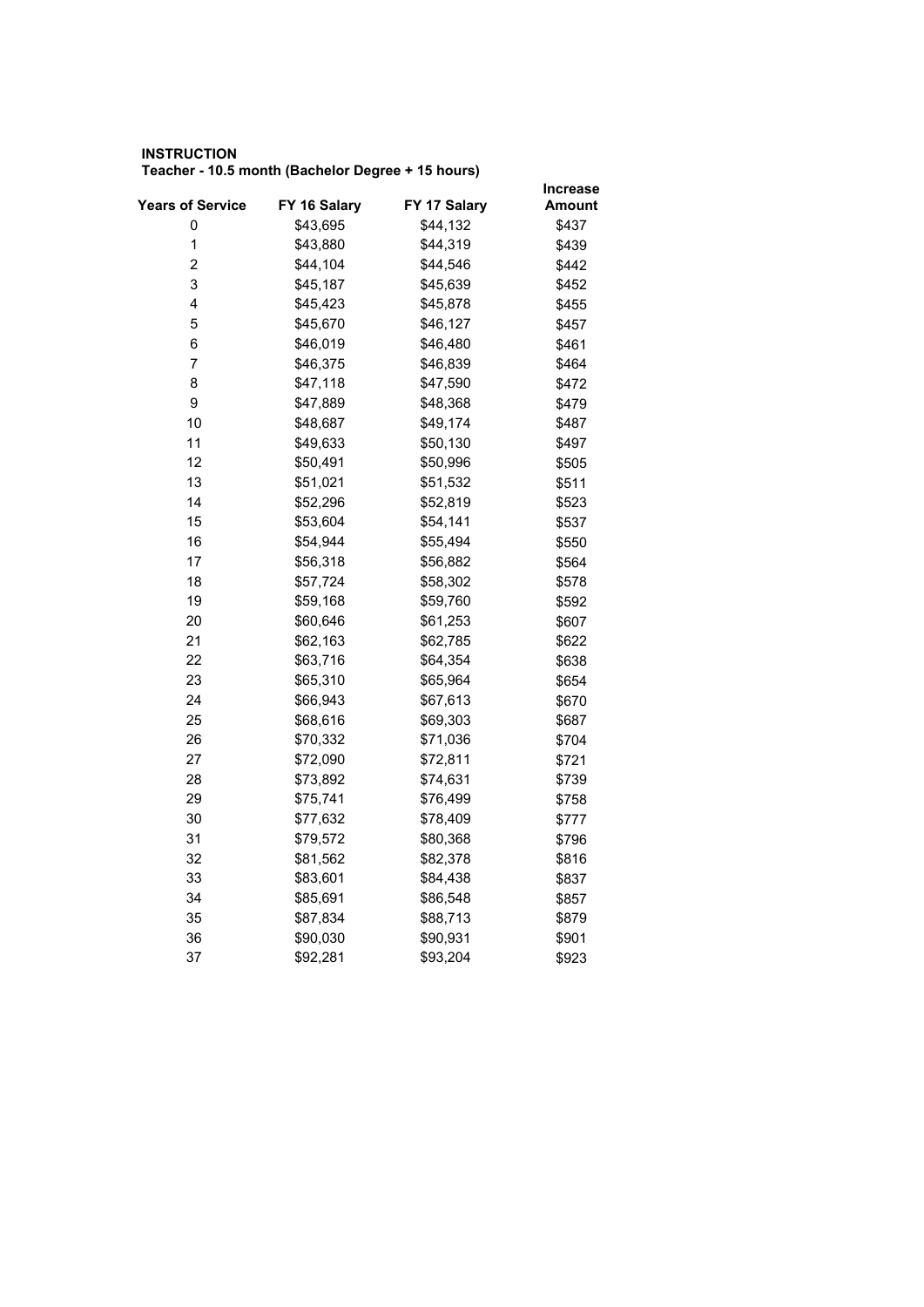#### **INSTRUCTION Teacher - 10.5 month (Doctorate Degree)**

|                         |              |              | <b>Increase</b> |
|-------------------------|--------------|--------------|-----------------|
| <b>Years of Service</b> | FY 16 Salary | FY 17 Salary | Amount          |
| 0                       | \$47,937     | \$48,417     | \$480           |
| $\mathbf 1$             | \$48,140     | \$48,622     | \$482           |
| 2                       | \$48,387     | \$48,871     | \$484           |
| 3                       | \$49,572     | \$50,068     | \$496           |
| 4                       | \$49,835     | \$50,334     | \$499           |
| 5                       | \$50,104     | \$50,606     | \$502           |
| 6                       | \$50,487     | \$50,992     | \$505           |
| 7                       | \$50,879     | \$51,388     | \$509           |
| 8                       | \$51,692     | \$52,209     | \$517           |
| 9                       | \$52,539     | \$53,065     | \$526           |
| 10                      | \$53,414     | \$53,949     | \$535           |
| 11                      | \$54,451     | \$54,996     | \$545           |
| 12                      | \$55,393     | \$55,947     | \$554           |
| 13                      | \$55,974     | \$56,534     | \$560           |
| 14                      | \$57,374     | \$57,948     | \$574           |
| 15                      | \$58,806     | \$59,395     | \$589           |
| 16                      | \$60,277     | \$60,880     | \$603           |
| 17                      | \$61,784     | \$62,402     | \$618           |
| 18                      | \$63,328     | \$63,962     | \$634           |
| 19                      | \$64,911     | \$65,561     | \$650           |
| 20                      | \$66,535     | \$67,201     | \$666           |
| 21                      | \$68,198     | \$68,880     | \$682           |
| 22                      | \$69,901     | \$70,601     | \$700           |
| 23                      | \$71,650     | \$72,367     | \$717           |
| 24                      | \$73,442     | \$74,177     | \$735           |
| 25                      | \$75,278     | \$76,031     | \$753           |
| 26                      | \$77,161     | \$77,933     | \$772           |
| 27                      | \$79,090     | \$79,881     | \$791           |
| 28                      | \$81,066     | \$81,877     | \$811           |
| 29                      | \$83,092     | \$83,923     | \$831           |
| 30                      | \$85,169     | \$86,021     | \$852           |
| 31                      | \$87,299     | \$88,172     | \$873           |
| 32                      | \$89,481     | \$90,376     | \$895           |
| 33                      | \$91,718     | \$92,636     | \$918           |
| 34                      | \$94,012     | \$94,953     | \$941           |
| 35                      | \$96,360     | \$97,324     | \$964           |
| 36                      | \$98,770     | \$99,758     | \$988           |
| 37                      | \$101,239    | \$102,252    | \$1,013         |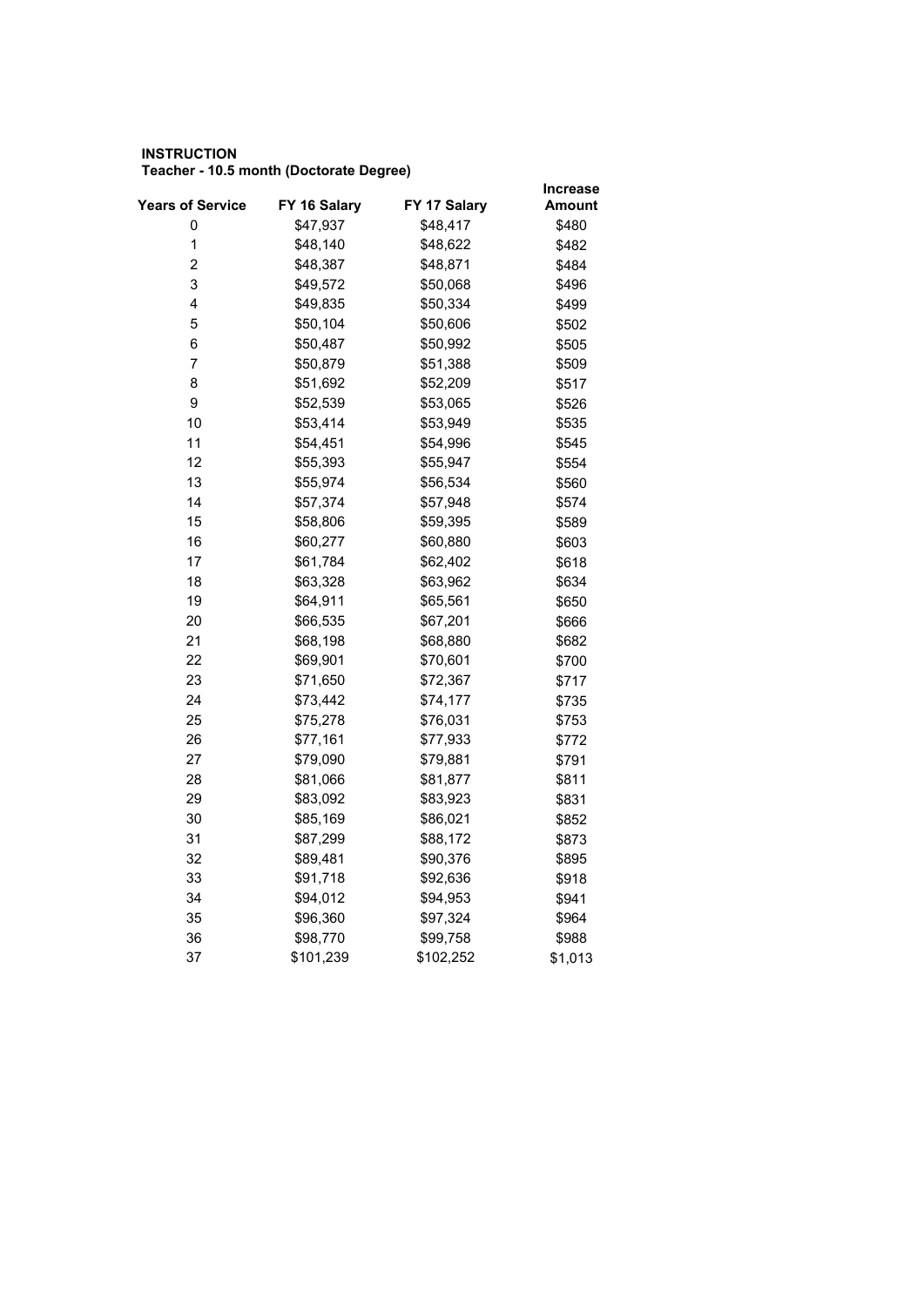#### **INSTRUCTION Teacher - 10.5 month (Masters Degree)**

|                         |              |              | <b>Increase</b> |
|-------------------------|--------------|--------------|-----------------|
| <b>Years of Service</b> | FY 16 Salary | FY 17 Salary | Amount          |
| 0                       | \$45,392     | \$45,846     | \$454           |
| $\mathbf 1$             | \$45,584     | \$46,040     | \$456           |
| 2                       | \$45,817     | \$46,276     | \$459           |
| 3                       | \$46,941     | \$47,411     | \$470           |
| 4                       | \$47,188     | \$47,660     | \$472           |
| 5                       | \$47,444     | \$47,919     | \$475           |
| 6                       | \$47,806     | \$48,285     | \$479           |
| 7                       | \$48,177     | \$48,659     | \$482           |
| 8                       | \$48,949     | \$49,439     | \$490           |
| 9                       | \$49,748     | \$50,246     | \$498           |
| 10                      | \$50,579     | \$51,085     | \$506           |
| 11                      | \$51,559     | \$52,075     | \$516           |
| 12                      | \$52,451     | \$52,976     | \$525           |
| 13                      | \$53,001     | \$53,532     | \$531           |
| 14                      | \$54,327     | \$54,871     | \$544           |
| 15                      | \$55,685     | \$56,242     | \$557           |
| 16                      | \$57,076     | \$57,647     | \$571           |
| 17                      | \$58,504     | \$59,090     | \$586           |
| 18                      | \$59,966     | \$60,566     | \$600           |
| 19                      | \$61,465     | \$62,080     | \$615           |
| 20                      | \$63,001     | \$63,632     | \$631           |
| 21                      | \$64,576     | \$65,222     | \$646           |
| 22                      | \$66,190     | \$66,852     | \$662           |
| 23                      | \$67,848     | \$68,527     | \$679           |
| 24                      | \$69,543     | \$70,239     | \$696           |
| 25                      | \$71,282     | \$71,995     | \$713           |
| 26                      | \$73,064     | \$73,795     | \$731           |
| 27                      | \$74,890     | \$75,639     | \$749           |
| 28                      | \$76,760     | \$77,528     | \$768           |
| 29                      | \$78,681     | \$79,468     | \$787           |
| 30                      | \$80,646     | \$81,453     | \$807           |
| 31                      | \$82,662     | \$83,489     | \$827           |
| 32                      | \$84,729     | \$85,577     | \$848           |
| 33                      | \$86,848     | \$87,717     | \$869           |
| 34                      | \$89,018     | \$89,909     | \$891           |
| 35                      | \$91,244     | \$92,157     | \$913           |
| 36                      | \$93,527     | \$94,463     | \$936           |
| 37                      | \$95,864     | \$96,823     | \$959           |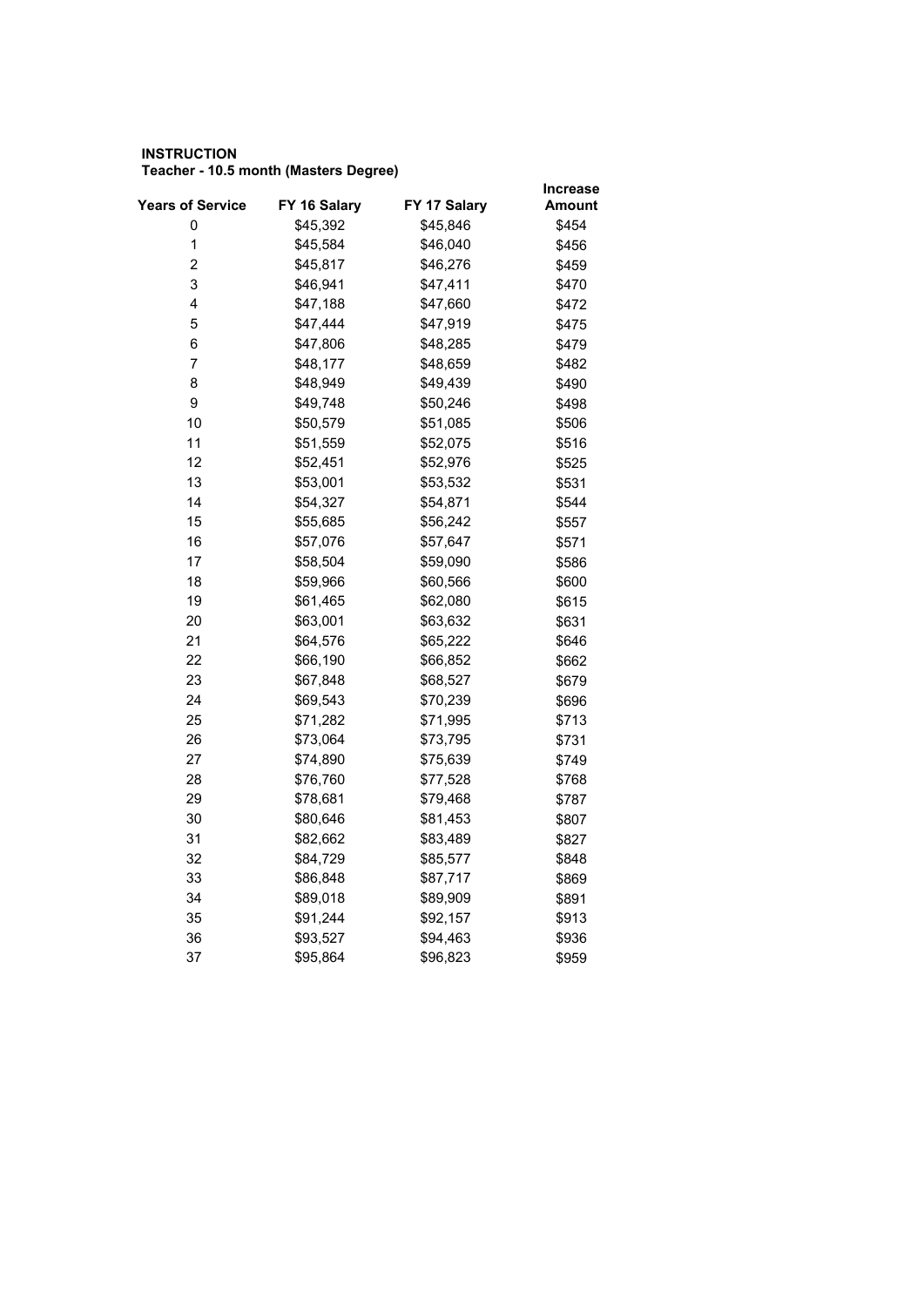#### **INSTRUCTION Teacher - 10.5 month (Masters Degree + 15 hours)**

|                         |              |              | <b>Increase</b> |
|-------------------------|--------------|--------------|-----------------|
| <b>Years of Service</b> | FY 16 Salary | FY 17 Salary | Amount          |
| 0                       | \$46,664     | \$47,131     | \$467           |
| $\mathbf 1$             | \$46,861     | \$47,330     | \$469           |
| 2                       | \$47,101     | \$47,573     | \$472           |
| 3                       | \$48,256     | \$48,739     | \$483           |
| 4                       | \$48,511     | \$48,997     | \$486           |
| 5                       | \$48,774     | \$49,262     | \$488           |
| 6                       | \$49,146     | \$49,638     | \$492           |
| 7                       | \$49,528     | \$50,024     | \$496           |
| 8                       | \$50,320     | \$50,824     | \$504           |
| 9                       | \$51,144     | \$51,656     | \$512           |
| 10                      | \$51,996     | \$52,516     | \$520           |
| 11                      | \$53,006     | \$53,537     | \$531           |
| 12                      | \$53,922     | \$54,462     | \$540           |
| 13                      | \$54,489     | \$55,034     | \$545           |
| 14                      | \$55,850     | \$56,409     | \$559           |
| 15                      | \$57,246     | \$57,819     | \$573           |
| 16                      | \$58,677     | \$59,264     | \$587           |
| 17                      | \$60,146     | \$60,748     | \$602           |
| 18                      | \$61,647     | \$62,264     | \$617           |
| 19                      | \$63,189     | \$63,821     | \$632           |
| 20                      | \$64,769     | \$65,417     | \$648           |
| 21                      | \$66,388     | \$67,052     | \$664           |
| 22                      | \$68,046     | \$68,727     | \$681           |
| 23                      | \$69,749     | \$70,447     | \$698           |
| 24                      | \$71,493     | \$72,208     | \$715           |
| 25                      | \$73,280     | \$74,013     | \$733           |
| 26                      | \$75,112     | \$75,864     | \$752           |
| 27                      | \$76,991     | \$77,761     | \$770           |
| 28                      | \$78,913     | \$79,703     | \$790           |
| 29                      | \$80,886     | \$81,695     | \$809           |
| 30                      | \$82,906     | \$83,736     | \$830           |
| 31                      | \$84,981     | \$85,831     | \$850           |
| 32                      | \$87,106     | \$87,978     | \$872           |
| 33                      | \$89,283     | \$90,176     | \$893           |
| 34                      | \$91,516     | \$92,432     | \$916           |
| 35                      | \$93,802     | \$94,741     | \$939           |
| 36                      | \$96,148     | \$97,110     | \$962           |
| 37                      | \$98,552     | \$99,538     | \$986           |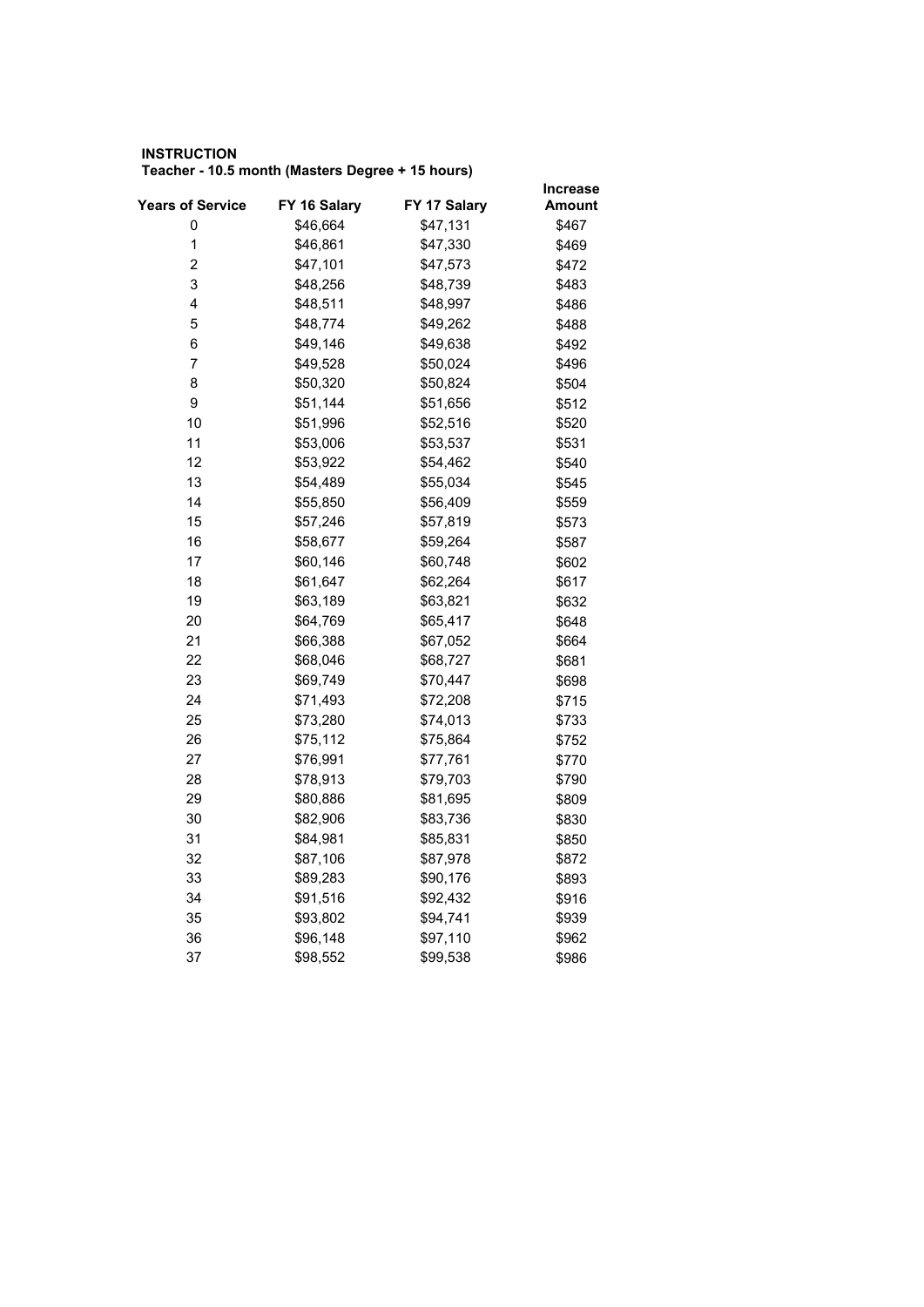## **INSTRUCTION Teacher - 10 month (Bachelor Degree)**

|                         |              |              | <b>Increase</b> |
|-------------------------|--------------|--------------|-----------------|
| <b>Years of Service</b> | FY 16 Salary | FY 17 Salary | Amount          |
| 0                       | \$40,402     | \$40,807     | \$405           |
| $\mathbf 1$             | \$40,572     | \$40,978     | \$406           |
| 2                       | \$40,780     | \$41,188     | \$408           |
| 3                       | \$41,780     | \$42,198     | \$418           |
| 4                       | \$42,001     | \$42,422     | \$421           |
| 5                       | \$42,228     | \$42,651     | \$423           |
| 6                       | \$42,552     | \$42,978     | \$426           |
| 7                       | \$42,881     | \$43,310     | \$429           |
| 8                       | \$43,567     | \$44,003     | \$436           |
| 9                       | \$44,280     | \$44,723     | \$443           |
| 10                      | \$45,019     | \$45,470     | \$451           |
| 11                      | \$45,893     | \$46,352     | \$459           |
| 12                      | \$46,686     | \$47,153     | \$467           |
| 13                      | \$47,176     | \$47,648     | \$472           |
| 14                      | \$48,355     | \$48,839     | \$484           |
| 15                      | \$49,563     | \$50,059     | \$496           |
| 16                      | \$50,803     | \$51,312     | \$509           |
| 17                      | \$52,074     | \$52,595     | \$521           |
| 18                      | \$53,375     | \$53,909     | \$534           |
| 19                      | \$54,709     | \$55,257     | \$548           |
| 20                      | \$56,077     | \$56,638     | \$561           |
| 21                      | \$57,479     | \$58,054     | \$575           |
| 22                      | \$58,914     | \$59,504     | \$590           |
| 23                      | \$60,389     | \$60,993     | \$604           |
| 24                      | \$61,897     | \$62,516     | \$619           |
| 25                      | \$63,445     | \$64,080     | \$635           |
| 26                      | \$65,032     | \$65,683     | \$651           |
| 27                      | \$66,658     | \$67,325     | \$667           |
| 28                      | \$68,323     | \$69,007     | \$684           |
| 29                      | \$70,032     | \$70,733     | \$701           |
| 30                      | \$71,781     | \$72,499     | \$718           |
| 31                      | \$73,576     | \$74,312     | \$736           |
| 32                      | \$75,416     | \$76,171     | \$755           |
| 33                      | \$77,302     | \$78,076     | \$774           |
| 34                      | \$79,234     | \$80,027     | \$793           |
| 35                      | \$81,214     | \$82,027     | \$813           |
| 36                      | \$83,245     | \$84,078     | \$833           |
| 37                      | \$85,327     | \$86,181     | \$854           |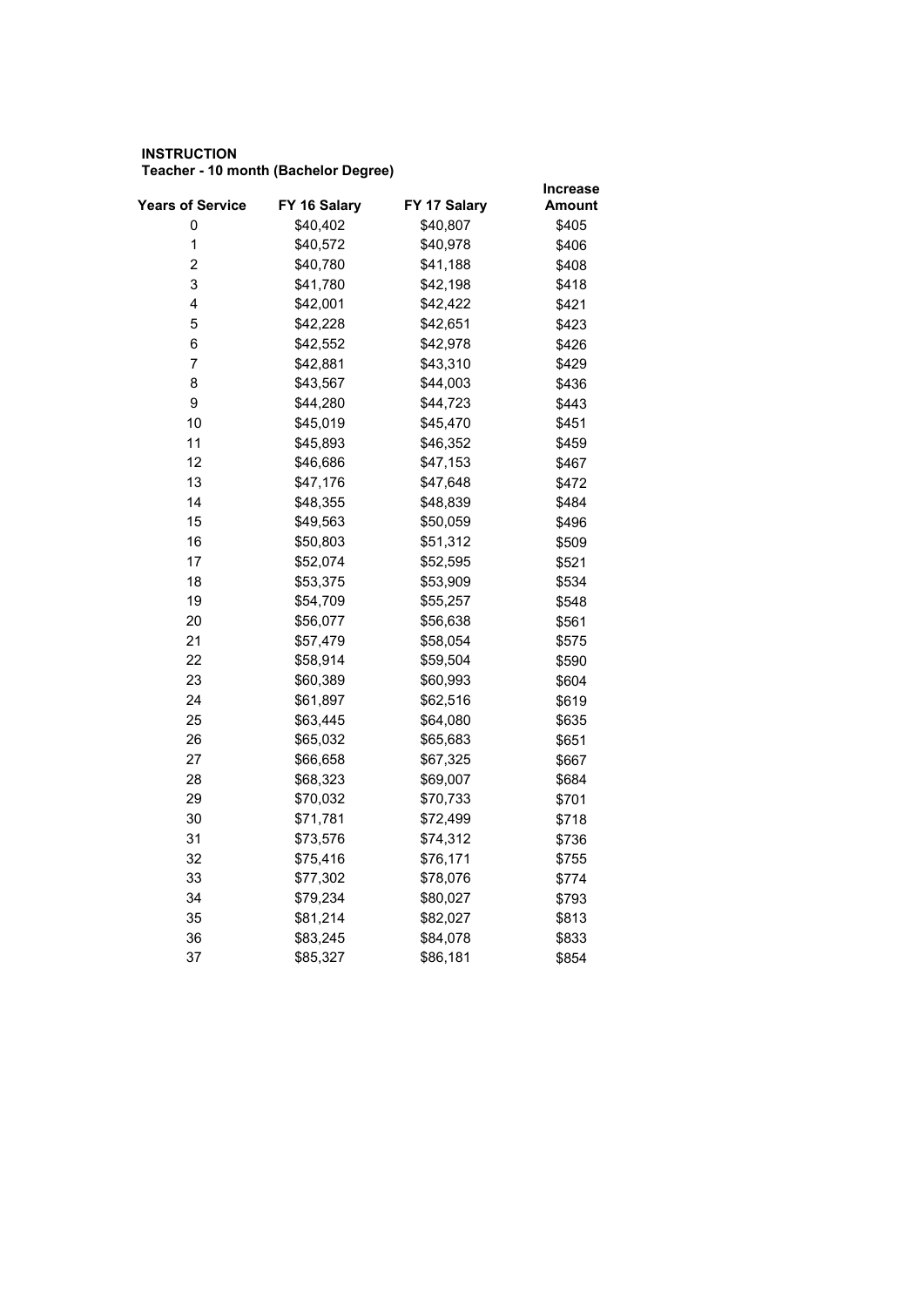## **INSTRUCTION Teacher - 10 month (Bachelor Degree + 15 hours)**

|                         |              |              | Increase |
|-------------------------|--------------|--------------|----------|
| <b>Years of Service</b> | FY 16 Salary | FY 17 Salary | Amount   |
| 0                       | \$41,614     | \$42,031     | \$417    |
| $\mathbf 1$             | \$41,790     | \$42,208     | \$418    |
| $\overline{c}$          | \$42,004     | \$42,425     | \$421    |
| 3                       | \$43,034     | \$43,465     | \$431    |
| 4                       | \$43,260     | \$43,693     | \$433    |
| 5                       | \$43,495     | \$43,930     | \$435    |
| 6                       | \$43,828     | \$44,267     | \$439    |
| 7                       | \$44,168     | \$44,610     | \$442    |
| 8                       | \$44,875     | \$45,324     | \$449    |
| 9                       | \$45,609     | \$46,066     | \$457    |
| 10                      | \$46,369     | \$46,833     | \$464    |
| 11                      | \$47,269     | \$47,742     | \$473    |
| 12                      | \$48,086     | \$48,567     | \$481    |
| 13                      | \$48,592     | \$49,078     | \$486    |
| 14                      | \$49,806     | \$50,305     | \$499    |
| 15                      | \$51,051     | \$51,562     | \$511    |
| 16                      | \$52,327     | \$52,851     | \$524    |
| 17                      | \$53,636     | \$54,173     | \$537    |
| 18                      | \$54,975     | \$55,525     | \$550    |
| 19                      | \$56,350     | \$56,914     | \$564    |
| 20                      | \$57,760     | \$58,338     | \$578    |
| 21                      | \$59,203     | \$59,796     | \$593    |
| 22                      | \$60,682     | \$61,289     | \$607    |
| 23                      | \$62,200     | \$62,822     | \$622    |
| 24                      | \$63,754     | \$64,392     | \$638    |
| 25                      | \$65,349     | \$66,003     | \$654    |
| 26                      | \$66,982     | \$67,652     | \$670    |
| 27                      | \$68,657     | \$69,344     | \$687    |
| 28                      | \$70,374     | \$71,078     | \$704    |
| 29                      | \$72,132     | \$72,854     | \$722    |
| 30                      | \$73,936     | \$74,676     | \$740    |
| 31                      | \$75,784     | \$76,542     | \$758    |
| 32                      | \$77,678     | \$78,455     | \$777    |
| 33                      | \$79,621     | \$80,418     | \$797    |
| 34                      | \$81,612     | \$82,429     | \$817    |
| 35                      | \$83,652     | \$84,489     | \$837    |
| 36                      | \$85,743     | \$86,601     | \$858    |
| 37                      | \$87,886     | \$88,765     | \$879    |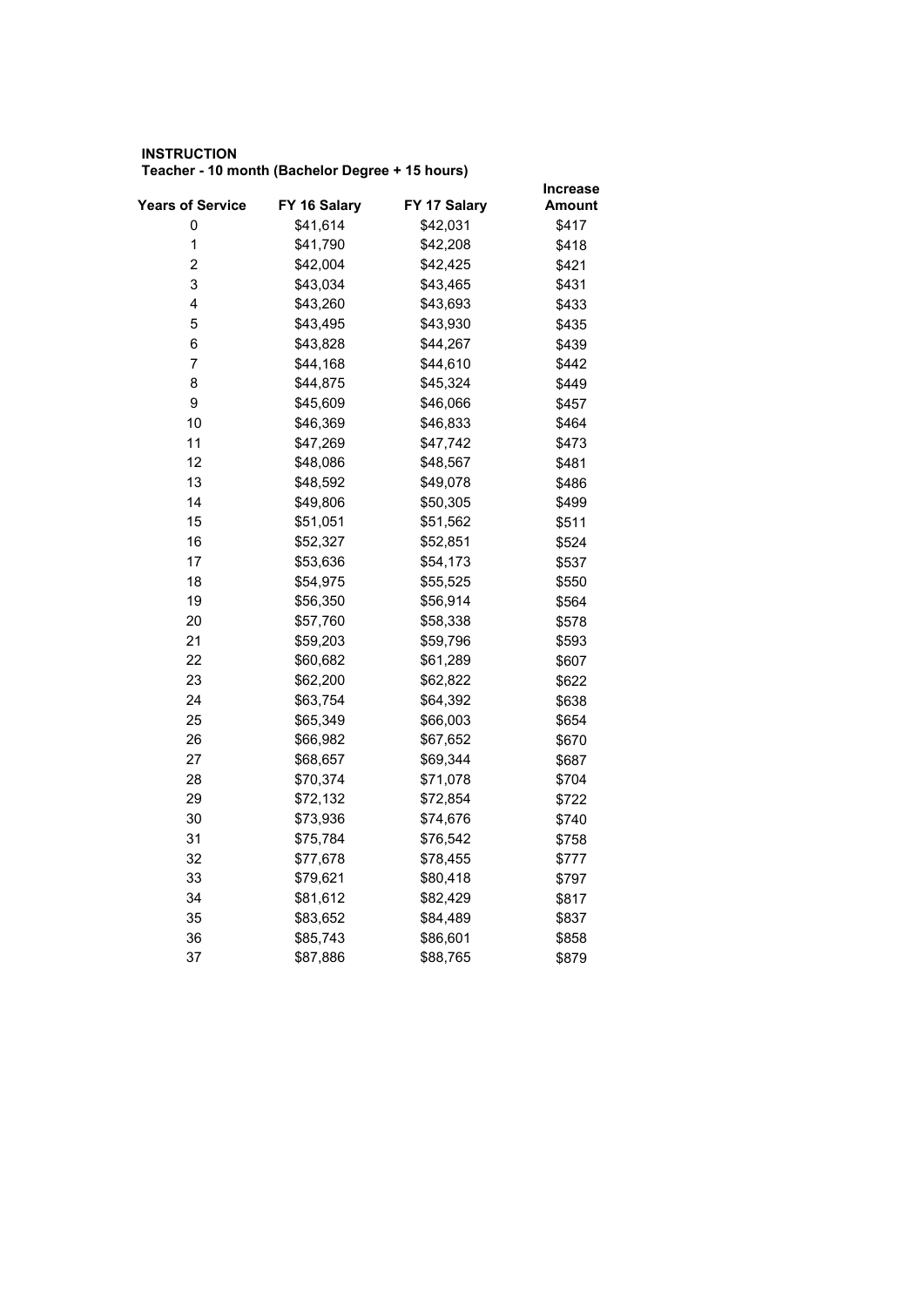## **INSTRUCTION Teacher - 10 month (Doctorate Degree)**

| FY 17 Salary<br><b>Years of Service</b><br>FY 16 Salary<br>Amount<br>\$46,111<br>0<br>\$45,654<br>\$457<br>$\mathbf{1}$<br>\$45,847<br>\$46,306<br>\$459<br>$\overline{\mathbf{c}}$<br>\$46,082<br>\$46,543<br>\$461<br>3<br>\$47,212<br>\$47,685<br>\$473<br>4<br>\$47,461<br>\$47,936<br>\$475<br>5<br>\$47,718<br>\$48,196<br>\$478<br>6<br>\$48,083<br>\$48,564<br>\$481<br>7<br>\$48,456<br>\$48,941<br>\$485<br>8<br>\$49,232<br>\$49,725<br>\$493<br>9<br>\$50,036<br>\$50,537<br>\$501<br>10<br>\$50,870<br>\$51,379<br>\$509<br>11<br>\$51,858<br>\$52,377<br>\$519<br>12<br>\$52,755<br>\$53,283<br>\$528<br>13<br>\$53,309<br>\$53,843<br>\$534<br>14<br>\$54,641<br>\$55,188<br>\$547<br>15<br>\$56,007<br>\$56,568<br>\$561<br>16<br>\$57,407<br>\$57,982<br>\$575<br>17<br>\$58,842<br>\$59,431<br>\$589<br>18<br>\$60,313<br>\$60,917<br>\$604<br>19<br>\$61,822<br>\$62,441<br>\$619<br>20<br>\$63,368<br>\$64,002<br>\$634<br>21<br>\$64,951<br>\$65,601<br>\$650<br>22<br>\$66,572<br>\$67,238<br>\$666<br>23<br>\$68,238<br>\$68,921<br>\$683<br>24<br>\$69,945<br>\$70,645<br>\$700<br>25<br>\$71,693<br>\$72,410<br>\$717<br>26<br>\$74,222<br>\$73,487<br>\$735<br>27<br>\$75,324<br>\$76,078<br>\$754<br>28<br>\$77,206<br>\$77,979<br>\$773<br>29<br>\$79,135<br>\$79,927<br>\$792 |  |
|------------------------------------------------------------------------------------------------------------------------------------------------------------------------------------------------------------------------------------------------------------------------------------------------------------------------------------------------------------------------------------------------------------------------------------------------------------------------------------------------------------------------------------------------------------------------------------------------------------------------------------------------------------------------------------------------------------------------------------------------------------------------------------------------------------------------------------------------------------------------------------------------------------------------------------------------------------------------------------------------------------------------------------------------------------------------------------------------------------------------------------------------------------------------------------------------------------------------------------------------------------------------------------------------------------|--|
|                                                                                                                                                                                                                                                                                                                                                                                                                                                                                                                                                                                                                                                                                                                                                                                                                                                                                                                                                                                                                                                                                                                                                                                                                                                                                                            |  |
|                                                                                                                                                                                                                                                                                                                                                                                                                                                                                                                                                                                                                                                                                                                                                                                                                                                                                                                                                                                                                                                                                                                                                                                                                                                                                                            |  |
|                                                                                                                                                                                                                                                                                                                                                                                                                                                                                                                                                                                                                                                                                                                                                                                                                                                                                                                                                                                                                                                                                                                                                                                                                                                                                                            |  |
|                                                                                                                                                                                                                                                                                                                                                                                                                                                                                                                                                                                                                                                                                                                                                                                                                                                                                                                                                                                                                                                                                                                                                                                                                                                                                                            |  |
|                                                                                                                                                                                                                                                                                                                                                                                                                                                                                                                                                                                                                                                                                                                                                                                                                                                                                                                                                                                                                                                                                                                                                                                                                                                                                                            |  |
|                                                                                                                                                                                                                                                                                                                                                                                                                                                                                                                                                                                                                                                                                                                                                                                                                                                                                                                                                                                                                                                                                                                                                                                                                                                                                                            |  |
|                                                                                                                                                                                                                                                                                                                                                                                                                                                                                                                                                                                                                                                                                                                                                                                                                                                                                                                                                                                                                                                                                                                                                                                                                                                                                                            |  |
|                                                                                                                                                                                                                                                                                                                                                                                                                                                                                                                                                                                                                                                                                                                                                                                                                                                                                                                                                                                                                                                                                                                                                                                                                                                                                                            |  |
|                                                                                                                                                                                                                                                                                                                                                                                                                                                                                                                                                                                                                                                                                                                                                                                                                                                                                                                                                                                                                                                                                                                                                                                                                                                                                                            |  |
|                                                                                                                                                                                                                                                                                                                                                                                                                                                                                                                                                                                                                                                                                                                                                                                                                                                                                                                                                                                                                                                                                                                                                                                                                                                                                                            |  |
|                                                                                                                                                                                                                                                                                                                                                                                                                                                                                                                                                                                                                                                                                                                                                                                                                                                                                                                                                                                                                                                                                                                                                                                                                                                                                                            |  |
|                                                                                                                                                                                                                                                                                                                                                                                                                                                                                                                                                                                                                                                                                                                                                                                                                                                                                                                                                                                                                                                                                                                                                                                                                                                                                                            |  |
|                                                                                                                                                                                                                                                                                                                                                                                                                                                                                                                                                                                                                                                                                                                                                                                                                                                                                                                                                                                                                                                                                                                                                                                                                                                                                                            |  |
|                                                                                                                                                                                                                                                                                                                                                                                                                                                                                                                                                                                                                                                                                                                                                                                                                                                                                                                                                                                                                                                                                                                                                                                                                                                                                                            |  |
|                                                                                                                                                                                                                                                                                                                                                                                                                                                                                                                                                                                                                                                                                                                                                                                                                                                                                                                                                                                                                                                                                                                                                                                                                                                                                                            |  |
|                                                                                                                                                                                                                                                                                                                                                                                                                                                                                                                                                                                                                                                                                                                                                                                                                                                                                                                                                                                                                                                                                                                                                                                                                                                                                                            |  |
|                                                                                                                                                                                                                                                                                                                                                                                                                                                                                                                                                                                                                                                                                                                                                                                                                                                                                                                                                                                                                                                                                                                                                                                                                                                                                                            |  |
|                                                                                                                                                                                                                                                                                                                                                                                                                                                                                                                                                                                                                                                                                                                                                                                                                                                                                                                                                                                                                                                                                                                                                                                                                                                                                                            |  |
|                                                                                                                                                                                                                                                                                                                                                                                                                                                                                                                                                                                                                                                                                                                                                                                                                                                                                                                                                                                                                                                                                                                                                                                                                                                                                                            |  |
|                                                                                                                                                                                                                                                                                                                                                                                                                                                                                                                                                                                                                                                                                                                                                                                                                                                                                                                                                                                                                                                                                                                                                                                                                                                                                                            |  |
|                                                                                                                                                                                                                                                                                                                                                                                                                                                                                                                                                                                                                                                                                                                                                                                                                                                                                                                                                                                                                                                                                                                                                                                                                                                                                                            |  |
|                                                                                                                                                                                                                                                                                                                                                                                                                                                                                                                                                                                                                                                                                                                                                                                                                                                                                                                                                                                                                                                                                                                                                                                                                                                                                                            |  |
|                                                                                                                                                                                                                                                                                                                                                                                                                                                                                                                                                                                                                                                                                                                                                                                                                                                                                                                                                                                                                                                                                                                                                                                                                                                                                                            |  |
|                                                                                                                                                                                                                                                                                                                                                                                                                                                                                                                                                                                                                                                                                                                                                                                                                                                                                                                                                                                                                                                                                                                                                                                                                                                                                                            |  |
|                                                                                                                                                                                                                                                                                                                                                                                                                                                                                                                                                                                                                                                                                                                                                                                                                                                                                                                                                                                                                                                                                                                                                                                                                                                                                                            |  |
|                                                                                                                                                                                                                                                                                                                                                                                                                                                                                                                                                                                                                                                                                                                                                                                                                                                                                                                                                                                                                                                                                                                                                                                                                                                                                                            |  |
|                                                                                                                                                                                                                                                                                                                                                                                                                                                                                                                                                                                                                                                                                                                                                                                                                                                                                                                                                                                                                                                                                                                                                                                                                                                                                                            |  |
|                                                                                                                                                                                                                                                                                                                                                                                                                                                                                                                                                                                                                                                                                                                                                                                                                                                                                                                                                                                                                                                                                                                                                                                                                                                                                                            |  |
|                                                                                                                                                                                                                                                                                                                                                                                                                                                                                                                                                                                                                                                                                                                                                                                                                                                                                                                                                                                                                                                                                                                                                                                                                                                                                                            |  |
|                                                                                                                                                                                                                                                                                                                                                                                                                                                                                                                                                                                                                                                                                                                                                                                                                                                                                                                                                                                                                                                                                                                                                                                                                                                                                                            |  |
|                                                                                                                                                                                                                                                                                                                                                                                                                                                                                                                                                                                                                                                                                                                                                                                                                                                                                                                                                                                                                                                                                                                                                                                                                                                                                                            |  |
| 30<br>\$81,113<br>\$81,925<br>\$812                                                                                                                                                                                                                                                                                                                                                                                                                                                                                                                                                                                                                                                                                                                                                                                                                                                                                                                                                                                                                                                                                                                                                                                                                                                                        |  |
| 31<br>\$83,141<br>\$83,973<br>\$832                                                                                                                                                                                                                                                                                                                                                                                                                                                                                                                                                                                                                                                                                                                                                                                                                                                                                                                                                                                                                                                                                                                                                                                                                                                                        |  |
| 32<br>\$85,220<br>\$86,073<br>\$853                                                                                                                                                                                                                                                                                                                                                                                                                                                                                                                                                                                                                                                                                                                                                                                                                                                                                                                                                                                                                                                                                                                                                                                                                                                                        |  |
| 33<br>\$87,350<br>\$88,224<br>\$874                                                                                                                                                                                                                                                                                                                                                                                                                                                                                                                                                                                                                                                                                                                                                                                                                                                                                                                                                                                                                                                                                                                                                                                                                                                                        |  |
| 34<br>\$89,535<br>\$90,431<br>\$896                                                                                                                                                                                                                                                                                                                                                                                                                                                                                                                                                                                                                                                                                                                                                                                                                                                                                                                                                                                                                                                                                                                                                                                                                                                                        |  |
| 35<br>\$91,771<br>\$92,689<br>\$918                                                                                                                                                                                                                                                                                                                                                                                                                                                                                                                                                                                                                                                                                                                                                                                                                                                                                                                                                                                                                                                                                                                                                                                                                                                                        |  |
| 36<br>\$94,067<br>\$95,008<br>\$941                                                                                                                                                                                                                                                                                                                                                                                                                                                                                                                                                                                                                                                                                                                                                                                                                                                                                                                                                                                                                                                                                                                                                                                                                                                                        |  |
| 37<br>\$96,418<br>\$97,383<br>\$965                                                                                                                                                                                                                                                                                                                                                                                                                                                                                                                                                                                                                                                                                                                                                                                                                                                                                                                                                                                                                                                                                                                                                                                                                                                                        |  |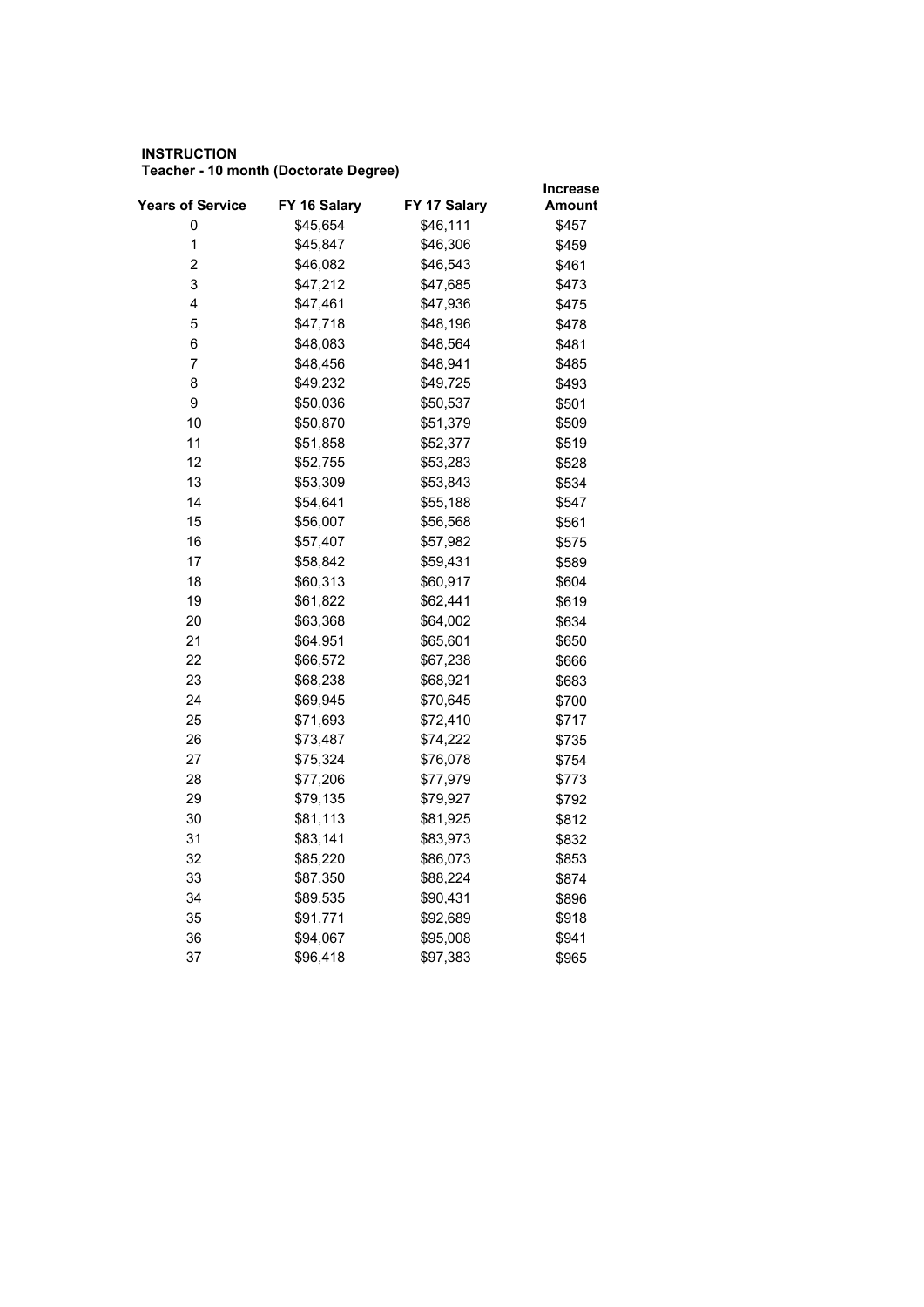## **INSTRUCTION Teacher - 10 month (Educational Specialist Degree)**

|                         |              |              | <b>Increase</b> |
|-------------------------|--------------|--------------|-----------------|
| <b>Years of Service</b> | FY 16 Salary | FY 17 Salary | Amount          |
| 0                       | \$45,048     | \$45,499     | \$451           |
| $\mathbf 1$             | \$45,238     | \$45,691     | \$453           |
| 2                       | \$45,471     | \$45,926     | \$455           |
| 3                       | \$46,584     | \$47,050     | \$466           |
| 4                       | \$46,830     | \$47,299     | \$469           |
| 5                       | \$47,085     | \$47,556     | \$471           |
| 6                       | \$47,445     | \$47,920     | \$475           |
| 7                       | \$47,812     | \$48,291     | \$479           |
| 8                       | \$48,577     | \$49,063     | \$486           |
| 9                       | \$49,371     | \$49,865     | \$494           |
| 10                      | \$50,197     | \$50,699     | \$502           |
| 11                      | \$51,170     | \$51,682     | \$512           |
| 12                      | \$52,056     | \$52,577     | \$521           |
| 13                      | \$52,601     | \$53,128     | \$527           |
| 14                      | \$53,916     | \$54,456     | \$540           |
| 15                      | \$55,265     | \$55,818     | \$553           |
| 16                      | \$56,644     | \$57,211     | \$567           |
| 17                      | \$58,063     | \$58,644     | \$581           |
| 18                      | \$59,512     | \$60,108     | \$596           |
| 19                      | \$61,000     | \$61,610     | \$610           |
| 20                      | \$62,526     | \$63,152     | \$626           |
| 21                      | \$64,089     | \$64,730     | \$641           |
| 22                      | \$65,690     | \$66,347     | \$657           |
| 23                      | \$67,334     | \$68,008     | \$674           |
| 24                      | \$69,016     | \$69,707     | \$691           |
| 25                      | \$70,741     | \$71,449     | \$708           |
| 26                      | \$72,509     | \$73,235     | \$726           |
| 27                      | \$74,324     | \$75,068     | \$744           |
| 28                      | \$76,181     | \$76,943     | \$762           |
| 29                      | \$78,085     | \$78,866     | \$781           |
| 30                      | \$80,037     | \$80,838     | \$801           |
| 31                      | \$82,038     | \$82,859     | \$821           |
| 32                      | \$84,090     | \$84,931     | \$841           |
| 33                      | \$86,191     | \$87,053     | \$862           |
| 34                      | \$88,347     | \$89,231     | \$884           |
| 35                      | \$90,553     | \$91,459     | \$906           |
| 36                      | \$92,819     | \$93,748     | \$929           |
| 37                      | \$95,139     | \$96,091     | \$952           |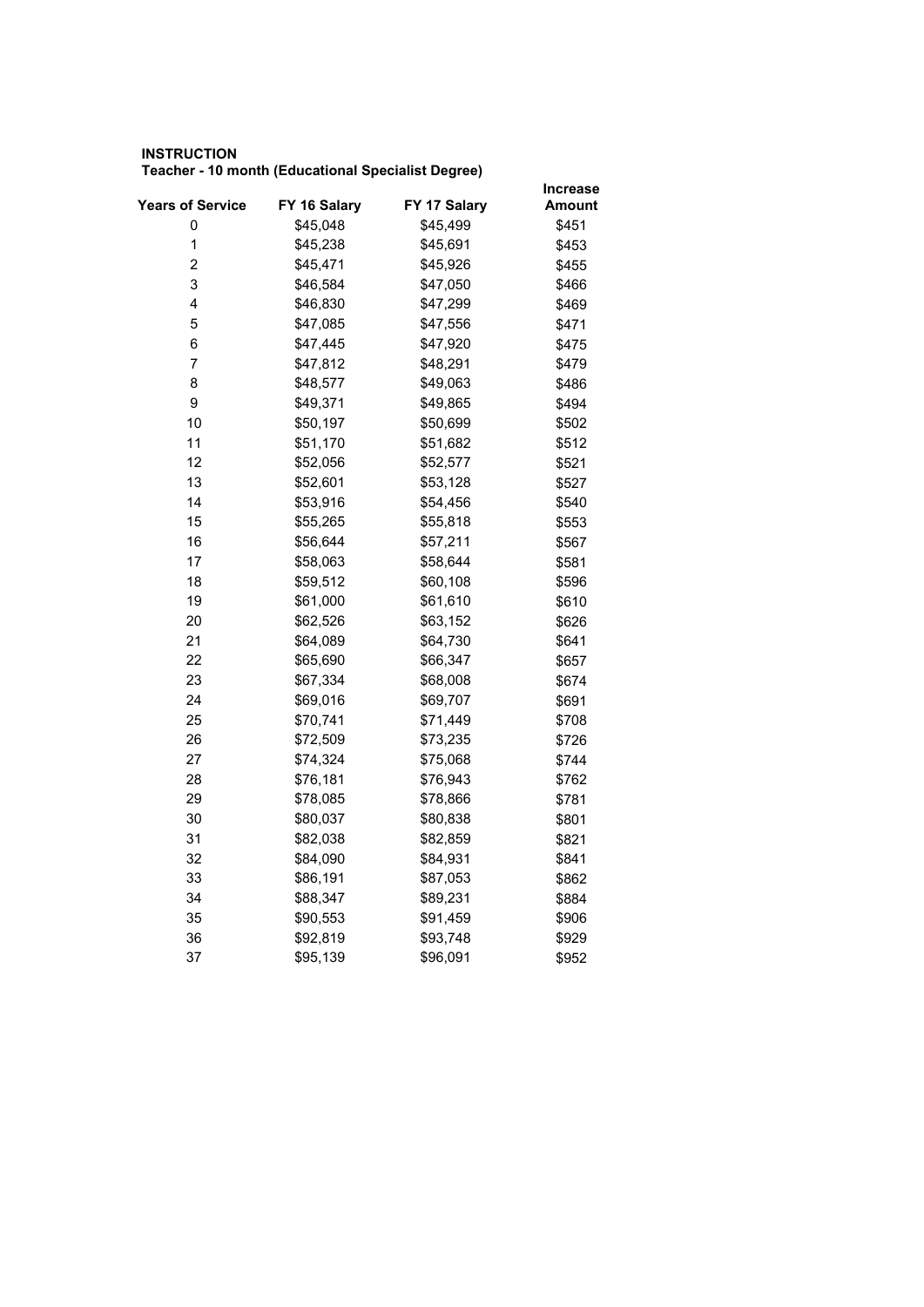## **INSTRUCTION Teacher - 10 month (Masters Degree)**

|                         | FY 16 Salary | FY 17 Salary | Increase |
|-------------------------|--------------|--------------|----------|
| <b>Years of Service</b> |              |              | Amount   |
| 0<br>$\mathbf{1}$       | \$43,230     | \$43,663     | \$433    |
|                         | \$43,413     | \$43,848     | \$435    |
| $\overline{\mathbf{c}}$ | \$43,635     | \$44,072     | \$437    |
| 3                       | \$44,705     | \$45,153     | \$448    |
| 4                       | \$44,940     | \$45,390     | \$450    |
| 5                       | \$45,186     | \$45,638     | \$452    |
| 6                       | \$45,530     | \$45,986     | \$456    |
| 7                       | \$45,883     | \$46,342     | \$459    |
| 8                       | \$46,618     | \$47,085     | \$467    |
| 9                       | \$47,379     | \$47,853     | \$474    |
| 10                      | \$48,171     | \$48,653     | \$482    |
| 11                      | \$49,106     | \$49,598     | \$492    |
| 12                      | \$49,954     | \$50,454     | \$500    |
| 13                      | \$50,479     | \$50,984     | \$505    |
| 14                      | \$51,740     | \$52,258     | \$518    |
| 15                      | \$53,033     | \$53,564     | \$531    |
| 16                      | \$54,359     | \$54,903     | \$544    |
| 17                      | \$55,719     | \$56,277     | \$558    |
| 18                      | \$57,110     | \$57,682     | \$572    |
| 19                      | \$58,538     | \$59,124     | \$586    |
| 20                      | \$60,001     | \$60,602     | \$601    |
| 21                      | \$61,502     | \$62,118     | \$616    |
| 22                      | \$63,039     | \$63,670     | \$631    |
| 23                      | \$64,615     | \$65,262     | \$647    |
| 24                      | \$66,232     | \$66,895     | \$663    |
| 25                      | \$67,887     | \$68,566     | \$679    |
| 26                      | \$69,583     | \$70,279     | \$696    |
| 27                      | \$71,324     | \$72,038     | \$714    |
| 28                      | \$73,106     | \$73,838     | \$732    |
| 29                      | \$74,934     | \$75,684     | \$750    |
| 30                      | \$76,807     | \$77,576     | \$769    |
| 31                      | \$78,726     | \$79,514     | \$788    |
| 32                      | \$80,695     | \$81,502     | \$807    |
| 33                      | \$82,714     | \$83,542     | \$828    |
| 34                      | \$84,780     | \$85,628     | \$848    |
| 35                      | \$86,900     | \$87,769     | \$869    |
| 36                      | \$89,073     | \$89,964     | \$891    |
| 37                      | \$91,300     | \$92,213     | \$913    |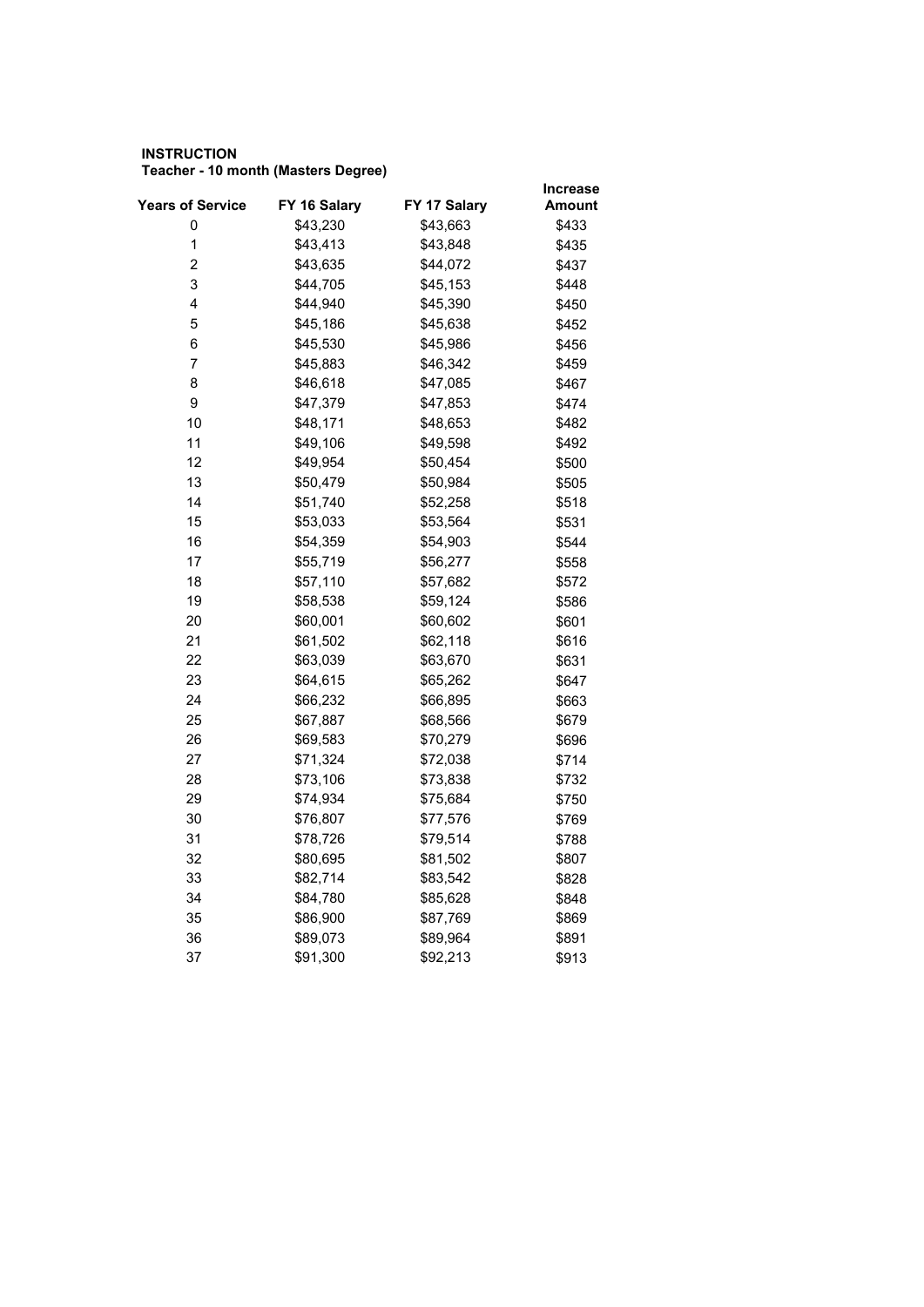## **INSTRUCTION Teacher - 10 month (Masters Degree + 15 hours)**

|                         |              |              | <b>Increase</b> |
|-------------------------|--------------|--------------|-----------------|
| <b>Years of Service</b> | FY 16 Salary | FY 17 Salary | Amount          |
| 0                       | \$44,442     | \$44,887     | \$445           |
| $\mathbf 1$             | \$44,629     | \$45,076     | \$447           |
| 2                       | \$44,859     | \$45,308     | \$449           |
| 3                       | \$45,958     | \$46,418     | \$460           |
| 4                       | \$46,201     | \$46,664     | \$463           |
| 5                       | \$46,451     | \$46,916     | \$465           |
| 6                       | \$46,806     | \$47,275     | \$469           |
| 7                       | \$47,169     | \$47,641     | \$472           |
| 8                       | \$47,924     | \$48,404     | \$480           |
| 9                       | \$48,708     | \$49,196     | \$488           |
| 10                      | \$49,521     | \$50,017     | \$496           |
| 11                      | \$50,483     | \$50,988     | \$505           |
| 12                      | \$51,355     | \$51,869     | \$514           |
| 13                      | \$51,893     | \$52,412     | \$519           |
| 14                      | \$53,191     | \$53,723     | \$532           |
| 15                      | \$54,520     | \$55,066     | \$546           |
| 16                      | \$55,882     | \$56,441     | \$559           |
| 17                      | \$57,281     | \$57,854     | \$573           |
| 18                      | \$58,712     | \$59,300     | \$588           |
| 19                      | \$60,180     | \$60,782     | \$602           |
| 20                      | \$61,684     | \$62,301     | \$617           |
| 21                      | \$63,225     | \$63,858     | \$633           |
| 22                      | \$64,805     | \$65,454     | \$649           |
| 23                      | \$66,427     | \$67,092     | \$665           |
| 24                      | \$68,088     | \$68,769     | \$681           |
| 25                      | \$69,789     | \$70,487     | \$698           |
| 26                      | \$71,535     | \$72,251     | \$716           |
| 27                      | \$73,323     | \$74,057     | \$734           |
| 28                      | \$75,157     | \$75,909     | \$752           |
| 29                      | \$77,034     | \$77,805     | \$771           |
| 30                      | \$78,959     | \$79,749     | \$790           |
| 31                      | \$80,934     | \$81,744     | \$810           |
| 32                      | \$82,958     | \$83,788     | \$830           |
| 33                      | \$85,031     | \$85,882     | \$851           |
| 34                      | \$87,158     | \$88,030     | \$872           |
| 35                      | \$89,335     | \$90,229     | \$894           |
| 36                      | \$91,570     | \$92,486     | \$916           |
| 37                      | \$93,860     | \$94,799     | \$939           |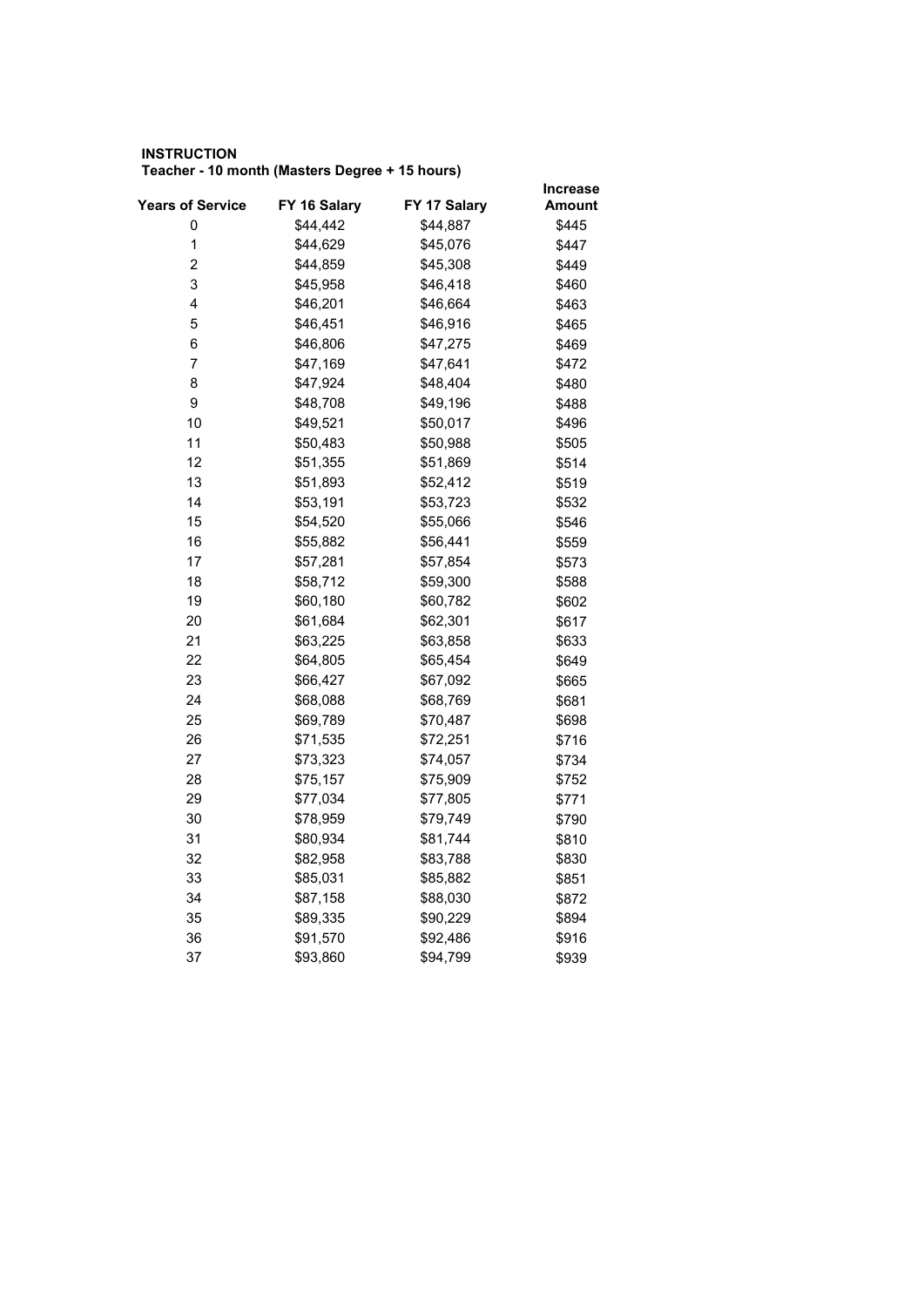## **INSTRUCTION Teacher - 11 month (Bachelor Degree)**

|                  |              |              | <b>Increase</b> |
|------------------|--------------|--------------|-----------------|
| Years of Service | FY 16 Salary | FY 17 Salary | Amount          |
| 0                | \$44,442     | \$44,887     | \$445           |
| $\mathbf 1$      | \$44,629     | \$45,076     | \$447           |
| 2                | \$44,859     | \$45,308     | \$449           |
| 3                | \$45,958     | \$46,418     | \$460           |
| 4                | \$46,201     | \$46,664     | \$463           |
| 5                | \$46,451     | \$46,916     | \$465           |
| 6                | \$46,806     | \$47,275     | \$469           |
| 7                | \$47,169     | \$47,641     | \$472           |
| 8                | \$47,924     | \$48,404     | \$480           |
| 9                | \$48,708     | \$49,196     | \$488           |
| 10               | \$49,521     | \$50,017     | \$496           |
| 11               | \$50,483     | \$50,988     | \$505           |
| 12               | \$51,355     | \$51,869     | \$514           |
| 13               | \$51,893     | \$52,412     | \$519           |
| 14               | \$53,191     | \$53,723     | \$532           |
| 15               | \$54,520     | \$55,066     | \$546           |
| 16               | \$55,882     | \$56,441     | \$559           |
| 17               | \$57,281     | \$57,854     | \$573           |
| 18               | \$58,712     | \$59,300     | \$588           |
| 19               | \$60,180     | \$60,782     | \$602           |
| 20               | \$61,684     | \$62,301     | \$617           |
| 21               | \$63,225     | \$63,858     | \$633           |
| 22               | \$64,805     | \$65,454     | \$649           |
| 23               | \$66,427     | \$67,092     | \$665           |
| 24               | \$68,088     | \$68,769     | \$681           |
| 25               | \$69,789     | \$70,487     | \$698           |
| 26               | \$71,535     | \$72,251     | \$716           |
| 27               | \$73,323     | \$74,057     | \$734           |
| 28               | \$75,157     | \$75,909     | \$752           |
| 29               | \$77,034     | \$77,805     | \$771           |
| 30               | \$78,959     | \$79,749     | \$790           |
| 31               | \$80,934     | \$81,744     | \$810           |
| 32               | \$82,958     | \$83,788     | \$830           |
| 33               | \$85,031     | \$85,882     | \$851           |
| 34               | \$87,158     | \$88,030     | \$872           |
| 35               | \$89,335     | \$90,229     | \$894           |
| 36               | \$91,570     | \$92,486     | \$916           |
| 37               | \$93,860     | \$94,799     | \$939           |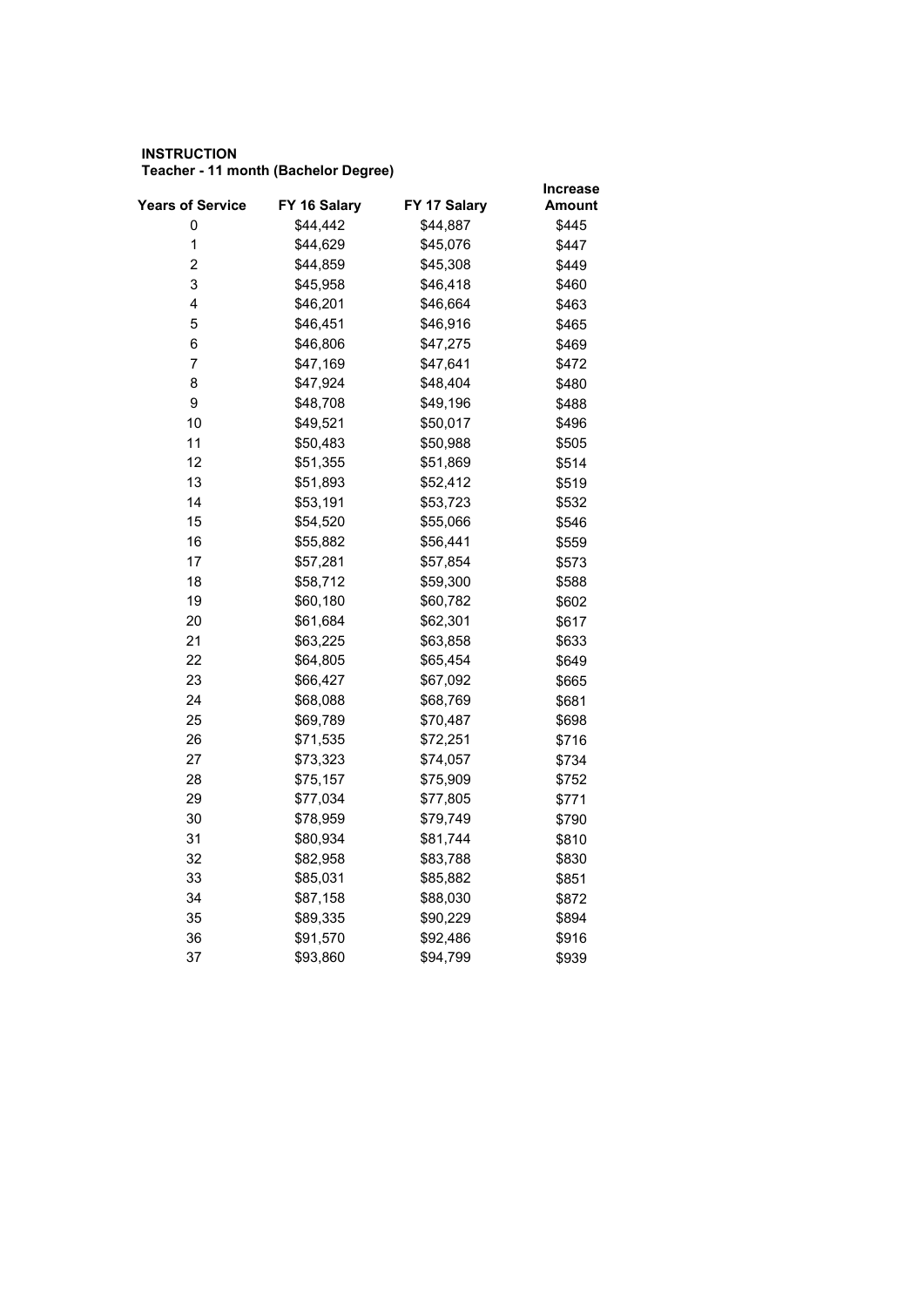## **INSTRUCTION Teacher - 11 month (Bachelor Degree + 15 hours)**

|                  |              |              | <b>Increase</b> |
|------------------|--------------|--------------|-----------------|
| Years of Service | FY 16 Salary | FY 17 Salary | Amount          |
| 0                | \$45,775     | \$46,233     | \$458           |
| $\mathbf 1$      | \$45,968     | \$46,428     | \$460           |
| 2                | \$46,205     | \$46,668     | \$463           |
| 3                | \$47,338     | \$47,812     | \$474           |
| 4                | \$47,586     | \$48,062     | \$476           |
| 5                | \$47,845     | \$48,324     | \$479           |
| 6                | \$48,211     | \$48,694     | \$483           |
| 7                | \$48,586     | \$49,072     | \$486           |
| 8                | \$49,363     | \$49,857     | \$494           |
| 9                | \$50,170     | \$50,672     | \$502           |
| 10               | \$51,006     | \$51,517     | \$511           |
| 11               | \$51,995     | \$52,515     | \$520           |
| 12               | \$52,895     | \$53,424     | \$529           |
| 13               | \$53,449     | \$53,984     | \$535           |
| 14               | \$54,785     | \$55,333     | \$548           |
| 15               | \$56,156     | \$56,718     | \$562           |
| 16               | \$57,560     | \$58,136     | \$576           |
| 17               | \$58,999     | \$59,589     | \$590           |
| 18               | \$60,473     | \$61,078     | \$605           |
| 19               | \$61,985     | \$62,605     | \$620           |
| 20               | \$63,534     | \$64,170     | \$636           |
| 21               | \$65,122     | \$65,774     | \$652           |
| 22               | \$66,750     | \$67,418     | \$668           |
| 23               | \$68,420     | \$69,105     | \$685           |
| 24               | \$70,131     | \$70,833     | \$702           |
| 25               | \$71,883     | \$72,602     | \$719           |
| 26               | \$73,681     | \$74,418     | \$737           |
| 27               | \$75,523     | \$76,279     | \$756           |
| 28               | \$77,411     | \$78,186     | \$775           |
| 29               | \$79,346     | \$80,140     | \$794           |
| 30               | \$81,328     | \$82,142     | \$814           |
| 31               | \$83,361     | \$84,195     | \$834           |
| 32               | \$85,446     | \$86,301     | \$855           |
| 33               | \$87,581     | \$88,457     | \$876           |
| 34               | \$89,772     | \$90,670     | \$898           |
| 35               | \$92,015     | \$92,936     | \$921           |
| 36               | \$94,317     | \$95,261     | \$944           |
| 37               | \$96,674     | \$97,641     | \$967           |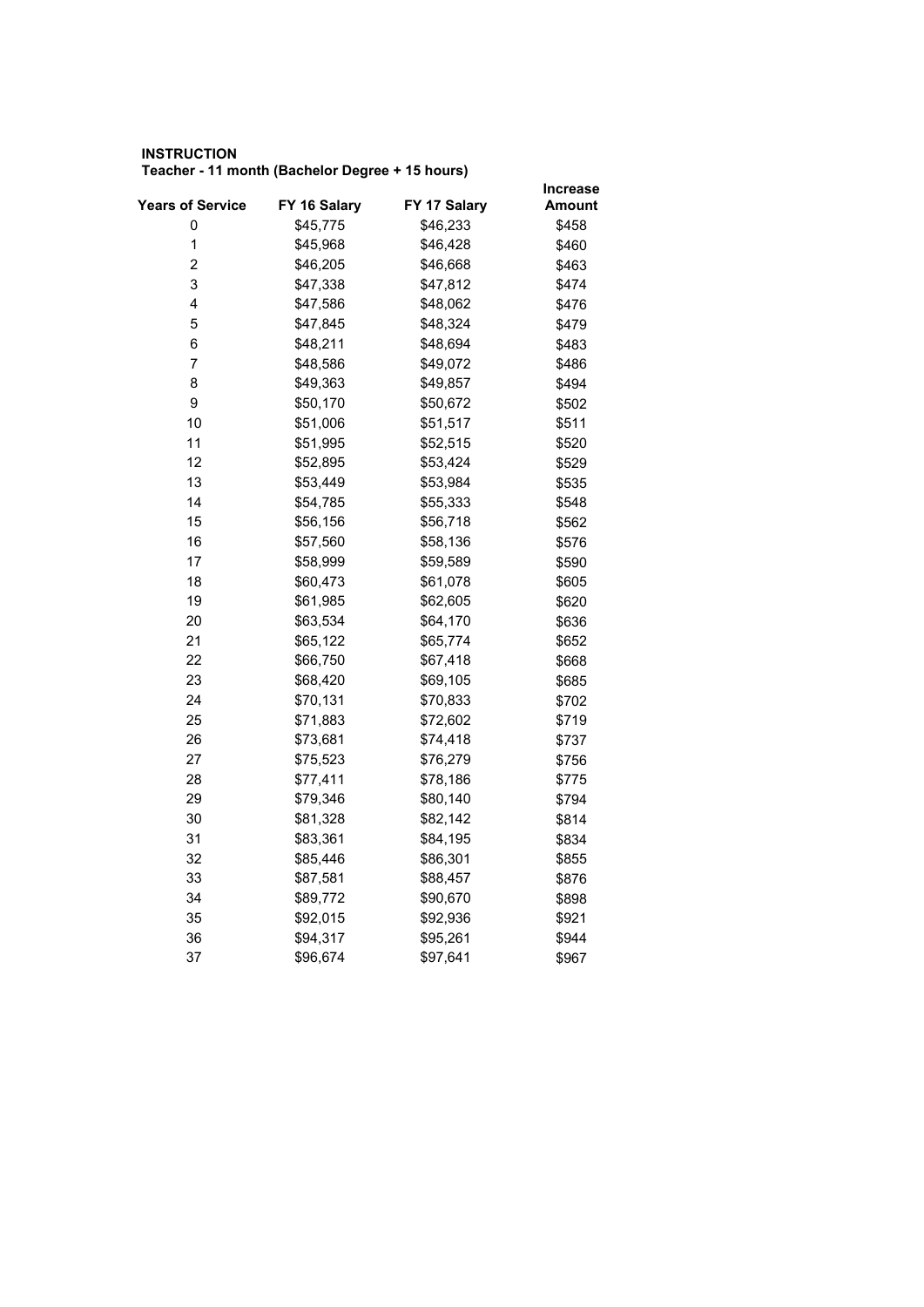## **INSTRUCTION Teacher - 11 month (Doctorate Degree)**

|                         |              |              | <b>Increase</b> |
|-------------------------|--------------|--------------|-----------------|
| <b>Years of Service</b> | FY 16 Salary | FY 17 Salary | Amount          |
| 0                       | \$50,220     | \$50,723     | \$503           |
| $\mathbf 1$             | \$50,431     | \$50,936     | \$505           |
| 2                       | \$50,691     | \$51,198     | \$507           |
| 3                       | \$51,933     | \$52,453     | \$520           |
| 4                       | \$52,207     | \$52,730     | \$523           |
| 5                       | \$52,489     | \$53,014     | \$525           |
| 6                       | \$52,891     | \$53,420     | \$529           |
| 7                       | \$53,301     | \$53,835     | \$534           |
| 8                       | \$54,155     | \$54,697     | \$542           |
| 9                       | \$55,041     | \$55,592     | \$551           |
| 10                      | \$55,957     | \$56,517     | \$560           |
| 11                      | \$57,044     | \$57,615     | \$571           |
| 12                      | \$58,030     | \$58,611     | \$581           |
| 13                      | \$58,639     | \$59,226     | \$587           |
| 14                      | \$60,105     | \$60,707     | \$602           |
| 15                      | \$61,608     | \$62,225     | \$617           |
| 16                      | \$63,147     | \$63,779     | \$632           |
| 17                      | \$64,728     | \$65,376     | \$648           |
| 18                      | \$66,344     | \$67,008     | \$664           |
| 19                      | \$68,003     | \$68,684     | \$681           |
| 20                      | \$69,705     | \$70,403     | \$698           |
| 21                      | \$71,444     | \$72,159     | \$715           |
| 22                      | \$73,229     | \$73,962     | \$733           |
| 23                      | \$75,063     | \$75,814     | \$751           |
| 24                      | \$76,939     | \$77,709     | \$770           |
| 25                      | \$78,862     | \$79,651     | \$789           |
| 26                      | \$80,835     | \$81,644     | \$809           |
| 27                      | \$82,856     | \$83,685     | \$829           |
| 28                      | \$84,926     | \$85,776     | \$850           |
| 29                      | \$87,050     | \$87,921     | \$871           |
| 30                      | \$89,224     | \$90,117     | \$893           |
| 31                      | \$91,455     | \$92,370     | \$915           |
| 32                      | \$93,742     | \$94,680     | \$938           |
| 33                      | \$96,085     | \$97,046     | \$961           |
| 34                      | \$98,487     | \$99,472     | \$985           |
| 35                      | \$100,950    | \$101,960    | \$1,010         |
| 36                      | \$103,473    | \$104,508    | \$1,035         |
| 37                      | \$106,061    | \$107,122    | \$1,061         |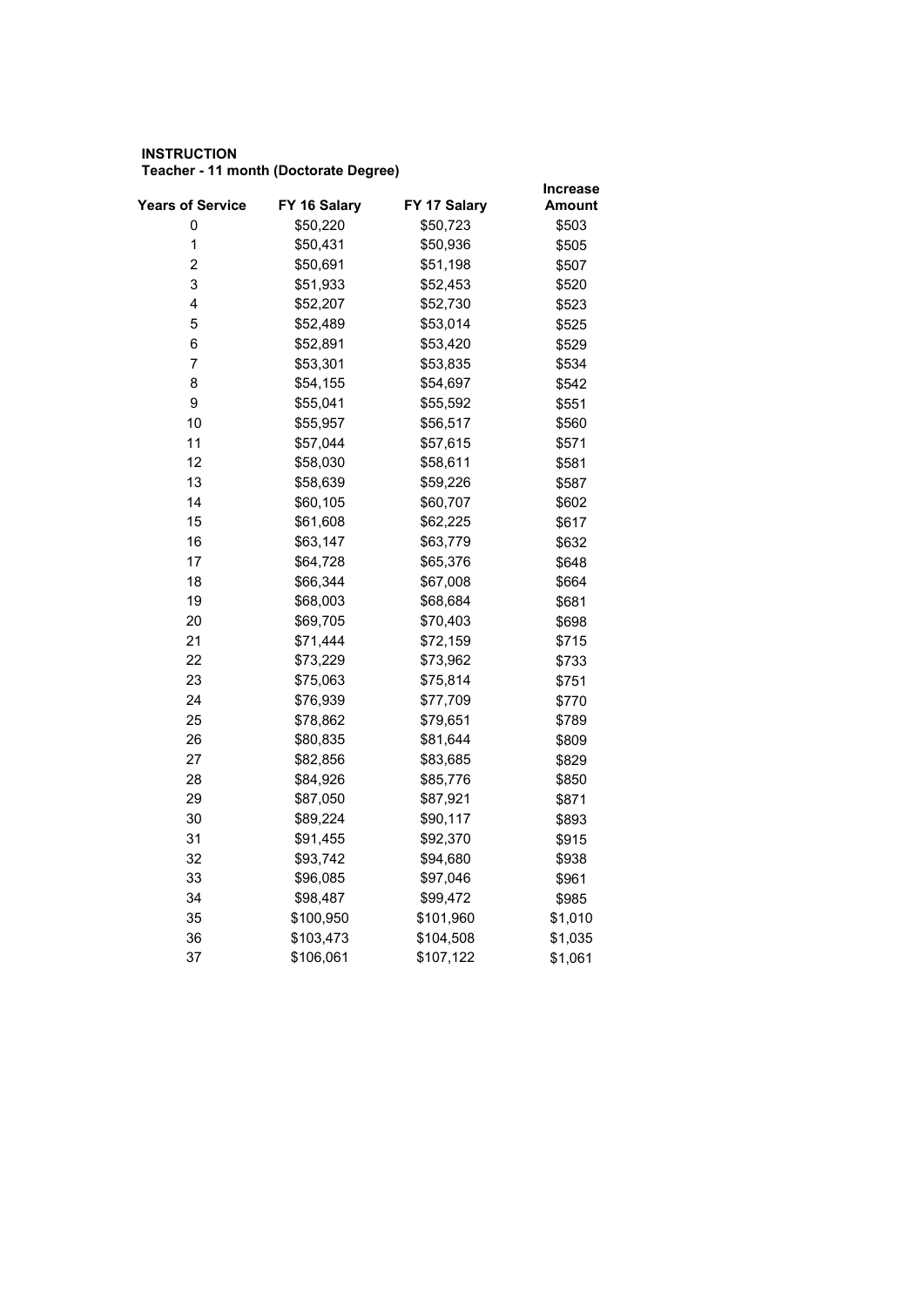## **INSTRUCTION Teacher - 11 month (Educational Specialist Degree)**

|                         |              |              | <b>Increase</b> |
|-------------------------|--------------|--------------|-----------------|
| <b>Years of Service</b> | FY 16 Salary | FY 17 Salary | Amount          |
| 0                       | \$49,553     | \$50,049     | \$496           |
| $\mathbf 1$             | \$49,763     | \$50,261     | \$498           |
| 2                       | \$50,017     | \$50,518     | \$501           |
| 3                       | \$51,244     | \$51,757     | \$513           |
| 4                       | \$51,514     | \$52,030     | \$516           |
| 5                       | \$51,793     | \$52,311     | \$518           |
| 6                       | \$52,189     | \$52,711     | \$522           |
| 7                       | \$52,593     | \$53,119     | \$526           |
| 8                       | \$53,436     | \$53,971     | \$535           |
| 9                       | \$54,309     | \$54,853     | \$544           |
| 10                      | \$55,215     | \$55,768     | \$553           |
| 11                      | \$56,288     | \$56,851     | \$563           |
| 12                      | \$57,260     | \$57,833     | \$573           |
| 13                      | \$57,861     | \$58,440     | \$579           |
| 14                      | \$59,308     | \$59,902     | \$594           |
| 15                      | \$60,790     | \$61,398     | \$608           |
| 16                      | \$62,308     | \$62,932     | \$624           |
| 17                      | \$63,868     | \$64,507     | \$639           |
| 18                      | \$65,463     | \$66,118     | \$655           |
| 19                      | \$67,100     | \$67,771     | \$671           |
| 20                      | \$68,779     | \$69,467     | \$688           |
| 21                      | \$70,497     | \$71,202     | \$705           |
| 22                      | \$72,258     | \$72,981     | \$723           |
| 23                      | \$74,066     | \$74,807     | \$741           |
| 24                      | \$75,918     | \$76,678     | \$760           |
| 25                      | \$77,815     | \$78,594     | \$779           |
| 26                      | \$79,762     | \$80,560     | \$798           |
| 27                      | \$81,756     | \$82,574     | \$818           |
| 28                      | \$83,798     | \$84,636     | \$838           |
| 29                      | \$85,893     | \$86,752     | \$859           |
| 30                      | \$88,040     | \$88,921     | \$881           |
| 31                      | \$90,241     | \$91,144     | \$903           |
| 32                      | \$92,499     | \$93,424     | \$925           |
| 33                      | \$94,810     | \$95,759     | \$949           |
| 34                      | \$97,182     | \$98,154     | \$972           |
| 35                      | \$99,609     | \$100,606    | \$997           |
| 36                      | \$102,100    | \$103,121    | \$1,021         |
| 37                      | \$104,652    | \$105,699    | \$1,047         |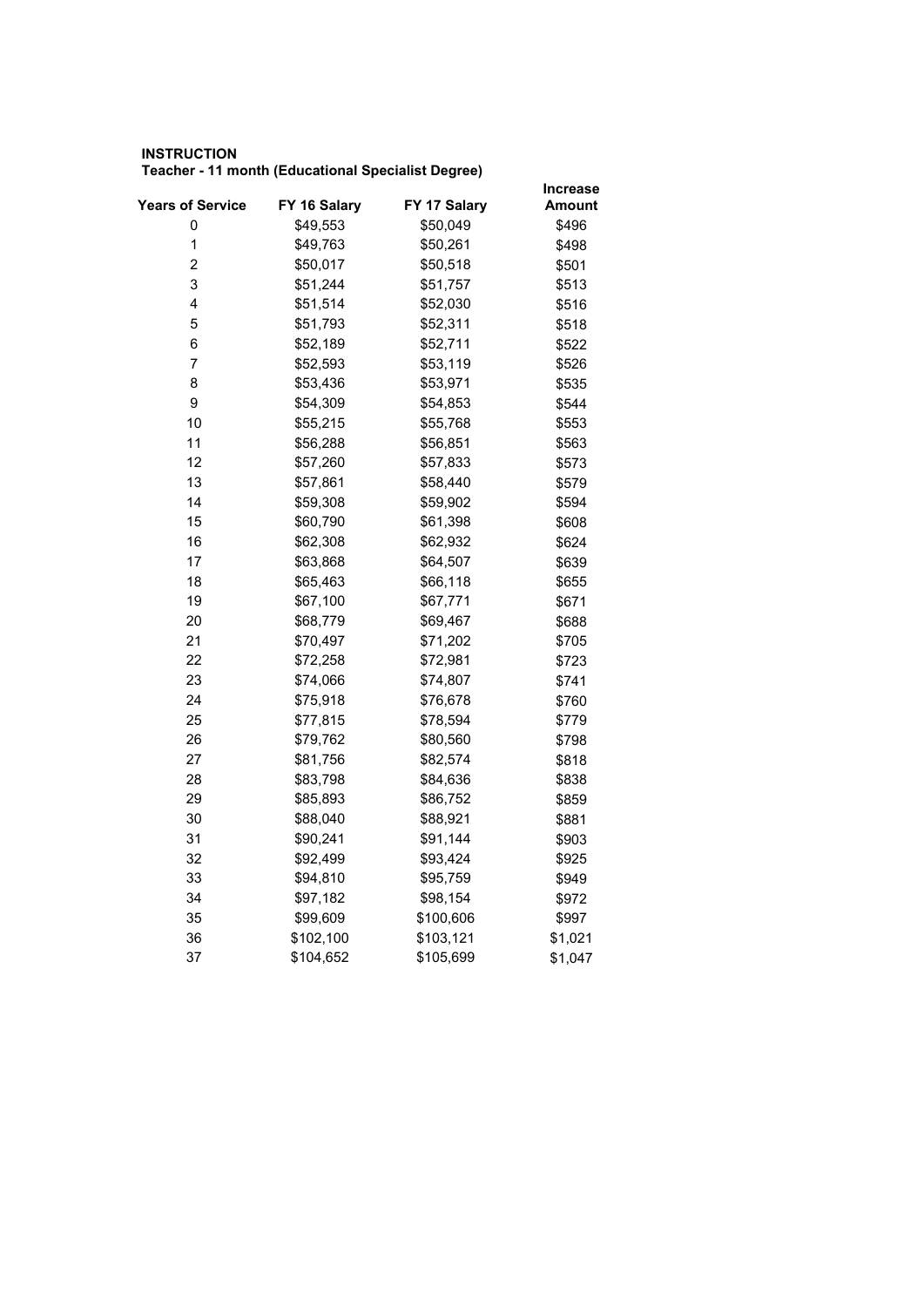## **INSTRUCTION Teacher - 11 month (Masters Degree)**

|                         |              |              | <b>Increase</b> |
|-------------------------|--------------|--------------|-----------------|
| <b>Years of Service</b> | FY 16 Salary | FY 17 Salary | Amount          |
| 0                       | \$47,553     | \$48,029     | \$476           |
| $\mathbf 1$             | \$47,754     | \$48,232     | \$478           |
| 2                       | \$47,998     | \$48,478     | \$480           |
| 3                       | \$49,176     | \$49,668     | \$492           |
| 4                       | \$49,434     | \$49,929     | \$495           |
| 5                       | \$49,703     | \$50,201     | \$498           |
| 6                       | \$50,083     | \$50,584     | \$501           |
| 7                       | \$50,472     | \$50,977     | \$505           |
| 8                       | \$51,279     | \$51,792     | \$513           |
| 9                       | \$52,117     | \$52,639     | \$522           |
| 10                      | \$52,987     | \$53,517     | \$530           |
| 11                      | \$54,016     | \$54,557     | \$541           |
| 12                      | \$54,950     | \$55,500     | \$550           |
| 13                      | \$55,525     | \$56,081     | \$556           |
| 14                      | \$56,914     | \$57,484     | \$570           |
| 15                      | \$58,337     | \$58,921     | \$584           |
| 16                      | \$59,793     | \$60,391     | \$598           |
| 17                      | \$61,291     | \$61,904     | \$613           |
| 18                      | \$62,821     | \$63,450     | \$629           |
| 19                      | \$64,393     | \$65,037     | \$644           |
| 20                      | \$66,003     | \$66,664     | \$661           |
| 21                      | \$67,652     | \$68,329     | \$677           |
| 22                      | \$69,341     | \$70,035     | \$694           |
| 23                      | \$71,078     | \$71,789     | \$711           |
| 24                      | \$72,854     | \$73,583     | \$729           |
| 25                      | \$74,675     | \$75,422     | \$747           |
| 26                      | \$76,542     | \$77,308     | \$766           |
| 27                      | \$78,457     | \$79,242     | \$785           |
| 28                      | \$80,416     | \$81,221     | \$805           |
| 29                      | \$82,427     | \$83,252     | \$825           |
| 30                      | \$84,487     | \$85,332     | \$845           |
| 31                      | \$86,599     | \$87,465     | \$866           |
| 32                      | \$88,765     | \$89,653     | \$888           |
| 33                      | \$90,983     | \$91,893     | \$910           |
| 34                      | \$93,259     | \$94,192     | \$933           |
| 35                      | \$95,589     | \$96,545     | \$956           |
| 36                      | \$97,979     | \$98,959     | \$980           |
| 37                      | \$100,430    | \$101,435    | \$1,005         |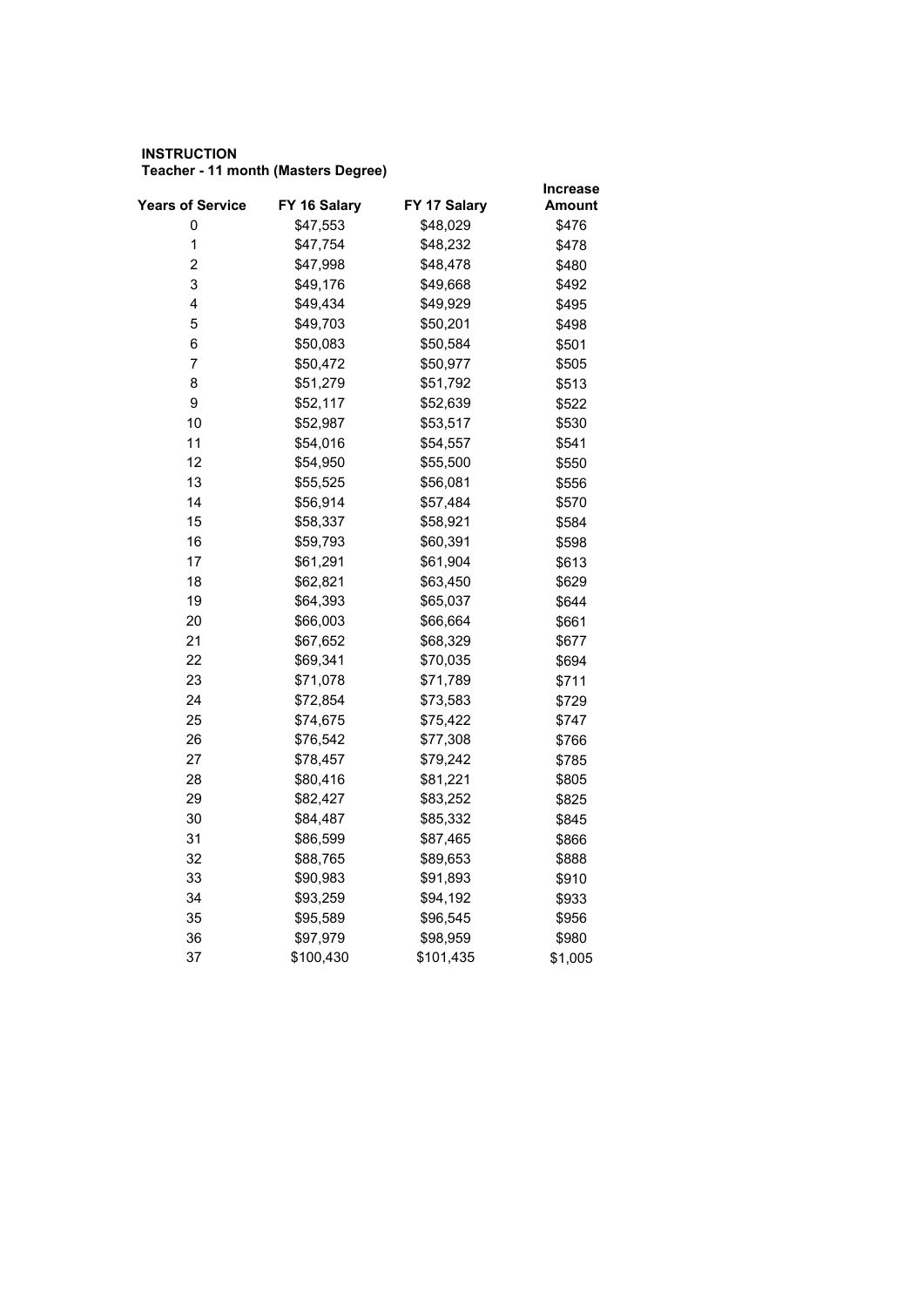## **INSTRUCTION Teacher - 11 month (Masters Degree + 15 hours)**

|                         |              |              | <b>Increase</b> |
|-------------------------|--------------|--------------|-----------------|
| <b>Years of Service</b> | FY 16 Salary | FY 17 Salary | Amount          |
| 0                       | \$48,886     | \$49,375     | \$489           |
| $\mathbf 1$             | \$49,092     | \$49,583     | \$491           |
| 2                       | \$49,345     | \$49,839     | \$494           |
| 3                       | \$50,553     | \$51,059     | \$506           |
| 4                       | \$50,820     | \$51,329     | \$509           |
| 5                       | \$51,097     | \$51,608     | \$511           |
| 6                       | \$51,486     | \$52,001     | \$515           |
| 7                       | \$51,886     | \$52,405     | \$519           |
| 8                       | \$52,716     | \$53,244     | \$528           |
| 9                       | \$53,579     | \$54,115     | \$536           |
| 10                      | \$54,472     | \$55,017     | \$545           |
| 11                      | \$55,530     | \$56,086     | \$556           |
| 12                      | \$56,489     | \$57,054     | \$565           |
| 13                      | \$57,082     | \$57,653     | \$571           |
| 14                      | \$58,510     | \$59,096     | \$586           |
| 15                      | \$59,972     | \$60,572     | \$600           |
| 16                      | \$61,470     | \$62,085     | \$615           |
| 17                      | \$63,009     | \$63,640     | \$631           |
| 18                      | \$64,583     | \$65,229     | \$646           |
| 19                      | \$66,199     | \$66,861     | \$662           |
| 20                      | \$67,853     | \$68,532     | \$679           |
| 21                      | \$69,548     | \$70,244     | \$696           |
| 22                      | \$71,287     | \$72,000     | \$713           |
| 23                      | \$73,071     | \$73,802     | \$731           |
| 24                      | \$74,896     | \$75,645     | \$749           |
| 25                      | \$76,768     | \$77,536     | \$768           |
| 26                      | \$78,688     | \$79,475     | \$787           |
| 27                      | \$80,657     | \$81,464     | \$807           |
| 28                      | \$82,671     | \$83,498     | \$827           |
| 29                      | \$84,739     | \$85,587     | \$848           |
| 30                      | \$86,855     | \$87,724     | \$869           |
| 31                      | \$89,026     | \$89,917     | \$891           |
| 32                      | \$91,252     | \$92,165     | \$913           |
| 33                      | \$93,535     | \$94,471     | \$936           |
| 34                      | \$95,874     | \$96,833     | \$959           |
| 35                      | \$98,269     | \$99,252     | \$983           |
| 36                      | \$100,726    | \$101,734    | \$1,008         |
| 37                      | \$103,245    | \$104,278    | \$1,033         |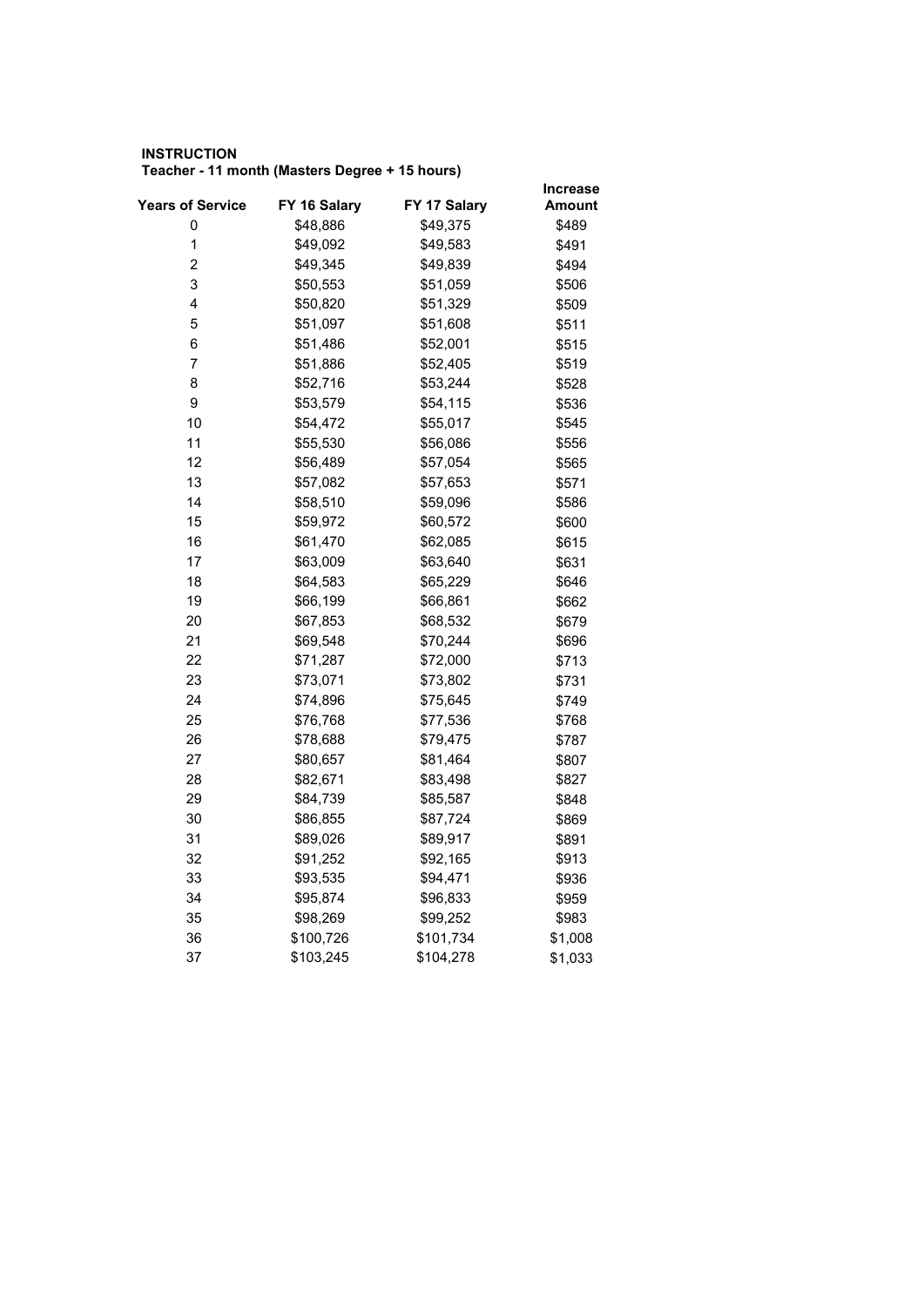## **INSTRUCTION Teacher - 12 month (Bachelor Degree)**

|                         |              |              | Increase |
|-------------------------|--------------|--------------|----------|
| <b>Years of Service</b> | FY 16 Salary | FY 17 Salary | Amount   |
| 0                       | \$48,482     | \$48,967     | \$485    |
| $\mathbf 1$             | \$48,687     | \$49,174     | \$487    |
| 2                       | \$48,937     | \$49,427     | \$490    |
| 3                       | \$50,136     | \$50,638     | \$502    |
| 4                       | \$50,400     | \$50,904     | \$504    |
| 5                       | \$50,674     | \$51,181     | \$507    |
| 6                       | \$51,061     | \$51,572     | \$511    |
| $\overline{7}$          | \$51,457     | \$51,972     | \$515    |
| 8                       | \$52,281     | \$52,804     | \$523    |
| 9                       | \$53,136     | \$53,668     | \$532    |
| 10                      | \$54,022     | \$54,563     | \$541    |
| 11                      | \$55,070     | \$55,621     | \$551    |
| 12                      | \$56,023     | \$56,584     | \$561    |
| 13                      | \$56,611     | \$57,178     | \$567    |
| 14                      | \$58,025     | \$58,606     | \$581    |
| 15                      | \$59,477     | \$60,072     | \$595    |
| 16                      | \$60,962     | \$61,572     | \$610    |
| 17                      | \$62,488     | \$63,113     | \$625    |
| 18                      | \$64,049     | \$64,690     | \$641    |
| 19                      | \$65,652     | \$66,309     | \$657    |
| 20                      | \$67,291     | \$67,964     | \$673    |
| 21                      | \$68,974     | \$69,664     | \$690    |
| 22                      | \$70,697     | \$71,404     | \$707    |
| 23                      | \$72,465     | \$73,190     | \$725    |
| 24                      | \$74,278     | \$75,021     | \$743    |
| 25                      | \$76,133     | \$76,895     | \$762    |
| 26                      | \$78,038     | \$78,819     | \$781    |
| 27                      | \$79,989     | \$80,789     | \$800    |
| 28                      | \$81,988     | \$82,808     | \$820    |
| 29                      | \$84,037     | \$84,878     | \$841    |
| 30                      | \$86,137     | \$86,999     | \$862    |
| 31                      | \$88,291     | \$89,174     | \$883    |
| 32                      | \$90,498     | \$91,403     | \$905    |
| 33                      | \$92,761     | \$93,689     | \$928    |
| 34                      | \$95,081     | \$96,032     | \$951    |
| 35                      | \$97,456     | \$98,431     | \$975    |
| 36                      | \$99,895     | \$100,894    | \$999    |
| 37                      | \$102,392    | \$103,416    | \$1,024  |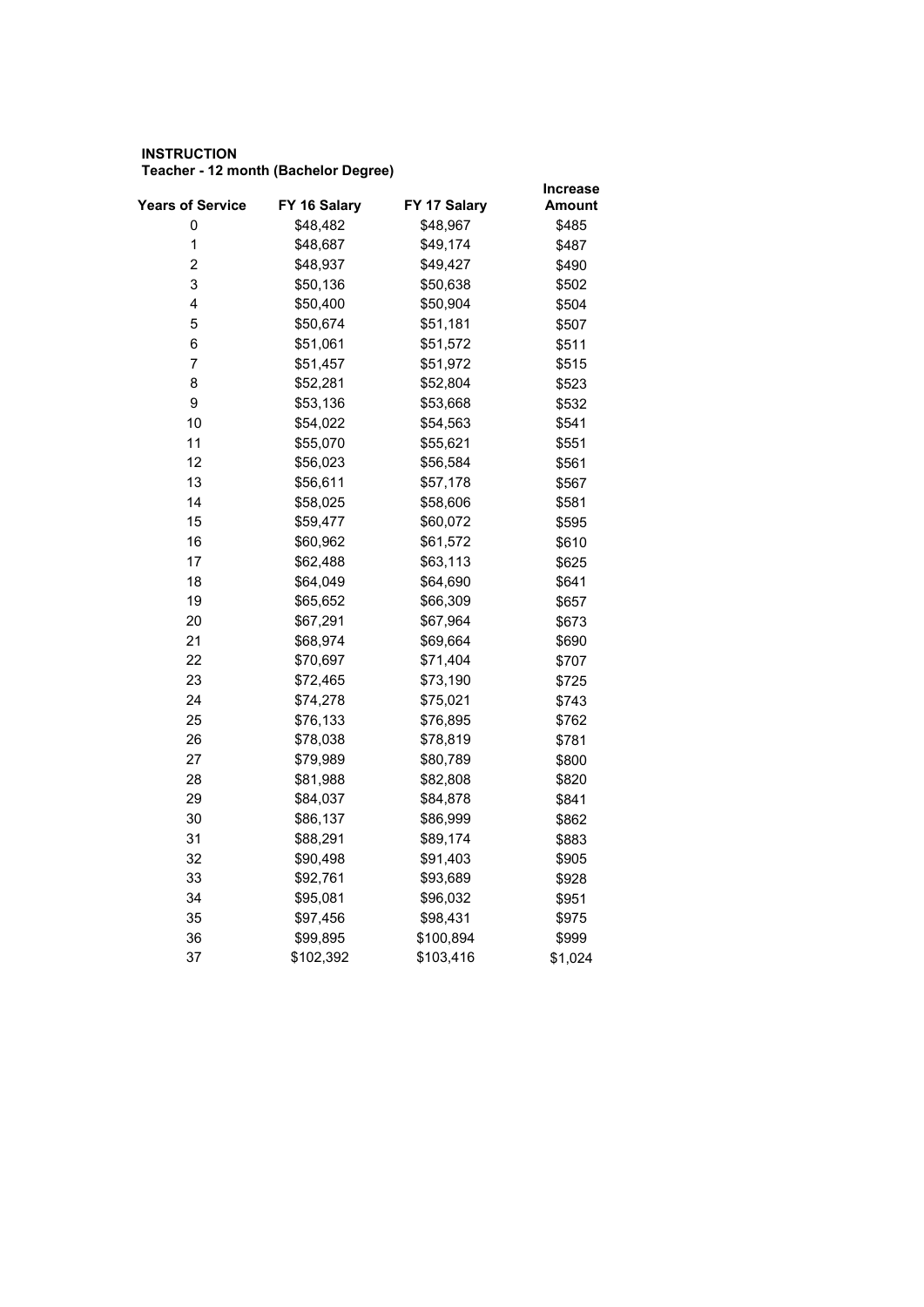## **INSTRUCTION Teacher - 12 month (Bachelor Degree + 15 hours)**

|                         |              |              | <b>Increase</b> |
|-------------------------|--------------|--------------|-----------------|
| <b>Years of Service</b> | FY 16 Salary | FY 17 Salary | Amount          |
| 0                       | \$49,937     | \$50,437     | \$500           |
| $\mathbf 1$             | \$50,148     | \$50,650     | \$502           |
| 2                       | \$50,405     | \$50,910     | \$505           |
| 3                       | \$51,641     | \$52,158     | \$517           |
| 4                       | \$51,914     | \$52,434     | \$520           |
| 5                       | \$52,194     | \$52,716     | \$522           |
| 6                       | \$52,593     | \$53,119     | \$526           |
| 7                       | \$53,000     | \$53,530     | \$530           |
| 8                       | \$53,850     | \$54,389     | \$539           |
| 9                       | \$54,730     | \$55,278     | \$548           |
| 10                      | \$55,643     | \$56,200     | \$557           |
| 11                      | \$56,724     | \$57,292     | \$568           |
| 12                      | \$57,703     | \$58,281     | \$578           |
| 13                      | \$58,309     | \$58,893     | \$584           |
| 14                      | \$59,766     | \$60,364     | \$598           |
| 15                      | \$61,261     | \$61,874     | \$613           |
| 16                      | \$62,790     | \$63,418     | \$628           |
| 17                      | \$64,362     | \$65,006     | \$644           |
| 18                      | \$65,971     | \$66,631     | \$660           |
| 19                      | \$67,620     | \$68,297     | \$677           |
| 20                      | \$69,311     | \$70,005     | \$694           |
| 21                      | \$71,043     | \$71,754     | \$711           |
| 22                      | \$72,818     | \$73,547     | \$729           |
| 23                      | \$74,640     | \$75,387     | \$747           |
| 24                      | \$76,507     | \$77,273     | \$766           |
| 25                      | \$78,419     | \$79,204     | \$785           |
| 26                      | \$80,380     | \$81,184     | \$804           |
| 27                      | \$82,389     | \$83,213     | \$824           |
| 28                      | \$84,448     | \$85,293     | \$845           |
| 29                      | \$86,560     | \$87,426     | \$866           |
| 30                      | \$88,723     | \$89,611     | \$888           |
| 31                      | \$90,941     | \$91,851     | \$910           |
| 32                      | \$93,213     | \$94,146     | \$933           |
| 33                      | \$95,543     | \$96,499     | \$956           |
| 34                      | \$97,933     | \$98,913     | \$980           |
| 35                      | \$100,379    | \$101,383    | \$1,004         |
| 36                      | \$102,890    | \$103,919    | \$1,029         |
| 37                      | \$105,462    | \$106,517    | \$1,055         |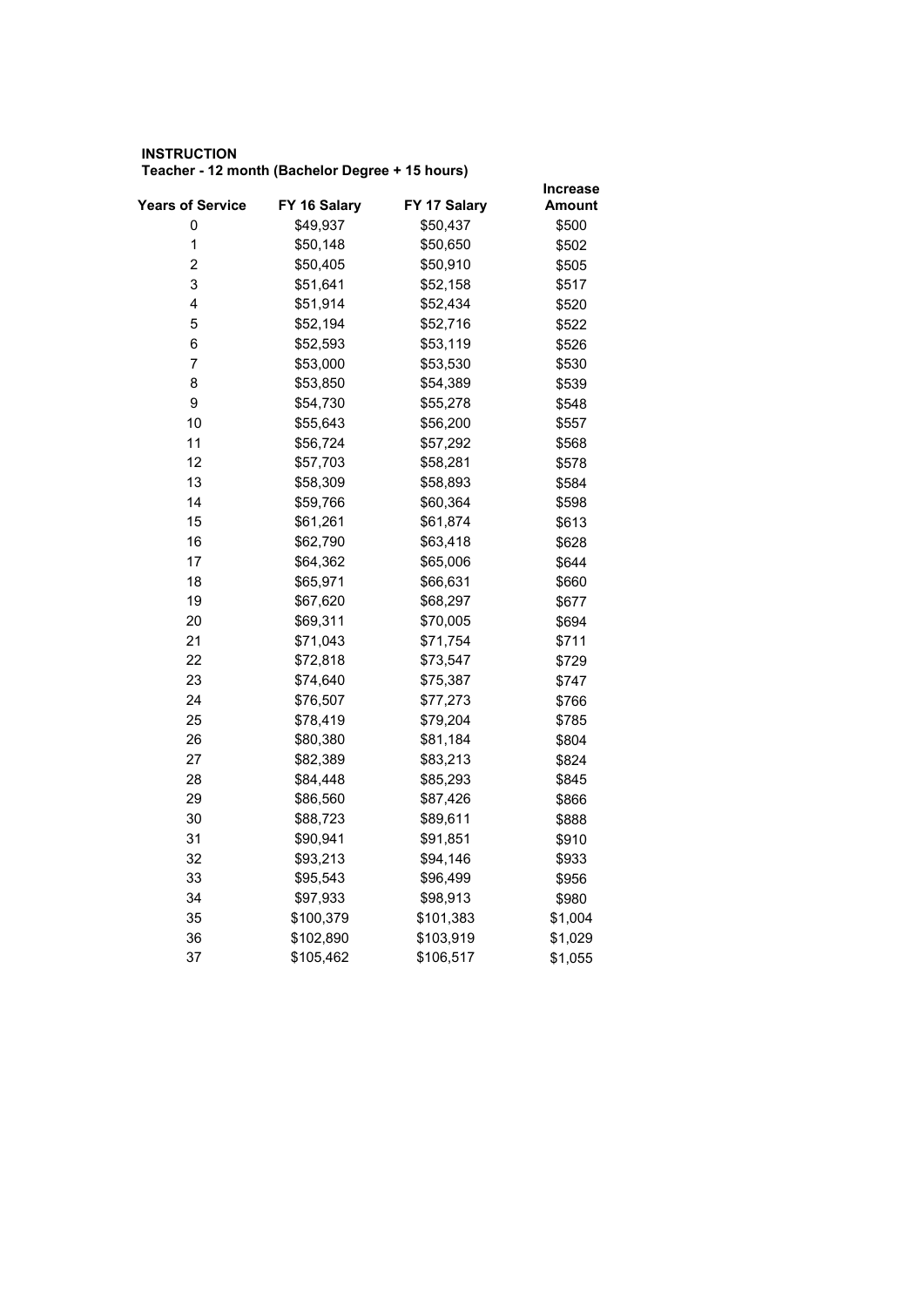## **INSTRUCTION Teacher - 12 month (Doctorate Degree)**

|                         |              |              | Increase |
|-------------------------|--------------|--------------|----------|
| <b>Years of Service</b> | FY 16 Salary | FY 17 Salary | Amount   |
| 0                       | \$54,785     | \$55,333     | \$548    |
| $\mathbf 1$             | \$55,016     | \$55,567     | \$551    |
| $\overline{\mathbf{c}}$ | \$55,298     | \$55,851     | \$553    |
| 3                       | \$56,654     | \$57,221     | \$567    |
| 4                       | \$56,953     | \$57,523     | \$570    |
| 5                       | \$57,261     | \$57,834     | \$573    |
| 6                       | \$57,699     | \$58,276     | \$577    |
| 7                       | \$58,146     | \$58,728     | \$582    |
| 8                       | \$59,078     | \$59,669     | \$591    |
| 9                       | \$60,044     | \$60,645     | \$601    |
| 10                      | \$61,044     | \$61,655     | \$611    |
| 11                      | \$62,230     | \$62,853     | \$623    |
| 12                      | \$63,305     | \$63,939     | \$634    |
| 13                      | \$63,969     | \$64,609     | \$640    |
| 14                      | \$65,569     | \$66,225     | \$656    |
| 15                      | \$67,209     | \$67,882     | \$673    |
| 16                      | \$68,888     | \$69,577     | \$689    |
| 17                      | \$70,611     | \$71,318     | \$707    |
| 18                      | \$72,374     | \$73,098     | \$724    |
| 19                      | \$74,186     | \$74,928     | \$742    |
| 20                      | \$76,039     | \$76,800     | \$761    |
| 21                      | \$77,942     | \$78,722     | \$780    |
| 22                      | \$79,887     | \$80,686     | \$799    |
| 23                      | \$81,888     | \$82,707     | \$819    |
| 24                      | \$83,933     | \$84,773     | \$840    |
| 25                      | \$86,031     | \$86,892     | \$861    |
| 26                      | \$88,182     | \$89,064     | \$882    |
| 27                      | \$90,388     | \$91,292     | \$904    |
| 28                      | \$92,647     | \$93,574     | \$927    |
| 29                      | \$94,962     | \$95,912     | \$950    |
| 30                      | \$97,335     | \$98,309     | \$974    |
| 31                      | \$99,769     | \$100,767    | \$998    |
| 32                      | \$102,262    | \$103,285    | \$1,023  |
| 33                      | \$104,819    | \$105,868    | \$1,049  |
| 34                      | \$107,441    | \$108,516    | \$1,075  |
| 35                      | \$110,126    | \$111,228    | \$1,102  |
| 36                      | \$112,880    | \$114,009    | \$1,129  |
| 37                      | \$115,702    | \$116,860    | \$1,158  |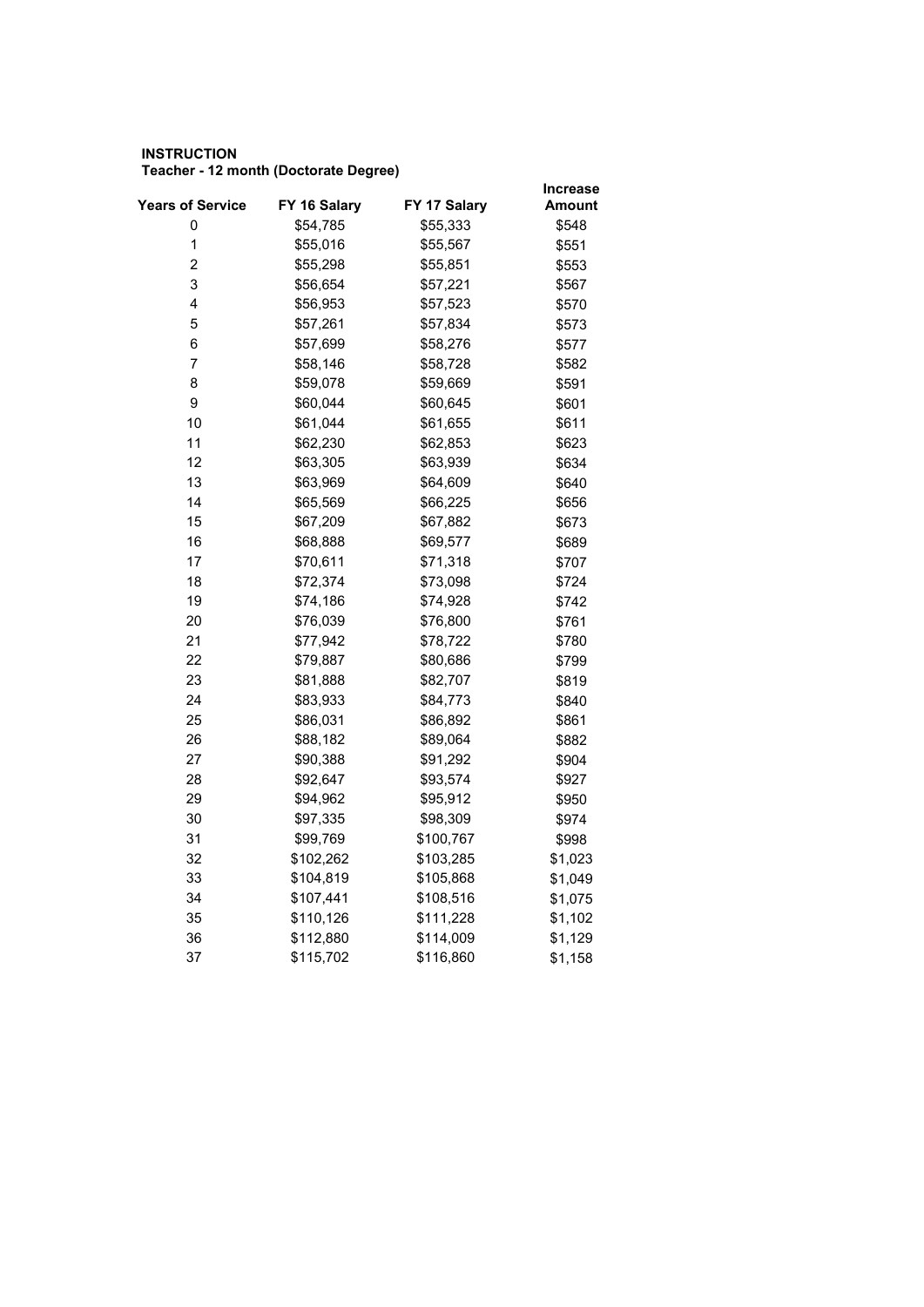## **INSTRUCTION Teacher - 12 month (Educational Specialist Degree)**

|                         |              |              | <b>Increase</b> |
|-------------------------|--------------|--------------|-----------------|
| <b>Years of Service</b> | FY 16 Salary | FY 17 Salary | Amount          |
| 0                       | \$54,058     | \$54,599     | \$541           |
| $\mathbf 1$             | \$54,286     | \$54,829     | \$543           |
| 2                       | \$54,565     | \$55,111     | \$546           |
| 3                       | \$55,902     | \$56,462     | \$560           |
| 4                       | \$56,197     | \$56,759     | \$562           |
| 5                       | \$56,502     | \$57,068     | \$566           |
| 6                       | \$56,934     | \$57,504     | \$570           |
| 7                       | \$57,375     | \$57,949     | \$574           |
| 8                       | \$58,293     | \$58,876     | \$583           |
| 9                       | \$59,247     | \$59,840     | \$593           |
| 10                      | \$60,236     | \$60,839     | \$603           |
| 11                      | \$61,404     | \$62,019     | \$615           |
| 12                      | \$62,466     | \$63,091     | \$625           |
| 13                      | \$63,121     | \$63,753     | \$632           |
| 14                      | \$64,698     | \$65,345     | \$647           |
| 15                      | \$66,316     | \$66,980     | \$664           |
| 16                      | \$67,973     | \$68,653     | \$680           |
| 17                      | \$69,674     | \$70,371     | \$697           |
| 18                      | \$71,415     | \$72,130     | \$715           |
| 19                      | \$73,201     | \$73,934     | \$733           |
| 20                      | \$75,031     | \$75,782     | \$751           |
| 21                      | \$76,906     | \$77,676     | \$770           |
| 22                      | \$78,826     | \$79,615     | \$789           |
| 23                      | \$80,798     | \$81,606     | \$808           |
| 24                      | \$82,821     | \$83,650     | \$829           |
| 25                      | \$84,889     | \$85,738     | \$849           |
| 26                      | \$87,013     | \$87,884     | \$871           |
| 27                      | \$89,188     | \$90,080     | \$892           |
| 28                      | \$91,416     | \$92,331     | \$915           |
| 29                      | \$93,701     | \$94,639     | \$938           |
| 30                      | \$96,044     | \$97,005     | \$961           |
| 31                      | \$98,445     | \$99,430     | \$985           |
| 32                      | \$100,907    | \$101,917    | \$1,010         |
| 33                      | \$103,429    | \$104,464    | \$1,035         |
| 34                      | \$106,015    | \$107,076    | \$1,061         |
| 35                      | \$108,664    | \$109,751    | \$1,087         |
| 36                      | \$111,382    | \$112,496    | \$1,114         |
| 37                      | \$114,167    | \$115,309    | \$1,142         |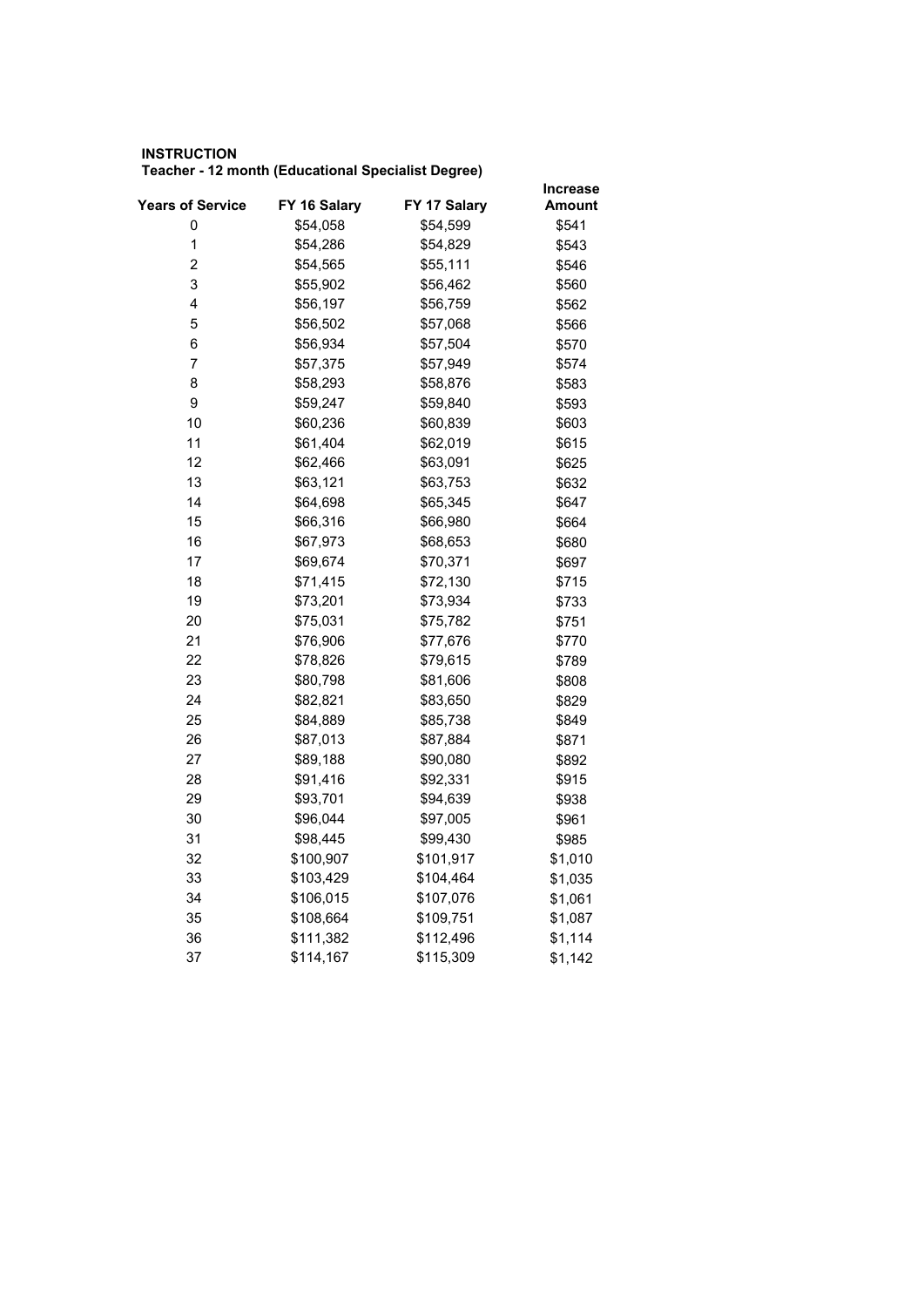## **INSTRUCTION Teacher - 12 month (Masters Degree)**

|                         |              |              | Increase |
|-------------------------|--------------|--------------|----------|
| <b>Years of Service</b> | FY 16 Salary | FY 17 Salary | Amount   |
| 0                       | \$51,876     | \$52,395     | \$519    |
| $\mathbf 1$             | \$52,095     | \$52,616     | \$521    |
| 2                       | \$52,363     | \$52,887     | \$524    |
| 3                       | \$53,645     | \$54,182     | \$537    |
| 4                       | \$53,928     | \$54,468     | \$540    |
| 5                       | \$54,222     | \$54,765     | \$543    |
| 6                       | \$54,635     | \$55,182     | \$547    |
| $\overline{7}$          | \$55,059     | \$55,610     | \$551    |
| 8                       | \$55,941     | \$56,501     | \$560    |
| 9                       | \$56,854     | \$57,423     | \$569    |
| 10                      | \$57,803     | \$58,382     | \$579    |
| 11                      | \$58,926     | \$59,516     | \$590    |
| 12                      | \$59,944     | \$60,544     | \$600    |
| 13                      | \$60,573     | \$61,179     | \$606    |
| 14                      | \$62,087     | \$62,708     | \$621    |
| 15                      | \$63,639     | \$64,276     | \$637    |
| 16                      | \$65,230     | \$65,883     | \$653    |
| 17                      | \$66,862     | \$67,531     | \$669    |
| 18                      | \$68,532     | \$69,218     | \$686    |
| 19                      | \$70,245     | \$70,948     | \$703    |
| 20                      | \$72,003     | \$72,724     | \$721    |
| 21                      | \$73,802     | \$74,541     | \$739    |
| 22                      | \$75,647     | \$76,404     | \$757    |
| 23                      | \$77,538     | \$78,314     | \$776    |
| 24                      | \$79,476     | \$80,271     | \$795    |
| 25                      | \$81,463     | \$82,278     | \$815    |
| 26                      | \$83,501     | \$84,337     | \$836    |
| 27                      | \$85,588     | \$86,444     | \$856    |
| 28                      | \$87,728     | \$88,606     | \$878    |
| 29                      | \$89,921     | \$90,821     | \$900    |
| 30                      | \$92,167     | \$93,089     | \$922    |
| 31                      | \$94,472     | \$95,417     | \$945    |
| 32                      | \$96,834     | \$97,803     | \$969    |
| 33                      | \$99,254     | \$100,247    | \$993    |
| 34                      | \$101,737    | \$102,755    | \$1,018  |
| 35                      | \$104,280    | \$105,323    | \$1,043  |
| 36                      | \$106,887    | \$107,956    | \$1,069  |
| 37                      | \$109,560    | \$110,656    | \$1,096  |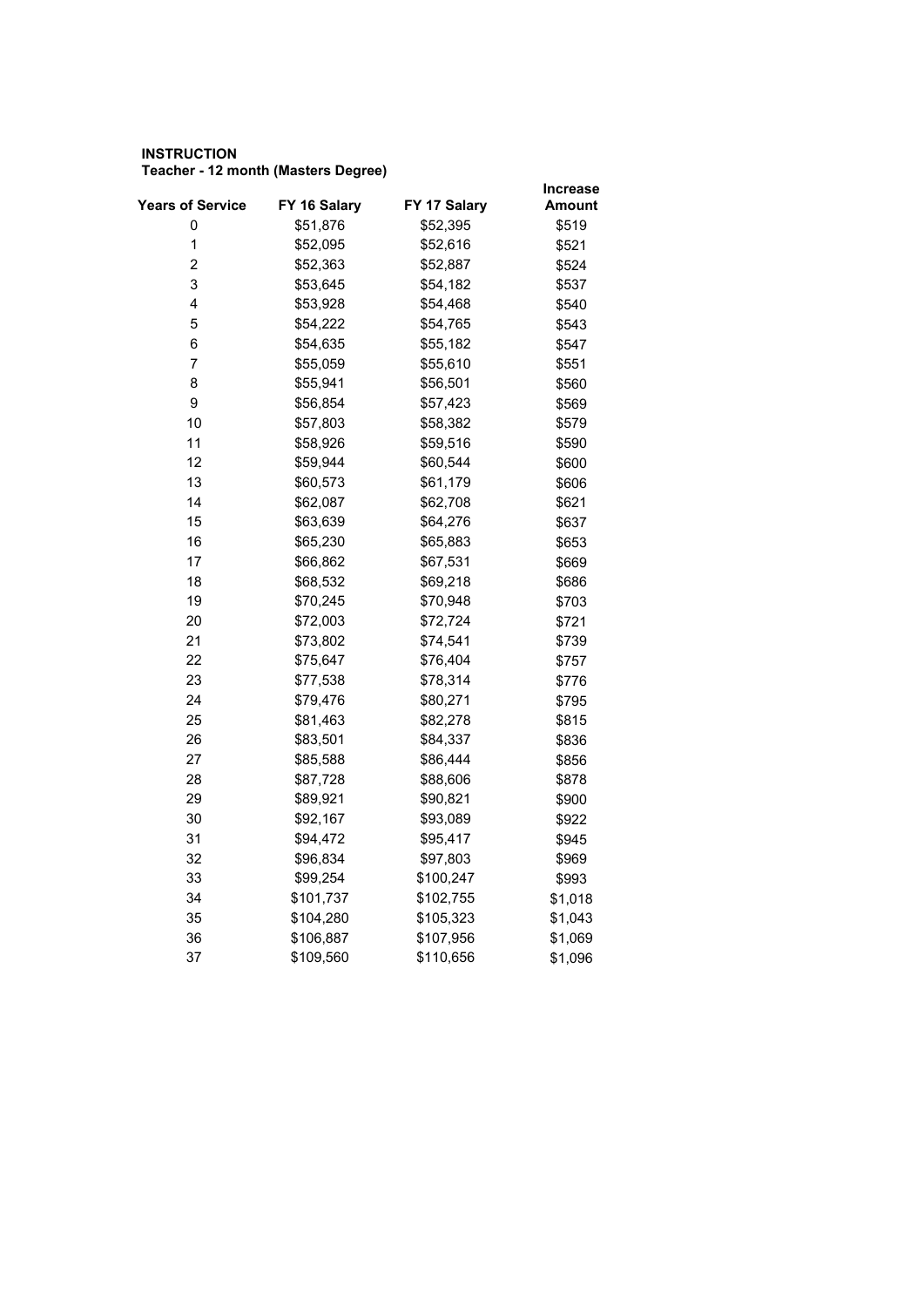## **INSTRUCTION Teacher - 12 month (Masters Degree + 15 hours)**

|                         |              |              | <b>Increase</b> |  |
|-------------------------|--------------|--------------|-----------------|--|
| <b>Years of Service</b> | FY 16 Salary | FY 17 Salary | Amount          |  |
| 0                       | \$53,331     | \$53,865     | \$534           |  |
| $\mathbf 1$             | \$53,555     | \$54,091     | \$536           |  |
| 2                       | \$53,830     | \$54,369     | \$539           |  |
| 3                       | \$55,151     | \$55,703     | \$552           |  |
| 4                       | \$55,440     | \$55,995     | \$555           |  |
| 5                       | \$55,741     | \$56,299     | \$558           |  |
| 6                       | \$56,166     | \$56,728     | \$562           |  |
| 7                       | \$56,603     | \$57,170     | \$567           |  |
| 8                       | \$57,510     | \$58,086     | \$576           |  |
| 9                       | \$58,450     | \$59,035     | \$585           |  |
| 10                      | \$59,424     | \$60,019     | \$595           |  |
| 11                      | \$60,578     | \$61,184     | \$606           |  |
| 12                      | \$61,625     | \$62,242     | \$617           |  |
| 13                      | \$62,272     | \$62,895     | \$623           |  |
| 14                      | \$63,829     | \$64,468     | \$639           |  |
| 15                      | \$65,423     | \$66,078     | \$655           |  |
| 16                      | \$67,059     | \$67,730     | \$671           |  |
| 17                      | \$68,737     | \$69,425     | \$688           |  |
| 18                      | \$70,454     | \$71,159     | \$705           |  |
| 19                      | \$72,216     | \$72,939     | \$723           |  |
| 20                      | \$74,020     | \$74,761     | \$741           |  |
| 21                      | \$75,871     | \$76,630     | \$759           |  |
| 22                      | \$77,767     | \$78,545     | \$778           |  |
| 23                      | \$79,713     | \$80,511     | \$798           |  |
| 24                      | \$81,705     | \$82,523     | \$818           |  |
| 25                      | \$83,749     | \$84,587     | \$838           |  |
| 26                      | \$85,842     | \$86,701     | \$859           |  |
| 27                      | \$87,988     | \$88,868     | \$880           |  |
| 28                      | \$90,186     | \$91,088     | \$902           |  |
| 29                      | \$92,441     | \$93,366     | \$925           |  |
| 30                      | \$94,752     | \$95,700     | \$948           |  |
| 31                      | \$97,120     | \$98,092     | \$972           |  |
| 32                      | \$99,548     | \$100,544    | \$996           |  |
| 33                      | \$102,036    | \$103,057    | \$1,021         |  |
| 34                      | \$104,589    | \$105,635    | \$1,046         |  |
| 35                      | \$107,203    | \$108,276    | \$1,073         |  |
| 36                      | \$109,884    | \$110,983    | \$1,099         |  |
| 37                      | \$112,631    | \$113,758    | \$1,127         |  |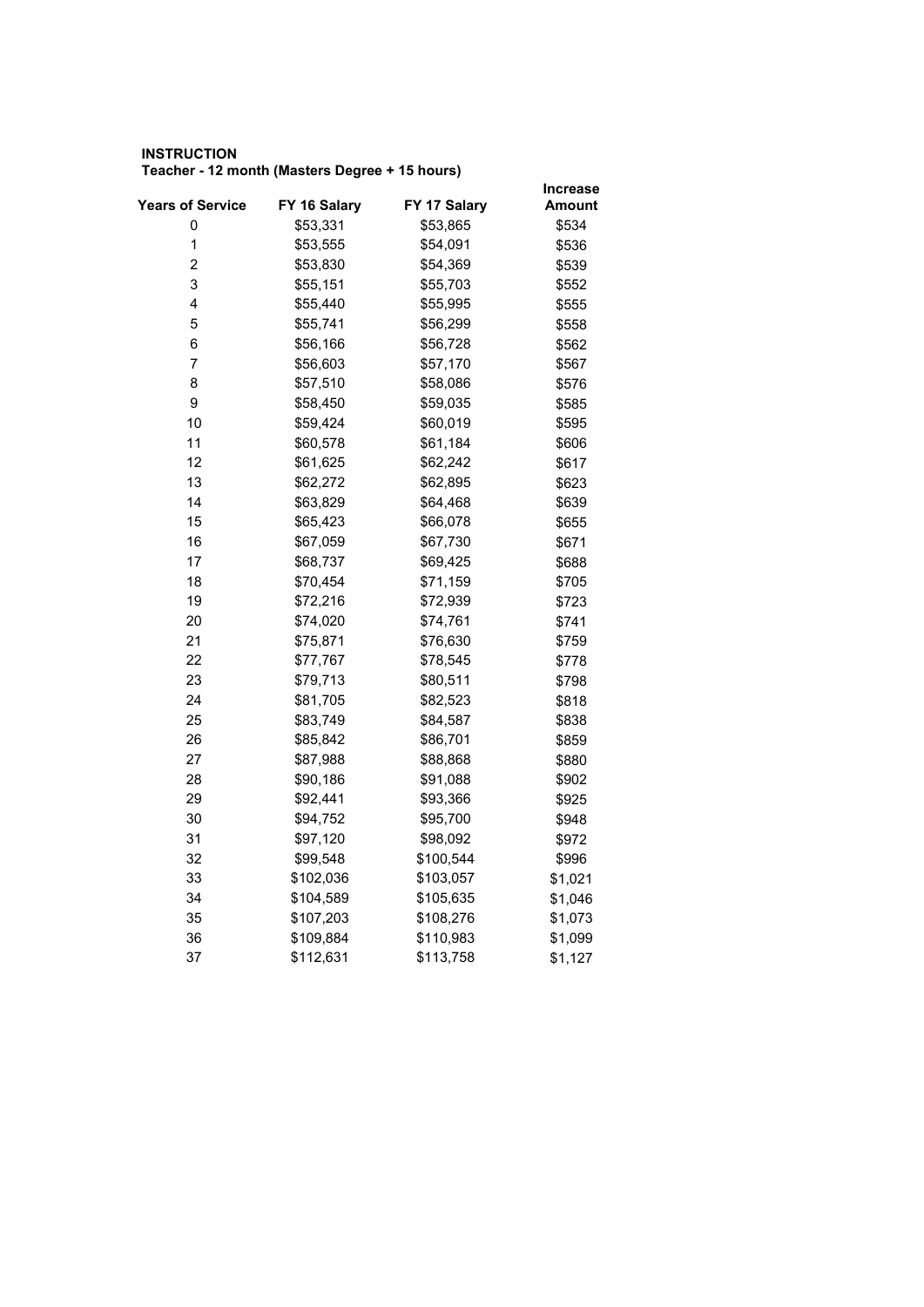## **INSTRUCTION Teacher - Head Start 10 month (Bachelor Degree)**

|                         |              |              | Increase |
|-------------------------|--------------|--------------|----------|
| <b>Years of Service</b> | FY 16 Salary | FY 17 Salary | Amount   |
| 0                       | \$38,382     | \$38,766     | \$384    |
| $\mathbf 1$             | \$38,544     | \$38,930     | \$386    |
| 2                       | \$38,742     | \$39,130     | \$388    |
| 3                       | \$39,693     | \$40,090     | \$397    |
| 4                       | \$39,902     | \$40,302     | \$400    |
| 5                       | \$40,117     | \$40,519     | \$402    |
| 6                       | \$40,424     | \$40,829     | \$405    |
| $\overline{7}$          | \$40,738     | \$41,146     | \$408    |
| 8                       | \$41,391     | \$41,805     | \$414    |
| 9                       | \$42,067     | \$42,488     | \$421    |
| 10                      | \$42,767     | \$43,195     | \$428    |
| 11                      | \$43,597     | \$44,033     | \$436    |
| 12                      | \$44,352     | \$44,796     | \$444    |
| 13                      | \$44,818     | \$45,267     | \$449    |
| 14                      | \$45,936     | \$46,396     | \$460    |
| 15                      | \$47,085     | \$47,556     | \$471    |
| 16                      | \$48,263     | \$48,746     | \$483    |
| 17                      | \$49,470     | \$49,965     | \$495    |
| 18                      | \$50,705     | \$51,213     | \$508    |
| 19                      | \$51,974     | \$52,494     | \$520    |
| 20                      | \$53,274     | \$53,807     | \$533    |
| 21                      | \$54,605     | \$55,152     | \$547    |
| 22                      | \$55,970     | \$56,530     | \$560    |
| 23                      | \$57,369     | \$57,943     | \$574    |
| 24                      | \$58,804     | \$59,393     | \$589    |
| 25                      | \$60,274     | \$60,877     | \$603    |
| 26                      | \$61,780     | \$62,398     | \$618    |
| 27                      | \$63,326     | \$63,960     | \$634    |
| 28                      | \$64,908     | \$65,558     | \$650    |
| 29                      | \$66,531     | \$67,197     | \$666    |
| 30                      | \$68,194     | \$68,876     | \$682    |
| 31                      | \$69,897     | \$70,596     | \$699    |
| 32                      | \$71,645     | \$72,362     | \$717    |
| 33                      | \$73,436     | \$74,171     | \$735    |
| 34                      | \$75,273     | \$76,026     | \$753    |
| 35                      | \$77,154     | \$77,926     | \$772    |
| 36                      | \$79,084     | \$79,875     | \$791    |
| 37                      | \$81,060     | \$81,871     | \$811    |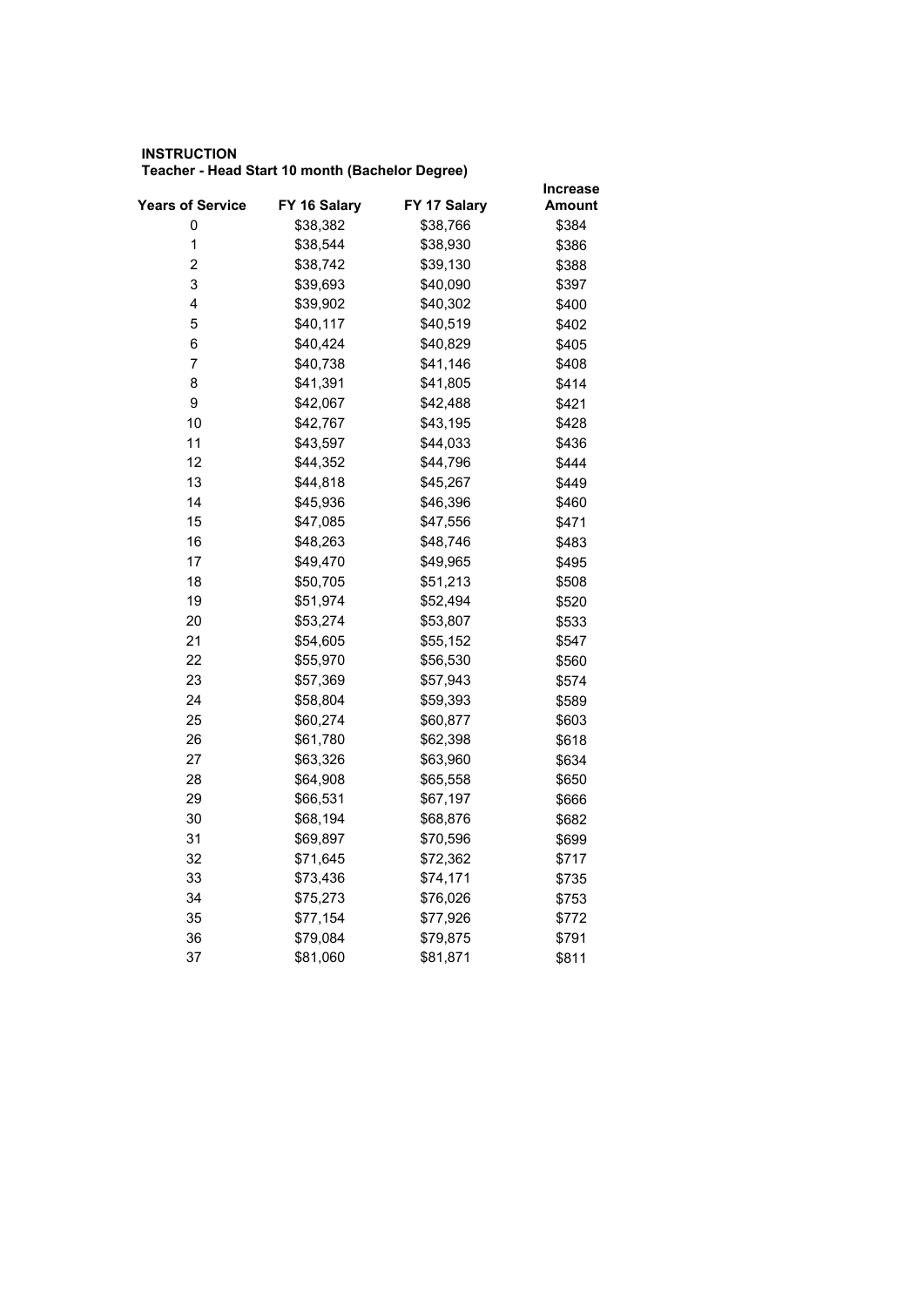## **INSTRUCTION Teacher - Head Start 10 month (Bachelor Degree + 15 hours)**

| <b>Years of Service</b> | FY 16 Salary | FY 17 Salary | Increase<br>Amount |
|-------------------------|--------------|--------------|--------------------|
| 0                       | \$39,533     | \$39,929     | \$396              |
| $\mathbf 1$             | \$39,701     | \$40,099     | \$398              |
| $\overline{\mathbf{c}}$ | \$39,904     | \$40,304     | \$400              |
| 3                       | \$40,883     | \$41,292     | \$409              |
| 4                       | \$41,099     | \$41,510     | \$411              |
| 5                       | \$41,320     | \$41,734     | \$414              |
| 6                       | \$41,636     | \$42,053     | \$417              |
| 7                       | \$41,961     | \$42,381     | \$420              |
| 8                       | \$42,633     | \$43,060     | \$427              |
| 9                       | \$43,328     | \$43,762     | \$434              |
| 10                      | \$44,051     | \$44,492     | \$441              |
| 11                      | \$44,905     | \$45,355     | \$450              |
| 12                      | \$45,683     | \$46,140     | \$457              |
| 13                      | \$46,162     | \$46,624     | \$462              |
| 14                      | \$47,315     | \$47,789     | \$474              |
| 15                      | \$48,497     | \$48,982     | \$485              |
| 16                      | \$49,711     | \$50,209     | \$498              |
| 17                      | \$50,955     | \$51,465     | \$510              |
| 18                      | \$52,227     | \$52,750     | \$523              |
| 19                      | \$53,534     | \$54,070     | \$536              |
| 20                      | \$54,873     | \$55,422     | \$549              |
| 21                      | \$56,243     | \$56,806     | \$563              |
| 22                      | \$57,649     | \$58,226     | \$577              |
| 23                      | \$59,091     | \$59,682     | \$591              |
| 24                      | \$60,569     | \$61,175     | \$606              |
| 25                      | \$62,083     | \$62,704     | \$621              |
| 26                      | \$63,633     | \$64,270     | \$637              |
| 27                      | \$65,225     | \$65,878     | \$653              |
| 28                      | \$66,856     | \$67,525     | \$669              |
| 29                      | \$68,527     | \$69,213     | \$686              |
| 30                      | \$70,239     | \$70,942     | \$703              |
| 31                      | \$71,994     | \$72,714     | \$720              |
| 32                      | \$73,795     | \$74,533     | \$738              |
| 33                      | \$75,640     | \$76,397     | \$757              |
| 34                      | \$77,531     | \$78,307     | \$776              |
| 35                      | \$79,468     | \$80,263     | \$795              |
| 36                      | \$81,456     | \$82,271     | \$815              |
| 37                      | \$83,492     | \$84,327     | \$835              |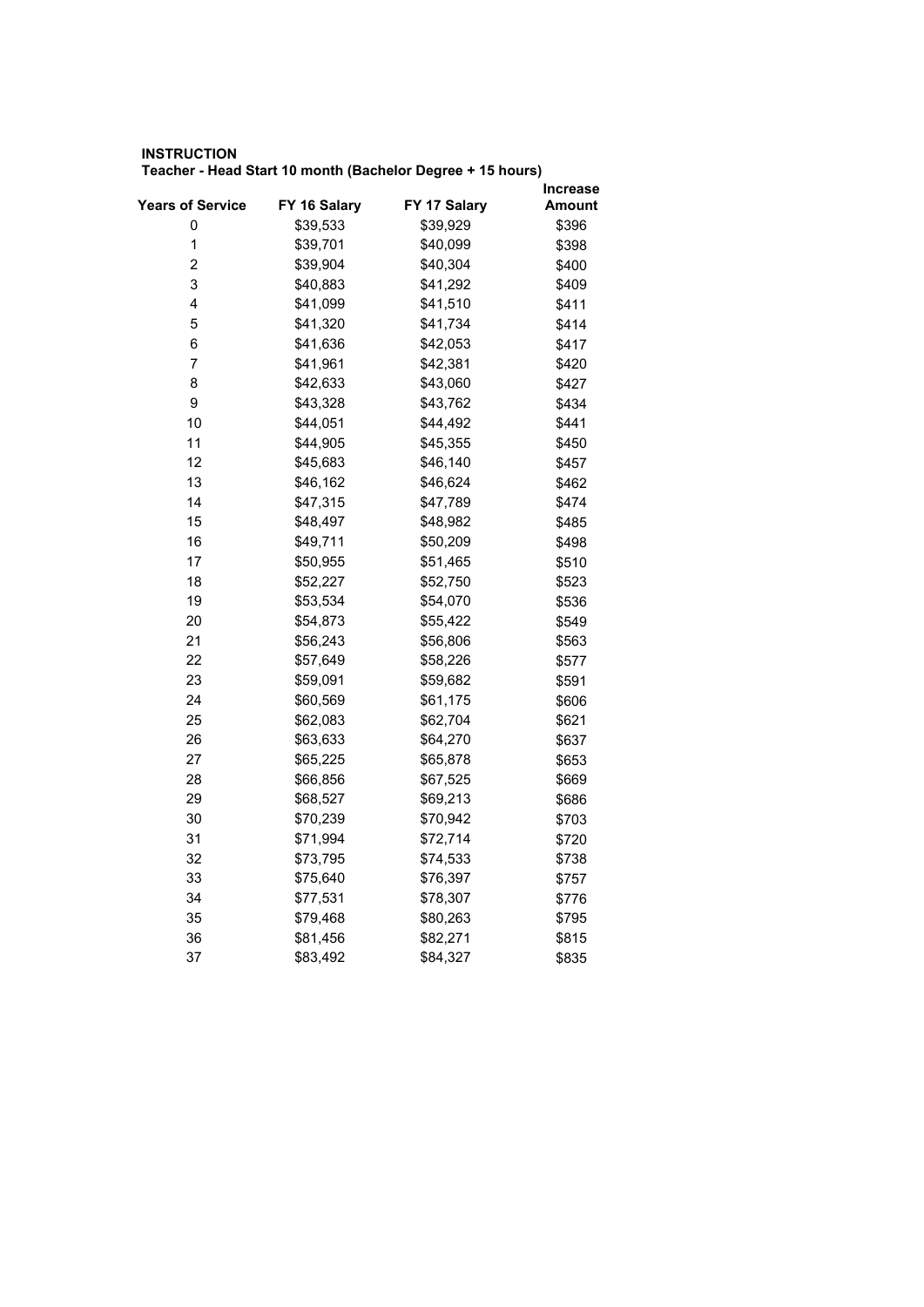## **INSTRUCTION Teacher - Head Start 10 month (Masters Degree)**

|                         |              |              | <b>Increase</b> |
|-------------------------|--------------|--------------|-----------------|
| <b>Years of Service</b> | FY 16 Salary | FY 17 Salary | Amount          |
| 0                       | \$41,069     | \$41,480     | \$411           |
| $\mathbf 1$             | \$41,242     | \$41,655     | \$413           |
| $\overline{\mathbf{c}}$ | \$41,454     | \$41,869     | \$415           |
| 3                       | \$42,470     | \$42,895     | \$425           |
| 4                       | \$42,695     | \$43,122     | \$427           |
| 5                       | \$42,925     | \$43,355     | \$430           |
| 6                       | \$43,254     | \$43,687     | \$433           |
| 7                       | \$43,590     | \$44,026     | \$436           |
| 8                       | \$44,288     | \$44,731     | \$443           |
| 9                       | \$45,010     | \$45,461     | \$451           |
| 10                      | \$45,761     | \$46,219     | \$458           |
| 11                      | \$46,649     | \$47,116     | \$467           |
| 12                      | \$47,457     | \$47,932     | \$475           |
| 13                      | \$47,955     | \$48,435     | \$480           |
| 14                      | \$49,152     | \$49,644     | \$492           |
| 15                      | \$50,381     | \$50,885     | \$504           |
| 16                      | \$51,642     | \$52,159     | \$517           |
| 17                      | \$52,933     | \$53,463     | \$530           |
| 18                      | \$54,255     | \$54,798     | \$543           |
| 19                      | \$55,612     | \$56,169     | \$557           |
| 20                      | \$57,003     | \$57,574     | \$571           |
| 21                      | \$58,427     | \$59,012     | \$585           |
| 22                      | \$59,888     | \$60,487     | \$599           |
| 23                      | \$61,385     | \$61,999     | \$614           |
| 24                      | \$62,920     | \$63,550     | \$630           |
| 25                      | \$64,493     | \$65,138     | \$645           |
| 26                      | \$66,105     | \$66,767     | \$662           |
| 27                      | \$67,758     | \$68,436     | \$678           |
| 28                      | \$69,452     | \$70,147     | \$695           |
| 29                      | \$71,188     | \$71,900     | \$712           |
| 30                      | \$72,967     | \$73,697     | \$730           |
| 31                      | \$74,791     | \$75,539     | \$748           |
| 32                      | \$76,660     | \$77,427     | \$767           |
| 33                      | \$78,577     | \$79,363     | \$786           |
| 34                      | \$80,542     | \$81,348     | \$806           |
| 35                      | \$82,554     | \$83,380     | \$826           |
| 36                      | \$84,619     | \$85,466     | \$847           |
| 37                      | \$86,735     | \$87,603     | \$868           |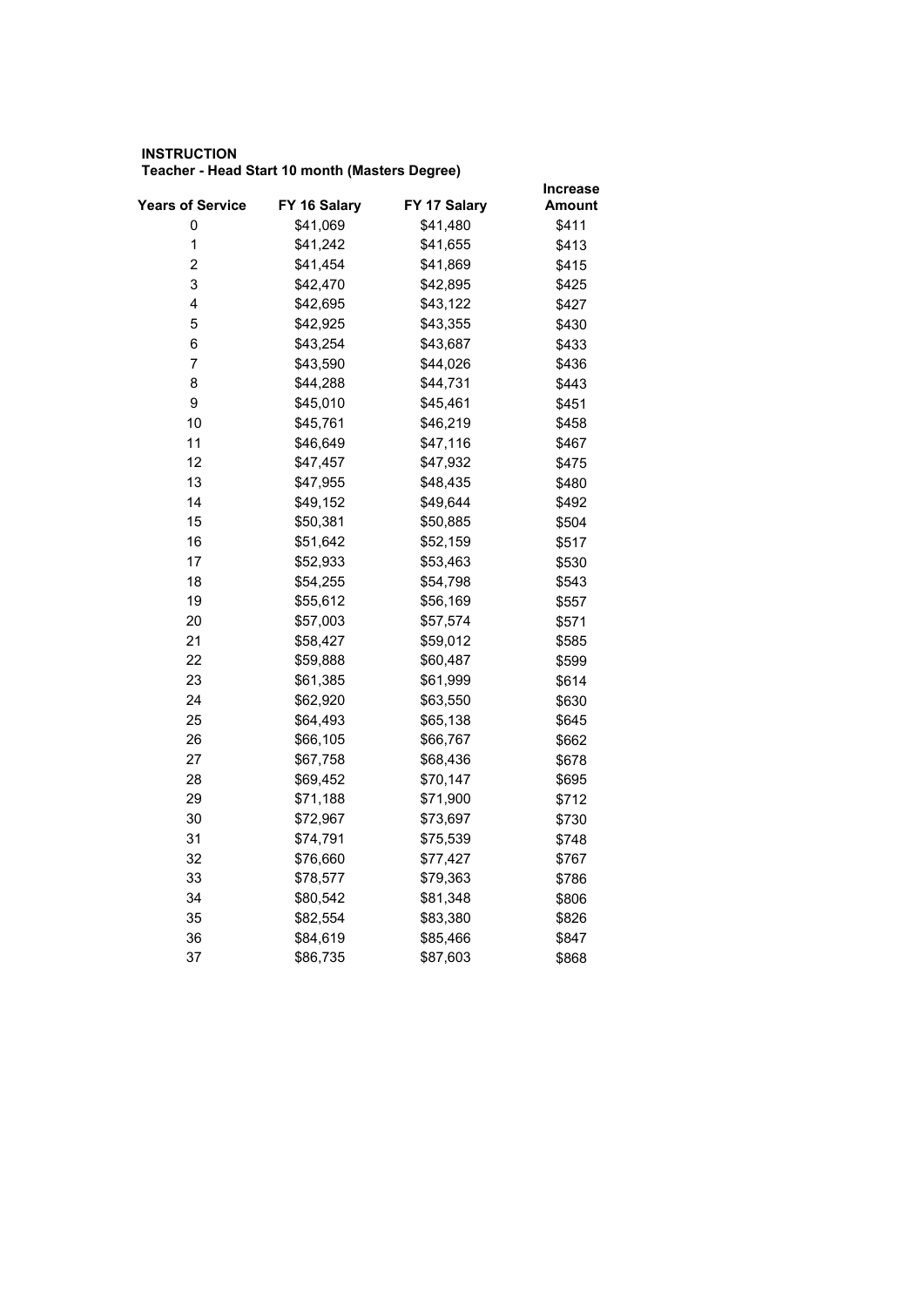## **INSTRUCTION Teacher - Head Start 11 month (Bachelor Degree)**

|                         |              |              | <b>Increase</b> |
|-------------------------|--------------|--------------|-----------------|
| Years of Service        | FY 16 Salary | FY 17 Salary | Amount          |
| 0                       | \$40,806     | \$41,215     | \$409           |
| $\mathbf 1$             | \$40,978     | \$41,388     | \$410           |
| $\overline{\mathbf{c}}$ | \$41,188     | \$41,600     | \$412           |
| 3                       | \$42,199     | \$42,621     | \$422           |
| 4                       | \$42,421     | \$42,846     | \$425           |
| 5                       | \$42,651     | \$43,078     | \$427           |
| 6                       | \$42,977     | \$43,407     | \$430           |
| 7                       | \$43,311     | \$43,745     | \$434           |
| 8                       | \$44,003     | \$44,444     | \$441           |
| 9                       | \$44,722     | \$45,170     | \$448           |
| 10                      | \$45,469     | \$45,924     | \$455           |
| 11                      | \$46,352     | \$46,816     | \$464           |
| 12                      | \$47,153     | \$47,625     | \$472           |
| 13                      | \$47,648     | \$48,125     | \$477           |
| 14                      | \$48,839     | \$49,328     | \$489           |
| 15                      | \$50,060     | \$50,561     | \$501           |
| 16                      | \$51,310     | \$51,824     | \$514           |
| 17                      | \$52,594     | \$53,120     | \$526           |
| 18                      | \$53,908     | \$54,448     | \$540           |
| 19                      | \$55,257     | \$55,810     | \$553           |
| 20                      | \$56,638     | \$57,205     | \$567           |
| 21                      | \$58,054     | \$58,635     | \$581           |
| 22                      | \$59,504     | \$60,100     | \$596           |
| 23                      | \$60,993     | \$61,603     | \$610           |
| 24                      | \$62,517     | \$63,143     | \$626           |
| 25                      | \$64,080     | \$64,721     | \$641           |
| 26                      | \$65,683     | \$66,340     | \$657           |
| 27                      | \$67,324     | \$67,998     | \$674           |
| 28                      | \$69,007     | \$69,698     | \$691           |
| 29                      | \$70,732     | \$71,440     | \$708           |
| 30                      | \$72,500     | \$73,225     | \$725           |
| 31                      | \$74,312     | \$75,056     | \$744           |
| 32                      | \$76,170     | \$76,932     | \$762           |
| 33                      | \$78,076     | \$78,857     | \$781           |
| 34                      | \$80,027     | \$80,828     | \$801           |
| 35                      | \$82,027     | \$82,848     | \$821           |
| 36                      | \$84,078     | \$84,919     | \$841           |
| 37                      | \$86,181     | \$87,043     | \$862           |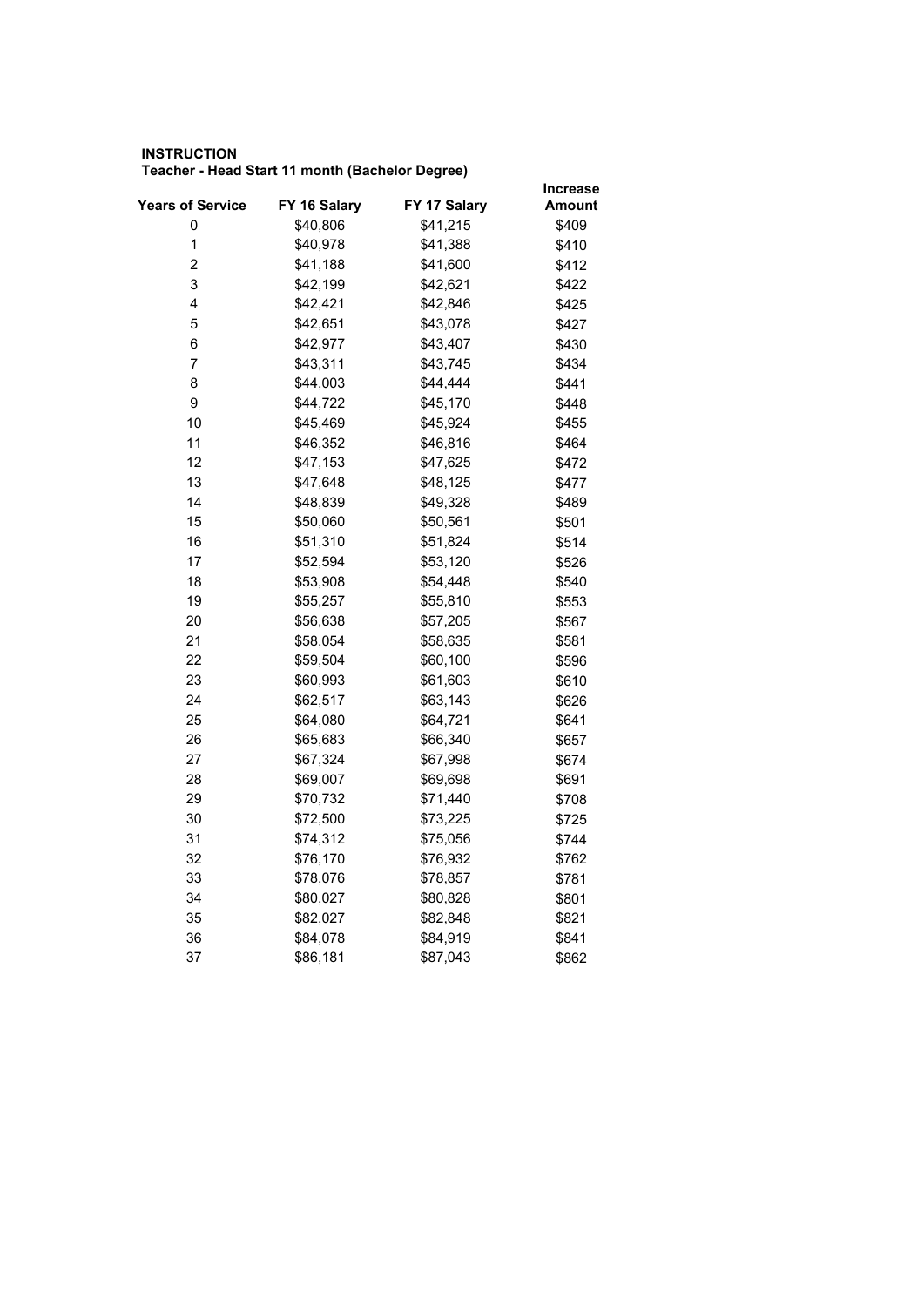## **INSTRUCTION Teacher - Head Start 11 month (Bachelor Degree + 15 hours)**

| <b>Years of Service</b> | FY 16 Salary | FY 17 Salary | Increase |
|-------------------------|--------------|--------------|----------|
|                         |              |              | Amount   |
| 0<br>$\mathbf{1}$       | \$42,030     | \$42,451     | \$421    |
|                         | \$42,208     | \$42,631     | \$423    |
| $\overline{\mathbf{c}}$ | \$42,424     | \$42,849     | \$425    |
| 3                       | \$43,464     | \$43,899     | \$435    |
| 4                       | \$43,694     | \$44,131     | \$437    |
| 5                       | \$43,930     | \$44,370     | \$440    |
| 6                       | \$44,267     | \$44,710     | \$443    |
| 7                       | \$44,610     | \$45,057     | \$447    |
| 8                       | \$45,324     | \$45,778     | \$454    |
| 9                       | \$46,064     | \$46,525     | \$461    |
| 10                      | \$46,833     | \$47,302     | \$469    |
| 11                      | \$47,742     | \$48,220     | \$478    |
| 12                      | \$48,567     | \$49,053     | \$486    |
| 13                      | \$49,078     | \$49,569     | \$491    |
| 14                      | \$50,304     | \$50,808     | \$504    |
| 15                      | \$51,561     | \$52,077     | \$516    |
| 16                      | \$52,849     | \$53,378     | \$529    |
| 17                      | \$54,172     | \$54,714     | \$542    |
| 18                      | \$55,525     | \$56,081     | \$556    |
| 19                      | \$56,914     | \$57,484     | \$570    |
| 20                      | \$58,338     | \$58,922     | \$584    |
| 21                      | \$59,796     | \$60,394     | \$598    |
| 22                      | \$61,289     | \$61,902     | \$613    |
| 23                      | \$62,822     | \$63,451     | \$629    |
| 24                      | \$64,393     | \$65,037     | \$644    |
| 25                      | \$66,002     | \$66,663     | \$661    |
| 26                      | \$67,653     | \$68,330     | \$677    |
| 27                      | \$69,344     | \$70,038     | \$694    |
| 28                      | \$71,078     | \$71,789     | \$711    |
| 29                      | \$72,853     | \$73,582     | \$729    |
| 30                      | \$74,675     | \$75,422     | \$747    |
| 31                      | \$76,541     | \$77,307     | \$766    |
| 32                      | \$78,456     | \$79,241     | \$785    |
| 33                      | \$80,418     | \$81,223     | \$805    |
| 34                      | \$82,428     | \$83,253     | \$825    |
| 35                      | \$84,487     | \$85,332     | \$845    |
| 36                      | \$86,601     | \$87,468     | \$867    |
| 37                      | \$88,766     | \$89,654     | \$888    |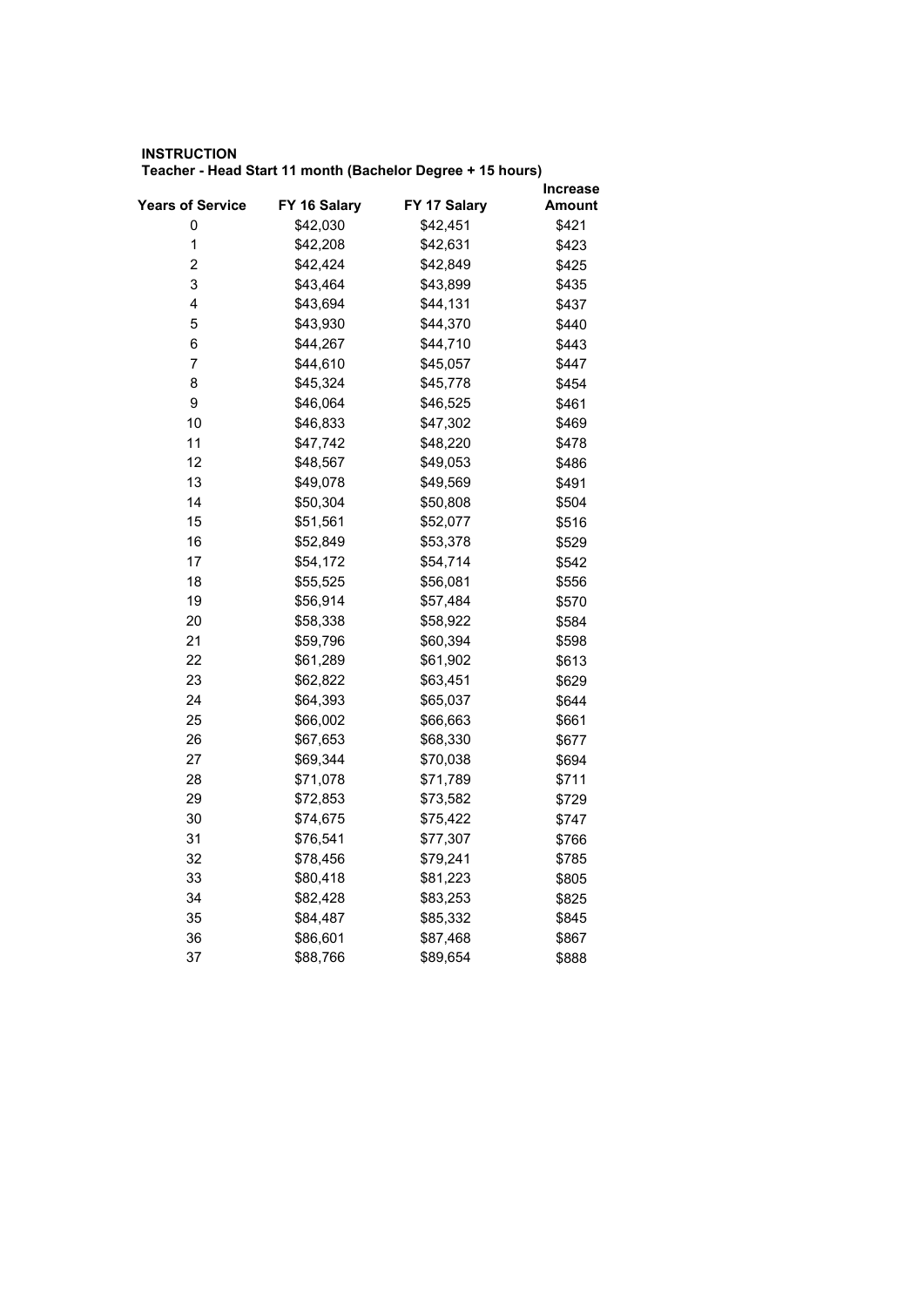## **INSTRUCTION Teacher - Head Start 11 month (Masters Degree)**

|                  |              |              | <b>Increase</b> |
|------------------|--------------|--------------|-----------------|
| Years of Service | FY 16 Salary | FY 17 Salary | Amount          |
| 0                | \$43,662     | \$44,099     | \$437           |
| $\mathbf 1$      | \$43,847     | \$44,286     | \$439           |
| $\overline{2}$   | \$44,071     | \$44,512     | \$441           |
| 3                | \$45,153     | \$45,605     | \$452           |
| 4                | \$45,390     | \$45,844     | \$454           |
| 5                | \$45,636     | \$46,093     | \$457           |
| 6                | \$45,986     | \$46,446     | \$460           |
| 7                | \$46,341     | \$46,805     | \$464           |
| 8                | \$47,084     | \$47,555     | \$471           |
| 9                | \$47,853     | \$48,332     | \$479           |
| 10               | \$48,652     | \$49,139     | \$487           |
| 11               | \$49,596     | \$50,092     | \$496           |
| 12               | \$50,453     | \$50,958     | \$505           |
| 13               | \$50,982     | \$51,492     | \$510           |
| 14               | \$52,258     | \$52,781     | \$523           |
| 15               | \$53,564     | \$54,100     | \$536           |
| 16               | \$54,902     | \$55,452     | \$550           |
| 17               | \$56,276     | \$56,839     | \$563           |
| 18               | \$57,680     | \$58,257     | \$577           |
| 19               | \$59,125     | \$59,717     | \$592           |
| 20               | \$60,603     | \$61,210     | \$607           |
| 21               | \$62,118     | \$62,740     | \$622           |
| 22               | \$63,670     | \$64,307     | \$637           |
| 23               | \$65,263     | \$65,916     | \$653           |
| 24               | \$66,892     | \$67,561     | \$669           |
| 25               | \$68,567     | \$69,253     | \$686           |
| 26               | \$70,280     | \$70,983     | \$703           |
| 27               | \$72,039     | \$72,760     | \$721           |
| 28               | \$73,836     | \$74,575     | \$739           |
| 29               | \$75,683     | \$76,440     | \$757           |
| 30               | \$77,574     | \$78,350     | \$776           |
| 31               | \$79,514     | \$80,310     | \$796           |
| 32               | \$81,502     | \$82,318     | \$816           |
| 33               | \$83,541     | \$84,377     | \$836           |
| 34               | \$85,630     | \$86,487     | \$857           |
| 35               | \$87,769     | \$88,647     | \$878           |
| 36               | \$89,963     | \$90,863     | \$900           |
| 37               | \$92,212     | \$93,135     | \$923           |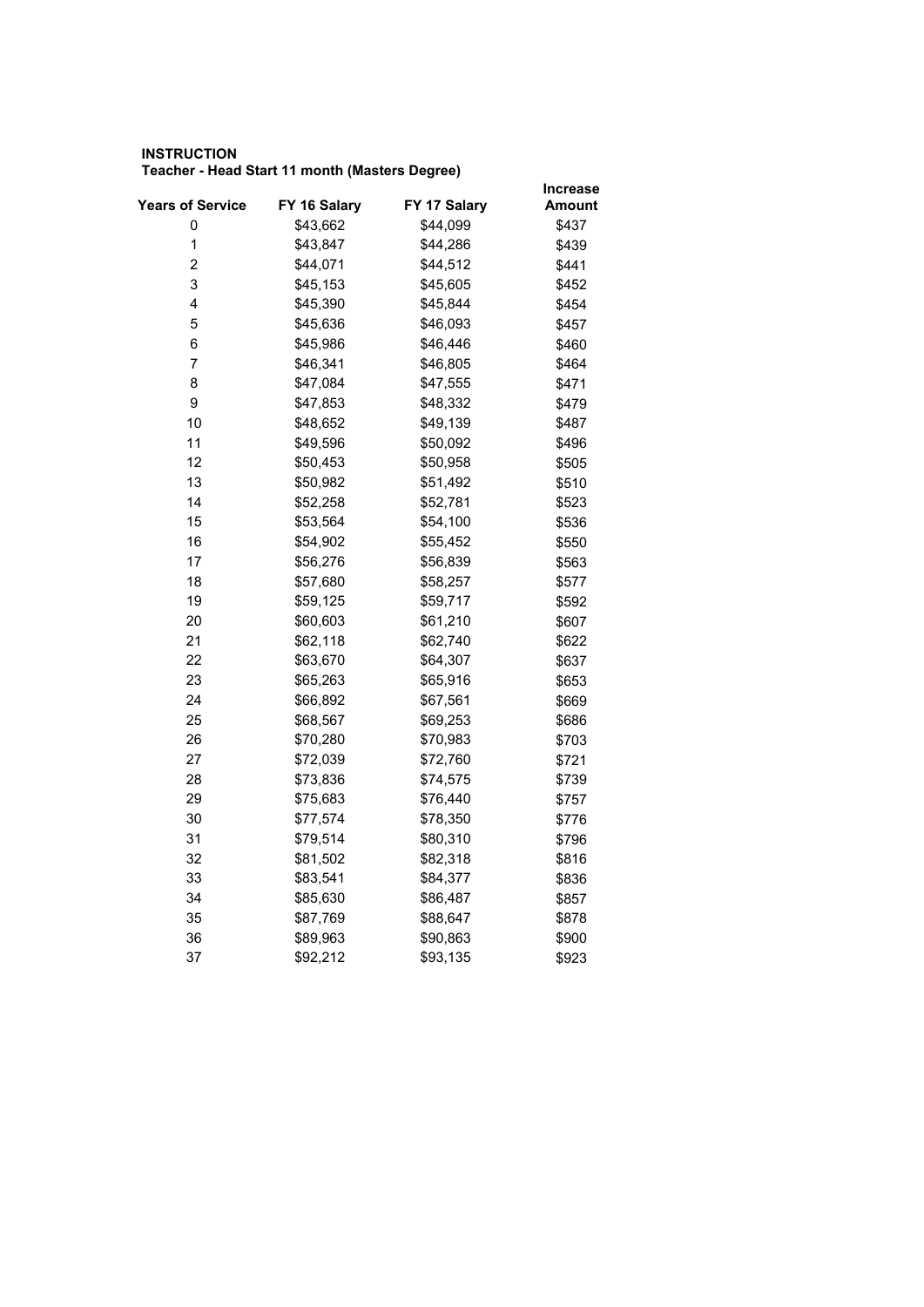## **MAINTENANCE Construction Engineer**

|                         |              |              | <b>Increase</b> |
|-------------------------|--------------|--------------|-----------------|
| <b>Step</b>             | FY 16 Salary | FY 17 Salary | <b>Amount</b>   |
| 0                       | \$69,340     | \$70,034     | \$694           |
| 1                       | \$70,729     | \$71,437     | \$708           |
| $\overline{\mathbf{c}}$ | \$72,143     | \$72,865     | \$722           |
| 3                       | \$73,585     | \$74,321     | \$736           |
| 4                       | \$75,059     | \$75,810     | \$751           |
| 5                       | \$76,557     | \$77,323     | \$766           |
| 6                       | \$78,088     | \$78,869     | \$781           |
| 7                       | \$79,649     | \$80,446     | \$797           |
| 8                       | \$81,242     | \$82,055     | \$813           |
| 9                       | \$83,477     | \$84,312     | \$835           |
| 10                      | \$85,146     | \$85,998     | \$852           |
| 11                      | \$86,850     | \$87,719     | \$869           |
| 12                      | \$88,587     | \$89,473     | \$886           |
| 13                      | \$90,357     | \$91,261     | \$904           |
| 14                      | \$92,165     | \$93,087     | \$922           |
| 15                      | \$94,008     | \$94,949     | \$941           |
| 16                      | \$95,887     | \$96,846     | \$959           |
| 17                      | \$97,806     | \$98,785     | \$979           |
| 18                      | \$99,759     | \$100,757    | \$998           |
| 19                      | \$101,756    | \$102,774    | \$1,018         |
| 20                      | \$104,808    | \$105,857    | \$1,049         |
| 21                      | \$104,808    | \$106,915    | \$2,107         |
| 22                      | \$104,808    | \$107,985    | \$3,177         |
| 23                      | \$104,808    | \$109,064    | \$4,256         |
| 24                      | \$104,808    | \$110,155    | \$5,347         |
| 25                      | \$105,858    | \$111,256    | \$5,398         |
| 26                      | \$105,858    | \$112,369    | \$6,511         |
| 27                      | \$107,103    | \$113,492    | \$6,389         |
| 28                      | \$107,103    | \$114,627    | \$7,524         |
| 29                      | \$107,103    | \$115,774    | \$8,671         |
| 30                      | \$106,905    | \$116,931    | \$10,026        |
| 31                      | \$106,905    | \$118,101    | \$11,196        |
| 32                      | \$106,905    | \$119,281    | \$12,376        |
| 33                      | \$106,905    | \$120,474    | \$13,569        |
| 34                      | \$106,905    | \$121,679    | \$14,774        |
| 35                      | \$109,045    | \$122,896    | \$13,851        |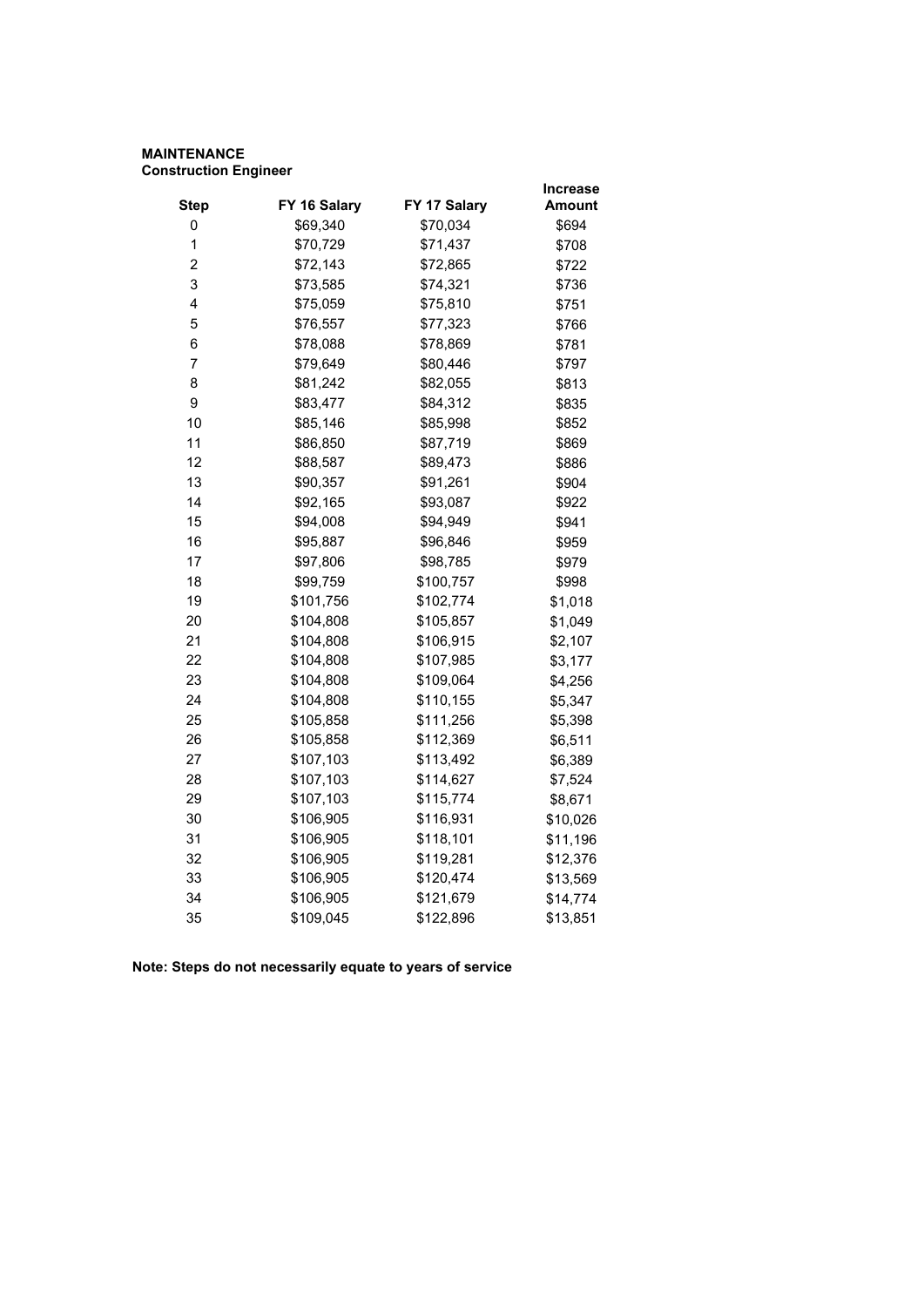#### **MAINTENANCE Custodian**

|                |              |              | Increase      |
|----------------|--------------|--------------|---------------|
| <b>Step</b>    | FY 16 Salary | FY 17 Salary | <b>Amount</b> |
| 0              | \$23,337     | \$23,571     | \$234         |
| 1              | \$23,737     | \$23,975     | \$238         |
| $\overline{2}$ | \$24,432     | \$24,677     | \$245         |
| 3              | \$25,039     | \$25,290     | \$251         |
| 4              | \$25,652     | \$25,909     | \$257         |
| 5              | \$26,262     | \$26,525     | \$263         |
| 6              | \$26,870     | \$27,139     | \$269         |
| $\overline{7}$ | \$27,487     | \$27,762     | \$275         |
| 8              | \$28,098     | \$28,379     | \$281         |
| 9              | \$28,702     | \$28,990     | \$288         |
| 10             | \$29,315     | \$29,609     | \$294         |
| 11             | \$29,928     | \$30,228     | \$300         |
| 12             | \$30,538     | \$30,844     | \$306         |
| 13             | \$31,147     | \$31,459     | \$312         |
| 14             | \$31,756     | \$32,074     | \$318         |
| 15             | \$32,369     | \$32,693     | \$324         |
| 16             | \$32,978     | \$33,308     | \$330         |
| 17             | \$33,585     | \$33,921     | \$336         |
| 18             | \$34,199     | \$34,541     | \$342         |
| 19             | \$34,809     | \$35,158     | \$349         |
| 20             | \$35,764     | \$36,122     | \$358         |
| 21             | \$35,764     | \$36,484     | \$720         |
| 22             | \$35,764     | \$36,848     | \$1,084       |
| 23             | \$35,764     | \$37,217     | \$1,453       |
| 24             | \$35,764     | \$37,589     | \$1,825       |
| 25             | \$36,121     | \$37,964     | \$1,843       |
| 26             | \$36,121     | \$38,344     | \$2,223       |
| 27             | \$37,653     | \$38,728     | \$1,075       |
| 28             | \$37,653     | \$39,115     | \$1,462       |
| 29             | \$37,653     | \$39,507     | \$1,854       |
| 30             | \$38,407     | \$39,902     | \$1,495       |
| 31             | \$38,407     | \$40,301     | \$1,894       |
| 32             | \$38,407     | \$40,703     | \$2,296       |
| 33             | \$38,407     | \$41,111     | \$2,704       |
| 34             | \$38,407     | \$41,522     | \$3,115       |
| 35             | \$39,174     | \$41,937     | \$2,763       |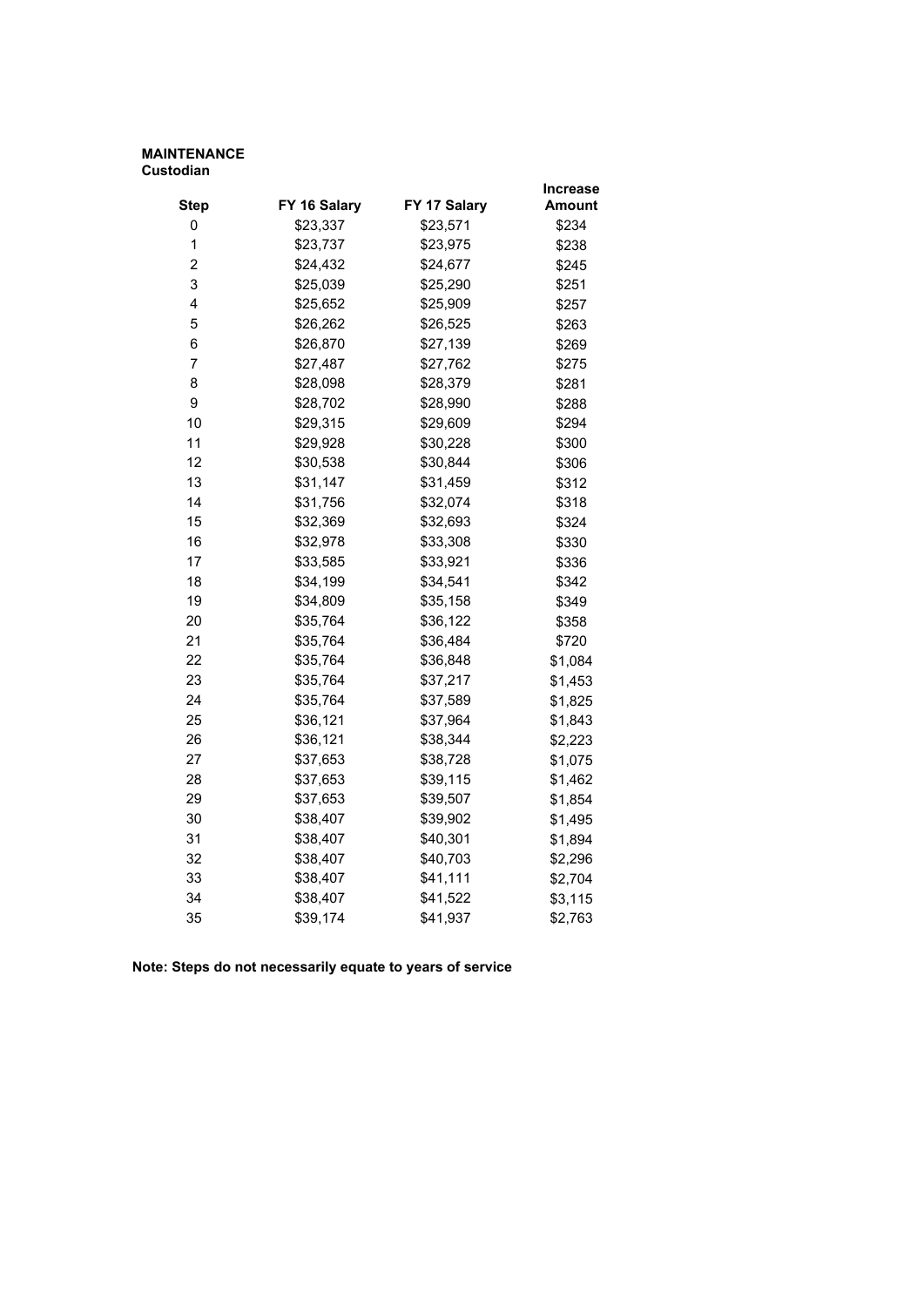## **MAINTENANCE/FLEET Maintenance Mechanic/Fleet Worker M-2**

|          |              | <b>Increase</b>                      |
|----------|--------------|--------------------------------------|
|          |              | Amount                               |
| \$30,271 | \$30,574     | \$303                                |
| \$30,787 | \$31,095     | \$308                                |
| \$31,685 | \$32,002     | \$317                                |
| \$32,478 | \$32,803     | \$325                                |
| \$33,268 | \$33,601     | \$333                                |
| \$34,061 | \$34,402     | \$341                                |
| \$34,853 | \$35,202     | \$349                                |
| \$35,644 | \$36,001     | \$357                                |
| \$36,435 | \$36,800     | \$365                                |
| \$37,231 | \$37,604     | \$373                                |
| \$38,019 | \$38,400     | \$381                                |
| \$38,814 | \$39,203     | \$389                                |
| \$39,602 | \$39,999     | \$397                                |
| \$40,396 | \$40,800     | \$404                                |
| \$41,087 | \$41,498     | \$411                                |
| \$41,977 | \$42,397     | \$420                                |
| \$42,772 | \$43,200     | \$428                                |
| \$43,563 | \$43,999     | \$436                                |
| \$44,355 | \$44,799     | \$444                                |
| \$45,147 | \$45,599     | \$452                                |
| \$46,387 | \$46,851     | \$464                                |
| \$46,387 | \$47,320     | \$933                                |
| \$46,387 | \$47,793     | \$1,406                              |
| \$46,387 | \$48,271     | \$1,884                              |
| \$46,387 | \$48,753     | \$2,366                              |
| \$46,850 | \$49,241     | \$2,391                              |
| \$46,850 | \$49,734     | \$2,884                              |
| \$48,198 | \$50,231     | \$2,033                              |
| \$48,198 |              | \$2,535                              |
| \$48,198 | \$51,241     | \$3,043                              |
| \$49,162 | \$51,753     | \$2,591                              |
| \$49,162 |              | \$3,109                              |
| \$49,162 | \$52,793     | \$3,631                              |
| \$49,162 | \$53,321     | \$4,159                              |
| \$49,162 | \$53,855     | \$4,693                              |
| \$50,145 | \$54,393     | \$4,248                              |
|          | FY 16 Salary | FY 17 Salary<br>\$50,733<br>\$52,271 |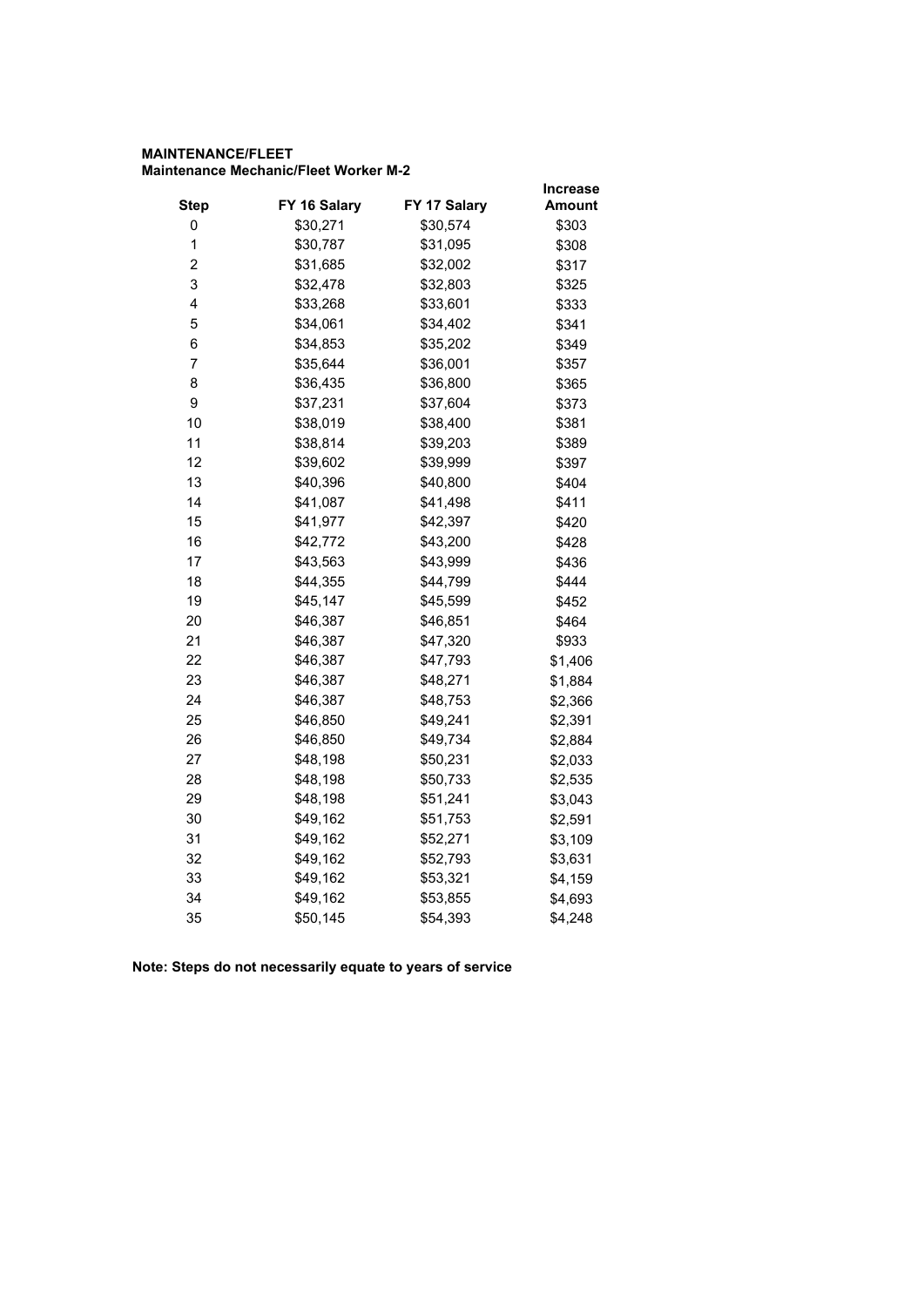#### **MAINTENANCE Head Custodian**

|                |              |              | Increase      |
|----------------|--------------|--------------|---------------|
| <b>Step</b>    | FY 16 Salary | FY 17 Salary | <b>Amount</b> |
| 0              | \$27,980     | \$28,260     | \$280         |
| 1              | \$28,723     | \$29,011     | \$288         |
| $\overline{2}$ | \$29,477     | \$29,772     | \$295         |
| 3              | \$30,271     | \$30,574     | \$303         |
| 4              | \$31,079     | \$31,390     | \$311         |
| 5              | \$31,903     | \$32,223     | \$320         |
| 6              | \$32,746     | \$33,074     | \$328         |
| $\overline{7}$ | \$33,604     | \$33,941     | \$337         |
| 8              | \$34,517     | \$34,863     | \$346         |
| 9              | \$35,411     | \$35,766     | \$355         |
| 10             | \$36,362     | \$36,726     | \$364         |
| 11             | \$37,331     | \$37,705     | \$374         |
| 12             | \$38,360     | \$38,744     | \$384         |
| 13             | \$39,369     | \$39,763     | \$394         |
| 14             | \$40,447     | \$40,852     | \$405         |
| 15             | \$41,504     | \$41,920     | \$416         |
| 16             | \$42,633     | \$43,060     | \$427         |
| 17             | \$43,786     | \$44,224     | \$438         |
| 18             | \$44,969     | \$45,419     | \$450         |
| 19             | \$46,221     | \$46,684     | \$463         |
| 20             | \$47,895     | \$48,374     | \$479         |
| 21             | \$47,895     | \$48,858     | \$963         |
| 22             | \$47,895     | \$49,347     | \$1,452       |
| 23             | \$47,895     | \$49,840     | \$1,945       |
| 24             | \$47,895     | \$50,339     | \$2,444       |
| 25             | \$48,380     | \$50,842     | \$2,462       |
| 26             | \$48,380     | \$51,351     | \$2,971       |
| 27             | \$49,914     | \$51,864     | \$1,950       |
| 28             | \$49,914     | \$52,382     | \$2,468       |
| 29             | \$49,914     | \$52,906     | \$2,992       |
| 30             | \$50,911     | \$53,436     | \$2,525       |
| 31             | \$50,911     | \$53,970     | \$3,059       |
| 32             | \$50,911     | \$54,509     | \$3,598       |
| 33             | \$50,911     | \$55,055     | \$4,144       |
| 34             | \$50,911     | \$55,605     | \$4,694       |
| 35             | \$51,929     | \$56,162     | \$4,233       |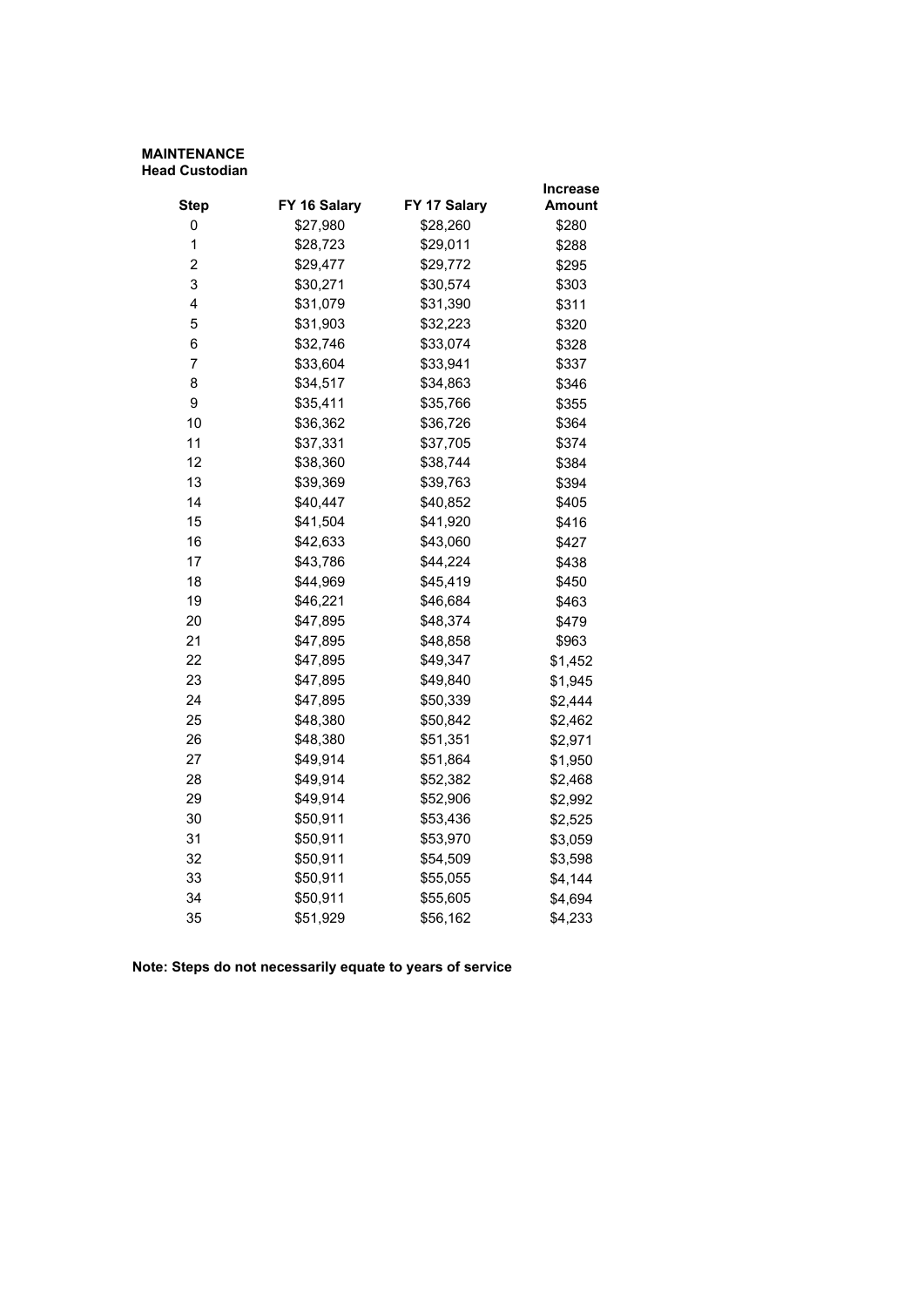## **MAINTENANCE Information Systems Operator**

|                         |              |              | <b>Increase</b> |
|-------------------------|--------------|--------------|-----------------|
| <b>Step</b>             | FY 16 Salary | FY 17 Salary | <b>Amount</b>   |
| 0                       | \$28,589     | \$28,875     | \$286           |
| 1                       | \$29,078     | \$29,369     | \$291           |
| $\overline{\mathbf{c}}$ | \$29,926     | \$30,226     | \$300           |
| 3                       | \$30,677     | \$30,984     | \$307           |
| 4                       | \$31,423     | \$31,738     | \$315           |
| 5                       | \$32,172     | \$32,494     | \$322           |
| 6                       | \$32,922     | \$33,252     | \$330           |
| $\overline{7}$          | \$33,669     | \$34,006     | \$337           |
| 8                       | \$34,412     | \$34,757     | \$345           |
| 9                       | \$35,162     | \$35,514     | \$352           |
| 10                      | \$35,912     | \$36,272     | \$360           |
| 11                      | \$36,661     | \$37,028     | \$367           |
| 12                      | \$37,406     | \$37,781     | \$375           |
| 13                      | \$38,155     | \$38,537     | \$382           |
| 14                      | \$38,902     | \$39,292     | \$390           |
| 15                      | \$39,652     | \$40,049     | \$397           |
| 16                      | \$40,400     | \$40,804     | \$404           |
| 17                      | \$41,149     | \$41,561     | \$412           |
| 18                      | \$41,898     | \$42,317     | \$419           |
| 19                      | \$42,646     | \$43,073     | \$427           |
| 20                      | \$43,793     | \$44,231     | \$438           |
| 21                      | \$43,793     | \$44,674     | \$881           |
| 22                      | \$43,793     | \$45,120     | \$1,327         |
| 23                      | \$43,793     | \$45,572     | \$1,779         |
| 24                      | \$43,793     | \$46,027     | \$2,234         |
| 25                      | \$44,233     | \$46,488     | \$2,255         |
| 26                      | \$44,233     | \$46,952     | \$2,719         |
| 27                      | \$45,772     | \$47,422     | \$1,650         |
| 28                      | \$45,772     | \$47,897     | \$2,125         |
| 29                      | \$45,772     | \$48,375     | \$2,603         |
| 30                      | \$46,686     | \$48,859     | \$2,173         |
| 31                      | \$46,686     | \$49,347     | \$2,661         |
| 32                      | \$46,686     | \$49,841     | \$3,155         |
| 33                      | \$46,686     | \$50,340     | \$3,654         |
| 34                      | \$46,686     | \$50,843     | \$4,157         |
| 35                      | \$47,618     | \$51,351     | \$3,733         |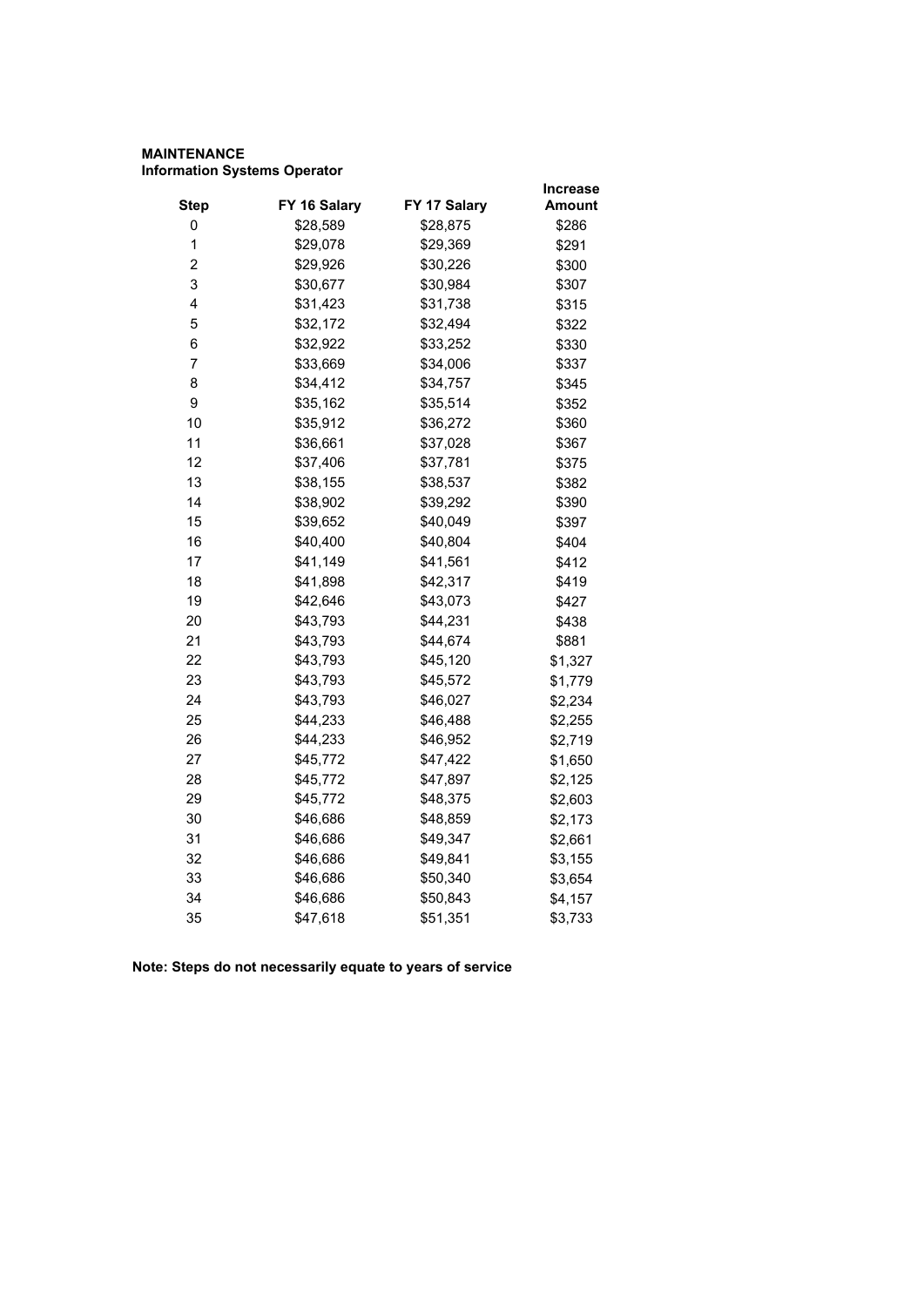## **MAINTENANCE Licensed Department Head M-5**

|                         |              |              | Increase |
|-------------------------|--------------|--------------|----------|
| <b>Step</b>             | FY 16 Salary | FY 17 Salary | Amount   |
| 0                       | \$39,829     | \$40,228     | \$399    |
| 1                       | \$40,483     | \$40,888     | \$405    |
| $\overline{\mathbf{c}}$ | \$41,604     | \$42,021     | \$417    |
| 3                       | \$42,595     | \$43,021     | \$426    |
| 4                       | \$43,583     | \$44,019     | \$436    |
| 5                       | \$44,575     | \$45,021     | \$446    |
| 6                       | \$45,563     | \$46,019     | \$456    |
| $\overline{7}$          | \$46,554     | \$47,020     | \$466    |
| 8                       | \$47,547     | \$48,023     | \$476    |
| 9                       | \$48,536     | \$49,022     | \$486    |
| 10                      | \$49,529     | \$50,025     | \$496    |
| 11                      | \$50,520     | \$51,026     | \$506    |
| 12                      | \$51,509     | \$52,025     | \$516    |
| 13                      | \$52,498     | \$53,023     | \$525    |
| 14                      | \$54,143     | \$54,685     | \$542    |
| 15                      | \$54,481     | \$55,026     | \$545    |
| 16                      | \$55,469     | \$56,024     | \$555    |
| 17                      | \$56,462     | \$57,027     | \$565    |
| 18                      | \$57,454     | \$58,029     | \$575    |
| 19                      | \$58,443     | \$59,028     | \$585    |
| 20                      | \$59,996     | \$60,596     | \$600    |
| 21                      | \$59,996     | \$61,202     | \$1,206  |
| 22                      | \$59,996     | \$61,815     | \$1,819  |
| 23                      | \$59,996     | \$62,433     | \$2,437  |
| 24                      | \$59,996     | \$63,057     | \$3,061  |
| 25                      | \$60,576     | \$63,687     | \$3,111  |
| 26                      | \$60,576     | \$64,324     | \$3,748  |
| 27                      | \$61,963     | \$64,968     | \$3,005  |
| 28                      | \$61,963     | \$65,617     | \$3,654  |
| 29                      | \$61,963     | \$66,274     | \$4,311  |
| 30                      | \$63,162     | \$66,936     | \$3,774  |
| 31                      | \$63,162     | \$67,606     | \$4,444  |
| 32                      | \$63,162     | \$68,282     | \$5,120  |
| 33                      | \$63,162     | \$68,964     | \$5,802  |
| 34                      | \$63,162     | \$69,654     | \$6,492  |
| 35                      | \$64,386     | \$70,350     | \$5,964  |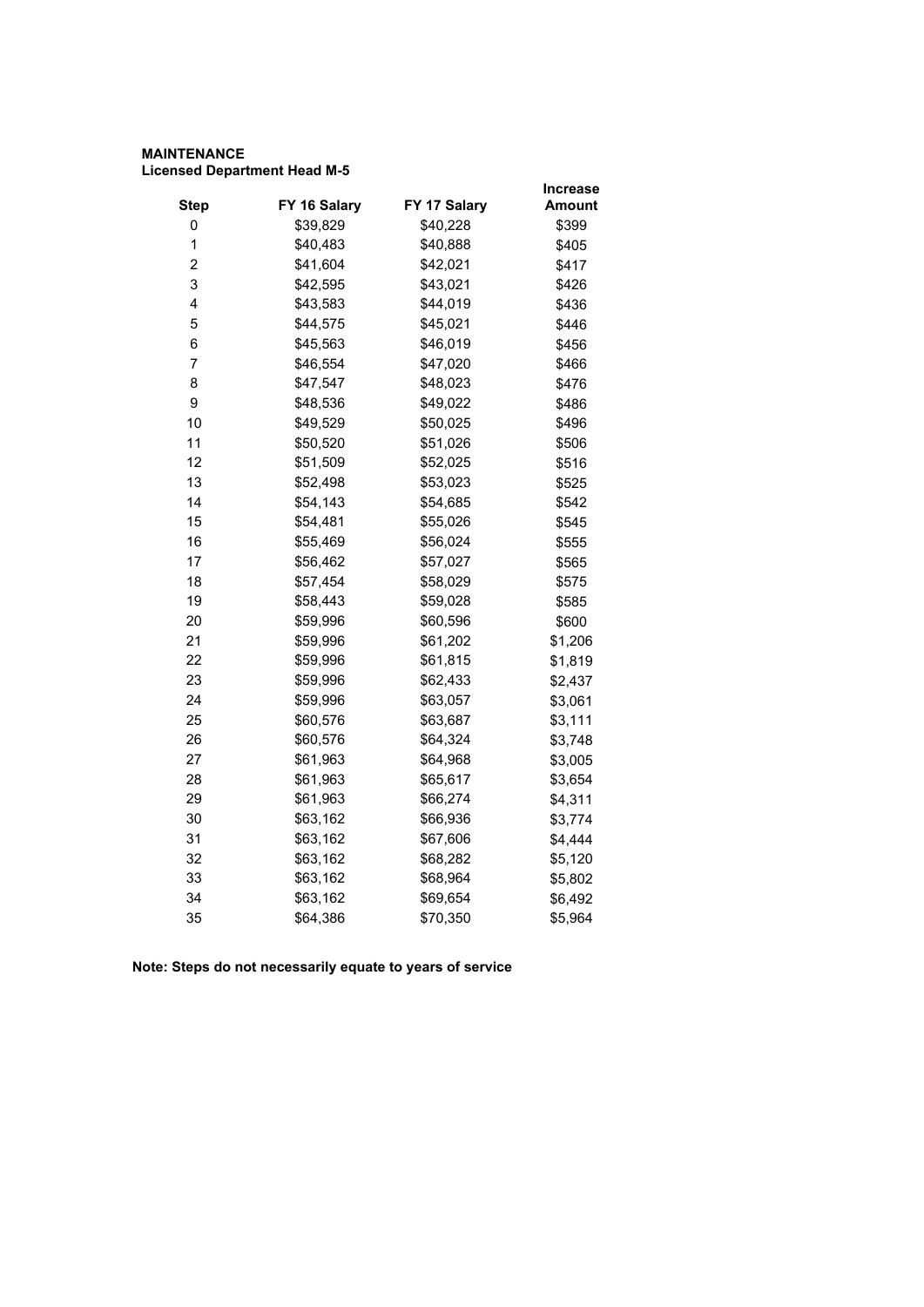#### **MAINTENANCE Maintenance Tradesman M-3**

|                |              |              | <b>Increase</b> |
|----------------|--------------|--------------|-----------------|
| <b>Step</b>    | FY 16 Salary | FY 17 Salary | <b>Amount</b>   |
| 0              | \$37,144     | \$37,516     | \$372           |
| 1              | \$37,783     | \$38,161     | \$378           |
| $\overline{2}$ | \$38,885     | \$39,274     | \$389           |
| 3              | \$39,857     | \$40,256     | \$399           |
| 4              | \$40,827     | \$41,236     | \$409           |
| 5              | \$41,799     | \$42,217     | \$418           |
| 6              | \$42,769     | \$43,197     | \$428           |
| $\overline{7}$ | \$43,740     | \$44,178     | \$438           |
| 8              | \$44,717     | \$45,165     | \$448           |
| 9              | \$45,687     | \$46,144     | \$457           |
| 10             | \$46,661     | \$47,128     | \$467           |
| 11             | \$47,633     | \$48,110     | \$477           |
| 12             | \$48,603     | \$49,090     | \$487           |
| 13             | \$49,572     | \$50,068     | \$496           |
| 14             | \$51,188     | \$51,700     | \$512           |
| 15             | \$51,520     | \$52,036     | \$516           |
| 16             | \$52,489     | \$53,014     | \$525           |
| 17             | \$53,463     | \$53,998     | \$535           |
| 18             | \$54,436     | \$54,981     | \$545           |
| 19             | \$55,407     | \$55,962     | \$555           |
| 20             | \$56,931     | \$57,501     | \$570           |
| 21             | \$56,931     | \$58,075     | \$1,144         |
| 22             | \$56,931     | \$58,656     | \$1,725         |
| 23             | \$56,931     | \$59,243     | \$2,312         |
| 24             | \$56,931     | \$59,836     | \$2,905         |
| 25             | \$57,499     | \$60,434     | \$2,935         |
| 26             | \$57,499     | \$61,038     | \$3,539         |
| 27             | \$58,859     | \$61,649     | \$2,790         |
| 28             | \$58,859     | \$62,265     | \$3,406         |
| 29             | \$58,859     | \$62,888     | \$4,029         |
| 30             | \$60,036     | \$63,516     | \$3,480         |
| 31             | \$60,036     | \$64,152     | \$4,116         |
| 32             | \$60,036     | \$64,793     | \$4,757         |
| 33             | \$60,036     | \$65,441     | \$5,405         |
| 34             | \$60,036     | \$66,096     | \$6,060         |
| 35             | \$61,235     | \$66,756     | \$5,521         |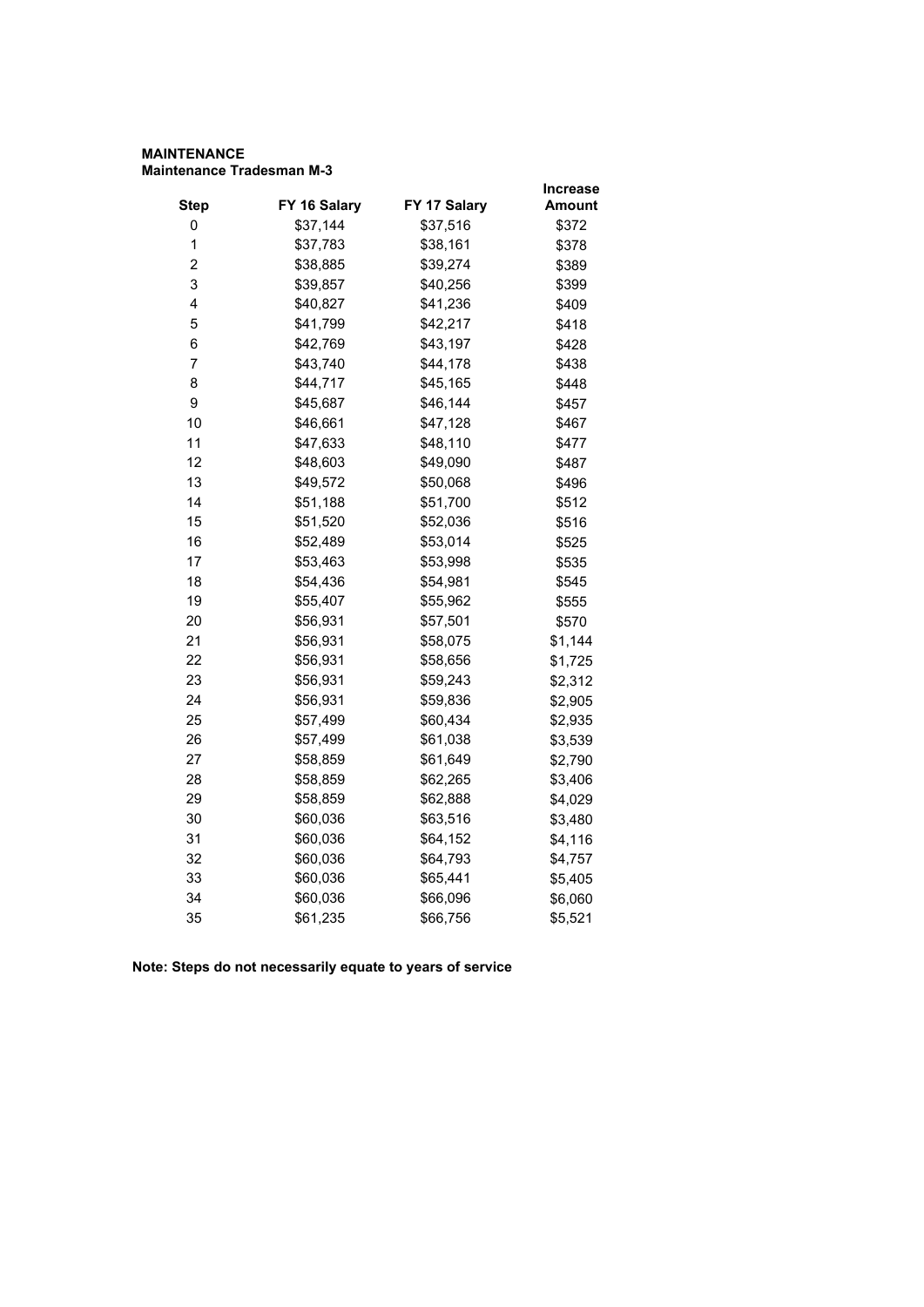## **MAINTENANCE Maintenance Worker M-1**

|                         |              |              | <b>Increase</b> |
|-------------------------|--------------|--------------|-----------------|
| <b>Step</b>             | FY 16 Salary | FY 17 Salary | Amount          |
| 0                       | \$26,147     | \$26,409     | \$262           |
| 1                       | \$26,596     | \$26,862     | \$266           |
| $\overline{\mathbf{c}}$ | \$27,372     | \$27,646     | \$274           |
| 3                       | \$28,057     | \$28,338     | \$281           |
| 4                       | \$28,739     | \$29,027     | \$288           |
| 5                       | \$29,421     | \$29,716     | \$295           |
| 6                       | \$30,109     | \$30,411     | \$302           |
| $\overline{7}$          | \$30,790     | \$31,098     | \$308           |
| 8                       | \$31,474     | \$31,789     | \$315           |
| 9                       | \$32,163     | \$32,485     | \$322           |
| 10                      | \$32,844     | \$33,173     | \$329           |
| 11                      | \$33,530     | \$33,866     | \$336           |
| 12                      | \$34,210     | \$34,553     | \$343           |
| 13                      | \$34,898     | \$35,247     | \$349           |
| 14                      | \$35,579     | \$35,935     | \$356           |
| 15                      | \$36,267     | \$36,630     | \$363           |
| 16                      | \$36,946     | \$37,316     | \$370           |
| 17                      | \$37,633     | \$38,010     | \$377           |
| 18                      | \$38,314     | \$38,698     | \$384           |
| 19                      | \$38,999     | \$39,389     | \$390           |
| 20                      | \$40,075     | \$40,476     | \$401           |
| 21                      | \$40,075     | \$40,881     | \$806           |
| 22                      | \$40,075     | \$41,290     | \$1,215         |
| 23                      | \$40,075     | \$41,702     | \$1,627         |
| 24                      | \$40,075     | \$42,120     | \$2,045         |
| 25                      | \$40,474     | \$42,541     | \$2,067         |
| 26                      | \$40,474     | \$42,966     | \$2,492         |
| 27                      | \$41,823     | \$43,396     | \$1,573         |
| 28                      | \$41,823     | \$43,829     | \$2,006         |
| 29                      | \$41,823     | \$44,268     | \$2,445         |
| 30                      | \$42,657     | \$44,711     | \$2,054         |
| 31                      | \$42,657     | \$45,158     | \$2,501         |
| 32                      | \$42,657     | \$45,610     | \$2,953         |
| 33                      | \$42,657     | \$46,066     | \$3,409         |
| 34                      | \$42,657     | \$46,526     | \$3,869         |
| 35                      | \$43,510     | \$46,992     | \$3,482         |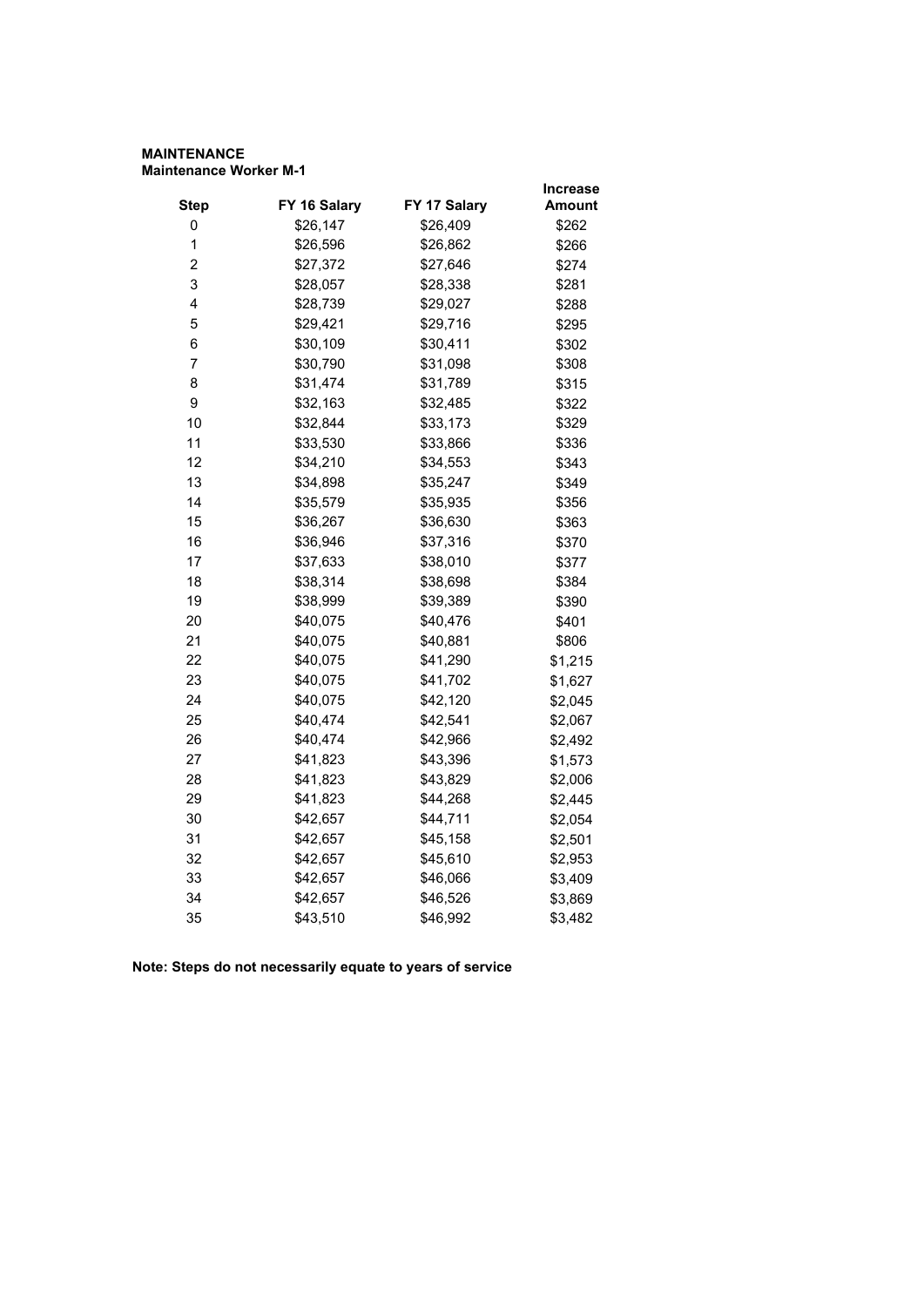#### **MAINTENANCE Maintenance Worker M-6**

|                |              |              | Increase      |
|----------------|--------------|--------------|---------------|
| <b>Step</b>    | FY 16 Salary | FY 17 Salary | <b>Amount</b> |
| 0              | \$44,575     | \$45,021     | \$446         |
| $\mathbf 1$    | \$45,563     | \$46,019     | \$456         |
| $\overline{2}$ | \$46,554     | \$47,020     | \$466         |
| 3              | \$47,547     | \$48,023     | \$476         |
| 4              | \$48,536     | \$49,022     | \$486         |
| 5              | \$49,529     | \$50,025     | \$496         |
| 6              | \$50,520     | \$51,026     | \$506         |
| $\overline{7}$ | \$51,509     | \$52,025     | \$516         |
| 8              | \$52,498     | \$53,023     | \$525         |
| 9              | \$54,143     | \$54,685     | \$542         |
| 10             | \$54,481     | \$55,026     | \$545         |
| 11             | \$55,469     | \$56,024     | \$555         |
| 12             | \$56,462     | \$57,027     | \$565         |
| 13             | \$57,454     | \$58,029     | \$575         |
| 14             | \$58,443     | \$59,028     | \$585         |
| 15             | \$59,996     | \$60,596     | \$600         |
| 16             | \$59,996     | \$61,202     | \$1,206       |
| 17             | \$59,996     | \$61,815     | \$1,819       |
| 18             | \$59,996     | \$62,433     | \$2,437       |
| 19             | \$59,996     | \$63,057     | \$3,061       |
| 20             | \$60,576     | \$63,687     | \$3,111       |
| 21             | \$60,576     | \$64,324     | \$3,748       |
| 22             | \$61,963     | \$64,968     | \$3,005       |
| 23             | \$61,963     | \$65,617     | \$3,654       |
| 24             | \$61,963     | \$66,274     | \$4,311       |
| 25             | \$63,162     | \$66,936     | \$3,774       |
| 26             | \$63,162     | \$67,606     | \$4,444       |
| 27             | \$63,162     | \$68,282     | \$5,120       |
| 28             | \$63,162     | \$68,964     | \$5,802       |
| 29             | \$63,162     | \$69,654     | \$6,492       |
| 30             | \$64,386     | \$70,350     | \$5,964       |
| 31             | \$65,352     | \$71,054     | \$5,702       |
| 32             | \$66,331     | \$71,765     | \$5,434       |
| 33             | \$67,326     | \$72,482     | \$5,156       |
| 34             | \$68,337     | \$73,207     | \$4,870       |
| 35             | \$69,362     | \$73,940     | \$4,578       |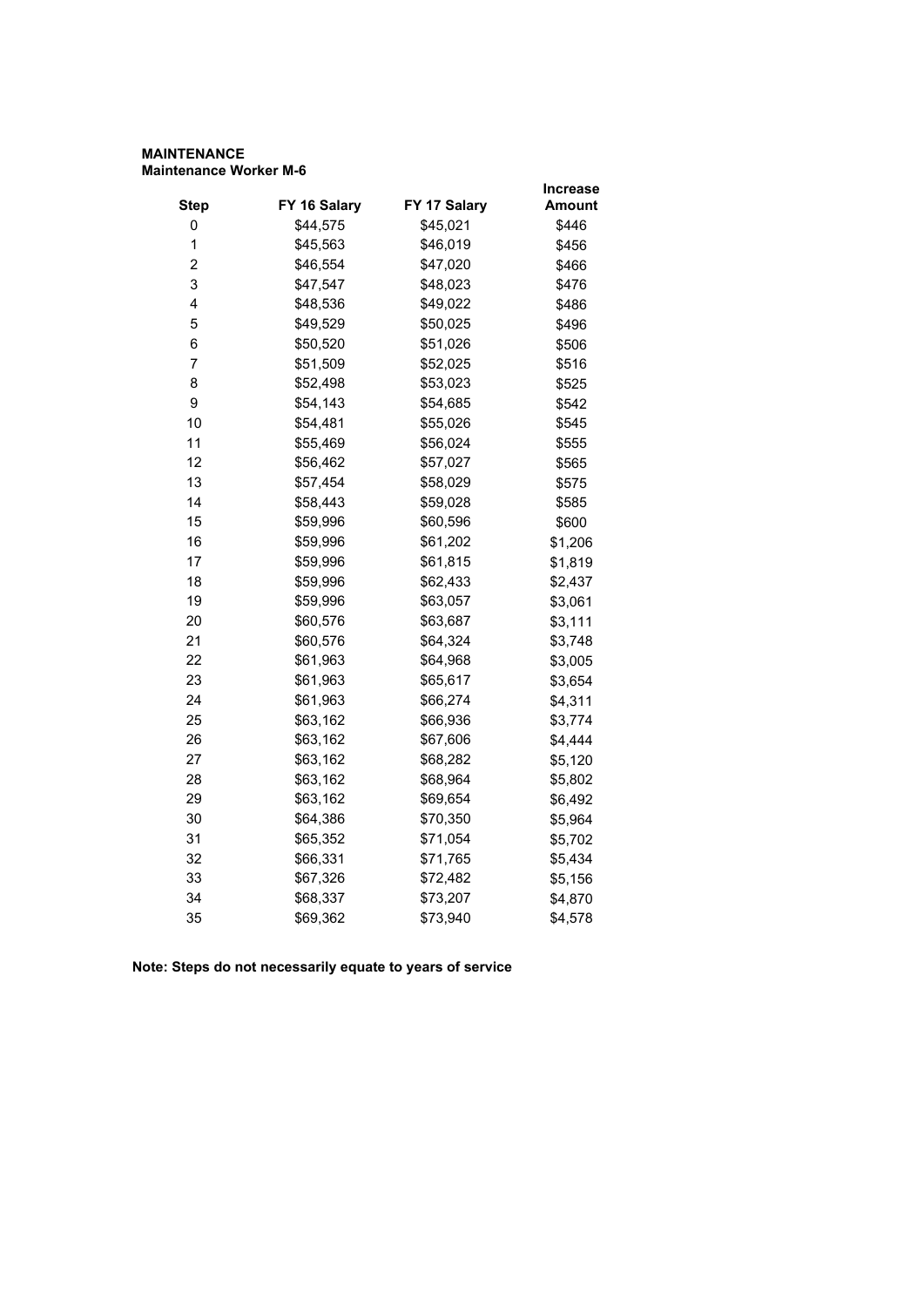# **MAINTENANCE Non-Licensed Department Head M-4**

|                         |              |              | Increase      |
|-------------------------|--------------|--------------|---------------|
| <b>Step</b>             | FY 16 Salary | FY 17 Salary | <b>Amount</b> |
| 0                       | \$33,123     | \$33,455     | \$332         |
| 1                       | \$33,656     | \$33,993     | \$337         |
| $\overline{\mathbf{c}}$ | \$34,581     | \$34,927     | \$346         |
| 3                       | \$35,395     | \$35,749     | \$354         |
| 4                       | \$36,208     | \$36,571     | \$363         |
| 5                       | \$37,023     | \$37,394     | \$371         |
| 6                       | \$37,838     | \$38,217     | \$379         |
| 7                       | \$38,651     | \$39,038     | \$387         |
| 8                       | \$39,468     | \$39,863     | \$395         |
| 9                       | \$40,287     | \$40,690     | \$403         |
| 10                      | \$41,097     | \$41,508     | \$411         |
| 11                      | \$41,914     | \$42,334     | \$420         |
| 12                      | \$42,728     | \$43,156     | \$428         |
| 13                      | \$43,543     | \$43,979     | \$436         |
| 14                      | \$44,257     | \$44,700     | \$443         |
| 15                      | \$45,172     | \$45,624     | \$452         |
| 16                      | \$45,990     | \$46,450     | \$460         |
| 17                      | \$46,805     | \$47,274     | \$469         |
| 18                      | \$47,618     | \$48,095     | \$477         |
| 19                      | \$48,433     | \$48,918     | \$485         |
| 20                      | \$49,709     | \$50,207     | \$498         |
| 21                      | \$49,709     | \$50,709     | \$1,000       |
| 22                      | \$49,709     | \$51,216     | \$1,507       |
| 23                      | \$49,709     | \$51,728     | \$2,019       |
| 24                      | \$49,709     | \$52,245     | \$2,536       |
| 25                      | \$50,186     | \$52,768     | \$2,582       |
| 26                      | \$50,186     | \$53,295     | \$3,109       |
| 27                      | \$51,573     | \$53,828     | \$2,255       |
| 28                      | \$51,573     | \$54,367     | \$2,794       |
| 29                      | \$51,573     | \$54,910     | \$3,337       |
| 30                      | \$52,564     | \$55,460     | \$2,896       |
| 31                      | \$52,564     | \$56,014     | \$3,450       |
| 32                      | \$52,564     | \$56,574     | \$4,010       |
| 33                      | \$52,564     | \$57,139     | \$4,575       |
| 34                      | \$52,564     | \$57,711     | \$5,147       |
| 35                      | \$53,574     | \$58,289     | \$4,715       |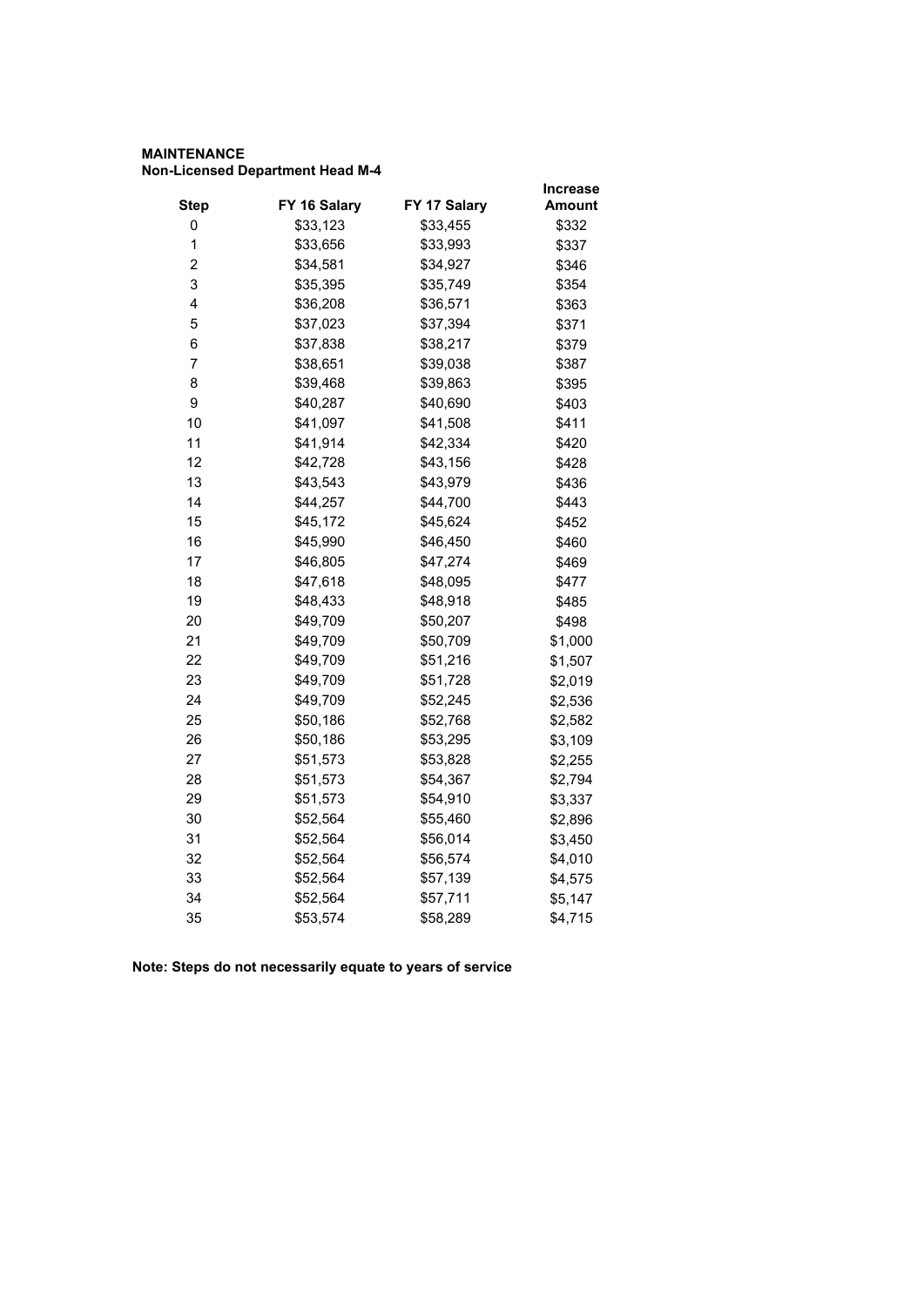## **SECRETARIAL Bookkeeper - 12 month**

|                         |              |              | <b>Increase</b> |
|-------------------------|--------------|--------------|-----------------|
| <b>Step</b>             | FY 16 Salary | FY 17 Salary | Amount          |
| 0                       | \$29,959     | \$30,259     | \$300           |
| 1                       | \$30,474     | \$30,779     | \$305           |
| $\overline{\mathbf{c}}$ | \$31,363     | \$31,677     | \$314           |
| 3                       | \$32,151     | \$32,473     | \$322           |
| 4                       | \$32,931     | \$33,261     | \$330           |
| 5                       | \$33,717     | \$34,055     | \$338           |
| 6                       | \$34,502     | \$34,848     | \$346           |
| $\overline{7}$          | \$35,284     | \$35,637     | \$353           |
| 8                       | \$36,064     | \$36,425     | \$361           |
| 9                       | \$36,849     | \$37,218     | \$369           |
| 10                      | \$37,636     | \$38,013     | \$377           |
| 11                      | \$38,422     | \$38,807     | \$385           |
| 12                      | \$39,200     | \$39,592     | \$392           |
| 13                      | \$39,986     | \$40,386     | \$400           |
| 14                      | \$40,768     | \$41,176     | \$408           |
| 15                      | \$41,556     | \$41,972     | \$416           |
| 16                      | \$42,340     | \$42,764     | \$424           |
| 17                      | \$43,124     | \$43,556     | \$432           |
| 18                      | \$43,909     | \$44,349     | \$440           |
| 19                      | \$44,693     | \$45,140     | \$447           |
| 20                      | \$45,897     | \$46,356     | \$459           |
| 21                      | \$45,897     | \$46,820     | \$923           |
| 22                      | \$45,897     | \$47,289     | \$1,392         |
| 23                      | \$45,897     | \$47,761     | \$1,864         |
| 24                      | \$45,897     | \$48,239     | \$2,342         |
| 25                      | \$46,356     | \$48,721     | \$2,365         |
| 26                      | \$46,356     | \$49,209     | \$2,853         |
| 27                      | \$47,968     | \$49,701     | \$1,733         |
| 28                      | \$47,968     | \$50,197     | \$2,229         |
| 29                      | \$47,968     | \$50,699     | \$2,731         |
| 30                      | \$48,927     | \$51,206     | \$2,279         |
| 31                      | \$48,927     | \$51,719     | \$2,792         |
| 32                      | \$48,927     | \$52,236     | \$3,309         |
| 33                      | \$48,927     | \$52,758     | \$3,831         |
| 34                      | \$48,927     | \$53,285     | \$4,358         |
| 35                      | \$49,905     | \$53,818     | \$3,913         |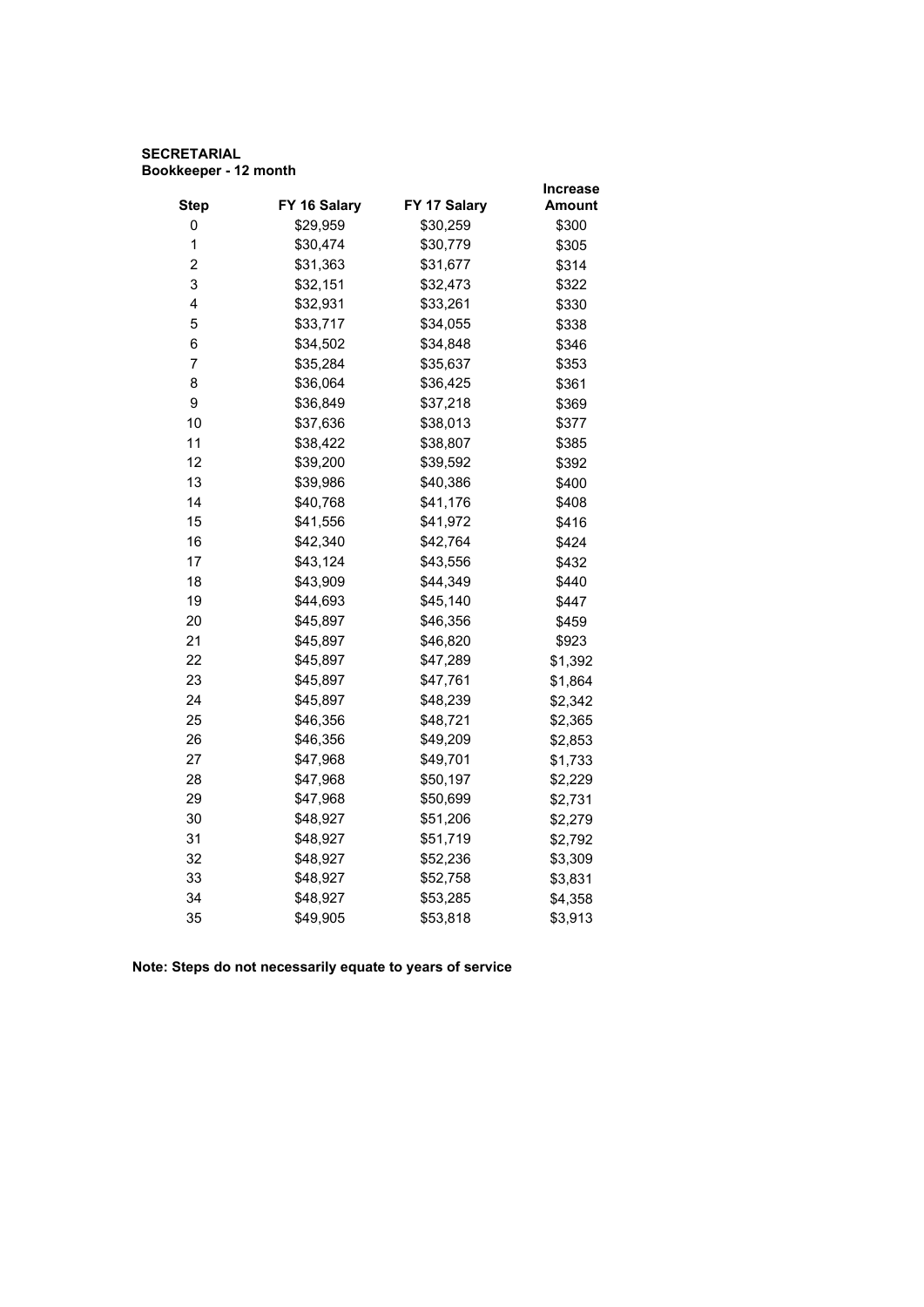## **SECRETARIAL Bookkeeper - Fiscal Services**

|                |              |              | <b>Increase</b> |
|----------------|--------------|--------------|-----------------|
| <b>Step</b>    | FY 16 Salary | FY 17 Salary | <b>Amount</b>   |
| 0              | \$31,457     | \$31,772     | \$315           |
| $\mathbf 1$    | \$31,997     | \$32,317     | \$320           |
| $\overline{2}$ | \$32,932     | \$33,262     | \$330           |
| 3              | \$33,757     | \$34,095     | \$338           |
| 4              | \$34,578     | \$34,924     | \$346           |
| 5              | \$35,402     | \$35,757     | \$355           |
| 6              | \$36,226     | \$36,589     | \$363           |
| $\overline{7}$ | \$37,050     | \$37,421     | \$371           |
| 8              | \$37,866     | \$38,245     | \$379           |
| 9              | \$38,691     | \$39,078     | \$387           |
| 10             | \$39,517     | \$39,913     | \$396           |
| 11             | \$40,341     | \$40,745     | \$404           |
| 12             | \$41,162     | \$41,574     | \$412           |
| 13             | \$41,984     | \$42,404     | \$420           |
| 14             | \$42,807     | \$43,236     | \$429           |
| 15             | \$43,633     | \$44,070     | \$437           |
| 16             | \$44,455     | \$44,900     | \$445           |
| 17             | \$45,279     | \$45,732     | \$453           |
| 18             | \$46,104     | \$46,566     | \$462           |
| 19             | \$46,927     | \$47,397     | \$470           |
| 20             | \$48,193     | \$48,675     | \$482           |
| 21             | \$48,193     | \$49,162     | \$969           |
| 22             | \$48,193     | \$49,654     | \$1,461         |
| 23             | \$48,193     | \$50,150     | \$1,957         |
| 24             | \$48,193     | \$50,652     | \$2,459         |
| 25             | \$48,673     | \$51,158     | \$2,485         |
| 26             | \$48,673     | \$51,670     | \$2,997         |
| 27             | \$50,367     | \$52,186     | \$1,819         |
| 28             | \$50,367     | \$52,708     | \$2,341         |
| 29             | \$50,367     | \$53,236     | \$2,869         |
| 30             | \$51,373     | \$53,768     | \$2,395         |
| 31             | \$51,373     | \$54,305     | \$2,932         |
| 32             | \$51,373     | \$54,849     | \$3,476         |
| 33             | \$51,373     | \$55,397     | \$4,024         |
| 34             | \$51,373     | \$55,951     | \$4,578         |
| 35             | \$52,399     | \$56,511     | \$4,112         |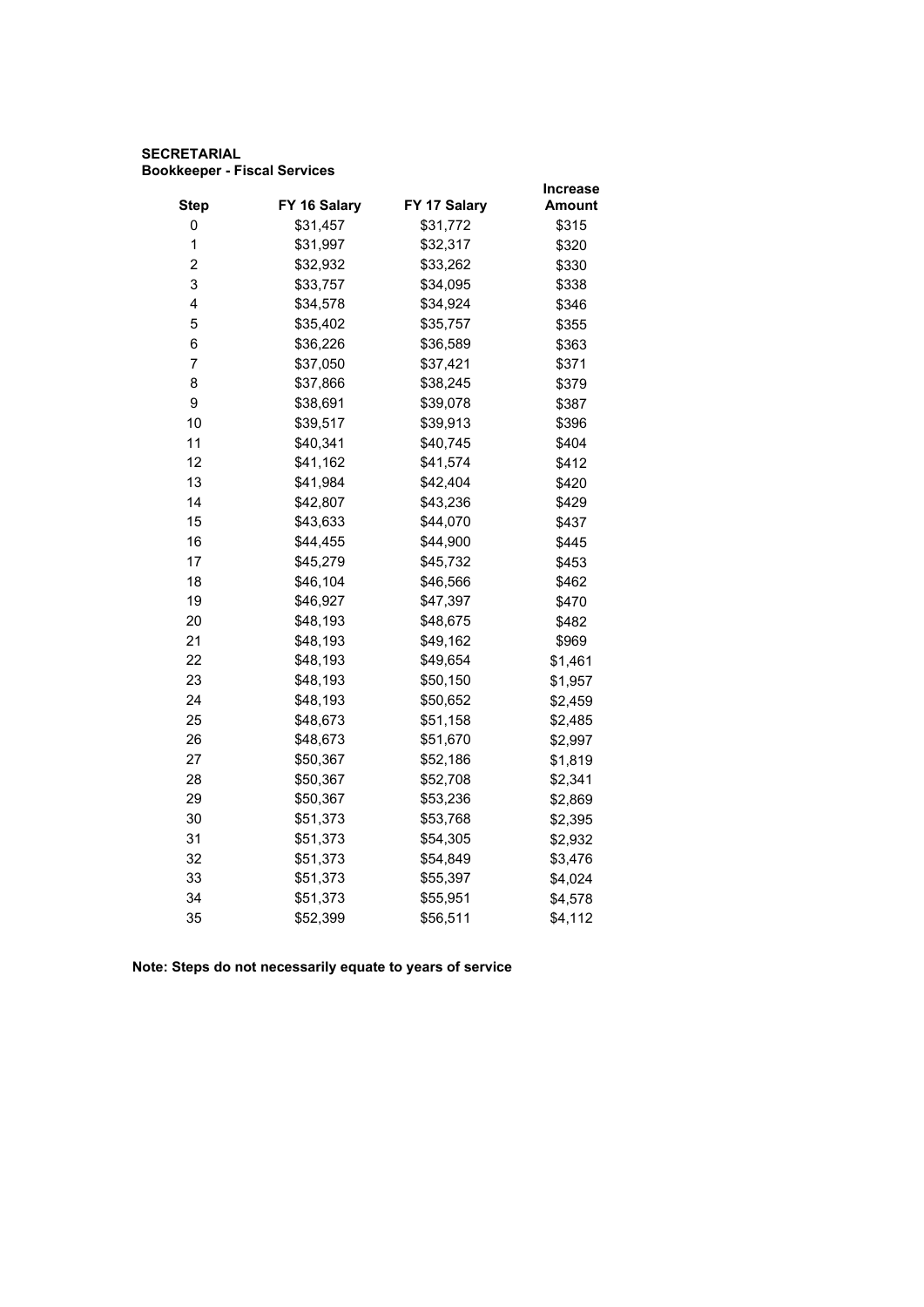# **SECRETARIAL Bookkeeper/Secretary - 11 month**

|                         |              |              | Increase |
|-------------------------|--------------|--------------|----------|
| <b>Step</b>             | FY 16 Salary | FY 17 Salary | Amount   |
| 0                       | \$26,205     | \$26,468     | \$263    |
| 1                       | \$26,655     | \$26,922     | \$267    |
| $\overline{\mathbf{c}}$ | \$27,431     | \$27,706     | \$275    |
| 3                       | \$28,121     | \$28,403     | \$282    |
| 4                       | \$28,803     | \$29,092     | \$289    |
| 5                       | \$29,489     | \$29,784     | \$295    |
| 6                       | \$30,179     | \$30,481     | \$302    |
| 7                       | \$30,863     | \$31,172     | \$309    |
| 8                       | \$31,544     | \$31,860     | \$316    |
| 9                       | \$32,231     | \$32,554     | \$323    |
| 10                      | \$32,919     | \$33,249     | \$330    |
| 11                      | \$33,607     | \$33,944     | \$337    |
| 12                      | \$34,287     | \$34,630     | \$343    |
| 13                      | \$34,974     | \$35,324     | \$350    |
| 14                      | \$35,660     | \$36,017     | \$357    |
| 15                      | \$36,348     | \$36,712     | \$364    |
| 16                      | \$37,033     | \$37,404     | \$371    |
| 17                      | \$37,719     | \$38,097     | \$378    |
| 18                      | \$38,407     | \$38,792     | \$385    |
| 19                      | \$39,091     | \$39,482     | \$391    |
| 20                      | \$40,145     | \$40,547     | \$402    |
| 21                      | \$40,145     | \$40,952     | \$807    |
| 22                      | \$40,145     | \$41,362     | \$1,217  |
| 23                      | \$40,145     | \$41,775     | \$1,630  |
| 24                      | \$40,145     | \$42,193     | \$2,048  |
| 25                      | \$40,546     | \$42,615     | \$2,069  |
| 26                      | \$40,546     | \$43,042     | \$2,496  |
| 27                      | \$41,957     | \$43,472     | \$1,515  |
| 28                      | \$41,957     | \$43,906     | \$1,949  |
| 29                      | \$41,957     | \$44,346     | \$2,389  |
| 30                      | \$42,796     | \$44,789     | \$1,993  |
| 31                      | \$42,796     | \$45,237     | \$2,441  |
| 32                      | \$42,796     | \$45,689     | \$2,893  |
| 33                      | \$42,796     | \$46,146     | \$3,350  |
| 34                      | \$42,796     | \$46,608     | \$3,812  |
| 35                      | \$43,650     | \$47,074     | \$3,424  |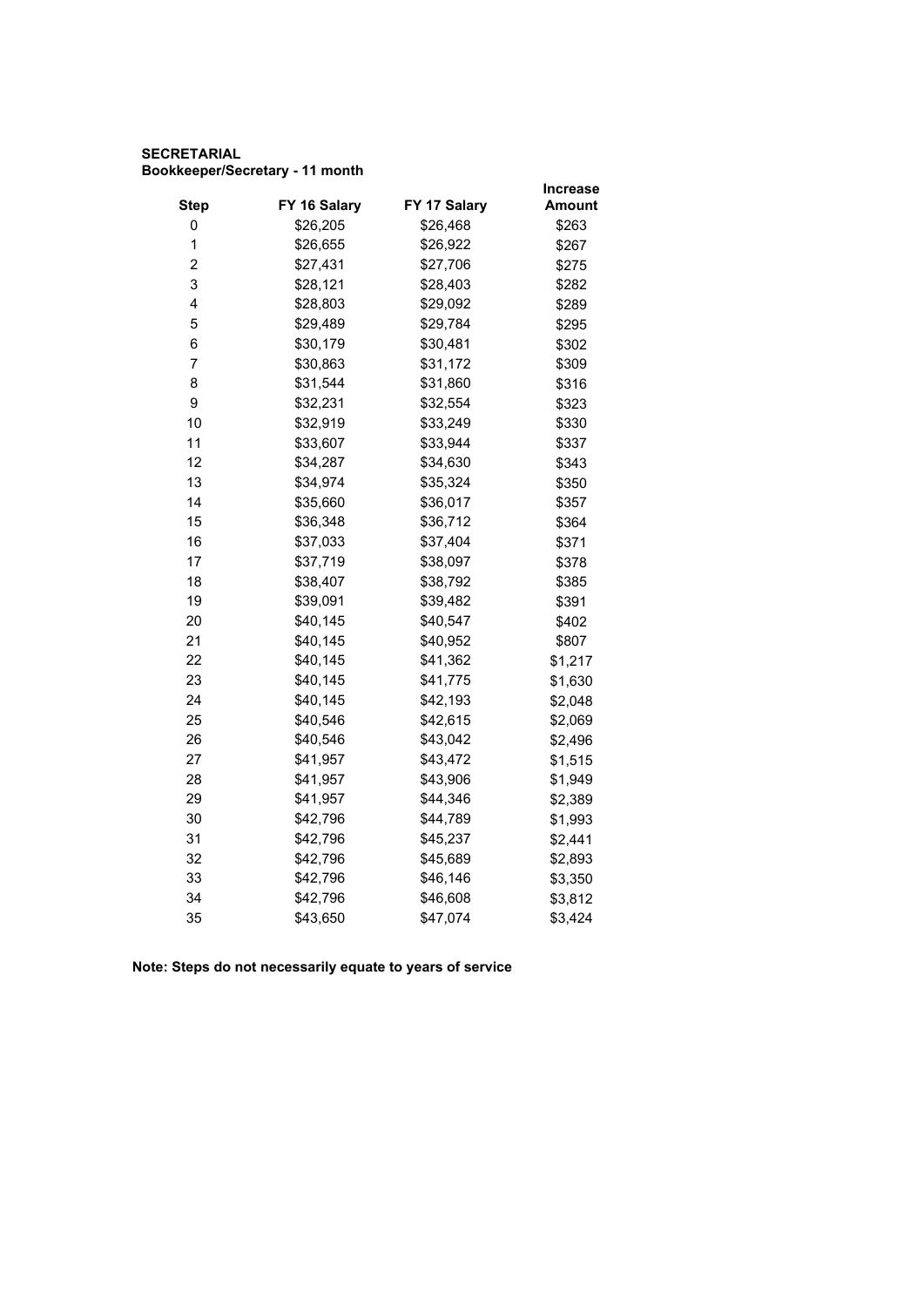# **SECRETARIAL Bookkeeper/Secretary - 12 month**

|                         |              |              | <b>Increase</b> |
|-------------------------|--------------|--------------|-----------------|
| <b>Step</b>             | FY 16 Salary | FY 17 Salary | Amount          |
| 0                       | \$28,588     | \$28,874     | \$286           |
| 1                       | \$29,078     | \$29,369     | \$291           |
| $\overline{\mathbf{c}}$ | \$29,925     | \$30,225     | \$300           |
| 3                       | \$30,676     | \$30,983     | \$307           |
| 4                       | \$31,422     | \$31,737     | \$315           |
| 5                       | \$32,172     | \$32,494     | \$322           |
| 6                       | \$32,921     | \$33,251     | \$330           |
| 7                       | \$33,669     | \$34,006     | \$337           |
| 8                       | \$34,412     | \$34,757     | \$345           |
| 9                       | \$35,162     | \$35,514     | \$352           |
| 10                      | \$35,912     | \$36,272     | \$360           |
| 11                      | \$36,661     | \$37,028     | \$367           |
| 12                      | \$37,405     | \$37,780     | \$375           |
| 13                      | \$38,154     | \$38,536     | \$382           |
| 14                      | \$38,901     | \$39,291     | \$390           |
| 15                      | \$39,652     | \$40,049     | \$397           |
| 16                      | \$40,399     | \$40,803     | \$404           |
| 17                      | \$41,149     | \$41,561     | \$412           |
| 18                      | \$41,897     | \$42,316     | \$419           |
| 19                      | \$42,646     | \$43,073     | \$427           |
| 20                      | \$43,793     | \$44,231     | \$438           |
| 21                      | \$43,793     | \$44,674     | \$881           |
| 22                      | \$43,793     | \$45,120     | \$1,327         |
| 23                      | \$43,793     | \$45,572     | \$1,779         |
| 24                      | \$43,793     | \$46,027     | \$2,234         |
| 25                      | \$44,233     | \$46,488     | \$2,255         |
| 26                      | \$44,233     | \$46,952     | \$2,719         |
| 27                      | \$45,770     | \$47,422     | \$1,652         |
| 28                      | \$45,770     | \$47,897     | \$2,127         |
| 29                      | \$45,770     | \$48,375     | \$2,605         |
| 30                      | \$46,686     | \$48,859     | \$2,173         |
| 31                      | \$46,686     | \$49,347     | \$2,661         |
| 32                      | \$46,686     | \$49,841     | \$3,155         |
| 33                      | \$46,686     | \$50,340     | \$3,654         |
| 34                      | \$46,686     | \$50,843     | \$4,157         |
| 35                      | \$47,618     | \$51,351     | \$3,733         |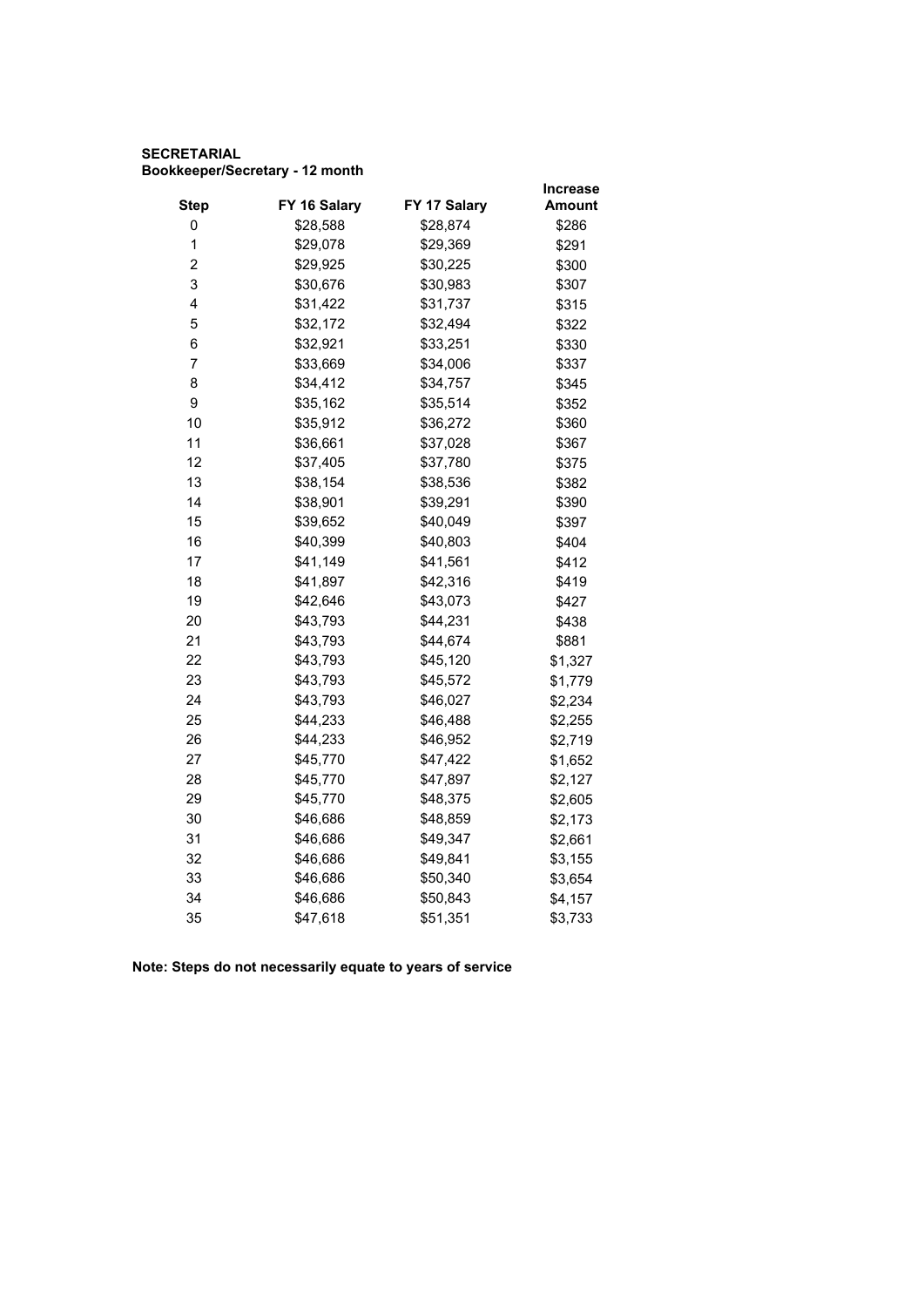# **SECRETARIAL Secretary - 10 month**

|                         |              |              | Increase |
|-------------------------|--------------|--------------|----------|
| <b>Step</b>             | FY 16 Salary | FY 17 Salary | Amount   |
| 0                       | \$21,687     | \$21,904     | \$217    |
| 1                       | \$22,061     | \$22,282     | \$221    |
| $\overline{\mathbf{c}}$ | \$22,704     | \$22,932     | \$228    |
| 3                       | \$23,272     | \$23,505     | \$233    |
| 4                       | \$23,839     | \$24,078     | \$239    |
| 5                       | \$24,406     | \$24,651     | \$245    |
| 6                       | \$24,976     | \$25,226     | \$250    |
| $\overline{7}$          | \$25,541     | \$25,797     | \$256    |
| 8                       | \$26,106     | \$26,368     | \$262    |
| 9                       | \$26,674     | \$26,941     | \$267    |
| 10                      | \$27,244     | \$27,517     | \$273    |
| 11                      | \$27,814     | \$28,093     | \$279    |
| 12                      | \$28,376     | \$28,660     | \$284    |
| 13                      | \$28,946     | \$29,236     | \$290    |
| 14                      | \$29,512     | \$29,808     | \$296    |
| 15                      | \$30,082     | \$30,383     | \$301    |
| 16                      | \$30,647     | \$30,954     | \$307    |
| 17                      | \$31,216     | \$31,529     | \$313    |
| 18                      | \$31,784     | \$32,102     | \$318    |
| 19                      | \$32,352     | \$32,676     | \$324    |
| 20                      | \$33,223     | \$33,556     | \$333    |
| 21                      | \$33,223     | \$33,891     | \$668    |
| 22                      | \$33,223     | \$34,230     | \$1,007  |
| 23                      | \$33,223     | \$34,573     | \$1,350  |
| 24                      | \$33,223     | \$34,918     | \$1,695  |
| 25                      | \$33,556     | \$35,268     | \$1,712  |
| 26                      | \$33,556     | \$35,620     | \$2,064  |
| 27                      | \$34,723     | \$35,977     | \$1,254  |
| 28                      | \$34,723     | \$36,336     | \$1,613  |
| 29                      | \$34,723     | \$36,700     | \$1,977  |
| 30                      | \$35,418     | \$37,066     | \$1,648  |
| 31                      | \$35,418     | \$37,437     | \$2,019  |
| 32                      | \$35,418     | \$37,812     | \$2,394  |
| 33                      | \$35,418     | \$38,190     | \$2,772  |
| 34                      | \$35,418     | \$38,571     | \$3,153  |
| 35                      | \$36,126     | \$38,957     | \$2,831  |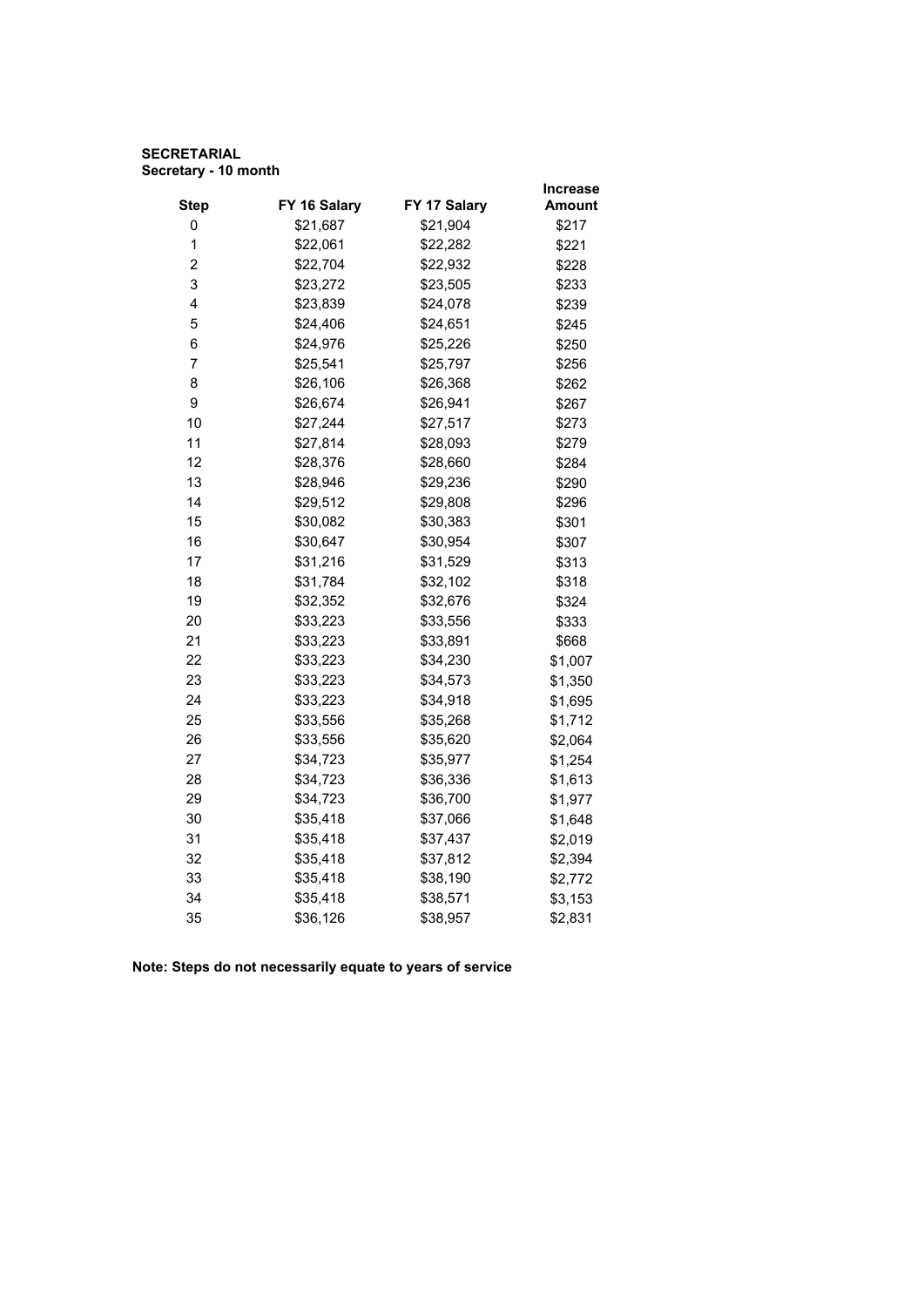# **SECRETARIAL Secretary - 11 month**

|                         |              |              | <b>Increase</b> |
|-------------------------|--------------|--------------|-----------------|
| <b>Step</b>             | FY 16 Salary | FY 17 Salary | Amount          |
| 0                       | \$23,856     | \$24,095     | \$239           |
| 1                       | \$24,266     | \$24,509     | \$243           |
| $\overline{\mathbf{c}}$ | \$24,973     | \$25,223     | \$250           |
| 3                       | \$25,600     | \$25,856     | \$256           |
| 4                       | \$26,221     | \$26,484     | \$263           |
| 5                       | \$26,846     | \$27,115     | \$269           |
| 6                       | \$27,473     | \$27,748     | \$275           |
| $\overline{7}$          | \$28,097     | \$28,378     | \$281           |
| 8                       | \$28,718     | \$29,006     | \$288           |
| 9                       | \$29,343     | \$29,637     | \$294           |
| 10                      | \$29,969     | \$30,269     | \$300           |
| 11                      | \$30,595     | \$30,901     | \$306           |
| 12                      | \$31,214     | \$31,527     | \$313           |
| 13                      | \$31,839     | \$32,158     | \$319           |
| 14                      | \$32,462     | \$32,787     | \$325           |
| 15                      | \$33,089     | \$33,420     | \$331           |
| 16                      | \$33,713     | \$34,051     | \$338           |
| 17                      | \$34,338     | \$34,682     | \$344           |
| 18                      | \$34,964     | \$35,314     | \$350           |
| 19                      | \$35,588     | \$35,944     | \$356           |
| 20                      | \$36,546     | \$36,912     | \$366           |
| 21                      | \$36,546     | \$37,281     | \$735           |
| 22                      | \$36,546     | \$37,654     | \$1,108         |
| 23                      | \$36,546     | \$38,030     | \$1,484         |
| 24                      | \$36,546     | \$38,411     | \$1,865         |
| 25                      | \$36,912     | \$38,795     | \$1,883         |
| 26                      | \$36,912     | \$39,182     | \$2,270         |
| 27                      | \$38,196     | \$39,574     | \$1,378         |
| 28                      | \$38,196     | \$39,970     | \$1,774         |
| 29                      | \$38,196     | \$40,370     | \$2,174         |
| 30                      | \$38,959     | \$40,774     | \$1,815         |
| 31                      | \$38,959     | \$41,181     | \$2,222         |
| 32                      | \$38,959     | \$41,593     | \$2,634         |
| 33                      | \$38,959     | \$42,009     | \$3,050         |
| 34                      | \$38,959     | \$42,430     | \$3,471         |
| 35                      | \$39,739     | \$42,854     | \$3,115         |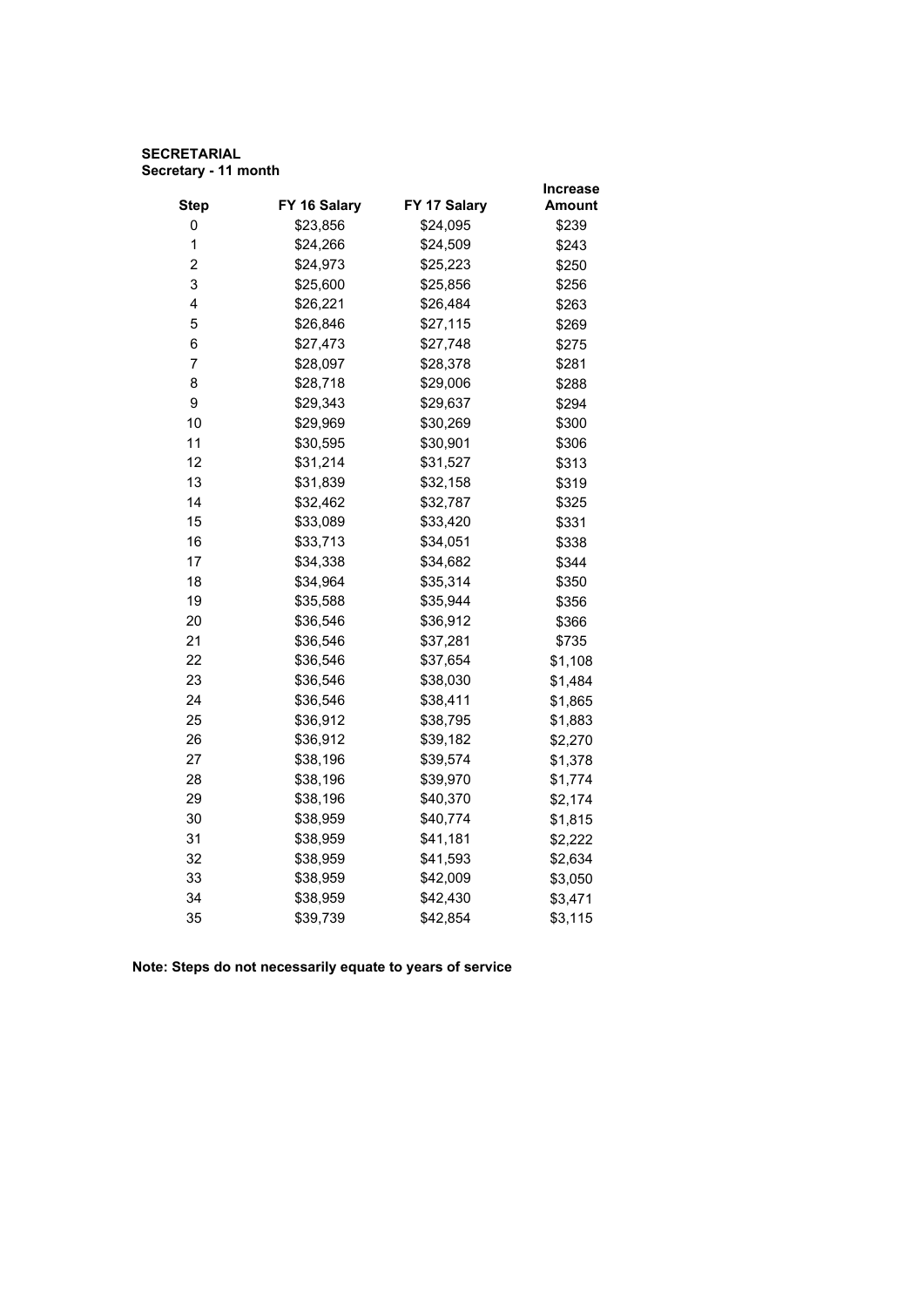# **SECRETARIAL Secretary - 12 month**

|                         |              |              | <b>Increase</b> |
|-------------------------|--------------|--------------|-----------------|
| <b>Step</b>             | FY 16 Salary | FY 17 Salary | <b>Amount</b>   |
| 0                       | \$26,026     | \$26,287     | \$261           |
| 1                       | \$26,473     | \$26,738     | \$265           |
| $\overline{\mathbf{c}}$ | \$27,243     | \$27,516     | \$273           |
| 3                       | \$27,927     | \$28,207     | \$280           |
| 4                       | \$28,605     | \$28,892     | \$287           |
| 5                       | \$29,288     | \$29,581     | \$293           |
| 6                       | \$29,970     | \$30,270     | \$300           |
| $\overline{7}$          | \$30,650     | \$30,957     | \$307           |
| 8                       | \$31,327     | \$31,641     | \$314           |
| 9                       | \$32,009     | \$32,330     | \$321           |
| 10                      | \$32,693     | \$33,020     | \$327           |
| 11                      | \$33,375     | \$33,709     | \$334           |
| 12                      | \$34,051     | \$34,392     | \$341           |
| 13                      | \$34,733     | \$35,081     | \$348           |
| 14                      | \$35,414     | \$35,769     | \$355           |
| 15                      | \$36,097     | \$36,458     | \$361           |
| 16                      | \$36,777     | \$37,145     | \$368           |
| 17                      | \$37,459     | \$37,834     | \$375           |
| 18                      | \$38,141     | \$38,523     | \$382           |
| 19                      | \$38,822     | \$39,211     | \$389           |
| 20                      | \$39,868     | \$40,267     | \$399           |
| 21                      | \$39,868     | \$40,670     | \$802           |
| 22                      | \$39,868     | \$41,076     | \$1,208         |
| 23                      | \$39,868     | \$41,487     | \$1,619         |
| 24                      | \$39,868     | \$41,902     | \$2,034         |
| 25                      | \$40,266     | \$42,322     | \$2,056         |
| 26                      | \$40,266     | \$42,745     | \$2,479         |
| 27                      | \$41,667     | \$43,172     | \$1,505         |
| 28                      | \$41,667     | \$43,603     | \$1,936         |
| 29                      | \$41,667     | \$44,040     | \$2,373         |
| 30                      | \$42,501     | \$44,480     | \$1,979         |
| 31                      | \$42,501     | \$44,924     | \$2,423         |
| 32                      | \$42,501     | \$45,374     | \$2,873         |
| 33                      | \$42,501     | \$45,828     | \$3,327         |
| 34                      | \$42,501     | \$46,286     | \$3,785         |
| 35                      | \$43,350     | \$46,749     | \$3,399         |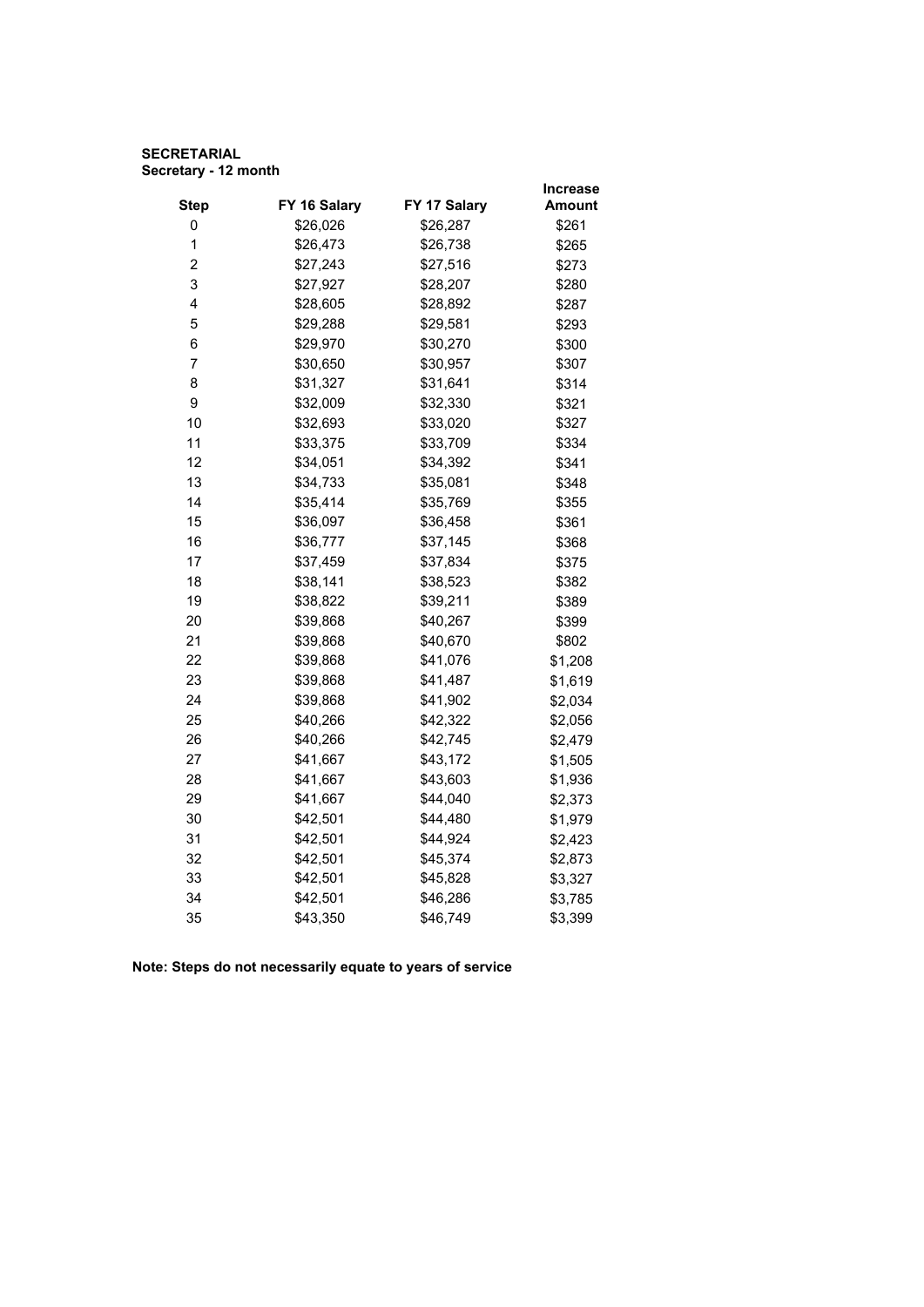|                |              |              | Increase      |
|----------------|--------------|--------------|---------------|
| <b>Step</b>    | FY 16 Salary | FY 17 Salary | <b>Amount</b> |
| 0              | \$36,963     | \$37,333     | \$370         |
| 1              | \$37,679     | \$38,056     | \$377         |
| $\overline{c}$ | \$38,396     | \$38,780     | \$384         |
| 3              | \$39,110     | \$39,502     | \$392         |
| 4              | \$39,826     | \$40,225     | \$399         |
| 5              | \$40,542     | \$40,948     | \$406         |
| 6              | \$41,259     | \$41,672     | \$413         |
| $\overline{7}$ | \$41,974     | \$42,394     | \$420         |
| 8              | \$42,691     | \$43,118     | \$427         |
| 9              | \$43,408     | \$43,843     | \$435         |
| 10             | \$44,124     | \$44,566     | \$442         |
| 11             | \$44,839     | \$45,288     | \$449         |
| 12             | \$45,554     | \$46,010     | \$456         |
| 13             | \$46,271     | \$46,734     | \$463         |
| 14             | \$46,986     | \$47,456     | \$470         |
| 15             | \$47,703     | \$48,181     | \$478         |
| 16             | \$48,419     | \$48,904     | \$485         |
| 17             | \$49,135     | \$49,627     | \$492         |
| 18             | \$49,851     | \$50,350     | \$499         |
| 19             | \$50,578     | \$51,084     | \$506         |
| 20             | \$51,084     | \$51,595     | \$511         |
| 21             | \$51,084     | \$52,111     | \$1,027       |
| 22             | \$51,084     | \$52,633     | \$1,549       |
| 23             | \$51,084     | \$53,159     | \$2,075       |
| 24             | \$51,084     | \$53,690     | \$2,606       |
| 25             | \$51,594     | \$54,227     | \$2,633       |
| 26             | \$51,594     | \$54,770     | \$3,176       |
| 27             | \$52,780     | \$55,317     | \$2,537       |
| 28             | \$52,780     | \$55,871     | \$3,091       |
| 29             | \$52,780     | \$56,429     | \$3,649       |
| 30             | \$54,912     | \$56,994     | \$2,082       |
| 31             | \$54,912     | \$57,563     | \$2,651       |
| 32             | \$54,912     | \$58,139     | \$3,227       |
| 33             | \$54,912     | \$58,720     | \$3,808       |
| 34             | \$54,912     | \$59,308     | \$4,396       |
| 35             | \$56,010     | \$59,901     | \$3,891       |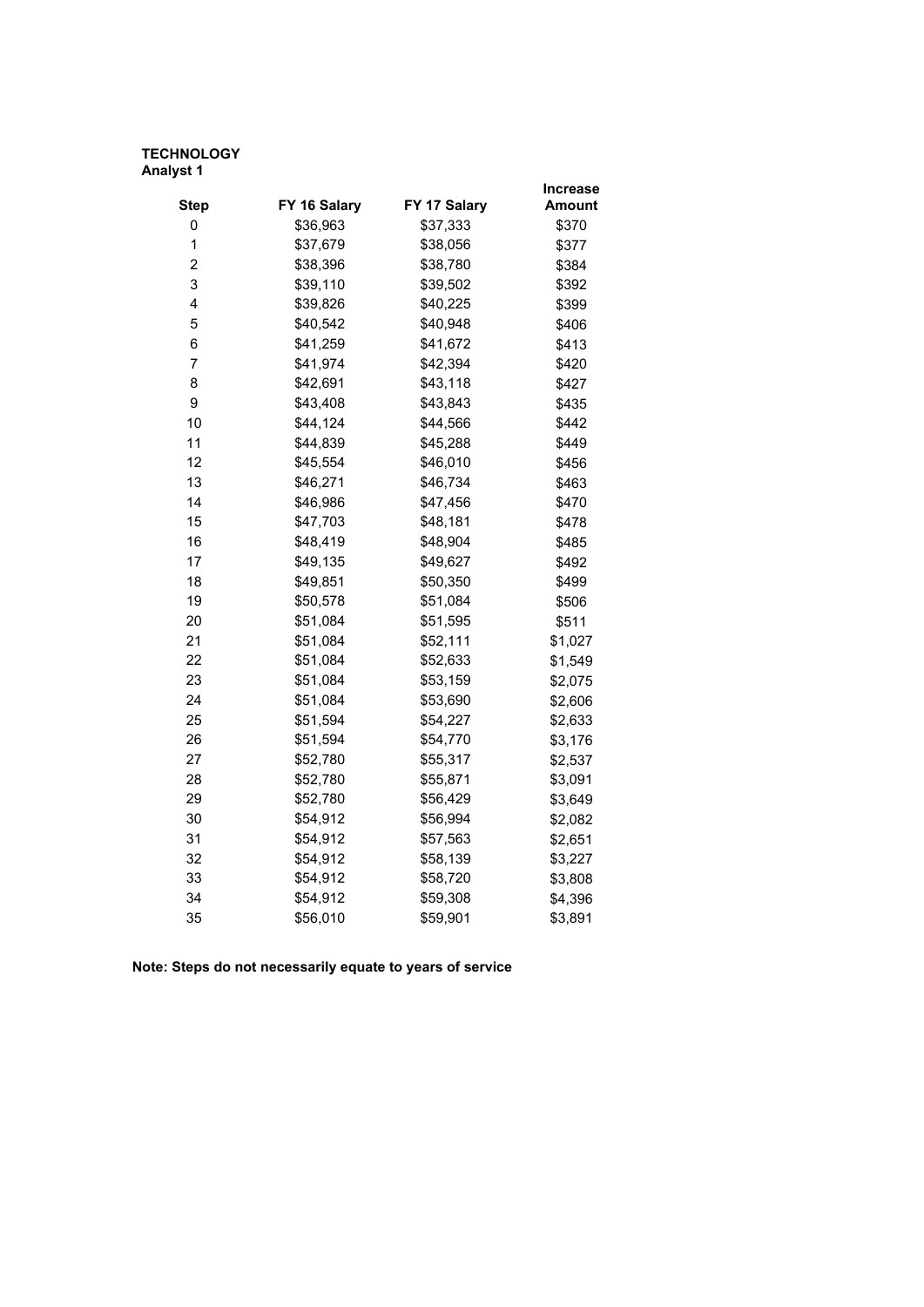|                |              |              | Increase      |
|----------------|--------------|--------------|---------------|
| <b>Step</b>    | FY 16 Salary | FY 17 Salary | <b>Amount</b> |
| 0              | \$51,747     | \$52,265     | \$518         |
| $\mathbf 1$    | \$52,750     | \$53,278     | \$528         |
| $\overline{2}$ | \$53,751     | \$54,289     | \$538         |
| 3              | \$54,754     | \$55,302     | \$548         |
| 4              | \$55,756     | \$56,314     | \$558         |
| 5              | \$56,759     | \$57,327     | \$568         |
| 6              | \$57,762     | \$58,340     | \$578         |
| $\overline{7}$ | \$58,763     | \$59,351     | \$588         |
| 8              | \$59,766     | \$60,364     | \$598         |
| 9              | \$60,769     | \$61,377     | \$608         |
| 10             | \$61,771     | \$62,389     | \$618         |
| 11             | \$62,773     | \$63,401     | \$628         |
| 12             | \$63,776     | \$64,414     | \$638         |
| 13             | \$64,778     | \$65,426     | \$648         |
| 14             | \$65,781     | \$66,439     | \$658         |
| 15             | \$66,783     | \$67,451     | \$668         |
| 16             | \$67,785     | \$68,463     | \$678         |
| 17             | \$68,787     | \$69,475     | \$688         |
| 18             | \$69,790     | \$70,488     | \$698         |
| 19             | \$70,809     | \$71,518     | \$709         |
| 20             | \$71,516     | \$72,232     | \$716         |
| 21             | \$71,516     | \$72,954     | \$1,438       |
| 22             | \$71,516     | \$73,683     | \$2,167       |
| 23             | \$71,516     | \$74,420     | \$2,904       |
| 24             | \$71,516     | \$75,165     | \$3,649       |
| 25             | \$72,232     | \$75,916     | \$3,684       |
| 26             | \$72,232     | \$76,676     | \$4,444       |
| 27             | \$73,417     | \$77,442     | \$4,025       |
| 28             | \$73,417     | \$78,217     | \$4,800       |
| 29             | \$73,417     | \$78,999     | \$5,582       |
| 30             | \$74,886     | \$79,788     | \$4,902       |
| 31             | \$74,886     | \$80,586     | \$5,700       |
| 32             | \$74,886     | \$81,392     | \$6,506       |
| 33             | \$74,886     | \$82,206     | \$7,320       |
| 34             | \$74,886     | \$83,029     | \$8,143       |
| 35             | \$76,384     | \$83,859     | \$7,475       |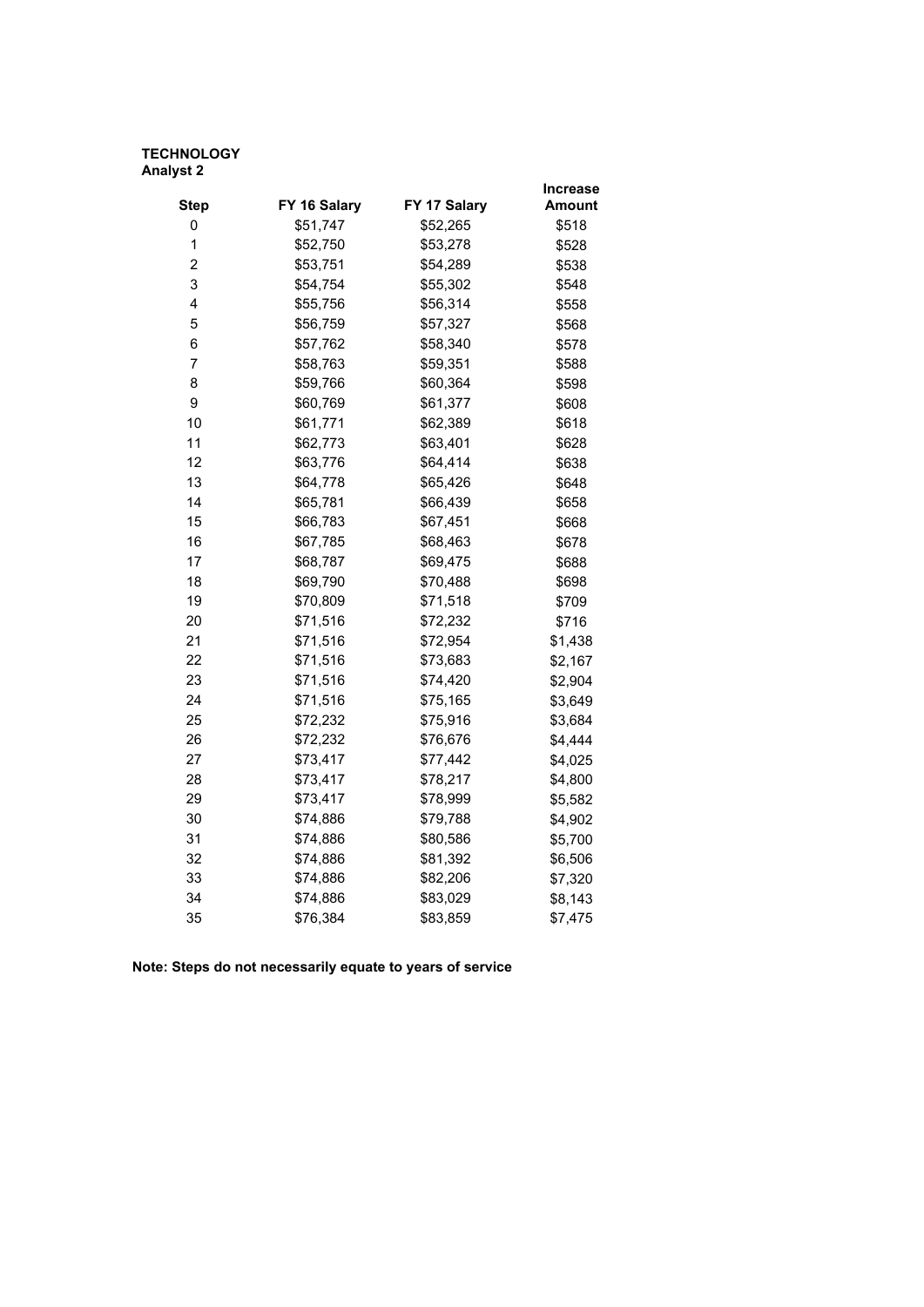|                         |              |              | <b>Increase</b> |
|-------------------------|--------------|--------------|-----------------|
| <b>Step</b>             | FY 16 Salary | FY 17 Salary | Amount          |
| 0                       | \$62,095     | \$62,716     | \$621           |
| 1                       | \$63,299     | \$63,932     | \$633           |
| $\overline{\mathbf{c}}$ | \$64,501     | \$65,147     | \$646           |
| 3                       | \$65,705     | \$66,363     | \$658           |
| 4                       | \$66,907     | \$67,577     | \$670           |
| 5                       | \$68,110     | \$68,792     | \$682           |
| 6                       | \$69,313     | \$70,007     | \$694           |
| 7                       | \$70,515     | \$71,221     | \$706           |
| 8                       | \$71,720     | \$72,438     | \$718           |
| 9                       | \$72,921     | \$73,651     | \$730           |
| 10                      | \$74,124     | \$74,866     | \$742           |
| 11                      | \$75,329     | \$76,083     | \$754           |
| 12                      | \$76,531     | \$77,297     | \$766           |
| 13                      | \$77,735     | \$78,513     | \$778           |
| 14                      | \$78,937     | \$79,727     | \$790           |
| 15                      | \$80,139     | \$80,941     | \$802           |
| 16                      | \$81,343     | \$82,157     | \$814           |
| 17                      | \$82,545     | \$83,371     | \$826           |
| 18                      | \$83,749     | \$84,587     | \$838           |
| 19                      | \$84,969     | \$85,819     | \$850           |
| 20                      | \$85,818     | \$86,677     | \$859           |
| 21                      | \$85,818     | \$87,543     | \$1,725         |
| 22                      | \$85,818     | \$88,419     | \$2,601         |
| 23                      | \$85,818     | \$89,303     | \$3,485         |
| 24                      | \$85,818     | \$90,197     | \$4,379         |
| 25                      | \$86,677     | \$91,098     | \$4,421         |
| 26                      | \$86,677     | \$92,009     | \$5,332         |
| 27                      | \$87,864     | \$92,930     | \$5,066         |
| 28                      | \$87,864     | \$93,859     | \$5,995         |
| 29                      | \$87,864     | \$94,797     | \$6,933         |
| 30                      | \$89,620     | \$95,744     | \$6,124         |
| 31                      | \$89,620     | \$96,702     | \$7,082         |
| 32                      | \$89,620     | \$97,670     | \$8,050         |
| 33                      | \$89,620     | \$98,646     | \$9,026         |
| 34                      | \$89,620     | \$99,633     | \$10,013        |
| 35                      | \$91,413     | \$100,629    | \$9,216         |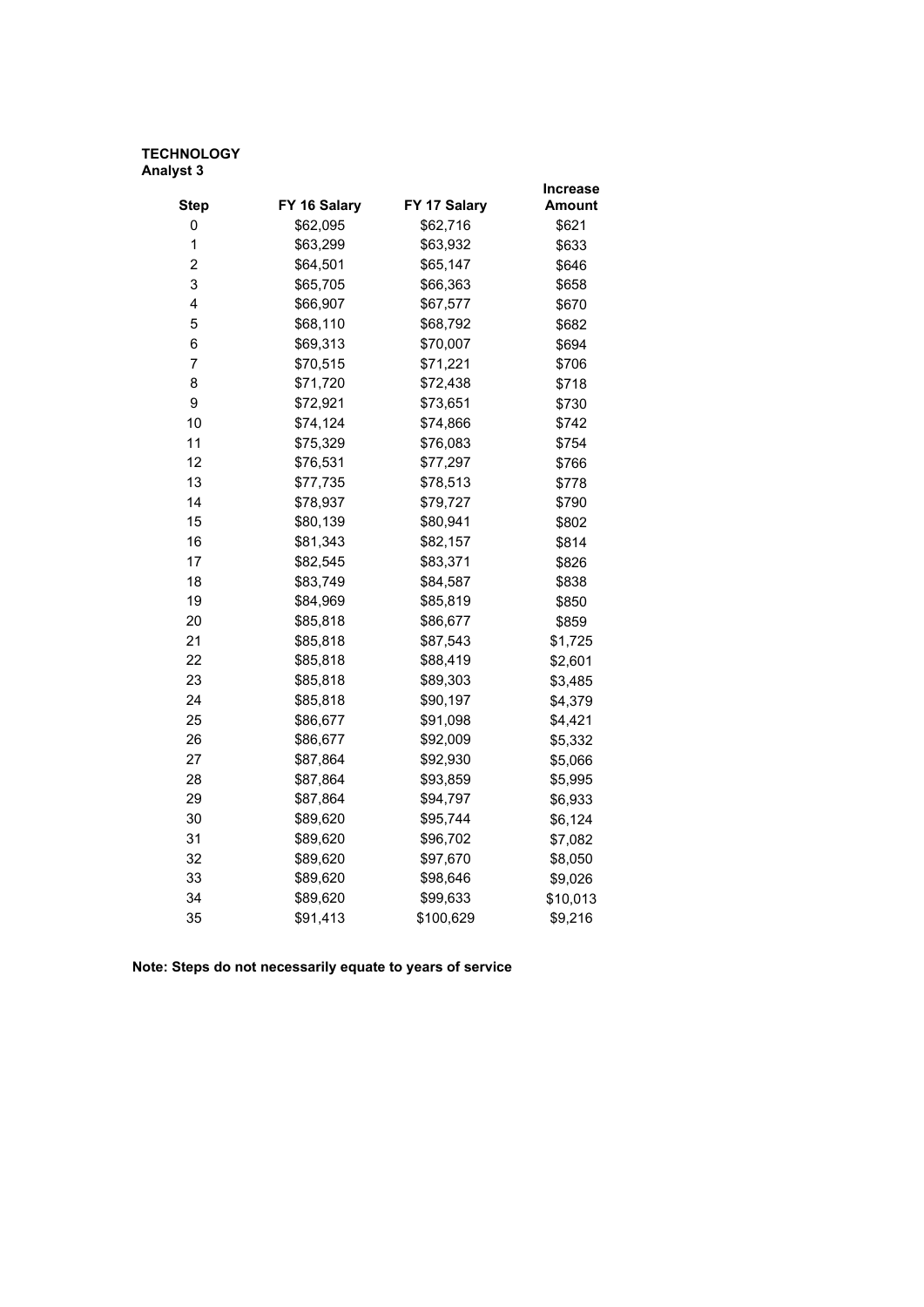|                |              |              | <b>Increase</b> |
|----------------|--------------|--------------|-----------------|
| <b>Step</b>    | FY 16 Salary | FY 17 Salary | Amount          |
| 0              | \$65,822     | \$66,481     | \$659           |
| 1              | \$67,096     | \$67,767     | \$671           |
| $\overline{2}$ | \$68,372     | \$69,056     | \$684           |
| 3              | \$69,648     | \$70,345     | \$697           |
| 4              | \$70,921     | \$71,631     | \$710           |
| 5              | \$72,196     | \$72,918     | \$722           |
| 6              | \$73,471     | \$74,206     | \$735           |
| $\overline{7}$ | \$74,747     | \$75,495     | \$748           |
| 8              | \$76,023     | \$76,784     | \$761           |
| 9              | \$77,298     | \$78,071     | \$773           |
| 10             | \$78,573     | \$79,359     | \$786           |
| 11             | \$79,847     | \$80,646     | \$799           |
| 12             | \$81,121     | \$81,933     | \$812           |
| 13             | \$82,399     | \$83,223     | \$824           |
| 14             | \$83,673     | \$84,510     | \$837           |
| 15             | \$84,949     | \$85,799     | \$850           |
| 16             | \$86,222     | \$87,085     | \$863           |
| 17             | \$87,499     | \$88,374     | \$875           |
| 18             | \$88,773     | \$89,661     | \$888           |
| 19             | \$90,068     | \$90,969     | \$901           |
| 20             | \$90,969     | \$91,879     | \$910           |
| 21             | \$90,969     | \$92,798     | \$1,829         |
| 22             | \$90,969     | \$93,725     | \$2,756         |
| 23             | \$90,969     | \$94,663     | \$3,694         |
| 24             | \$90,969     | \$95,610     | \$4,641         |
| 25             | \$91,879     | \$96,566     | \$4,687         |
| 26             | \$91,879     | \$97,531     | \$5,652         |
| 27             | \$93,064     | \$98,507     | \$5,443         |
| 28             | \$93,064     | \$99,492     | \$6,428         |
| 29             | \$93,064     | \$100,486    | \$7,422         |
| 30             | \$94,924     | \$101,491    | \$6,567         |
| 31             | \$94,924     | \$102,506    | \$7,582         |
| 32             | \$94,924     | \$103,532    | \$8,608         |
| 33             | \$94,924     | \$104,567    | \$9,643         |
| 34             | \$94,924     | \$105,613    | \$10,689        |
| 35             | \$96,822     | \$106,669    | \$9,847         |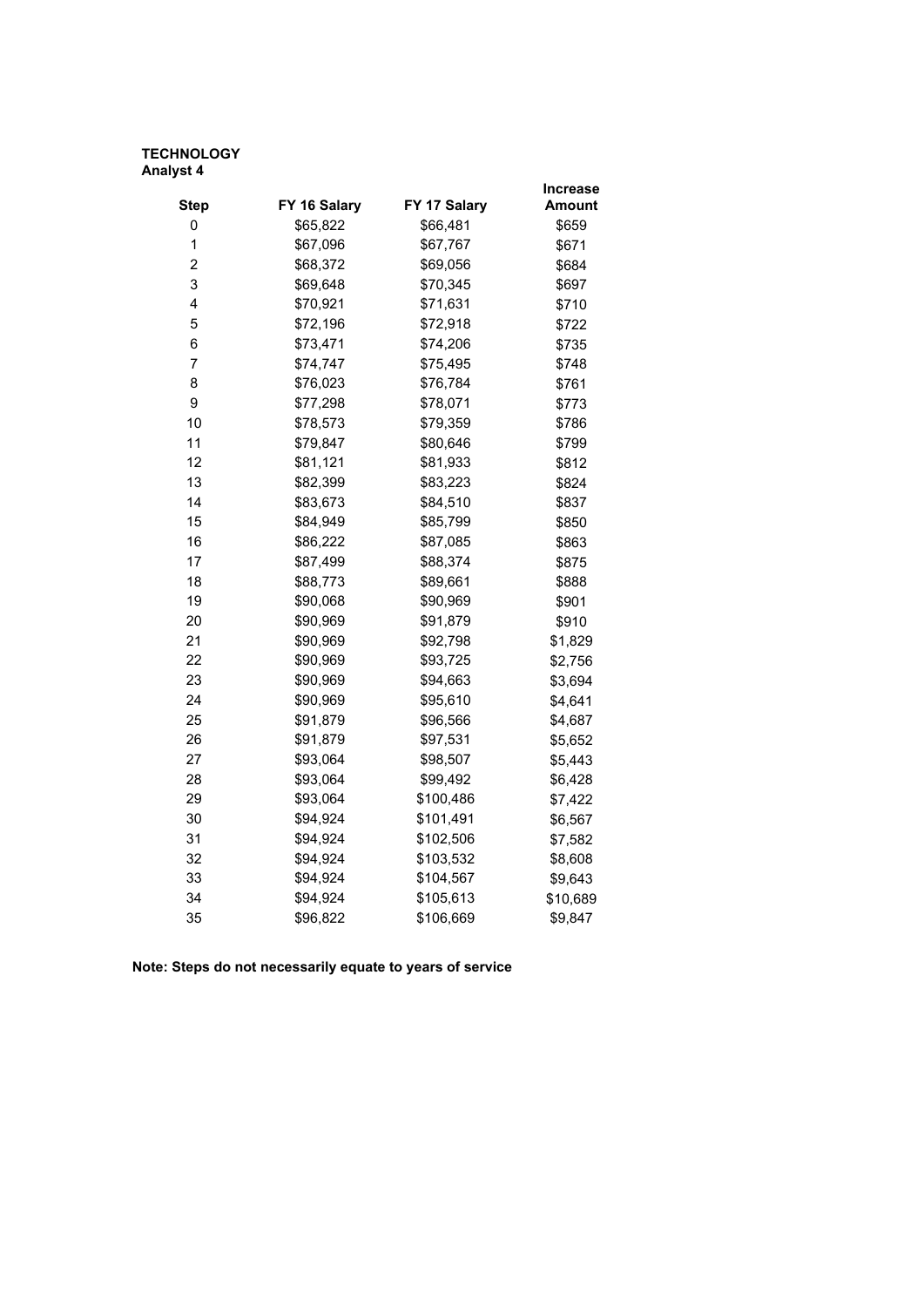# **TECHNOLOGY Instructional Technology Aides**

|                         |              |              | <b>Increase</b> |
|-------------------------|--------------|--------------|-----------------|
| <b>Step</b>             | FY 16 Salary | FY 17 Salary | Amount          |
| 0                       | \$18,117     | \$18,299     | \$182           |
| 1                       | \$18,637     | \$18,824     | \$187           |
| $\overline{\mathbf{c}}$ | \$19,174     | \$19,366     | \$192           |
| 3                       | \$19,730     | \$19,928     | \$198           |
| 4                       | \$20,301     | \$20,505     | \$204           |
| 5                       | \$20,866     | \$21,075     | \$209           |
| 6                       | \$21,470     | \$21,685     | \$215           |
| 7                       | \$22,091     | \$22,312     | \$221           |
| 8                       | \$22,731     | \$22,959     | \$228           |
| 9                       | \$23,383     | \$23,617     | \$234           |
| 10                      | \$24,059     | \$24,300     | \$241           |
| 11                      | \$24,757     | \$25,005     | \$248           |
| 12                      | \$25,466     | \$25,721     | \$255           |
| 13                      | \$26,179     | \$26,441     | \$262           |
| 14                      | \$26,936     | \$27,206     | \$270           |
| 15                      | \$27,716     | \$27,994     | \$278           |
| 16                      | \$28,516     | \$28,802     | \$286           |
| 17                      | \$29,340     | \$29,634     | \$294           |
| 18                      | \$30,191     | \$30,493     | \$302           |
| 19                      | \$31,061     | \$31,372     | \$311           |
| 20                      | \$32,266     | \$32,589     | \$323           |
| 21                      | \$32,266     | \$32,915     | \$649           |
| 22                      | \$32,266     | \$33,245     | \$979           |
| 23                      | \$32,266     | \$33,577     | \$1,311         |
| 24                      | \$32,266     | \$33,912     | \$1,646         |
| 25                      | \$32,911     | \$34,252     | \$1,341         |
| 26                      | \$33,569     | \$34,594     | \$1,025         |
| 27                      | \$33,569     | \$34,940     | \$1,371         |
| 28                      | \$35,610     | \$35,967     | \$357           |
| 29                      | \$35,965     | \$36,326     | \$361           |
| 30                      | \$36,687     | \$37,054     | \$367           |
| 31                      | \$36,687     | \$37,425     | \$738           |
| 32                      | \$36,687     | \$37,799     | \$1,112         |
| 33                      | \$36,687     | \$38,177     | \$1,490         |
| 34                      | \$36,687     | \$38,559     | \$1,872         |
| 35                      | \$37,419     | \$38,944     | \$1,525         |
|                         |              |              |                 |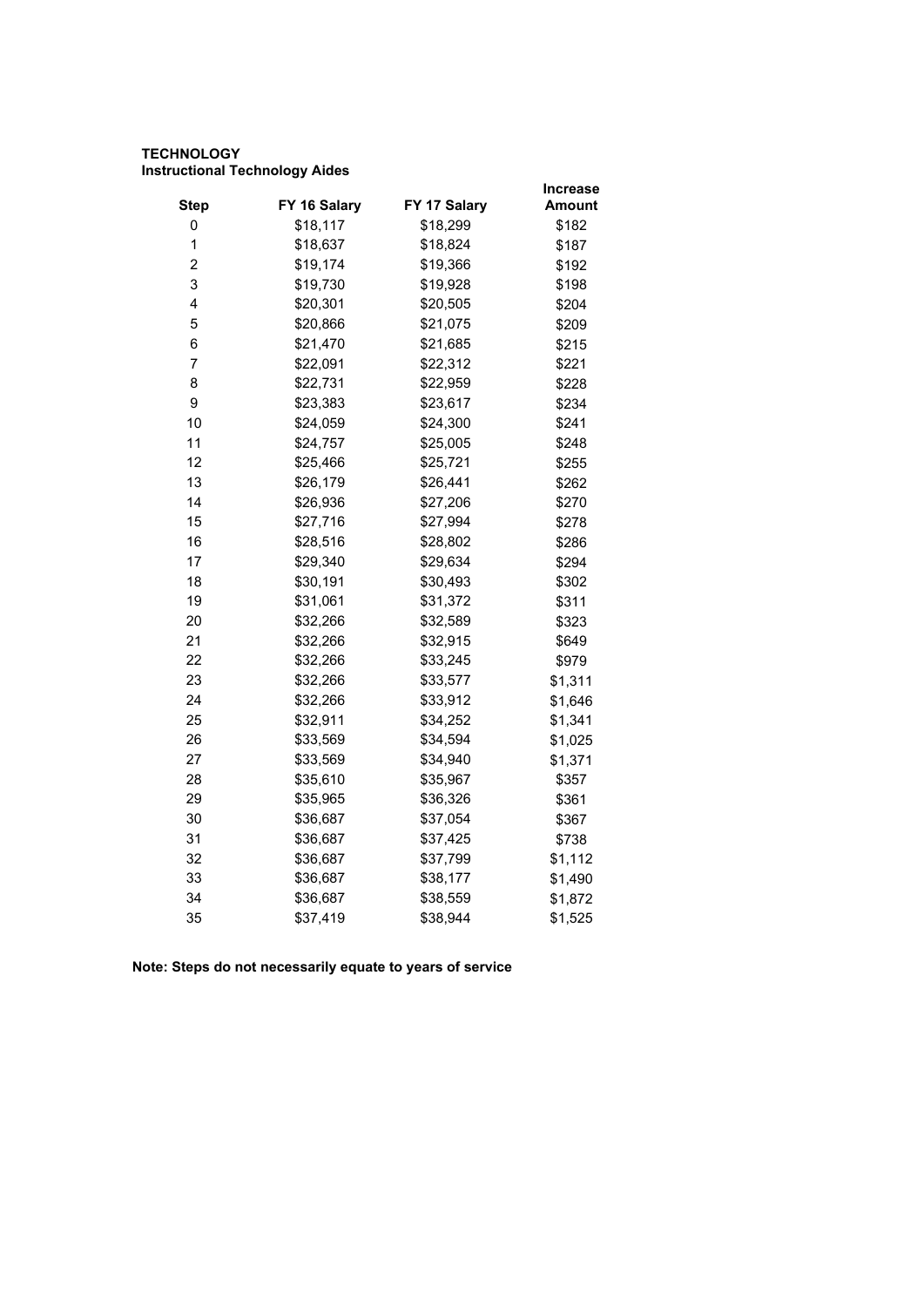# **TRANSPORTATION Bus Aides (4 hour contract)**

|                |              |              | <b>Increase</b> |
|----------------|--------------|--------------|-----------------|
| <b>Step</b>    | FY 16 Salary | FY 17 Salary | <b>Amount</b>   |
| 0              | \$6,918      | \$6,988      | \$70            |
| 1              | \$7,042      | \$7,113      | \$71            |
| $\overline{2}$ | \$7,238      | \$7,311      | \$73            |
| 3              | \$7,425      | \$7,500      | \$75            |
| 4              | \$7,601      | \$7,678      | \$77            |
| 5              | \$7,786      | \$7,864      | \$78            |
| 6              | \$7,968      | \$8,048      | \$80            |
| 7              | \$8,148      | \$8,230      | \$82            |
| 8              | \$8,328      | \$8,412      | \$84            |
| 9              | \$8,508      | \$8,594      | \$86            |
| 10             | \$8,689      | \$8,776      | \$87            |
| 11             | \$8,868      | \$8,957      | \$89            |
| 12             | \$9,051      | \$9,142      | \$91            |
| 13             | \$9,230      | \$9,323      | \$93            |
| 14             | \$9,410      | \$9,505      | \$95            |
| 15             | \$9,591      | \$9,687      | \$96            |
| 16             | \$9,773      | \$9,871      | \$98            |
| 17             | \$9,950      | \$10,050     | \$100           |
| 18             | \$10,132     | \$10,234     | \$102           |
| 19             | \$10,314     | \$10,418     | \$104           |
| 20             | \$10,699     | \$10,806     | \$107           |
| 21             | \$10,699     | \$10,915     | \$216           |
| 22             | \$10,699     | \$11,024     | \$325           |
| 23             | \$10,699     | \$11,134     | \$435           |
| 24             | \$10,699     | \$11,245     | \$546           |
| 25             | \$10,807     | \$11,358     | \$551           |
| 26             | \$10,807     | \$11,471     | \$664           |
| 27             | \$11,665     | \$11,782     | \$117           |
| 28             | \$11,665     | \$11,900     | \$235           |
| 29             | \$11,665     | \$12,018     | \$353           |
| 30             | \$11,917     | \$12,139     | \$222           |
| 31             | \$11,917     | \$12,261     | \$344           |
| 32             | \$11,917     | \$12,383     | \$466           |
| 33             | \$11,917     | \$12,507     | \$590           |
| 34             | \$11,917     | \$12,632     | \$715           |
| 35             | \$12,152     | \$12,759     | \$607           |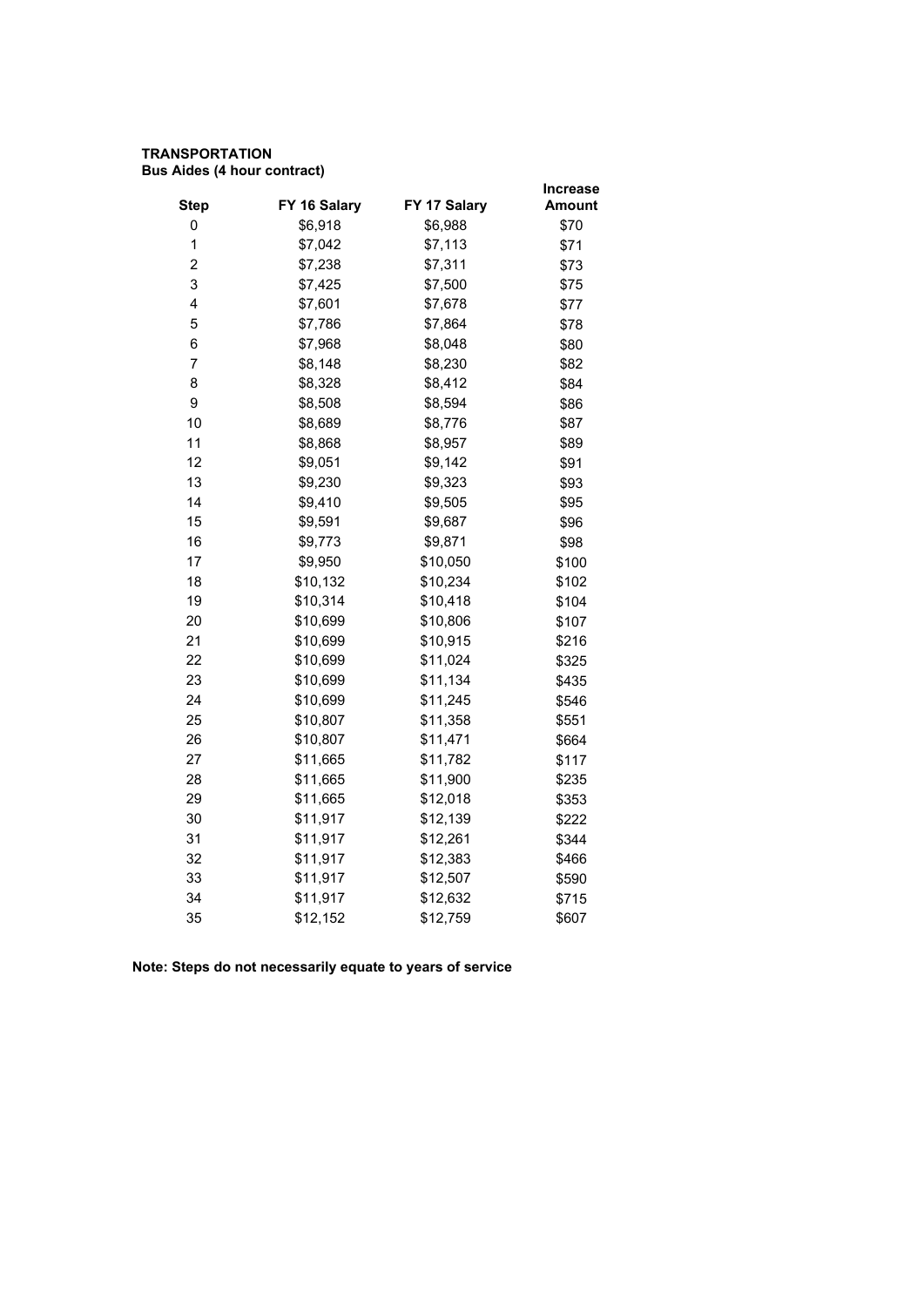# **TRANSPORTATION Bus Aides (5 hour contract)**

|              |              | <b>Increase</b> |
|--------------|--------------|-----------------|
| FY 16 Salary | FY 17 Salary | <b>Amount</b>   |
| \$8,647      | \$8,734      | \$87            |
| \$8,803      | \$8,892      | \$89            |
| \$9,048      | \$9,139      | \$91            |
| \$9,281      | \$9,374      | \$93            |
| \$9,502      | \$9,598      | \$96            |
| \$9,733      | \$9,831      | \$98            |
| \$9,960      | \$10,060     | \$100           |
| \$10,185     | \$10,287     | \$102           |
| \$10,411     | \$10,516     | \$105           |
| \$10,634     | \$10,741     | \$107           |
| \$10,861     | \$10,970     | \$109           |
| \$11,085     | \$11,196     | \$111           |
| \$11,314     | \$11,428     | \$114           |
| \$11,537     | \$11,653     | \$116           |
| \$11,762     | \$11,880     | \$118           |
| \$11,989     | \$12,109     | \$120           |
| \$12,216     | \$12,339     | \$123           |
| \$12,438     | \$12,563     | \$125           |
| \$12,666     | \$12,793     | \$127           |
| \$12,892     | \$13,021     | \$129           |
| \$13,374     | \$13,508     | \$134           |
| \$13,374     | \$13,644     | \$270           |
| \$13,374     | \$13,780     | \$406           |
| \$13,374     | \$13,917     | \$543           |
| \$13,374     | \$14,057     | \$683           |
| \$13,509     | \$14,197     | \$688           |
| \$13,509     | \$14,339     | \$830           |
| \$14,581     | \$14,727     | \$146           |
| \$14,581     | \$14,875     | \$294           |
| \$14,581     | \$15,023     | \$442           |
| \$14,896     | \$15,174     | \$278           |
| \$14,896     | \$15,325     | \$429           |
| \$14,896     | \$15,479     | \$583           |
| \$14,896     | \$15,633     | \$737           |
| \$14,896     | \$15,790     | \$894           |
| \$15,190     | \$15,947     | \$757           |
|              |              |                 |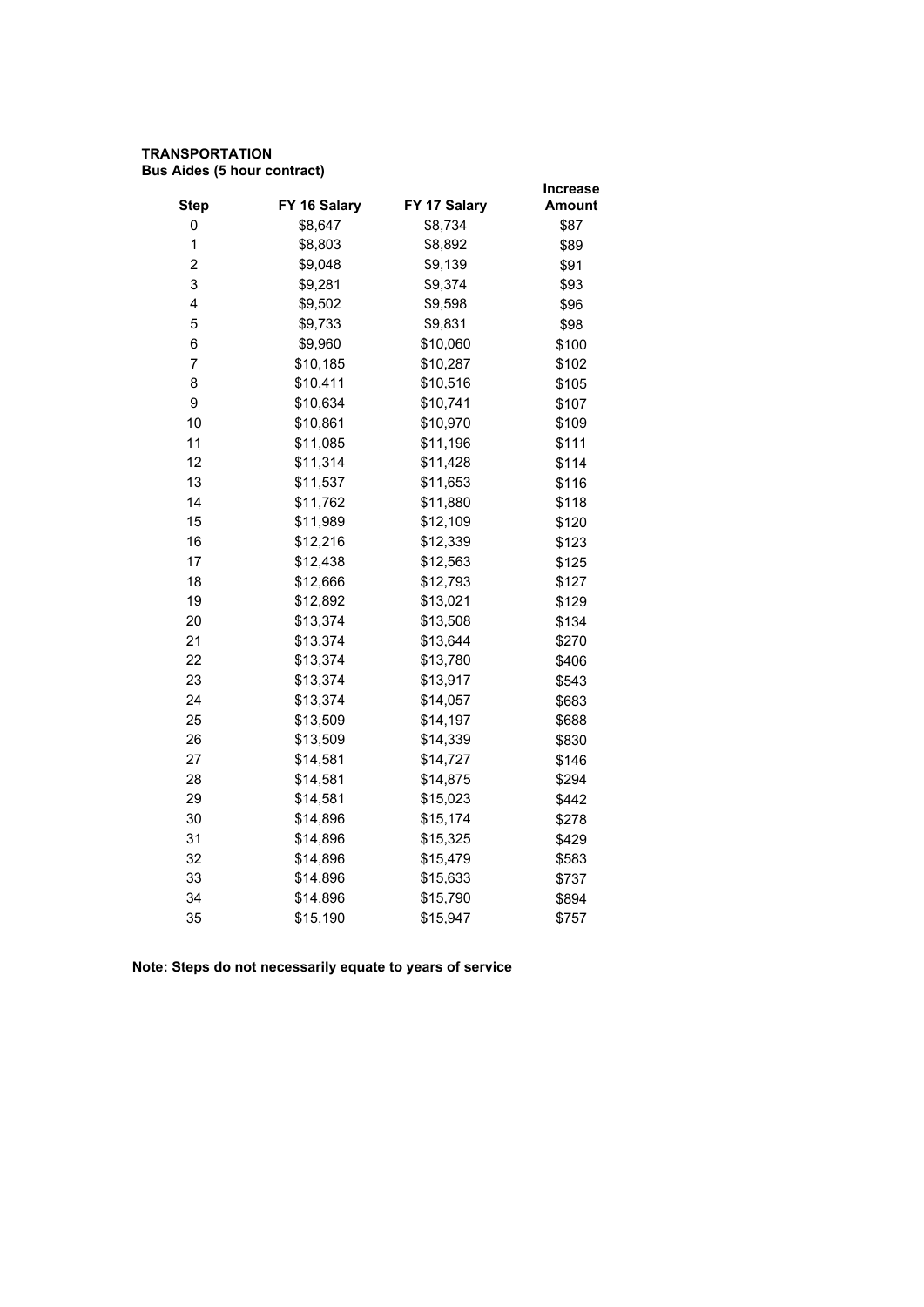# **TRANSPORTATION Bus Drivers (4 hour contract)**

|              |              | <b>Increase</b> |
|--------------|--------------|-----------------|
| FY 16 Salary | FY 17 Salary | Amount          |
| \$11,132     | \$11,244     | \$112           |
| \$11,310     | \$11,424     | \$114           |
| \$11,612     | \$11,729     | \$117           |
| \$11,877     | \$11,996     | \$119           |
| \$12,145     | \$12,267     | \$122           |
| \$12,410     | \$12,535     | \$125           |
| \$12,680     | \$12,807     | \$127           |
| \$12,948     | \$13,078     | \$130           |
| \$13,214     | \$13,347     | \$133           |
| \$13,488     | \$13,623     | \$135           |
| \$13,752     | \$13,890     | \$138           |
| \$14,021     | \$14,162     | \$141           |
| \$14,284     | \$14,427     | \$143           |
| \$14,552     | \$14,698     | \$146           |
| \$14,820     | \$14,969     | \$149           |
| \$15,084     | \$15,235     | \$151           |
| \$15,357     | \$15,511     | \$154           |
| \$15,620     | \$15,777     | \$157           |
| \$15,888     | \$16,047     | \$159           |
| \$16,157     | \$16,319     | \$162           |
| \$16,586     | \$16,752     | \$166           |
| \$16,586     | \$16,920     | \$334           |
| \$16,586     | \$17,089     | \$503           |
| \$16,586     | \$17,260     | \$674           |
| \$16,586     | \$17,432     | \$846           |
| \$16,748     | \$17,607     | \$859           |
| \$16,748     | \$17,783     | \$1,035         |
| \$17,417     | \$17,960     | \$543           |
| \$17,417     | \$18,140     | \$723           |
| \$17,417     | \$18,322     | \$905           |
| \$17,766     | \$18,505     | \$739           |
| \$17,766     | \$18,690     | \$924           |
| \$17,766     | \$18,877     | \$1,111         |
| \$17,766     | \$19,065     | \$1,299         |
| \$17,766     | \$19,256     | \$1,490         |
| \$18,120     | \$19,449     | \$1,329         |
|              |              |                 |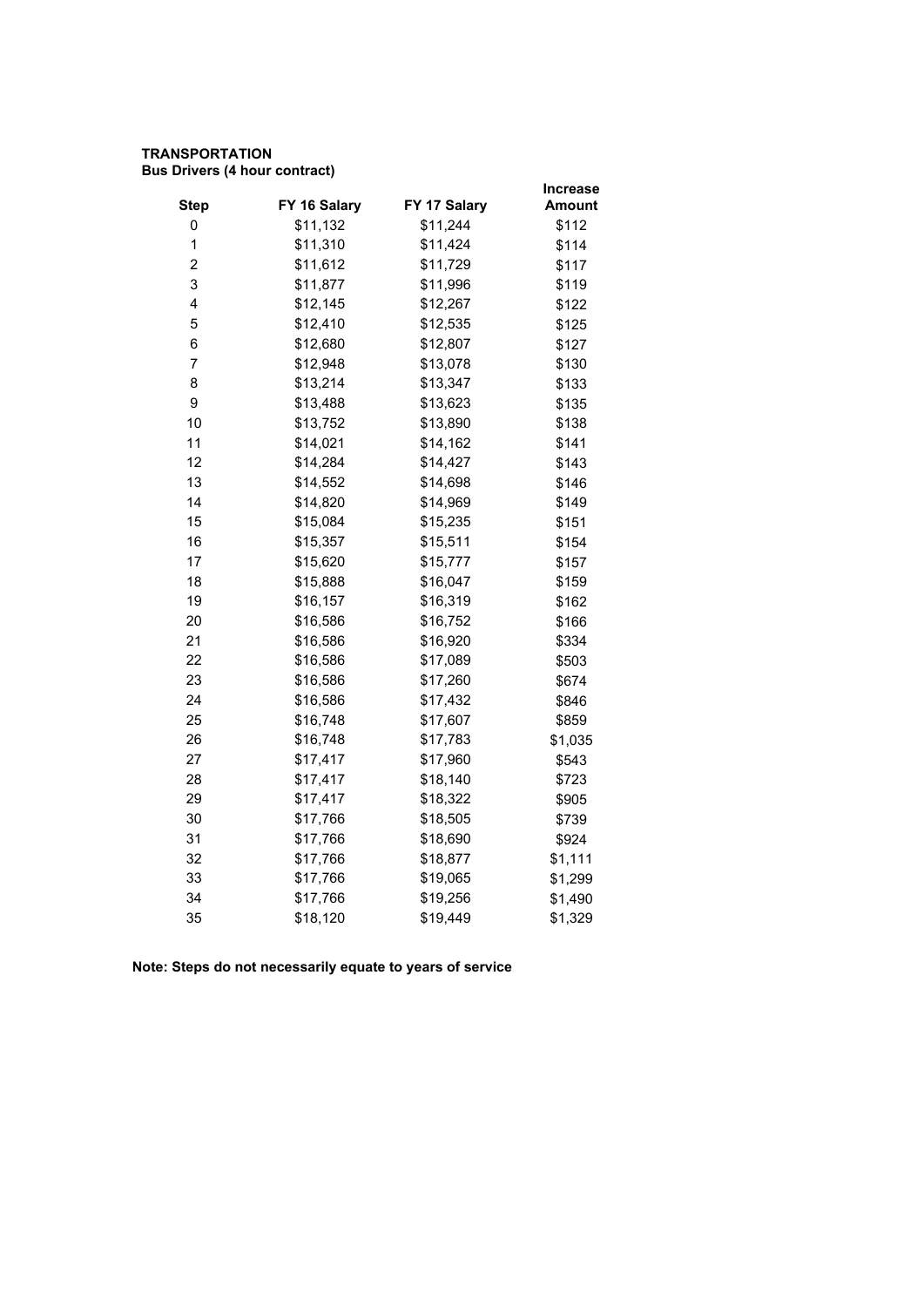# **TRANSPORTATION Bus Drivers (5 hour contract)**

|                         |              |              | Increase      |
|-------------------------|--------------|--------------|---------------|
| <b>Step</b>             | FY 16 Salary | FY 17 Salary | <b>Amount</b> |
| 0                       | \$13,916     | \$14,056     | \$140         |
| 1                       | \$14,137     | \$14,279     | \$142         |
| $\overline{\mathbf{c}}$ | \$14,512     | \$14,658     | \$146         |
| 3                       | \$14,846     | \$14,995     | \$149         |
| 4                       | \$15,182     | \$15,334     | \$152         |
| 5                       | \$15,513     | \$15,669     | \$156         |
| 6                       | \$15,850     | \$16,009     | \$159         |
| $\overline{7}$          | \$16,183     | \$16,345     | \$162         |
| 8                       | \$16,517     | \$16,683     | \$166         |
| 9                       | \$16,860     | \$17,029     | \$169         |
| 10                      | \$17,188     | \$17,360     | \$172         |
| 11                      | \$17,524     | \$17,700     | \$176         |
| 12                      | \$17,853     | \$18,032     | \$179         |
| 13                      | \$18,191     | \$18,373     | \$182         |
| 14                      | \$18,525     | \$18,711     | \$186         |
| 15                      | \$18,856     | \$19,045     | \$189         |
| 16                      | \$19,195     | \$19,387     | \$192         |
| 17                      | \$19,522     | \$19,718     | \$196         |
| 18                      | \$19,859     | \$20,058     | \$199         |
| 19                      | \$20,196     | \$20,398     | \$202         |
| 20                      | \$20,731     | \$20,939     | \$208         |
| 21                      | \$20,731     | \$21,148     | \$417         |
| 22                      | \$20,731     | \$21,360     | \$629         |
| 23                      | \$20,731     | \$21,573     | \$842         |
| 24                      | \$20,731     | \$21,789     | \$1,058       |
| 25                      | \$20,937     | \$22,006     | \$1,069       |
| 26                      | \$20,937     | \$22,227     | \$1,290       |
| 27                      | \$21,771     | \$22,449     | \$678         |
| 28                      | \$21,771     | \$22,674     | \$903         |
| 29                      | \$21,771     | \$22,900     | \$1,129       |
| 30                      | \$22,205     | \$23,129     | \$924         |
| 31                      | \$22,205     | \$23,361     | \$1,156       |
| 32                      | \$22,205     | \$23,594     | \$1,389       |
| 33                      | \$22,205     | \$23,830     | \$1,625       |
| 34                      | \$22,205     | \$24,069     | \$1,864       |
| 35                      | \$22,649     | \$24,309     | \$1,660       |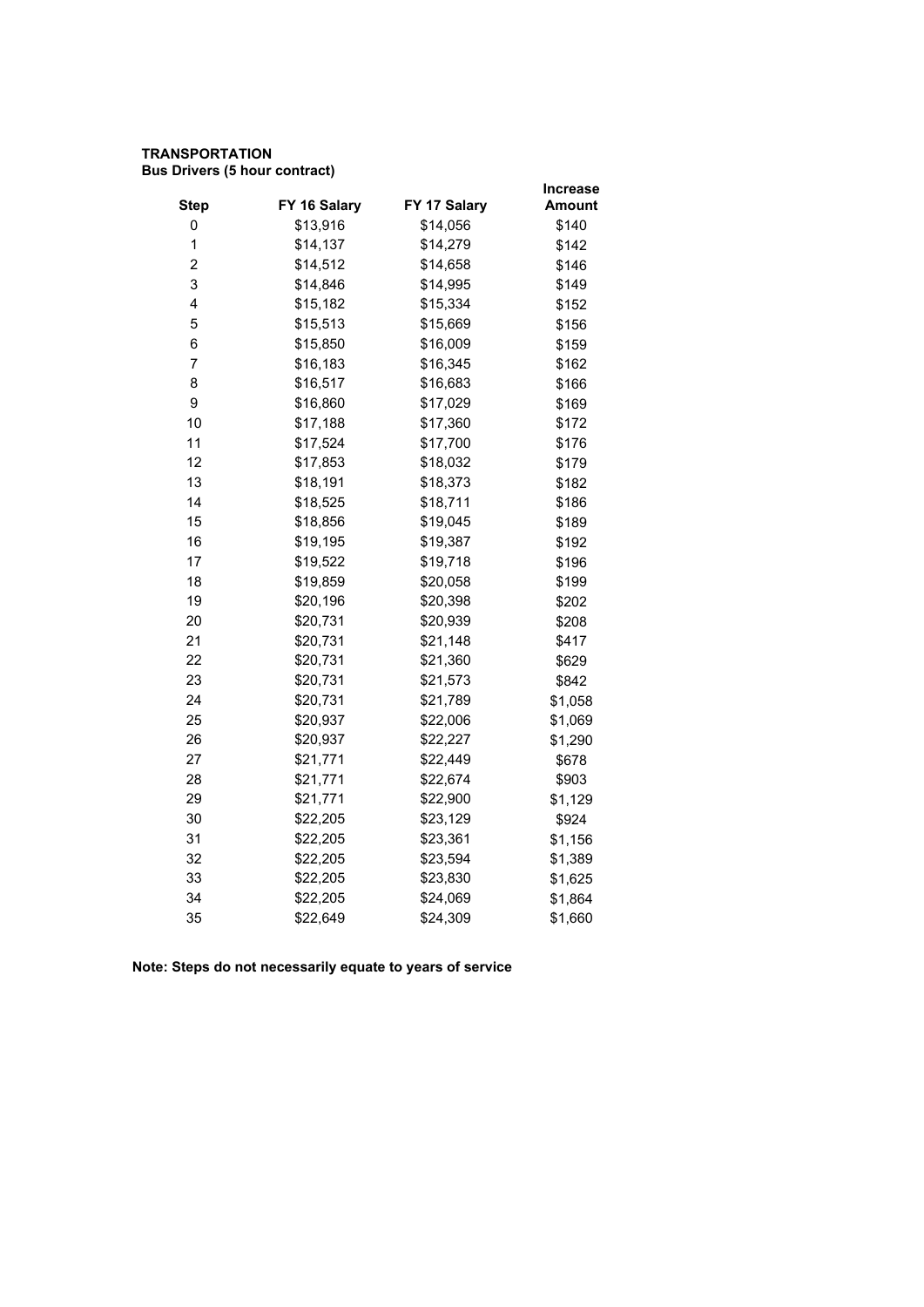# **TRANSPORTATION Bus Route Coordinator/Driver Trainer**

|                         |              |              | Increase      |
|-------------------------|--------------|--------------|---------------|
| <b>Step</b>             | FY 16 Salary | FY 17 Salary | <b>Amount</b> |
| 0                       | \$33,045     | \$33,376     | \$331         |
| 1                       | \$33,612     | \$33,949     | \$337         |
| $\overline{\mathbf{c}}$ | \$34,592     | \$34,938     | \$346         |
| 3                       | \$35,458     | \$35,813     | \$355         |
| 4                       | \$36,322     | \$36,686     | \$364         |
| 5                       | \$37,188     | \$37,560     | \$372         |
| 6                       | \$38,054     | \$38,435     | \$381         |
| $\overline{7}$          | \$38,913     | \$39,303     | \$390         |
| 8                       | \$39,779     | \$40,177     | \$398         |
| 9                       | \$40,642     | \$41,049     | \$407         |
| 10                      | \$41,511     | \$41,927     | \$416         |
| 11                      | \$42,375     | \$42,799     | \$424         |
| 12                      | \$43,240     | \$43,673     | \$433         |
| 13                      | \$44,100     | \$44,541     | \$441         |
| 14                      | \$44,968     | \$45,418     | \$450         |
| 15                      | \$45,834     | \$46,293     | \$459         |
| 16                      | \$46,695     | \$47,162     | \$467         |
| 17                      | \$47,562     | \$48,038     | \$476         |
| 18                      | \$48,423     | \$48,908     | \$485         |
| 19                      | \$49,289     | \$49,782     | \$493         |
| 20                      | \$50,645     | \$51,152     | \$507         |
| 21                      | \$50,645     | \$51,663     | \$1,018       |
| 22                      | \$50,645     | \$52,180     | \$1,535       |
| 23                      | \$50,645     | \$52,702     | \$2,057       |
| 24                      | \$50,645     | \$53,229     | \$2,584       |
| 25                      | \$51,150     | \$53,761     | \$2,611       |
| 26                      | \$51,150     | \$54,299     | \$3,149       |
| 27                      | \$52,485     | \$54,841     | \$2,356       |
| 28                      | \$52,485     | \$55,390     | \$2,905       |
| 29                      | \$52,485     | \$55,944     | \$3,459       |
| 30                      | \$53,534     | \$56,504     | \$2,970       |
| 31                      | \$53,534     | \$57,069     | \$3,535       |
| 32                      | \$53,534     | \$57,639     | \$4,105       |
| 33                      | \$53,534     | \$58,216     | \$4,682       |
| 34                      | \$53,534     | \$58,798     | \$5,264       |
| 35                      | \$54,604     | \$59,385     | \$4,781       |
|                         |              |              |               |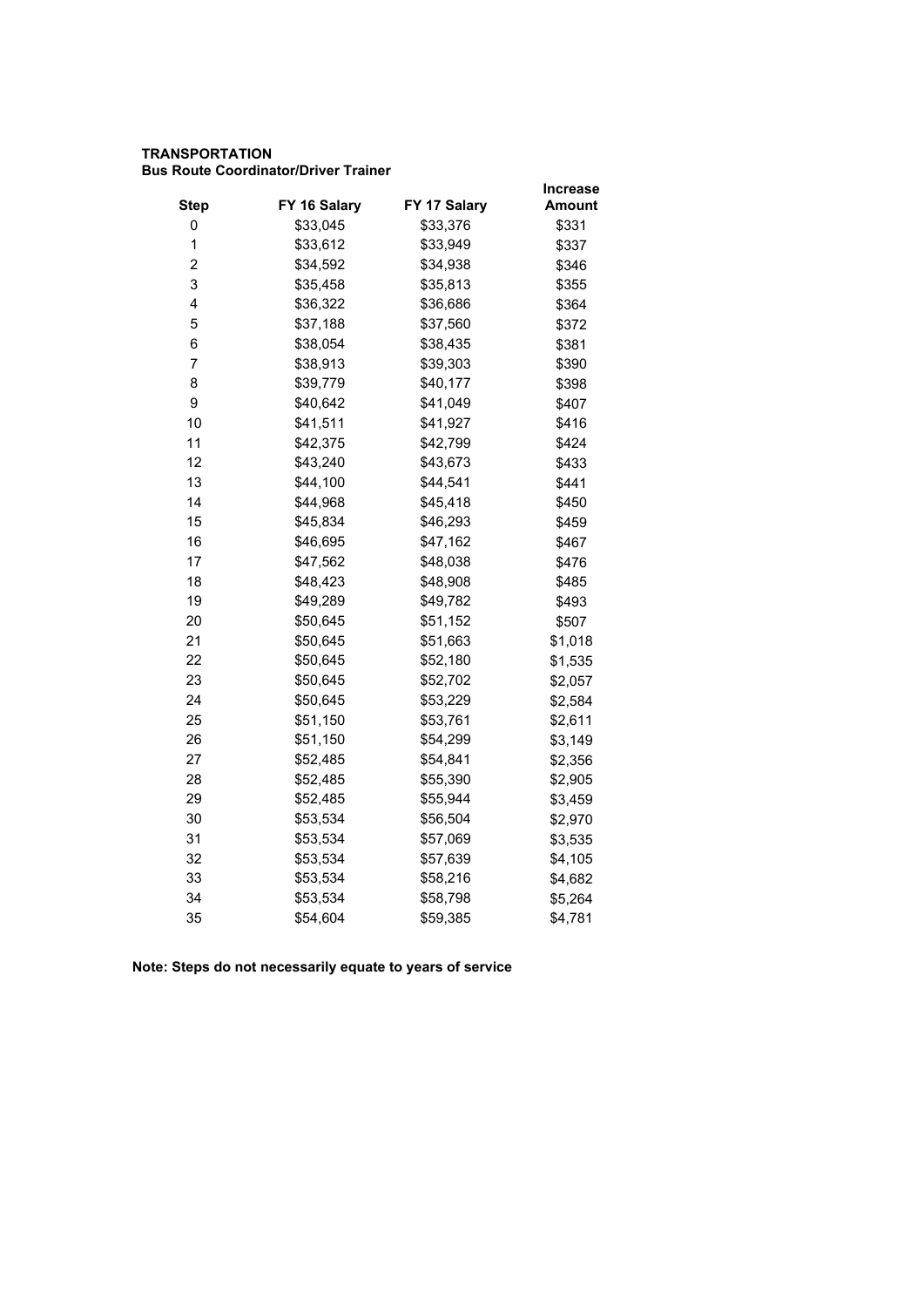### **TRANSPORTATION Lead Bus Driver**

|                |              |              | <b>Increase</b> |
|----------------|--------------|--------------|-----------------|
| <b>Step</b>    | FY 16 Salary | FY 17 Salary | Amount          |
| 0              | \$20,872     | \$21,081     | \$209           |
| $\mathbf{1}$   | \$21,205     | \$21,418     | \$213           |
| $\overline{c}$ | \$21,772     | \$21,990     | \$218           |
| 3              | \$22,269     | \$22,492     | \$223           |
| 4              | \$22,772     | \$23,000     | \$228           |
| 5              | \$23,267     | \$23,500     | \$233           |
| 6              | \$23,775     | \$24,013     | \$238           |
| 7              | \$24,276     | \$24,519     | \$243           |
| 8              | \$24,775     | \$25,023     | \$248           |
| 9              | \$25,290     | \$25,543     | \$253           |
| 10             | \$25,783     | \$26,041     | \$258           |
| 11             | \$26,288     | \$26,551     | \$263           |
| 12             | \$26,780     | \$27,048     | \$268           |
| 13             | \$27,286     | \$27,559     | \$273           |
| 14             | \$27,787     | \$28,065     | \$278           |
| 15             | \$28,282     | \$28,565     | \$283           |
| 16             | \$28,793     | \$29,081     | \$288           |
| 17             | \$29,286     | \$29,579     | \$293           |
| 18             | \$29,790     | \$30,088     | \$298           |
| 19             | \$30,294     | \$30,597     | \$303           |
| 20             | \$31,096     | \$31,407     | \$311           |
| 21             | \$31,096     | \$31,722     | \$626           |
| 22             | \$31,096     | \$32,039     | \$943           |
| 23             | \$31,096     | \$32,359     | \$1,263         |
| 24             | \$31,096     | \$32,683     | \$1,587         |
| 25             | \$31,403     | \$33,009     | \$1,606         |
| 26             | \$31,403     | \$33,340     | \$1,937         |
| 27             | \$32,655     | \$33,673     | \$1,018         |
| 28             | \$32,655     | \$34,010     | \$1,355         |
| 29             | \$32,655     | \$34,350     | \$1,695         |
| 30             | \$33,311     | \$34,693     | \$1,382         |
| 31             | \$33,311     | \$35,040     | \$1,729         |
| 32             | \$33,311     | \$35,391     | \$2,080         |
| 33             | \$33,311     | \$35,744     | \$2,433         |
| 34             | \$33,311     | \$36,102     | \$2,791         |
| 35             | \$33,974     | \$36,463     | \$2,489         |